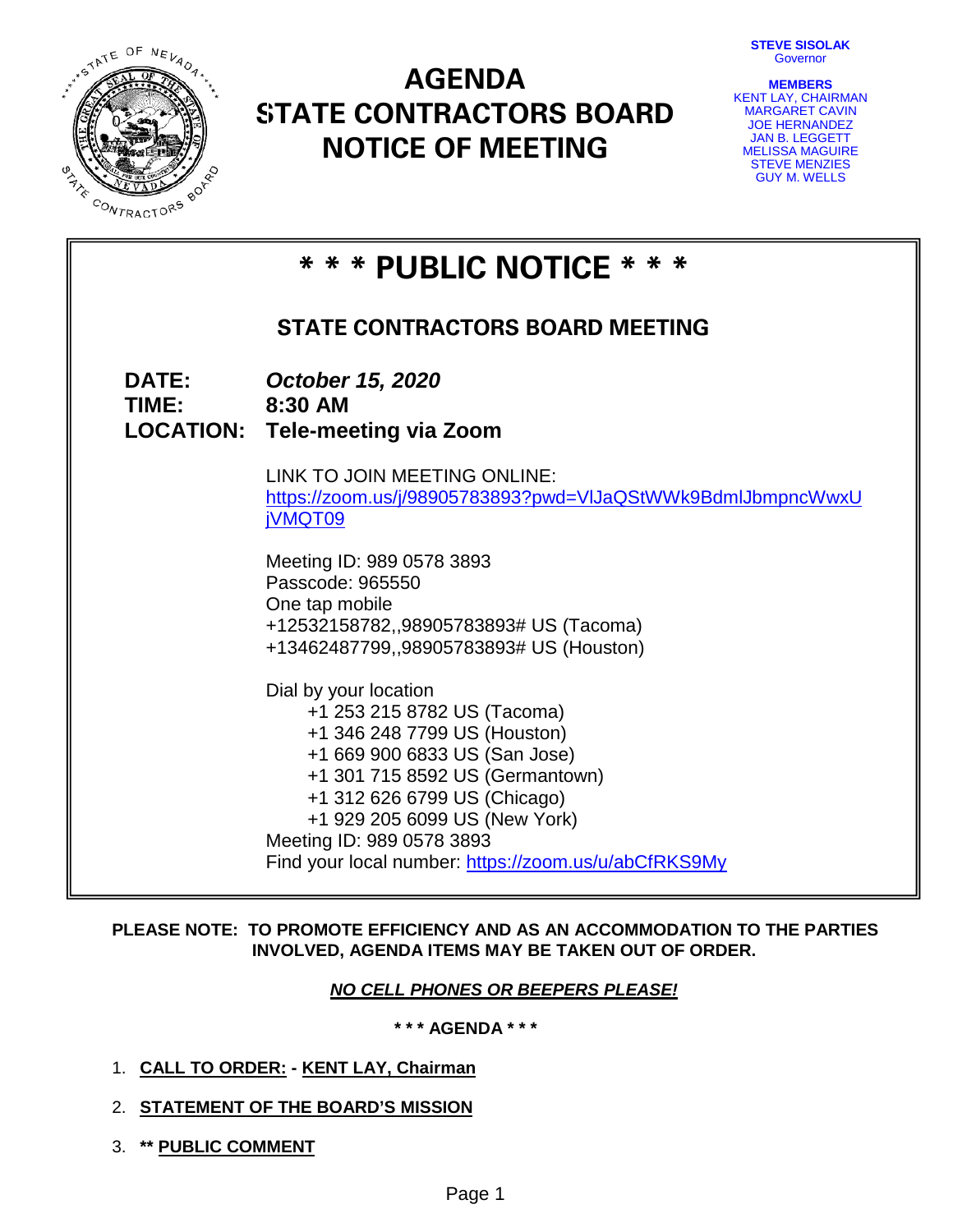# 4. **APPROVAL OF AGENDA**

- a. Approval of Agenda with the Inclusion of any Emergency Items and Deletion of any Items For Possible Action
- b. Recommendations for Agenda items for Future Board Meetings

# 5. **APPROVAL OF MINUTES**

September 17, 2020 – For Possible Action

# 6. **EXECUTIVE SESSION**

- a. Executive Officer's Report
- b. Review of Monthly Department Statistics For Possible Action
- c. Report of Disciplinary Hearing Outcomes for September 2020
- d. Report of Application Denial Hearing Outcomes for September 2020
- e. Legislative Discussion For Possible Action Discussion Concerning Potential Initiatives for the 2021 Legislative Session including but are not limited to:
	- BDR 322 Related to Disciplinary Actions
	- BDR 323 Related to Cease & Desist
	- BDR 324 Related to Residential Recovery Fund
	- Discussion Regarding Proposed BDR Concerning Employees of Contractors For Possible Action
- f. Update Regarding Engagement of IPM LLC for Process Analysis
- g. Review and Approval of Contract with IPM LLC for Process Analysis For Possible Action
- h. Review and Approval of Quarterly Financial Reports for the Period Ending 9/30/2020 For Possible Action
- i. Review and Approval of Cash Disbursements and Transfer Journals for the Period Ending 9/30/2020 – For Possible Action
- j. Executive Officer's Quarterly Report Pursuant to NAC 624.030 and FY 2020-21 Strategic Plan First Quarter Activity Update – For Possible Action
- k. Legal Report For Possible Action
	- Discussion Concerning Potential or Pending Litigation
	- Raymond Bain Civil Lawsuit Discussion and Approval Concerning the Nevada Attorney General's Decision to Represent the Nevada State Contractors Board – For Possible Action
	- Larry Thomas Petition for Judicial Review Discussion and Approval Concerning the Appointment of Louis Ling as Defense Counsel – For Possible Action

(A public body may interrupt the open meeting and exclude the public for the purpose of having an attorney-client discussion of potential and existing litigation pursuant to NRS 241.015(3)(b)(2))

l. Subcommittee Reports Executive Subcommittee, Recovery Fund Subcommittee, Classification/Regulation Subcommittee, Finance Subcommittee.

# 7. **APPROVAL OF CONSENT AGENDA – For Possible Action:**

a. Ratification of Staff Approved License Applications, Changes of Licensure, Reinstatement of Licensure, Voluntary Surrenders (List Attached, Items 1 to 370)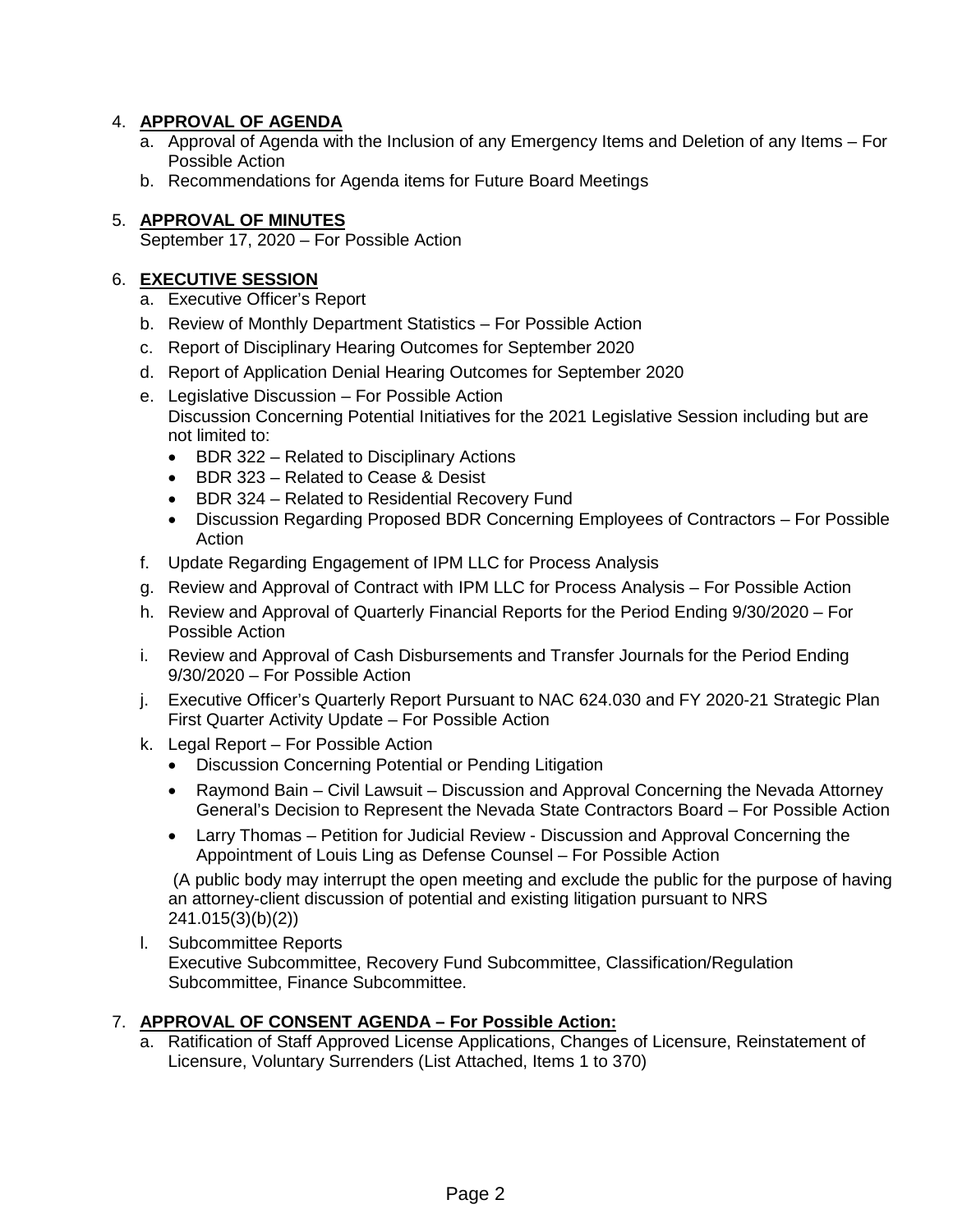# **NEW LICENSE APPLICATION DENIAL HEARINGS 9:00A.M.**

8. **NEW APPLICATION DENIAL HEARING – For Possible Action: PIRATE PLUMBING**

Ryan Reid Hyman, President/Treasurer/Secretary Keith Allen Cooper, Proposed Trade Qualified Individual Rudy Contreras, Proposed CMS Qualified Individual

# 9. **NEW APPLICATION DENIAL HEARING – For Possible Action: CLEAR CONNECTION CORPORATION**

Kurk E. Moody, President/Proposed CMS and "A-19c" Trade Qualified Individual Carol Annette Moody, Secretary Ernest Ronald Valdez, Jr., Proposed "A" Trade Qualified Individual

(Portions of this hearing may be closed to the public in accordance with NRS 624.110 (2) to discuss certain financial data related to the applicant.)

# 10. **NEW APPLICATION DENIAL HEARING – For Possible Action: BLUE IRON FOUNDATIONS & SHORING LLC**

Michael WT Carter, Member Robert Chris Dellaringa, Member Melissa Ann Baker, Member/Proposed Qualified Individual

# 11. **\*\*PUBLIC COMMENT**

Adjournment – For Possible Action

# **\*\* PUBLIC COMMENT**

Pursuant to Section 2 of Directive 006, members of the public may submit written public comment by email to [PublicComment@nscb.state.nv.us.](mailto:PublicComment@nscb.state.nv.us) Emails received prior to adjournment of the meeting will be entered into the record. Any public comment offered at the time of the meeting will be limited to 3 minutes.

# **PUBLIC NOTICE**

Pursuant to Section 1 of the Declaration of Emergency Directive 006 ("Directive 006"), the requirement contained in NRS 241.023(1)(b) that there be a physical location designated for meetings of public bodies where members of the public are permitted to attend and participate has been suspended. Pursuant to Section 3 of Directive 006, the requirement contained in NRS 624.020(4)(a) that public notice agendas be posted at physical locations within the State of Nevada has likewise been suspended.

Notice of this meeting was posted on the Nevada State Contractors Board Internet Website and the Public Notice Website.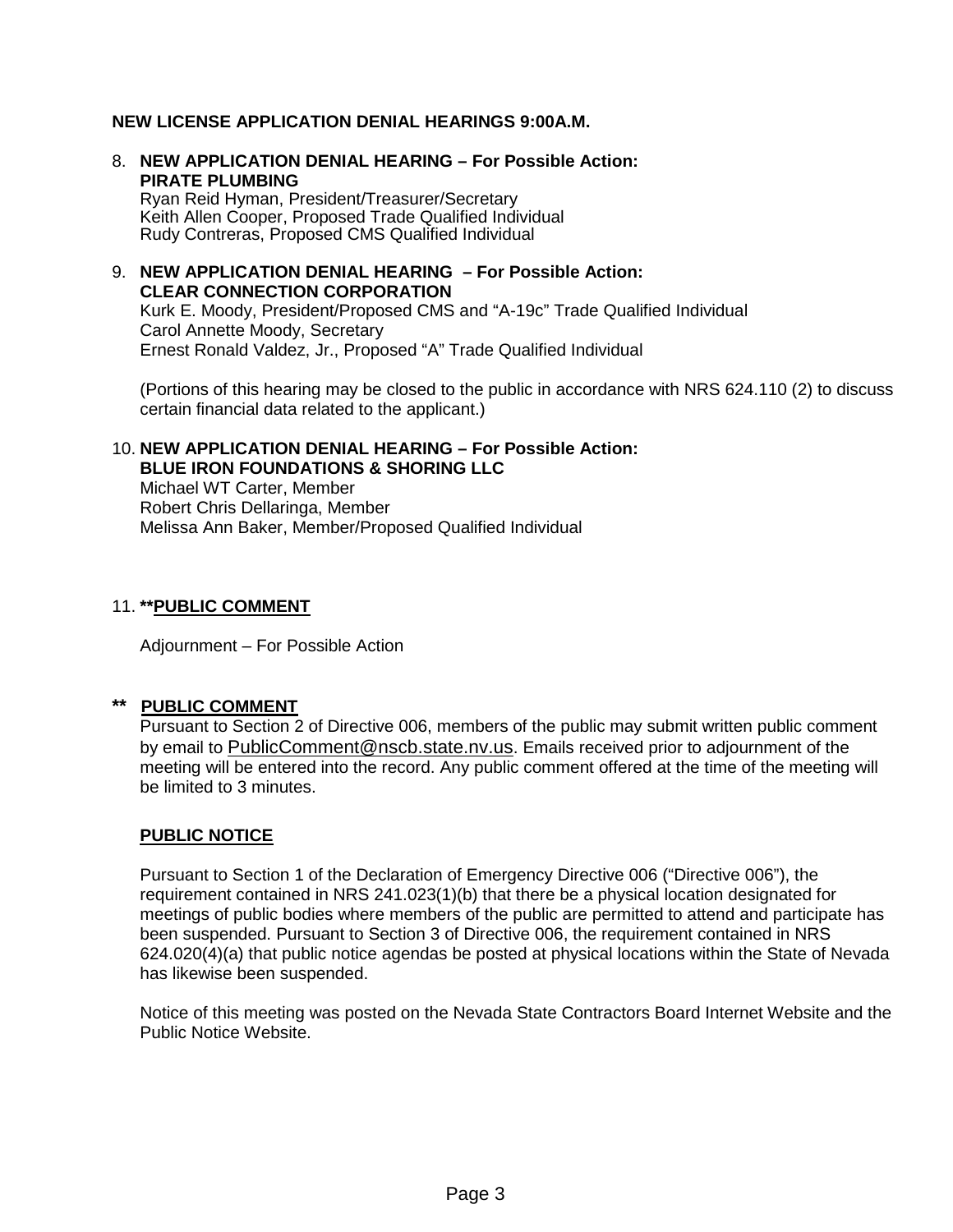# **PLEASE NOTE:**

- 1) Persons/facilities desiring copies of the board's agenda must submit their request in writing every six months.
- 2) With regard to any board meeting, it is possible that an amended notice will be published adding new items to the original agenda. Amended notices will be posted in accordance with the Open Meeting Law: however, they will not be mailed to individuals on the board's mailing list.
- 3) Members of the public who are disabled and require special accommodations or assistance at the meeting are requested to notify the board office in writing at 5390 Kietzke Lane, Suite 102, Reno, NV 89511 or 2310 Corporate Circle, Suite 200, Henderson, NV 89074 or by calling 775- 688-1141 or by contacting Crystal Caywood at 702-486-1136 prior to the date of the meeting.
- 4) Pursuant to NRS 241.020(6), please take notice: (1) Items on the agenda may be taken out of order; (2) Two or more agenda items may be combined for consideration; and (3) At any time, items on the agenda may be removed from the agenda or discussion of the items may be delayed.
- 5) Subject to the provisions of NRS 241.050(5), interested parties may request a copy of supporting materials related to this meeting by contacting the following individuals:

Crystal Caywood 2310 Corporate Circle, Suite 200, Henderson, NV 89074 702.486.1136 [ccaywood@nscb.state.nv.us](mailto:ccaywood@nscb.state.nv.us)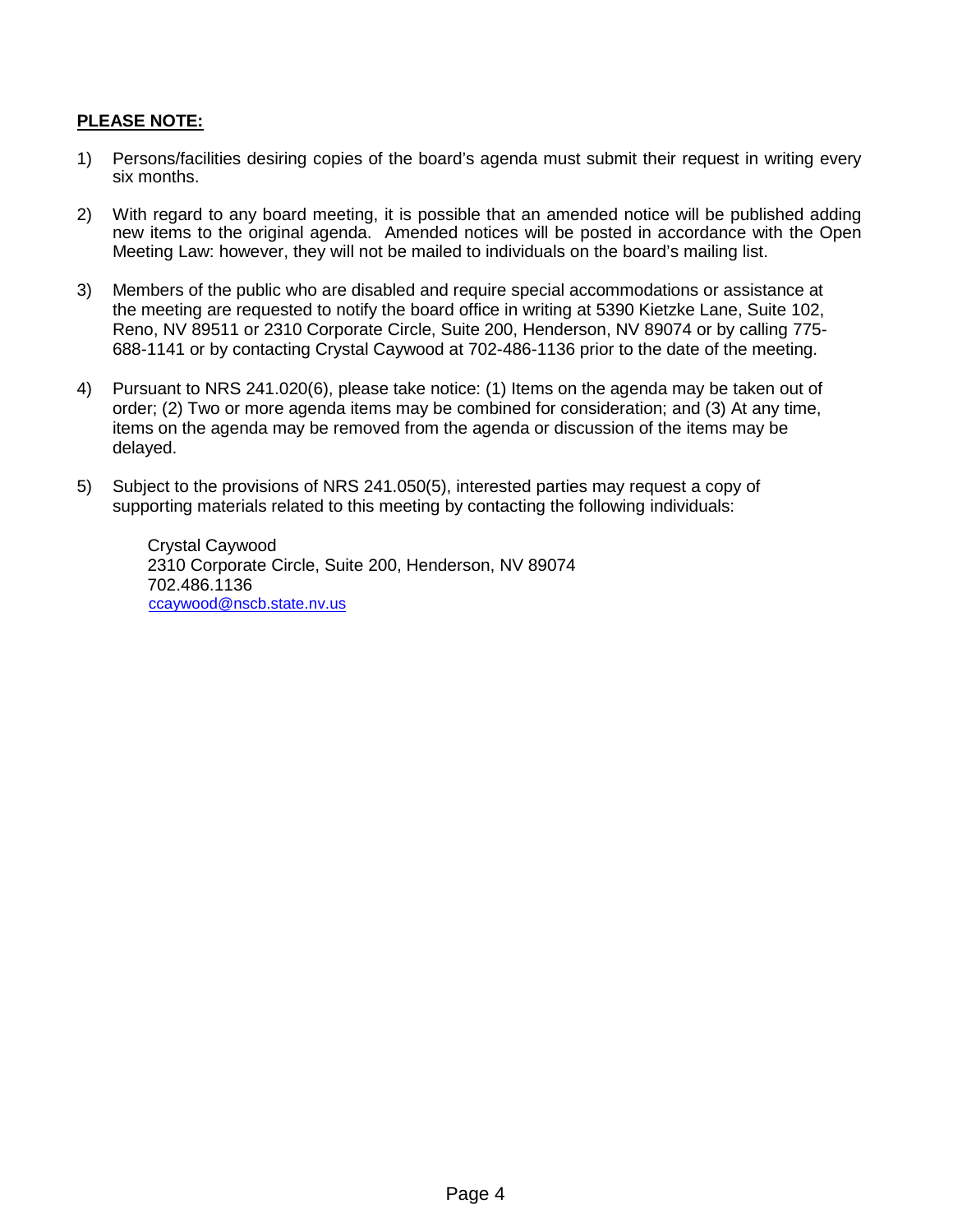Page 1 of 103

# **NEW APPLICATIONS**

# **1 3 AMIGOS CONSTRUCTION LLC HENDERSON, NV** TODD LEE BARRETT Managing Member TODD LEE BARRETT CMS and Trade CONTRACTORS LICENSE APPLICATION, 1015600

Approved DATE: 09/22/2020 LIMIT: \$100,000.00 BOND: \$10,000.00 CLASS: C4-PAINTING AND DECORATING

# **2 3 AMIGOS CONSTRUCTION LLC HENDERSON, NV**

TODD LEE BARRETT Managing Member TODD LEE BARRETT CMS and Trade CONTRACTORS LICENSE APPLICATION, 1015601

Approved DATE: 09/22/2020 LIMIT: \$100,000.00 BOND: \$10,000.00 CLASS: C3-CARPENTRY

# **3 702 SHOTCRETE LLC LAS VEGAS, NV**

JUAN GABRIEL SANDOVAL Managing Member JUAN GABRIEL SANDOVAL Trade; JESSICA LIZETTE GALVAN, CMS CONTRACTORS LICENSE APPLICATION, 1015574

Approved DATE: 09/15/2020

LIMIT: \$30,000.00 BOND: \$5,000.00 CLASS: C-11 SPRAYING MIXTURES CONTAINING **CEMENT** 

CONTINGENT ON PASSING REQUIRED CMS EXAM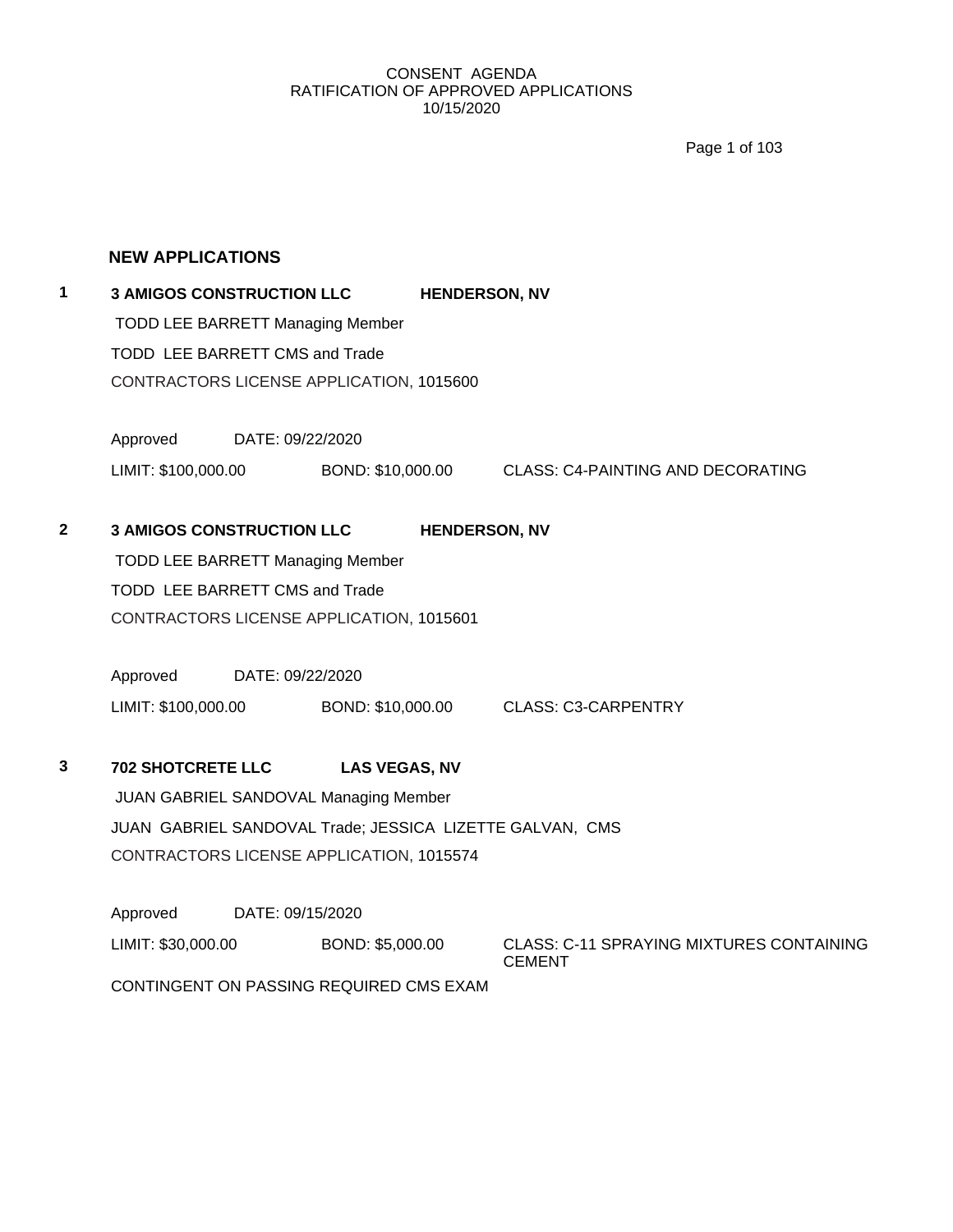Page 2 of 103

|   |                                          |                               |                                          | $1$ ayd $2$ VI 100                                                                       |  |  |  |
|---|------------------------------------------|-------------------------------|------------------------------------------|------------------------------------------------------------------------------------------|--|--|--|
| 4 |                                          |                               | A D S NV INSTALLATION & SERVICES LLC     | <b>TUSTIN, CA</b>                                                                        |  |  |  |
|   | <b>KEVIN JAMES FARRELL Manager</b>       |                               |                                          |                                                                                          |  |  |  |
|   | <b>KEVIN JAMES FARRELL CMS and Trade</b> |                               |                                          |                                                                                          |  |  |  |
|   |                                          |                               | CONTRACTORS LICENSE APPLICATION, 1016247 |                                                                                          |  |  |  |
|   | Approved                                 | DATE: 09/24/2020              |                                          |                                                                                          |  |  |  |
|   | <b>LIMIT: Unlimited</b>                  |                               |                                          | BOND: \$50,000.00 CLASS: C-6 ERECTING SIGNS                                              |  |  |  |
| 5 | A J CONSTRUCTION LLC                     |                               | <b>SILVER SPRINGS, NV</b>                |                                                                                          |  |  |  |
|   | JOSHUA QUINTON CARRADINE, Owner          |                               |                                          |                                                                                          |  |  |  |
|   |                                          |                               | JOSHUA QUINTON CARRADINE, CMS and Trade  |                                                                                          |  |  |  |
|   |                                          |                               | CONTRACTORS LICENSE APPLICATION, 1014790 |                                                                                          |  |  |  |
|   |                                          |                               |                                          |                                                                                          |  |  |  |
|   | Denied<br>LIMIT: \$0.00                  | DATE: 09/24/2020              | <b>BOND: \$0.00</b>                      | CLASS: C-1D PLUMBING                                                                     |  |  |  |
|   | NRS 624.265 CHARACTER                    |                               |                                          |                                                                                          |  |  |  |
|   |                                          |                               |                                          |                                                                                          |  |  |  |
| 6 | <b>ABLE INC</b>                          |                               | <b>LAS VEGAS, NV</b>                     |                                                                                          |  |  |  |
|   | Treasurer                                |                               |                                          | JEFFREY DAVID FOUTZ President; SERGIO MAURICIO TOPETE, Secretary; JENNIFER LYNN FENRICK, |  |  |  |
|   |                                          |                               |                                          | JEFFREY DAVID FOUTZ CMS and Trade; SERGIO MAURICIO TOPETE, Trade                         |  |  |  |
|   |                                          |                               | CONTRACTORS LICENSE APPLICATION, 1015355 |                                                                                          |  |  |  |
|   | Approved                                 | DATE: 09/24/2020              |                                          |                                                                                          |  |  |  |
|   | LIMIT: Unlimited                         |                               | BOND: \$50,000.00                        | CLASS: C2                                                                                |  |  |  |
| 7 |                                          |                               | <b>ACCESS CONTROL TECHNOLOGIES LLC</b>   | <b>SALISBURY, NC</b>                                                                     |  |  |  |
|   | BILLIE UNDERBRINK, Manager               |                               |                                          | NEVADA LOW VOLTAGE; SCOTT DANIEL UNDERBRINK, Manager; CHAD ALAN STONE Manager;           |  |  |  |
|   |                                          | CHAD ALAN STONE CMS and Trade |                                          |                                                                                          |  |  |  |
|   |                                          |                               | CONTRACTORS LICENSE APPLICATION, 1015520 |                                                                                          |  |  |  |
|   | Approved                                 | DATE: 09/14/2020              |                                          |                                                                                          |  |  |  |
|   | LIMIT: \$1,000,000.00                    |                               | BOND: \$30,000.00                        | <b>CLASS: C2D-LOW VOLTAGE</b>                                                            |  |  |  |
|   |                                          |                               |                                          |                                                                                          |  |  |  |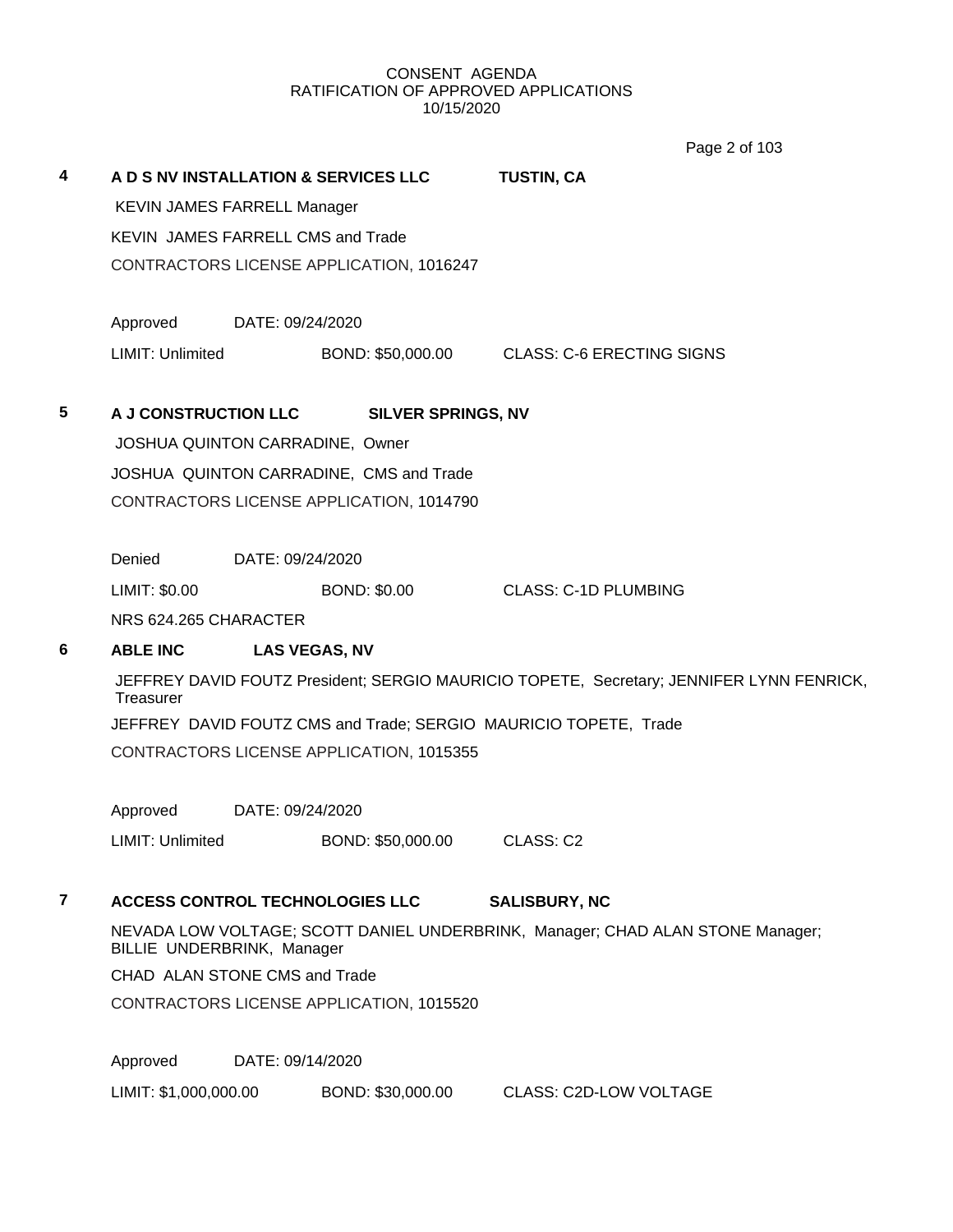Page 3 of 103

| 8  | <b>ACTION ROOFING LLC</b>                              |                  | <b>HENDERSON, NV</b> |                      |                                                                    |
|----|--------------------------------------------------------|------------------|----------------------|----------------------|--------------------------------------------------------------------|
|    | DESIREE MARIE REINER, Managing Member                  |                  |                      |                      |                                                                    |
|    | RICHARD KEITH HOLBERT Trade; DESIREE MARIE REINER, CMS |                  |                      |                      |                                                                    |
|    | CONTRACTORS LICENSE APPLICATION, 1015932               |                  |                      |                      |                                                                    |
|    |                                                        |                  |                      |                      |                                                                    |
|    | Approved                                               | DATE: 09/14/2020 |                      |                      |                                                                    |
|    | LIMIT: \$25,000.00                                     |                  | BOND: \$5,000.00     |                      | CLASS: C-15A ROOFING                                               |
|    |                                                        |                  |                      |                      | CONTINGENT UPON PASSING REQUIRED CMS AND TRADE EXAMS               |
| 9  | <b>ACTIVE POOL FINISHING INC</b>                       |                  |                      | <b>LAS VEGAS, NV</b> |                                                                    |
|    |                                                        |                  |                      |                      | DANIEL SCOTT LEAVITT, President; SANFORD MARVIN LEAVITT, Treasurer |
|    | DANIEL SCOTT LEAVITT, CMS and Trade                    |                  |                      |                      |                                                                    |
|    | CONTRACTORS LICENSE APPLICATION, 1015549               |                  |                      |                      |                                                                    |
|    |                                                        | DATE: 09/04/2020 |                      |                      |                                                                    |
|    | Approved                                               |                  |                      |                      |                                                                    |
|    | LIMIT: \$45,000.00                                     |                  | BOND: \$5,000.00     |                      | CLASS: A-10 COMMERCIAL AND RESIDENTIAL<br><b>POOLS</b>             |
|    | CONTINGENT UPON PASSING CMS & A-10 EXAMS BY 01/30/2021 |                  |                      |                      |                                                                    |
| 10 | <b>ADVANTAGE CONSTRUCTION LLC</b>                      |                  |                      |                      | <b>LAS VEGAS, NV</b>                                               |
|    |                                                        |                  |                      |                      | KENNETH JAMES KESICK Manager; JASON TODD GRESHAM Manager           |
|    | JASON TODD GRESHAM Trade; KENNETH JAMES KESICK CMS     |                  |                      |                      |                                                                    |
|    | CONTRACTORS LICENSE APPLICATION, 1015878               |                  |                      |                      |                                                                    |
|    | Approved                                               | DATE: 10/02/2020 |                      |                      |                                                                    |
|    | LIMIT: \$500,000.00                                    |                  | BOND: \$15,000.00    |                      | <b>CLASS: C5-CONCRETE CONTRACTING</b>                              |
|    |                                                        |                  |                      |                      |                                                                    |
| 11 | <b>AGAVE PAINT &amp; DRYWALL LLC</b>                   |                  |                      | <b>LAS VEGAS, NV</b> |                                                                    |
|    | JOHN EDWARD GARRETT Manager                            |                  |                      |                      |                                                                    |
|    | JOHN EDWARD GARRETT CMS and Trade                      |                  |                      |                      |                                                                    |
|    | CONTRACTORS LICENSE APPLICATION, 1013497               |                  |                      |                      |                                                                    |
|    | Approved                                               | DATE: 09/29/2020 |                      |                      |                                                                    |

LIMIT: \$3,000,000.00 BOND: \$30,000.00 CLASS: C-4 PAINTING AND DECORATING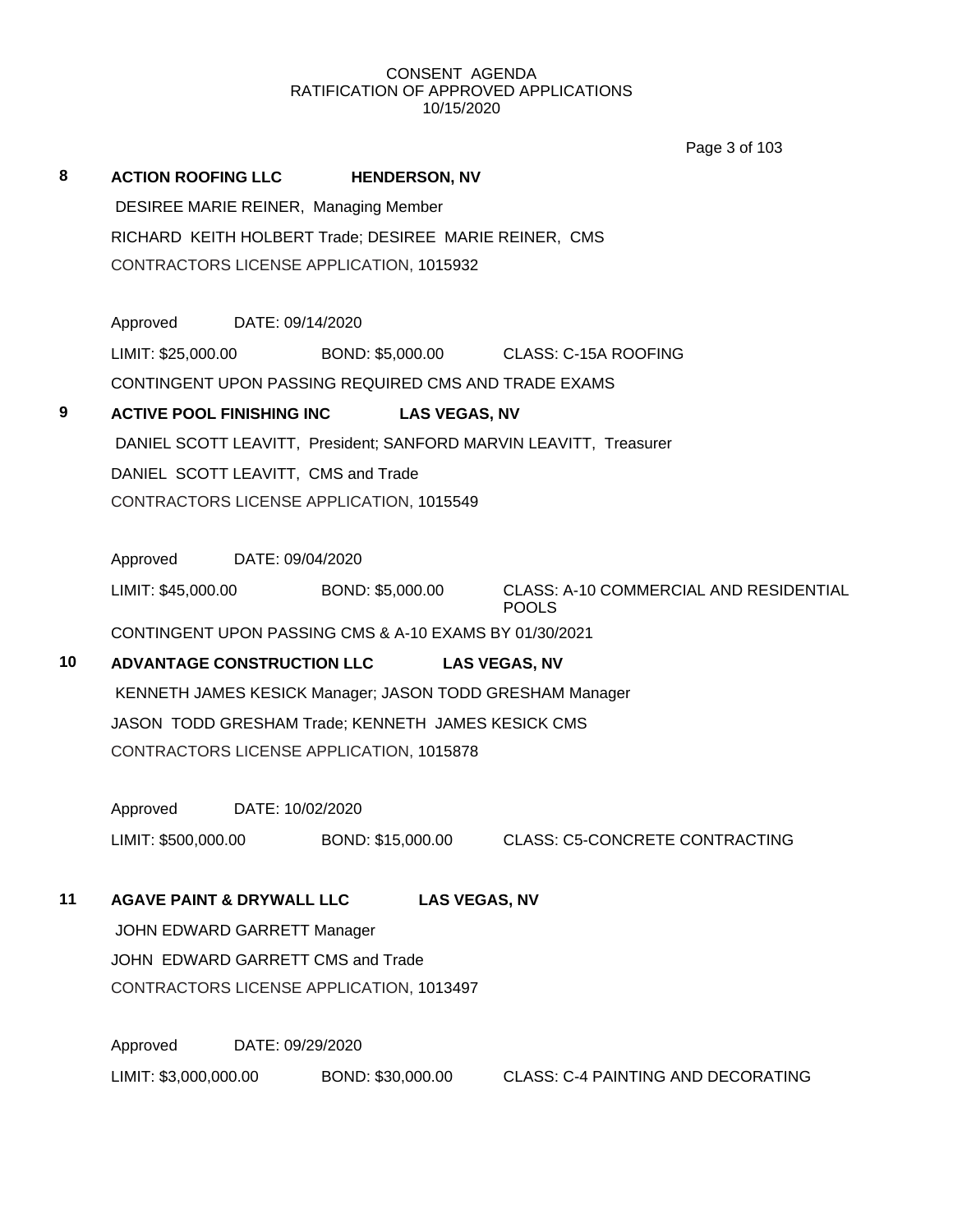Page 4 of 103

## **12 ALL STAR POOL SERVICE LLC NORTH LAS VEGAS, NV**

WALTER GARCIA, Member; PAUL LAWRENCE GARRISON, Member

PAUL LAWRENCE GARRISON, CMS and Trade

CONTRACTORS LICENSE APPLICATION, 1016187

Approved DATE: 09/22/2020

LIMIT: \$10,000.00 BOND: \$3,000.00 CLASS: A-10E MAINTENANCE AND REPAIR OF POOLS AND SPAS

CONTINGENT UPON PASSING REQUIRED CMS AND TRADE EXAMS CONTINGENT UPON RECEIPT OF \$10,000 CONSUMER PROTECTION BOND

# **13 AMERICAN RESIDENTIAL SERVICES LLC LAS VEGAS, NV**

BLUE APPLE ELECTRIC AIR & PLUMBING; ARS ACQUISITION HOLDINGS LLC Manager; JAMES THOMAS MCMAHON CFO; DAVID M SLOTT Manager

JUSTIN MICHAEL DEMILLE CMS and Trade

CONTRACTORS LICENSE APPLICATION, 1015852

Approved DATE: 09/14/2020

LIMIT: \$450,000.00 BOND: \$15,000.00 CLASS: C-1D PLUMBING

# **14 AMERICAN RESIDENTIAL SERVICES LLC LAS VEGAS, NV**

BLUE APPLE ELECTRIC AIR & PLUMBING; ARS ACQUISITION HOLDINGS LLC Manager; JAMES THOMAS MCMAHON CFO; DAVID M SLOTT Manager

DAVID MICHAEL SCHAFER CMS and Trade

CONTRACTORS LICENSE APPLICATION, 1015853

Approved DATE: 09/14/2020

LIMIT: \$450,000.00 BOND: \$15,000.00 CLASS: C-2 ELECTRICAL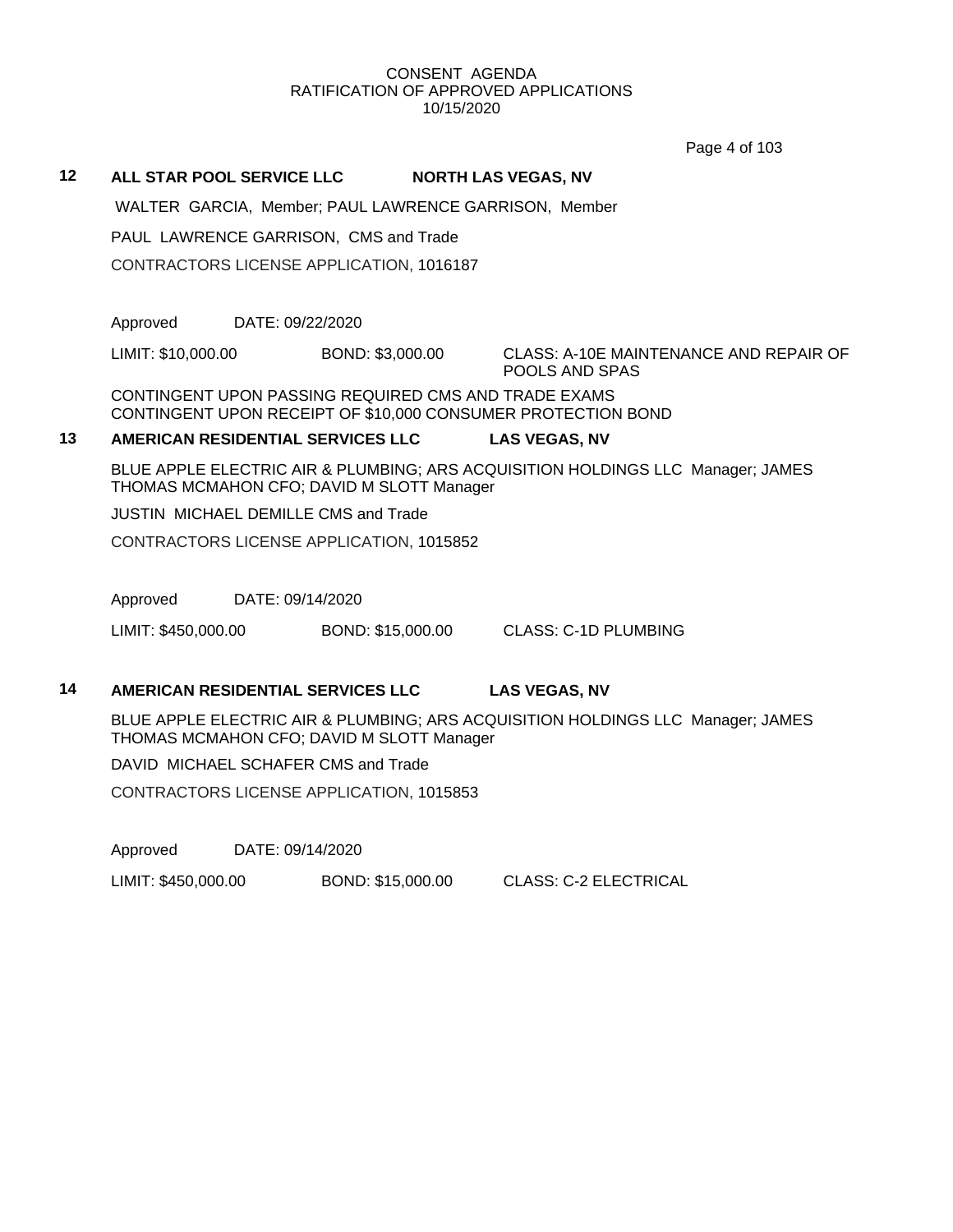Page 5 of 103

## **15 AMERICAN RESIDENTIAL SERVICES LLC LAS VEGAS, NV**

BLUE APPLE ELECTRIC AIR & PLUMBING; ARS ACQUISITION HOLDINGS LLC Manager; JAMES THOMAS MCMAHON CFO; DAVID M SLOTT Manager

JUSTIN MICHAEL DEMILLE CMS and Trade

CONTRACTORS LICENSE APPLICATION, 1015855

Approved DATE: 09/14/2020

LIMIT: \$450,000.00 BOND: \$15,000.00 CLASS: C-21B AIR CONDITIONING

# **16 AURA OPERATIONS INC LAS VEGAS, NV**

SECURITY 101 LAS VEGAS; GREG MICHAEL MAGUIRE, President

RYAN JAY NEWCOMER CMS and Trade

CONTRACTORS LICENSE APPLICATION, 1013755

Approved DATE: 09/18/2020

LIMIT: \$245,000.00 BOND: \$15,000.00 CLASS: C-2D LOW VOLTAGE

# **17 AURORA GLAZING SOLUTIONS LTD PORT COQUITLAM, BC**

JEFFREY THOMAS LORENTZ, President; TODD WALTER ISACKSON, Secretary; COLIN JACOB RIMES, Treasurer; BRADLEY DANIEL MCGUIRE, Director

RYAN LEE CHACANACA, CMS and Trade

CONTRACTORS LICENSE APPLICATION, 1014105

Tabled DATE: 09/24/2020

LIMIT: \$0.00 BOND: \$0.00 CLASS:

RESOLUTION OF OPEN COMPLAINT

# **18 B C C IRONCLAD NV LLC RENO, NV**

B C C GROUP LLC Managing Member; IRONCLAD BUILDERS LLC Managing Member; AARON MICHAEL GRENNON, Manager; MICHAEL RICHARD BUTNER Manager

MICHAEL RICHARD BUTNER CMS and Trade

CONTRACTORS LICENSE APPLICATION, 1015978

Approved DATE: 09/04/2020

LIMIT: Unlimited BOND: \$50,000.00 CLASS: B2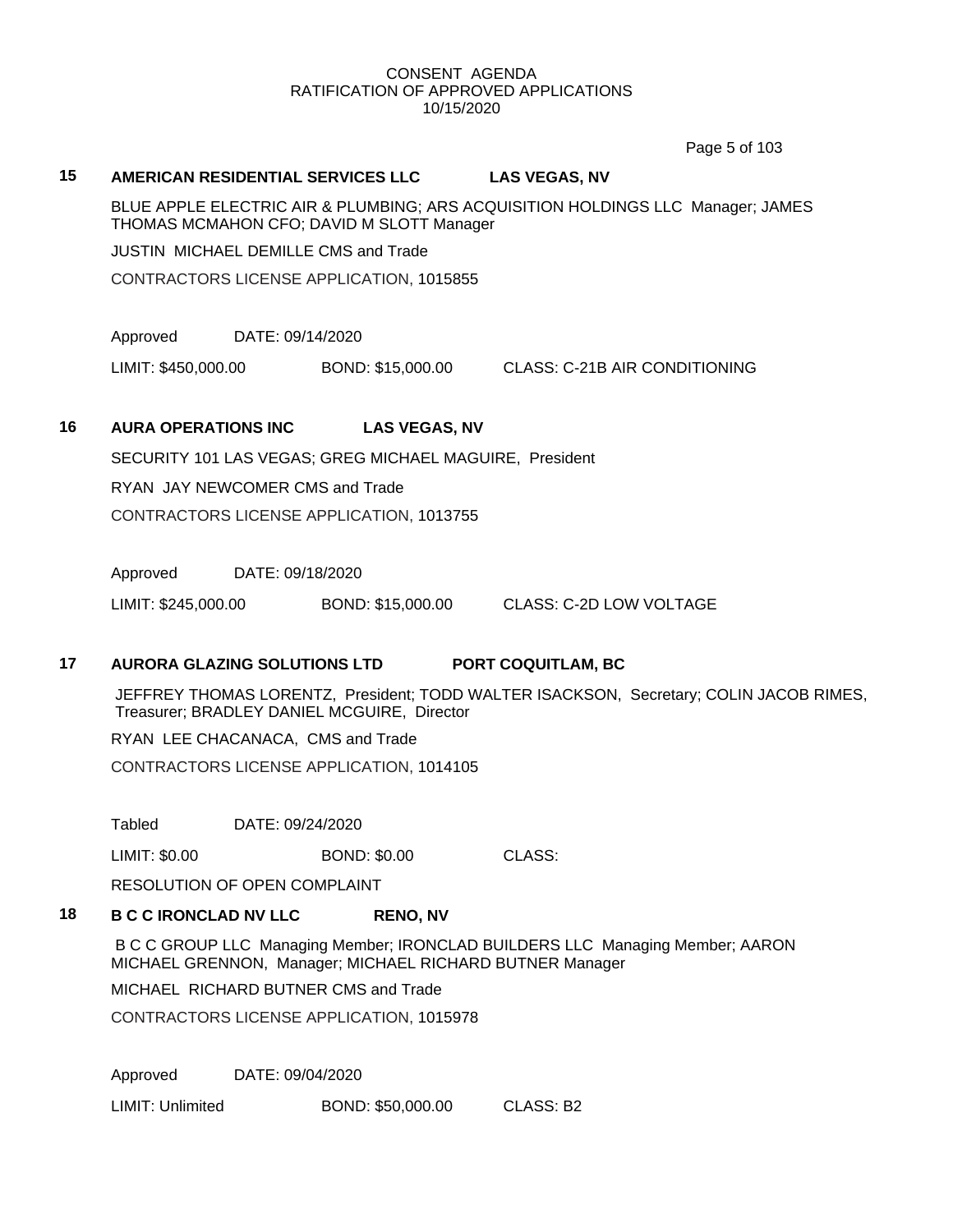Page 6 of 103

## **19 B R P H CONSTRUCTION SERVICES INC MELBOURNE, FL**

BRIAN EDWARD CURTIN, President; ROBBIE RAY MORRISON, Vice President; DOUGLAS WESLEY HYDE, Vice President; ROBERT CALMES BALDWIN, III Vice President

ROBERT CALMES BALDWIN, III CMS and Trade

CONTRACTORS LICENSE APPLICATION, 1013048

Approved DATE: 09/14/2020

LIMIT: Unlimited BOND: \$50,000.00 CLASS: B-2 RESIDENTIAL AND SMALL

COMMERCIAL

# **20 BAJA INDUSTRIAL WELDING INC CALEXICO, CA**

PEDRO PENATELLO, President PEDRO PENATELLO, CMS and Trade CONTRACTORS LICENSE APPLICATION, 1016004

Approved DATE: 09/29/2020

LIMIT: \$100,000.00 BOND: \$10,000.00 CLASS: A GENERAL ENGINEERING

CONTINGENT UPON PASSING REQUIRED CMS EXAM

**21 BATTLE BORN FIRE PROTECTION LLC LAS VEGAS, NV**

BRITTANY JOY KOSMALA, Manager JAMES EDGAR HOCH, CMS and Trade

CONTRACTORS LICENSE APPLICATION, 1016173

Approved DATE: 10/02/2020

LIMIT: \$10,000.00 BOND: \$2,000.00 CLASS: C-41B FIXED FIRE EXTINGUISHING **SYSTEMS** 

CONTINGENT UPON PASSING REQUIRED CMS AND TRADE EXAMS

# **22 BRIAN MATTHEW SLOAT II HENDERSON, NV**

TEMPERATURE LIMIT HEATING & COOLING; BRIAN MATHEW SLOAT, II Owner

BRIAN MATHEW SLOAT, II CMS and Trade

CONTRACTORS LICENSE APPLICATION, 1015382

Approved DATE: 09/15/2020 LIMIT: \$10,000.00 BOND: \$2,000.00 CLASS: C21B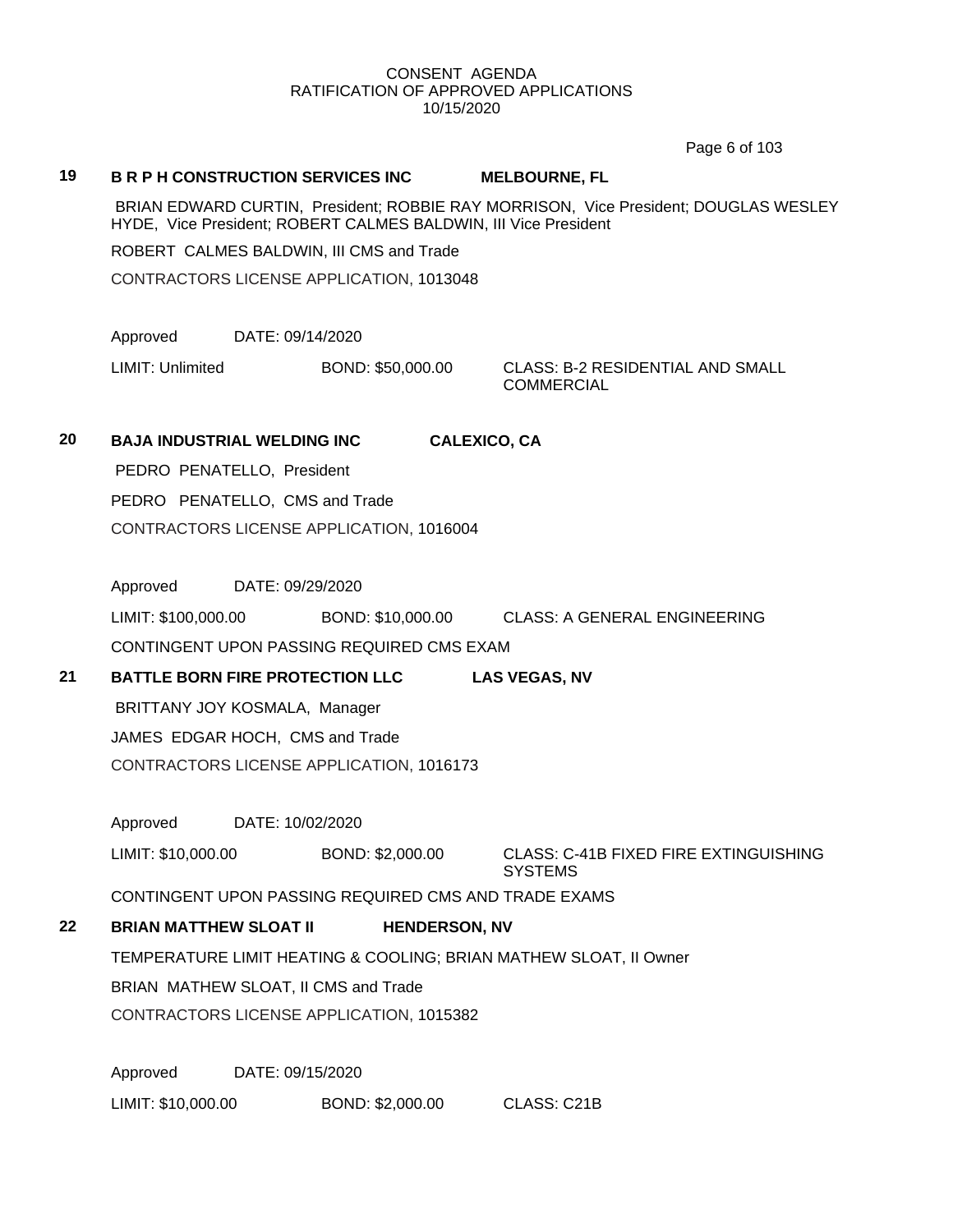Page 7 of 103

| 23 |                                    | <b>BUILDERS SPECIALTY PRODUCTS LLC</b>                 | <b>RENO, NV</b>                                                                  |
|----|------------------------------------|--------------------------------------------------------|----------------------------------------------------------------------------------|
|    |                                    | ACCENT WINDOW; CHARLES PETER BLUTH Manager             |                                                                                  |
|    |                                    | CHARLES PETER BLUTH CMS; HENRY LAWRENCE PARKER Trade   |                                                                                  |
|    |                                    | CONTRACTORS LICENSE APPLICATION, 1015476               |                                                                                  |
|    |                                    |                                                        |                                                                                  |
|    | Approved                           | DATE: 09/24/2020                                       |                                                                                  |
|    | LIMIT: \$200,000.00                | BOND: \$10,000.00 CLASS: C8                            |                                                                                  |
|    |                                    | CONTINGENT UPON PASSING CMS EXAM BY 1/24/2021          |                                                                                  |
| 24 |                                    | C & C PLUMBING LLC LAS VEGAS, NV                       |                                                                                  |
|    |                                    |                                                        | KENIA AURORA CORRAL Member; ADAN CORRAL, Manager; GUILLERMO SATARAY-PARRA Member |
|    |                                    | KENIA AURORA CORRAL CMS; GUILLERMO SATARAY-PARRA Trade |                                                                                  |
|    |                                    | CONTRACTORS LICENSE APPLICATION, 1015569               |                                                                                  |
|    |                                    |                                                        |                                                                                  |
|    | Approved DATE: 09/25/2020          |                                                        |                                                                                  |
|    |                                    |                                                        | LIMIT: \$245,000.00 BOND: \$15,000.00 CLASS: C1-PLUMBING AND HEATING             |
|    |                                    |                                                        |                                                                                  |
| 25 | <b>C F L CONSTRUCTION INC</b>      | <b>SPARKS, NV</b>                                      |                                                                                  |
|    |                                    | <b>CORY FRANCIS LAWRENCE President</b>                 |                                                                                  |
|    |                                    | CORY FRANCIS LAWRENCE CMS and Trade                    |                                                                                  |
|    |                                    | CONTRACTORS LICENSE APPLICATION, 1015889               |                                                                                  |
|    |                                    |                                                        |                                                                                  |
|    | Approved                           | DATE: 09/15/2020                                       |                                                                                  |
|    |                                    | LIMIT: \$1,000,000.00 BOND: \$30,000.00                | <b>CLASS: C-18 MASONRY</b>                                                       |
|    |                                    |                                                        |                                                                                  |
| 26 | <b>CAPITOL VALLEY ELECTRIC INC</b> |                                                        | <b>SACRAMENTO, CA</b>                                                            |
|    | DAVID LEE REIS, President          |                                                        |                                                                                  |
|    | DAVID LEE REIS, CMS and Trade      |                                                        |                                                                                  |
|    |                                    | CONTRACTORS LICENSE APPLICATION, 1015374               |                                                                                  |
|    |                                    |                                                        |                                                                                  |
|    | Approved                           | DATE: 09/10/2020                                       |                                                                                  |
|    | LIMIT: \$1,000,000.00              | BOND: \$30,000.00                                      | <b>CLASS: C-2 ELECTRICAL</b>                                                     |
|    |                                    |                                                        |                                                                                  |

CONTINGENT ON PASSING REQUIRED CMS/TRADE EXAMS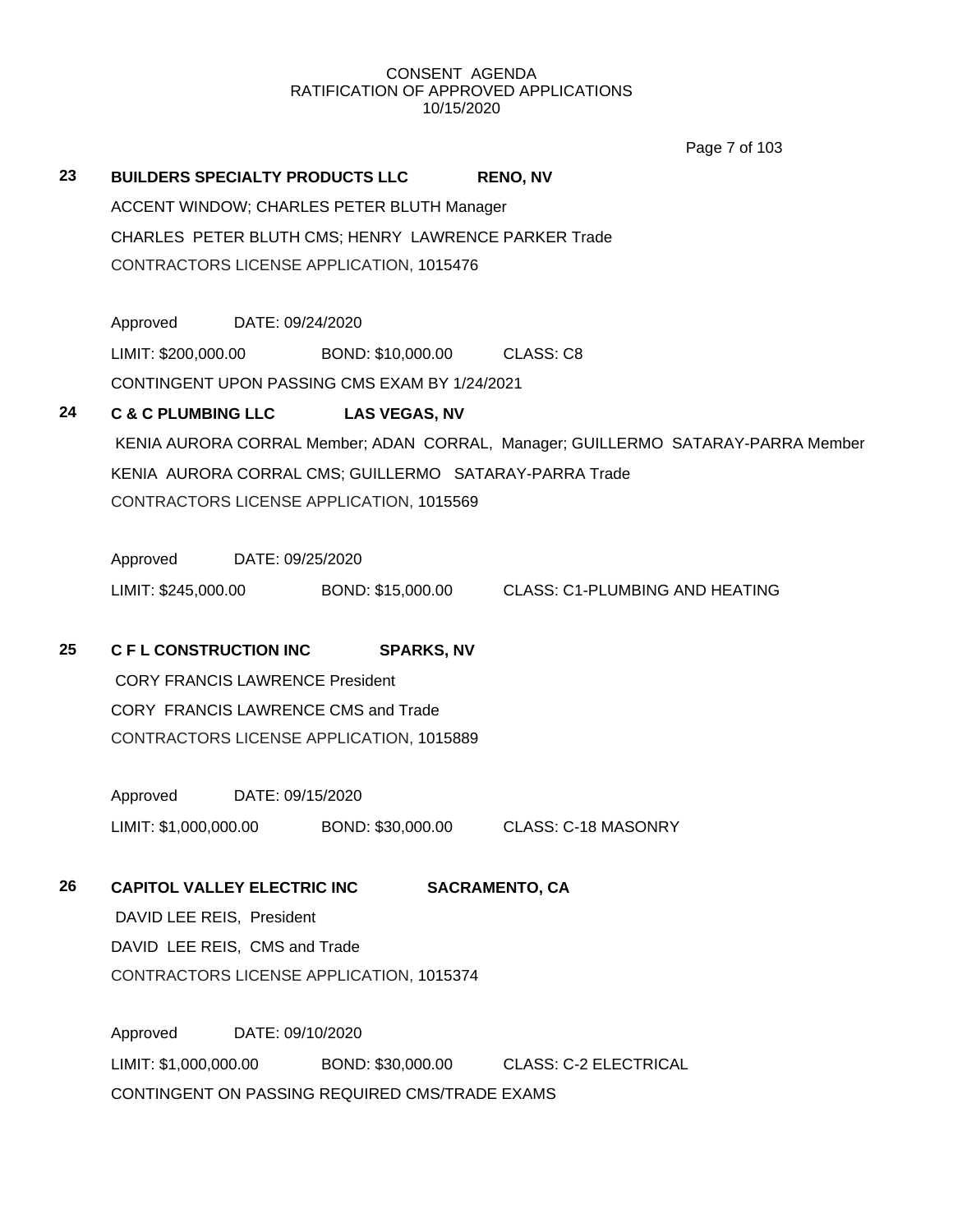Page 8 of 103

| 27 | <b>CARDIEL FLOOR COATINGS INC</b>                      | <b>STOCKTON, CA</b>       |                                                                                  |
|----|--------------------------------------------------------|---------------------------|----------------------------------------------------------------------------------|
|    | <b>ESTEBAN CORDERO CARDIEL President</b>               |                           |                                                                                  |
|    | ESTEBAN CORDERO CARDIEL CMS and Trade                  |                           |                                                                                  |
|    | CONTRACTORS LICENSE APPLICATION, 1015799               |                           |                                                                                  |
|    |                                                        |                           |                                                                                  |
|    | Approved<br>DATE: 09/23/2020                           |                           |                                                                                  |
|    | LIMIT: \$245,000.00 BOND: \$15,000.00 CLASS: C16       |                           |                                                                                  |
|    | CONTINGENT UPON PASSING CMS EXAM BY 2/14/2021          |                           |                                                                                  |
| 28 | CENTRAL PLANT CONTRACTORS LLC                          |                           | <b>LAS VEGAS, NV</b>                                                             |
|    |                                                        |                           | PATRICK GABRIEL COLLINS, Managing Member; CALEB PATRICK COLLINS, Managing Member |
|    | PATRICK GABRIEL COLLINS, CMS and Trade                 |                           |                                                                                  |
|    | CONTRACTORS LICENSE APPLICATION, 1015604               |                           |                                                                                  |
|    |                                                        |                           |                                                                                  |
|    | Approved DATE: 09/21/2020                              |                           |                                                                                  |
|    |                                                        |                           | LIMIT: \$245,000.00 BOND: \$15,000.00 CLASS: C-1 PLUMBING AND HEATING            |
|    | CONTINGENT UPON PASSING CMS & C-1 EXAMS BY 02/04/2021  |                           |                                                                                  |
| 29 | CENTRAL PLANT CONTRACTORS LLC LAS VEGAS, NV            |                           |                                                                                  |
|    |                                                        |                           | PATRICK GABRIEL COLLINS, Managing Member; CALEB PATRICK COLLINS, Managing Member |
|    | PATRICK GABRIEL COLLINS, CMS and Trade                 |                           |                                                                                  |
|    | CONTRACTORS LICENSE APPLICATION, 1015605               |                           |                                                                                  |
|    |                                                        |                           |                                                                                  |
|    | Approved<br>DATE: 09/21/2020                           |                           |                                                                                  |
|    | LIMIT: \$245,000.00 BOND: \$15,000.00                  |                           | CLASS: C-21 REFRIGERATION & AIR                                                  |
|    | CONTINGENT UPON PASSING CMS & C-21 EXAMS BY 02/04/2021 |                           | <b>CONDITIONING</b>                                                              |
| 30 | <b>CHAD JAY LINTON</b>                                 | <b>SILVER SPRINGS, NV</b> |                                                                                  |
|    | CHAD JAY LINTON, Owner                                 |                           |                                                                                  |
|    | CHAD JAY LINTON, CMS and Trade                         |                           |                                                                                  |
|    | CONTRACTORS LICENSE APPLICATION, 1015826               |                           |                                                                                  |
|    |                                                        |                           |                                                                                  |
|    | Approved<br>DATE: 09/15/2020                           |                           |                                                                                  |
|    | LIMIT: \$10,000.00                                     | BOND: \$2,000.00          | CLASS: A8                                                                        |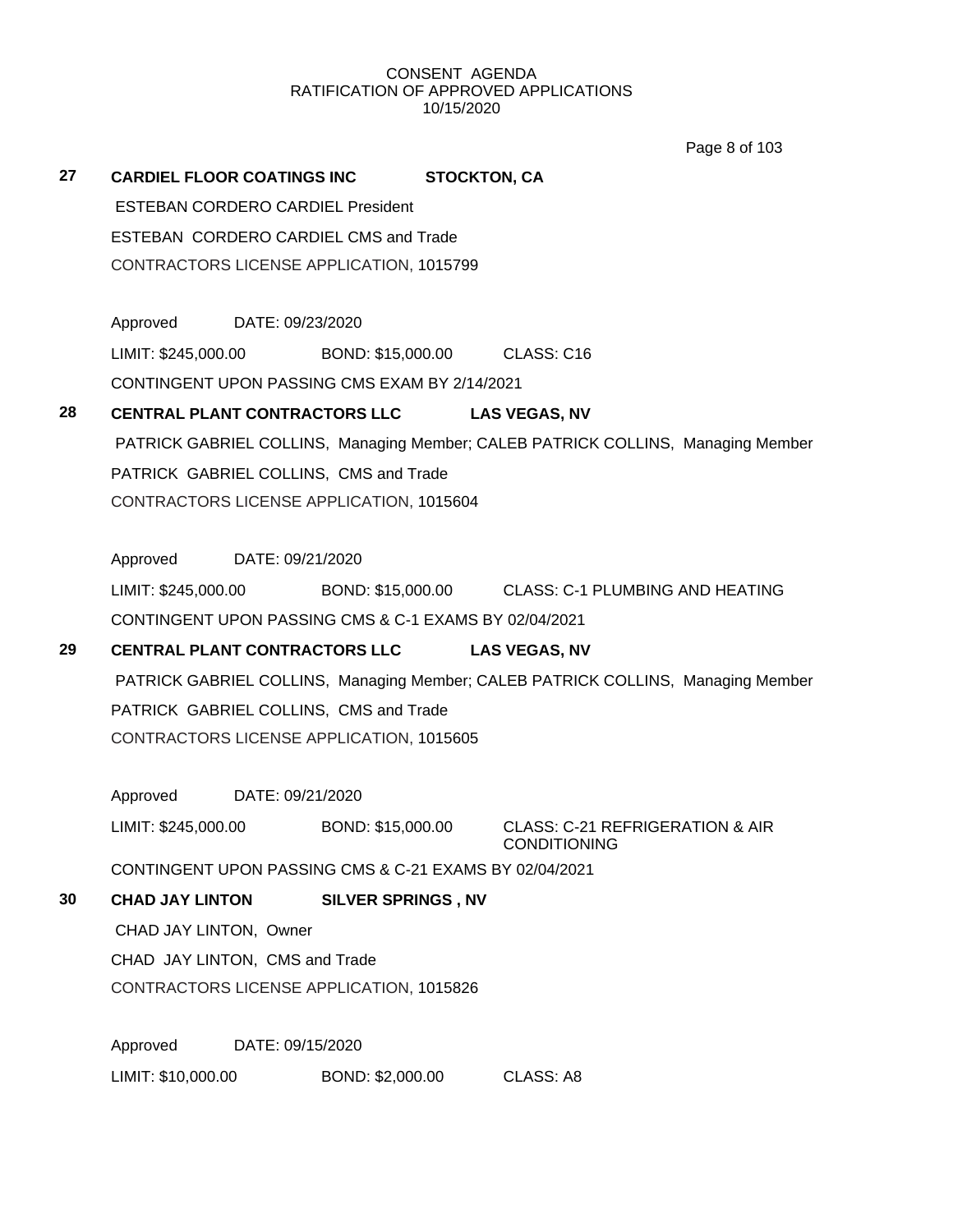Page 9 of 103

## **31 CHAVARRIA ROOFING LLC LAS VEGAS, NV**

OSCAR CHAVARRIA, Managing Member; FRANCISCO JAVIER CHAVARRIA-MARTINEZ, Managing Member DANILO CHAVARRIA-SAGASTUME, CMS; FRANCISCO JAVIER CHAVARRIA-MARTINEZ, CMS and **Trade** CONTRACTORS LICENSE APPLICATION, 1015593

Approved DATE: 09/25/2020

LIMIT: \$45,000.00 BOND: \$5,000.00 CLASS: C15A-ROOFING CONTINGENT ON PASSING TRADE EXAM

# **32 CLEAN CARPENTRY LLC LAS VEGAS, NV**

CHRISTOPHER LEE TRICKETT, Manager CHRISTOPHER LEE TRICKETT, CMS and Trade CONTRACTORS LICENSE APPLICATION, 1015621

Approved DATE: 09/24/2020

LIMIT: \$10,000.00 BOND: \$2,000.00 CLASS: C3 CONTINGENT UPON PASSING EXAMS by 2/5/2021

# **33 CLEAN CUT FINISH LLC RENO, NV**

LUKE LEVI MARSTON, Managing Member LUKE LEVI MARSTON, CMS and Trade CONTRACTORS LICENSE APPLICATION, 1015686

Approved DATE: 09/18/2020 LIMIT: \$175,000.00 BOND: \$10,000.00 CLASS: C-3 CARPENTRY, MAINTENANCE AND MINOR REPAIRS

CONTINGENT UPON PASSING CMS & C-3 EXAMS BY 02/10/2021

# **34 CLEAN EARTH ENVIRONMENTAL SOLUTIONS INC FERNLEY, NV** DAVID STANTON, President; JEFFREY ALFRED DIAZ, Treasurer FRED MICHAEL STRAUGHN, CMS and Trade CONTRACTORS LICENSE APPLICATION, 1014937

Approved DATE: 09/23/2020 LIMIT: \$500,000.00 BOND: \$15,000.00 CLASS: A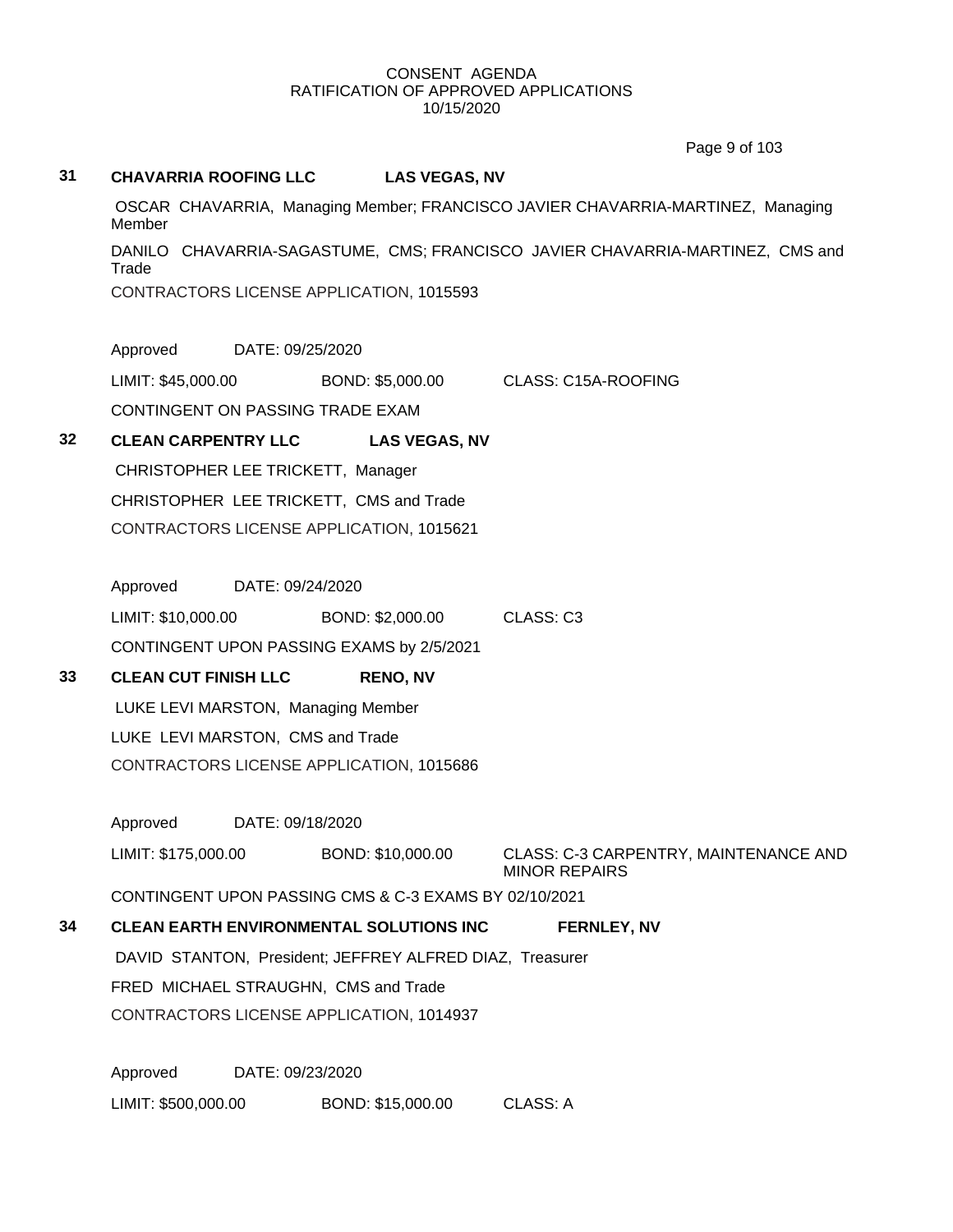Page 10 of 103

| 35 | <b>CLOCKWORK HOME SERVICES LLC</b>                        |                                  | <b>HENDERSON, NV</b>                                    |
|----|-----------------------------------------------------------|----------------------------------|---------------------------------------------------------|
|    | ANTHONY SITTENAUER, Managing Member                       |                                  |                                                         |
|    | ANTHONY SITTENAUER, CMS and Trade                         |                                  |                                                         |
|    | CONTRACTORS LICENSE APPLICATION, 1015813                  |                                  |                                                         |
|    |                                                           |                                  |                                                         |
|    | Approved DATE: 09/25/2020                                 |                                  |                                                         |
|    | LIMIT: \$10,000.00                                        | BOND: \$2,000.00 CLASS: C1D; C1H |                                                         |
|    | CONTINGENT UPON PASSING EXAMS BY 2/17/2021                |                                  |                                                         |
| 36 | <b>CLOCKWORK HOME SERVICES LLC</b>                        |                                  | <b>HENDERSON, NV</b>                                    |
|    | ANTHONY SITTENAUER, Managing Member                       |                                  |                                                         |
|    | ANTHONY SITTENAUER, CMS and Trade                         |                                  |                                                         |
|    | CONTRACTORS LICENSE APPLICATION, 1016039                  |                                  |                                                         |
|    | Approved<br>DATE: 09/25/2020                              |                                  |                                                         |
|    | LIMIT: \$10,000.00                                        | BOND: \$2,000.00 CLASS: C21B     |                                                         |
|    | CONTINGENT UPON PASSING EXAMS BY 2/17/2021                |                                  |                                                         |
| 37 | <b>COASTAL DESIGN CONCEPTS LLC</b>                        |                                  | <b>LAS VEGAS, NV</b>                                    |
|    | WYATT WESLEY UNDERWOOD Managing Member                    |                                  |                                                         |
|    | WYATT WESLEY UNDERWOOD CMS and Trade                      |                                  |                                                         |
|    | CONTRACTORS LICENSE APPLICATION, 1015491                  |                                  |                                                         |
|    |                                                           |                                  |                                                         |
|    | Approved DATE: 09/29/2020                                 |                                  |                                                         |
|    | LIMIT: \$200,000.00                                       | BOND: \$10,000.00                | CLASS: C-25 FENCING AND EQUIPPING<br><b>PLAYGROUNDS</b> |
| 38 | <b>DANIEL R HALLISEY</b>                                  | <b>GENOA, NV</b>                 |                                                         |
|    | F T C CONSULTING SERVICES; DANIEL RAYMOND HALLISEY, Owner |                                  |                                                         |
|    | DANIEL RAYMOND HALLISEY CMS and Trade                     |                                  |                                                         |
|    | CONTRACTORS LICENSE APPLICATION, 1015341                  |                                  |                                                         |
|    | Approved<br>DATE: 09/21/2020                              |                                  |                                                         |
|    | LIMIT: \$10,000.00                                        | BOND: \$2,000.00                 | CLASS: C-21 REFRIGATION AND AIR<br><b>CONDITIONING</b>  |
|    | CONTINGENT UPON SURRENDER OF LICENSE #0075350             |                                  |                                                         |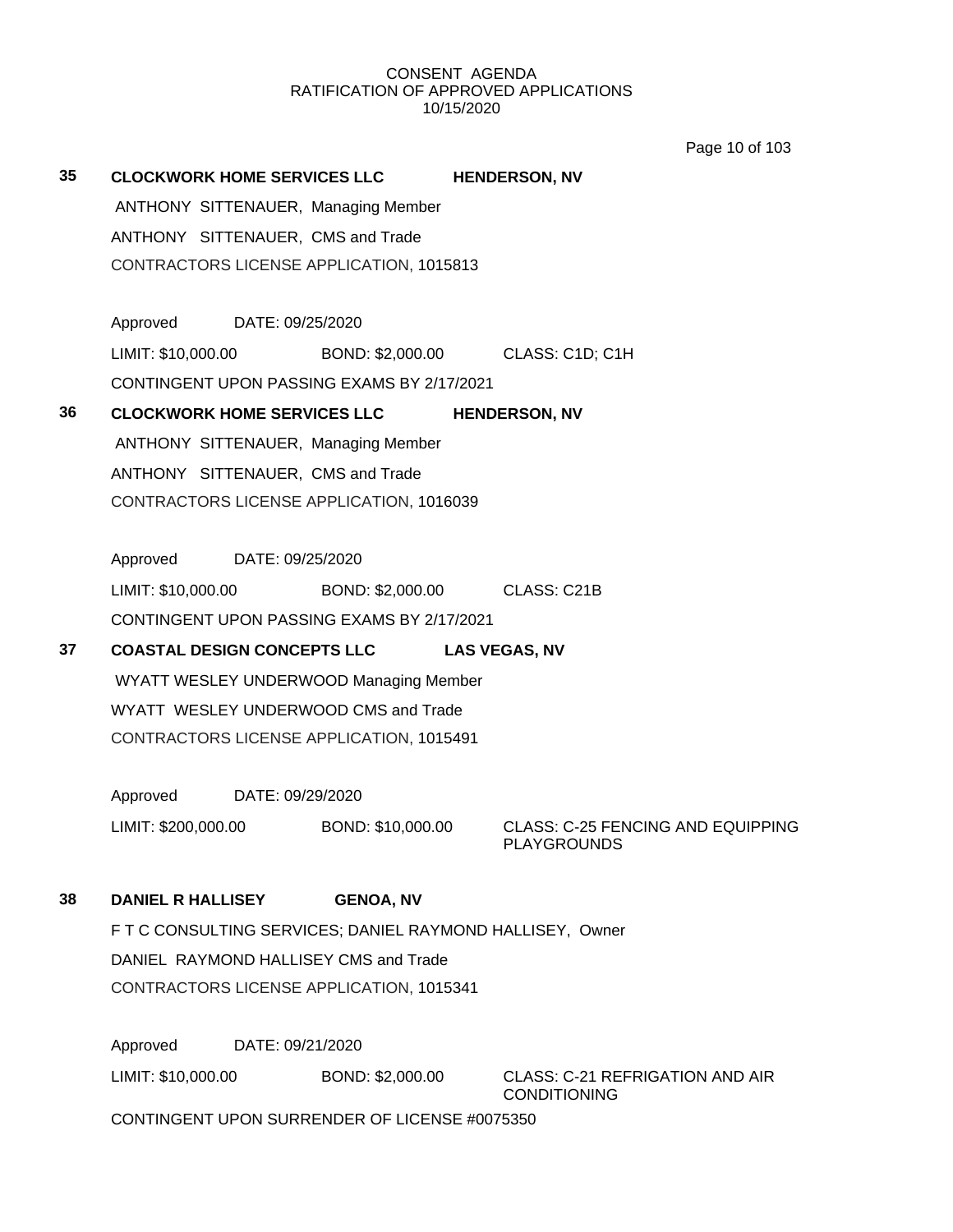Page 11 of 103

| 39 | <b>DAVE BROOKS CONSTRUCTION</b><br>DAVID NEIL BROOKS, Trade; AUSTIN DAVID BROOKS, CMS<br>CONTRACTORS LICENSE APPLICATION, 1015721 |                  |                                              | <b>RENO, NV</b> | DAVID NEIL BROOKS, President; AUSTIN DAVID BROOKS, Vice President |
|----|-----------------------------------------------------------------------------------------------------------------------------------|------------------|----------------------------------------------|-----------------|-------------------------------------------------------------------|
|    | Approved DATE: 09/21/2020                                                                                                         |                  |                                              |                 |                                                                   |
|    | LIMIT: \$2,000,000.00 BOND: \$30,000.00 CLASS: B                                                                                  |                  |                                              |                 |                                                                   |
|    | CONTINGENT UPON PASSING CMS EXAM BY 2/11/2021                                                                                     |                  |                                              |                 |                                                                   |
| 40 | <b>DEAN CONSTRUCTION CORPORATION</b>                                                                                              |                  |                                              |                 | <b>SUN VALLEY, NV</b>                                             |
|    | <b>GREGORY LEE DEAN President</b>                                                                                                 |                  |                                              |                 |                                                                   |
|    | <b>GREGORY LEE DEAN CMS</b>                                                                                                       |                  |                                              |                 |                                                                   |
|    | CONTRACTORS LICENSE APPLICATION, 1016118                                                                                          |                  |                                              |                 |                                                                   |
|    |                                                                                                                                   |                  |                                              |                 |                                                                   |
|    | Approved DATE: 10/01/2020                                                                                                         |                  |                                              |                 |                                                                   |
|    | LIMIT: \$200,000.00 BOND: \$10,000.00                                                                                             |                  |                                              |                 | <b>CLASS: B-2 RESIDENTIAL &amp; SMALL</b><br><b>COMMERCIAL</b>    |
| 41 | <b>DIAMOND DIGITAL LLC</b>                                                                                                        |                  | <b>LAS VEGAS, NV</b>                         |                 |                                                                   |
|    |                                                                                                                                   |                  | LUCINDA KAY STEWART-BUCHANAN Managing Member |                 |                                                                   |
|    |                                                                                                                                   |                  |                                              |                 | JONATHAN ANDREW BUCHANAN Trade; LUCINDA KAY STEWART-BUCHANAN CMS  |
|    | CONTRACTORS LICENSE APPLICATION, 1016202                                                                                          |                  |                                              |                 |                                                                   |
|    | Approved DATE: 09/15/2020                                                                                                         |                  |                                              |                 |                                                                   |
|    | LIMIT: \$45,000.00                                                                                                                |                  |                                              |                 | BOND: \$5,000.00 CLASS: C-2D LOW VOLTAGE                          |
| 42 | <b>DIAMOND GLASS COMPANY INC</b>                                                                                                  |                  |                                              | <b>RENO, NV</b> |                                                                   |
|    | <b>BRADLEY ALLEN HALL President</b>                                                                                               |                  |                                              |                 |                                                                   |
|    | BRADLEY ALLEN HALL CMS and Trade                                                                                                  |                  |                                              |                 |                                                                   |
|    | CONTRACTORS LICENSE APPLICATION, 1016005                                                                                          |                  |                                              |                 |                                                                   |
|    | Approved                                                                                                                          | DATE: 10/01/2020 |                                              |                 |                                                                   |
|    | LIMIT: \$10,000.00                                                                                                                |                  | BOND: \$2,000.00                             |                 | CLASS: C8                                                         |

CONTINGENT UPON SURRENDER OF NV LICENSE #76852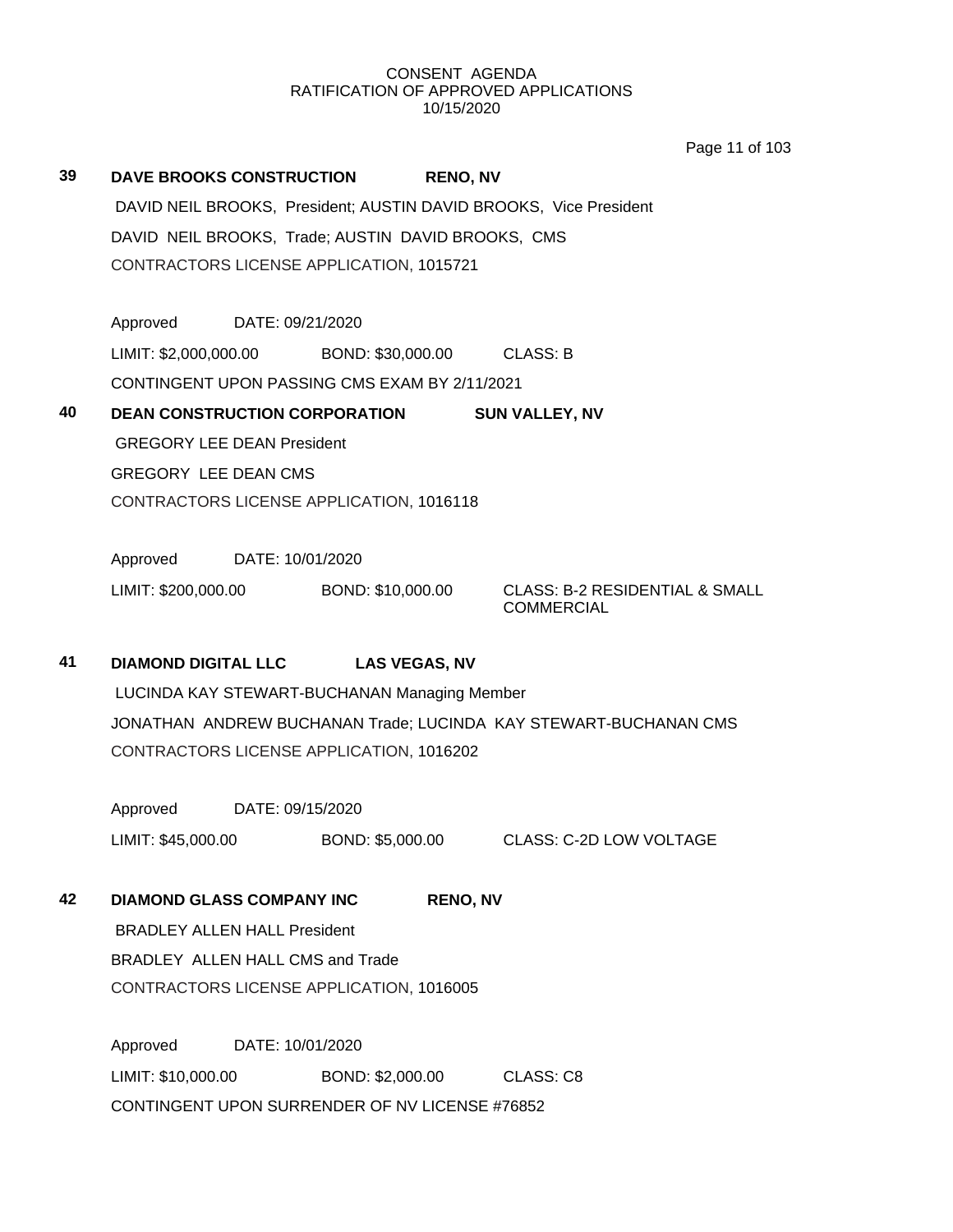Page 12 of 103

| 43 | <b>DIAMOND SHIELD COATINGS LLC</b><br><b>LAS VEGAS, NV</b> |                  |                                                                         |  |                      |                                                                                   |  |
|----|------------------------------------------------------------|------------------|-------------------------------------------------------------------------|--|----------------------|-----------------------------------------------------------------------------------|--|
|    |                                                            |                  | JOSEPH ANTHONY FERRARO Managing Member; CARMEN BASTANTE Managing Member |  |                      |                                                                                   |  |
|    | JOSEPH ANTHONY FERRARO CMS; CARMEN BASTANTE CMS and Trade  |                  |                                                                         |  |                      |                                                                                   |  |
|    |                                                            |                  | CONTRACTORS LICENSE APPLICATION, 1015840                                |  |                      |                                                                                   |  |
|    |                                                            |                  |                                                                         |  |                      |                                                                                   |  |
|    | Approved                                                   | DATE: 09/18/2020 |                                                                         |  |                      |                                                                                   |  |
|    | LIMIT: \$10,000.00                                         |                  | BOND: \$2,000.00                                                        |  | <b>ONLY</b>          | CLASS: C40 DESIGNATED FOR URETHANE &<br><b>EPOXY COATINGS FOR CEMENT FINISHES</b> |  |
| 44 | <b>DIMENSIONS DRYWALL SYSTEMS LLC</b>                      |                  |                                                                         |  | <b>LAS VEGAS, NV</b> |                                                                                   |  |
|    | ROYCE BENCOMO Managing Member                              |                  |                                                                         |  |                      |                                                                                   |  |
|    | ROYCE BENCOMO CMS and Trade                                |                  |                                                                         |  |                      |                                                                                   |  |
|    |                                                            |                  | CONTRACTORS LICENSE APPLICATION, 1015801                                |  |                      |                                                                                   |  |
|    |                                                            |                  |                                                                         |  |                      |                                                                                   |  |
|    | Approved                                                   | DATE: 09/21/2020 |                                                                         |  |                      |                                                                                   |  |
|    | LIMIT: \$245,000.00                                        |                  | BOND: \$15,000.00                                                       |  | CLASS: C4            |                                                                                   |  |
| 45 | DIVERSIFIED THERMAL SERVICES INC                           |                  |                                                                         |  | <b>ANAHEIM, CA</b>   |                                                                                   |  |
|    | CRAIG JAMES STEINMETZ, President                           |                  |                                                                         |  |                      |                                                                                   |  |
|    |                                                            |                  | CRAIG JAMES STEINMETZ, CMS and Trade                                    |  |                      |                                                                                   |  |
|    |                                                            |                  | CONTRACTORS LICENSE APPLICATION, 1015548                                |  |                      |                                                                                   |  |
|    |                                                            |                  |                                                                         |  |                      |                                                                                   |  |
|    | Approved                                                   | DATE: 10/01/2020 |                                                                         |  |                      |                                                                                   |  |
|    |                                                            |                  |                                                                         |  | <b>CONDITIONING</b>  | LIMIT: \$500,000.00 BOND: \$15,000.00 CLASS: C-21 REFRIGERATION AND AIR           |  |
|    |                                                            |                  | CONTINGENT ON PASSING REQUIRED CMS EXAM                                 |  |                      |                                                                                   |  |
| 46 |                                                            |                  | DOOLEY AND MACK CONSTRUCTORS OF GEORGIA INC                             |  |                      | <b>BUFORD, GA</b>                                                                 |  |
|    |                                                            |                  |                                                                         |  |                      | TIMOTHY R STERRITT, President; CHRISTOPHER WAYNE DOOLEY, Chief Executive Officer  |  |
|    |                                                            |                  | CHRISTOPHER WAYNE DOOLEY, CMS and Trade                                 |  |                      |                                                                                   |  |
|    |                                                            |                  | CONTRACTORS LICENSE APPLICATION, 1015904                                |  |                      |                                                                                   |  |
|    | Approved                                                   | DATE: 10/01/2020 |                                                                         |  |                      |                                                                                   |  |
|    | LIMIT: \$5,000,000.00                                      |                  | BOND: \$50,000.00                                                       |  | <b>CLASS: B</b>      |                                                                                   |  |
|    |                                                            |                  | CONTINGENT UPON PASSING EXAMS BY 2/21/2021                              |  |                      |                                                                                   |  |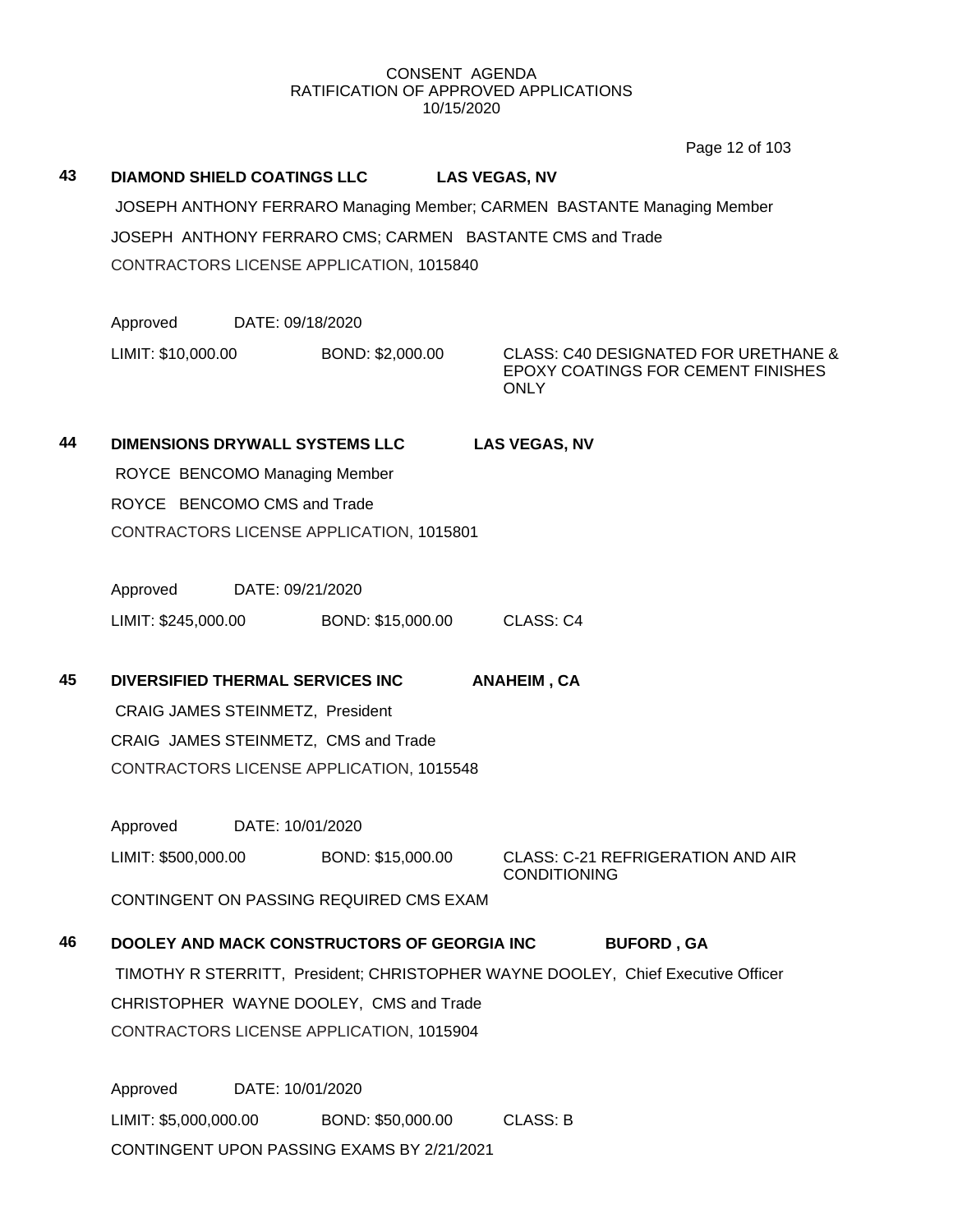Page 13 of 103

**47 DUNCAN CONSTRUCTION LLC LAS VEGAS, NV**

SHAWN SCOTT DUNCAN, Managing Member STEPHEN DOUGLAS JONES CMS and Trade CONTRACTORS LICENSE APPLICATION, 1014878

Approved DATE: 09/17/2020

LIMIT: \$1,000,000.00 BOND: \$30,000.00 CLASS: B2-RESIDENTIAL AND SMALL

**COMMERCIAL** 

# **48 E I S LLC LAS VEGAS, NV**

EFFICIENT INTEGRATED SYSTEMS; RODOLFO AVALOS, Managing Member; ERIKA AVALOS, Managing Member RODOLFO AVALOS, CMS and Trade CONTRACTORS LICENSE APPLICATION, 1015929

Approved DATE: 09/15/2020

LIMIT: \$10,000.00 BOND: \$2,000.00 CLASS: C-2D LOW VOLTAGE

CONTINGENT ON PASSING REQUIRED CMS EXAM

**49 E V INFRASTRUCTURE LLC COSTA MESA, CA**

ILAN TORDJAMAN Manager

DEAN ROBERT BRETSCH CMS and Trade CONTRACTORS LICENSE APPLICATION, 1016073

Approved DATE: 09/29/2020

LIMIT: \$10,000.00 BOND: \$2,000.00 CLASS: A- GENERAL ENGINEERING

# **50 ELITE RETAIL SERVICES INC LAKE JACKSON, TX**

STEPHANIE ELAINE CARROLL, Secretary; CLIFFTON RAY SPRATT, Vice President CLIFFTON RAY SPRATT, CMS and Trade CONTRACTORS LICENSE APPLICATION, 1013584

Approved DATE: 09/28/2020 LIMIT: \$1,500,000.00 BOND: \$30,000.00 CLASS: B- GENERAL BUILDING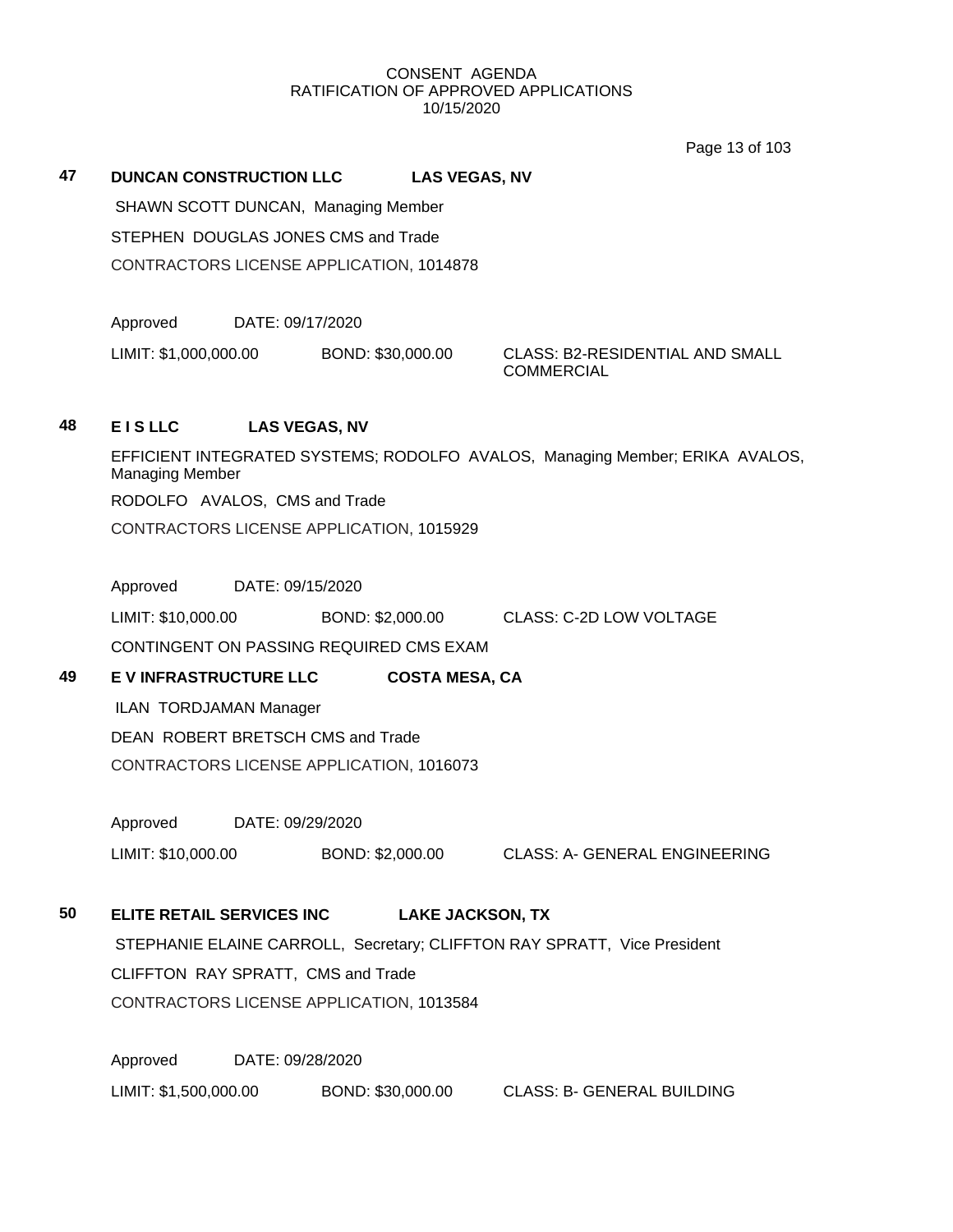Page 14 of 103

## **51 ENCORE RENOVATION LLC SPARKS, NV**

RICARDO BRAVO-RUIZ, Manager; ESTEBAN ANDRES BRAVO-RUIZ, Manager; RICARDO JAVIER BRAVO Manager RICARDO BRAVO-RUIZ, CMS and Trade CONTRACTORS LICENSE APPLICATION, 1015616

Approved DATE: 09/21/2020

LIMIT: \$225,000.00 BOND: \$15,000.00 CLASS: C3

CONTINGENT UPON PASSING TRADE EXAM BY 2/4/2021

# **52 ETERNAL ELECTRICAL SOLUTIONS LLC LAS VEGAS, NV**

MACBRIDE ELECTRIC & PLUMBING; STEVEN MAC BRIDE Managing Member STEVEN MAC BRIDE CMS and Trade CONTRACTORS LICENSE APPLICATION, 1016001

Approved DATE: 09/14/2020

LIMIT: \$10,000.00 BOND: \$2,000.00 CLASS: C-2A ELECTRICAL WIRING CONTINGENT UPON PASSING REQUIRED TRADE EXAM

# **53 EXPERT HOME SERVICES LLC LAS VEGAS, NV**

EXPERT SHEETMETAL; Manager; CHRISTOPHER CARL ROTH Other CHRISTOPHER CARL ROTH CMS and Trade CONTRACTORS LICENSE APPLICATION, 1015965

Approved DATE: 10/01/2020

LIMIT: \$45,000.00 BOND: \$5,000.00 CLASS: C-21 REFRIGERATION AND AIR

CONDITIONING

# **54 EZZI SIGNS INC HOUSTON, TX**

HUSSAIN CONTRACTOR, President; MURTAZA SHUJAUDDIN Secretary HUSSAIN CONTRACTOR, CMS and Trade CONTRACTORS LICENSE APPLICATION, 1014501

Approved DATE: 09/14/2020 LIMIT: \$10,000.00 BOND: \$2,000.00 CLASS: C-6B ELECTRICAL SIGNS CONTINGENT ON PASSING REQUIRED CMS/TRADE EXAMS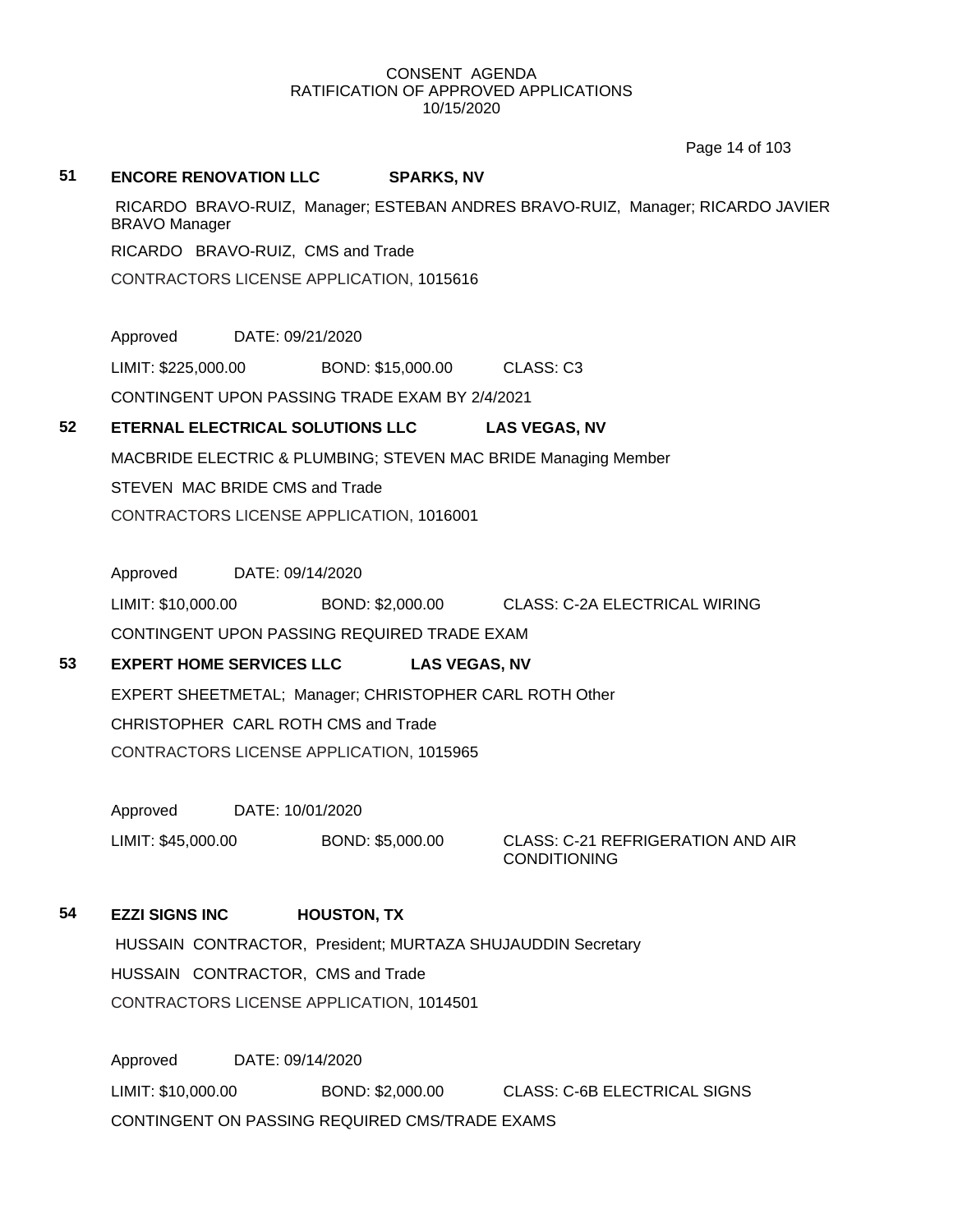Page 15 of 103

**55 FRAMPTON CONSTRUCTION COMPANY LLC LADSON, SC** JEREMY CHAD FRAMPTON, Managing Member JOSEPH ABRAM-DAVIS SMITH, CMS and Trade; MICHAEL ELIZABETH FRAMPTON, CMS and Trade CONTRACTORS LICENSE APPLICATION, 1014628 Approved DATE: 09/17/2020

LIMIT: Unlimited BOND: \$50,000.00 CLASS: B GENERAL BUILDING CONTINGENT ON BOTH QUALIFIERS PASSING THE REQUIRED CMS EXAM

**56 FRANK KEITH HARRISON LEHI, UT** UTAH SEALCOAT & STRIPING; FRANK KEITH HARRISON, Owner FRANK KEITH HARRISON, CMS and Trade CONTRACTORS LICENSE APPLICATION, 1013693

Approved DATE: 08/19/2020 LIMIT: \$10,000.00 BOND: \$2,000.00 CLASS: A8 CONTINGENT UPON RECEIPT OF FICTITIOUS NAME CERTIFICATE

**57 GIL RAVIZ MAGANA LAS VEGAS, NV** GIL RAVIZ MAGANA, Owner GIL RAVIZ MAGANA, CMS and Trade CONTRACTORS LICENSE APPLICATION, 1015333

> Approved DATE: 09/04/2020 LIMIT: \$10,000.00 BOND: \$2,000.00 CLASS: C21

**58 GIL RAVIZ MAGANA LAS VEGAS, NV**

G M H V A C R & ELECTRICAL; GIL RAVIZ MAGANA, Owner GIL RAVIZ MAGANA, CMS and Trade CONTRACTORS LICENSE APPLICATION, 1015745

Approved DATE: 09/04/2020 LIMIT: \$10,000.00 BOND: \$2,000.00 CLASS: C2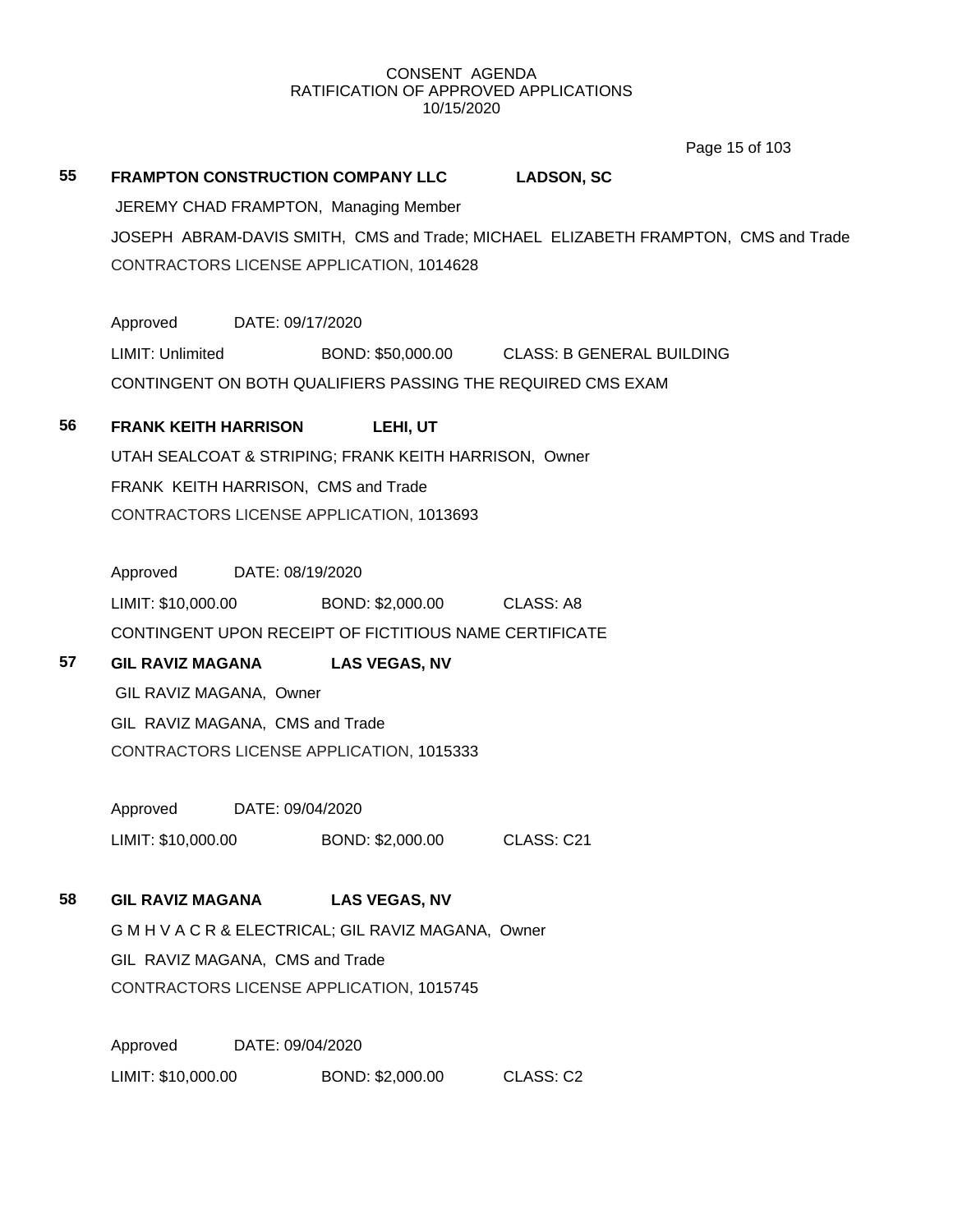Page 16 of 103

| 59 | <b>GOLDBAND CORPORATION</b>       |                  | <b>SCOTTSDALE, AZ</b>                                  |                                                                                |  |
|----|-----------------------------------|------------------|--------------------------------------------------------|--------------------------------------------------------------------------------|--|
|    |                                   |                  |                                                        | AIRTELLIGENCE; DANIEL VINCENT MCNEIL, President; STEPHANIE F MCNEIL, Secretary |  |
|    |                                   |                  | JERRY JAY CHAPMAN, Trade; DANIEL VINCENT MCNEIL, CMS   |                                                                                |  |
|    |                                   |                  | CONTRACTORS LICENSE APPLICATION, 1015578               |                                                                                |  |
|    |                                   |                  |                                                        |                                                                                |  |
|    | Approved                          | DATE: 09/22/2020 |                                                        |                                                                                |  |
|    | LIMIT: \$245,000.00               |                  | BOND: \$15,000.00                                      | CLASS: C-21 REFRIGERATION AND AIR<br><b>CONDITIONING</b>                       |  |
|    |                                   |                  | CONTINGENT UPON PASSING REQUIRED CMS AND TRADE EXAMS   |                                                                                |  |
| 60 |                                   |                  | <b>GREAT AIR CONDITIONING &amp; HEATING LLC</b>        | <b>LAS VEGAS, NV</b>                                                           |  |
|    |                                   |                  | GR8 AC; ISMAEL RAMOS, JR Managing Member               |                                                                                |  |
|    |                                   |                  | ISMAEL RAMOS, JR Trade; PIA CARLA ERECE DICHITANG, CMS |                                                                                |  |
|    |                                   |                  | CONTRACTORS LICENSE APPLICATION, 1016270               |                                                                                |  |
|    |                                   |                  |                                                        |                                                                                |  |
|    | Approved                          | DATE: 09/29/2020 |                                                        |                                                                                |  |
|    | LIMIT: \$10,000.00                |                  | BOND: \$2,000.00                                       | <b>CLASS: C-21 REFRIGERATION AND AIR</b><br><b>CONDITIONING</b>                |  |
|    |                                   |                  | CONTINGENT UPON PASSING REQUIRED TRADE EXAM            |                                                                                |  |
| 61 |                                   |                  | HAZELWOOD AUTOMATIC GATES AND SERVICES LLC             | <b>FORT MOHAVE, AZ</b>                                                         |  |
|    |                                   |                  |                                                        | HEATHER LYNN HAZLEWOOD, Managing Member; STONY LEE HAZLEWOOD Managing Member   |  |
|    | STONY LEE HAZLEWOOD CMS and Trade |                  |                                                        |                                                                                |  |
|    |                                   |                  | CONTRACTORS LICENSE APPLICATION, 1015858               |                                                                                |  |
|    |                                   |                  |                                                        |                                                                                |  |
|    | Approved                          | DATE: 09/14/2020 |                                                        |                                                                                |  |
|    | LIMIT: \$45,000.00                |                  |                                                        | BOND: \$5,000.00 CLASS: C-2A ELECTRICAL WIRING C-2D LOW<br><b>VOLTAGE</b>      |  |
|    |                                   |                  | CONTINGENT UPON PASSING REQUIRED TRADE EXAMS           |                                                                                |  |
| 62 | HENDERSON BUILDING SOLUTIONS LLC  |                  |                                                        | <b>LAS VEGAS, NV</b>                                                           |  |
|    | M DREW RIMMER, Managing Member    |                  |                                                        |                                                                                |  |
|    |                                   |                  | DAVID MICHAEL DEBIASSE, CMS and Trade                  |                                                                                |  |
|    |                                   |                  | CONTRACTORS LICENSE APPLICATION, 1014995               |                                                                                |  |
|    | Approved                          | DATE: 09/30/2020 |                                                        |                                                                                |  |
|    | LIMIT: \$1,500,000.00             |                  | BOND: \$30,000.00                                      | <b>CLASS: B</b>                                                                |  |
|    |                                   |                  |                                                        |                                                                                |  |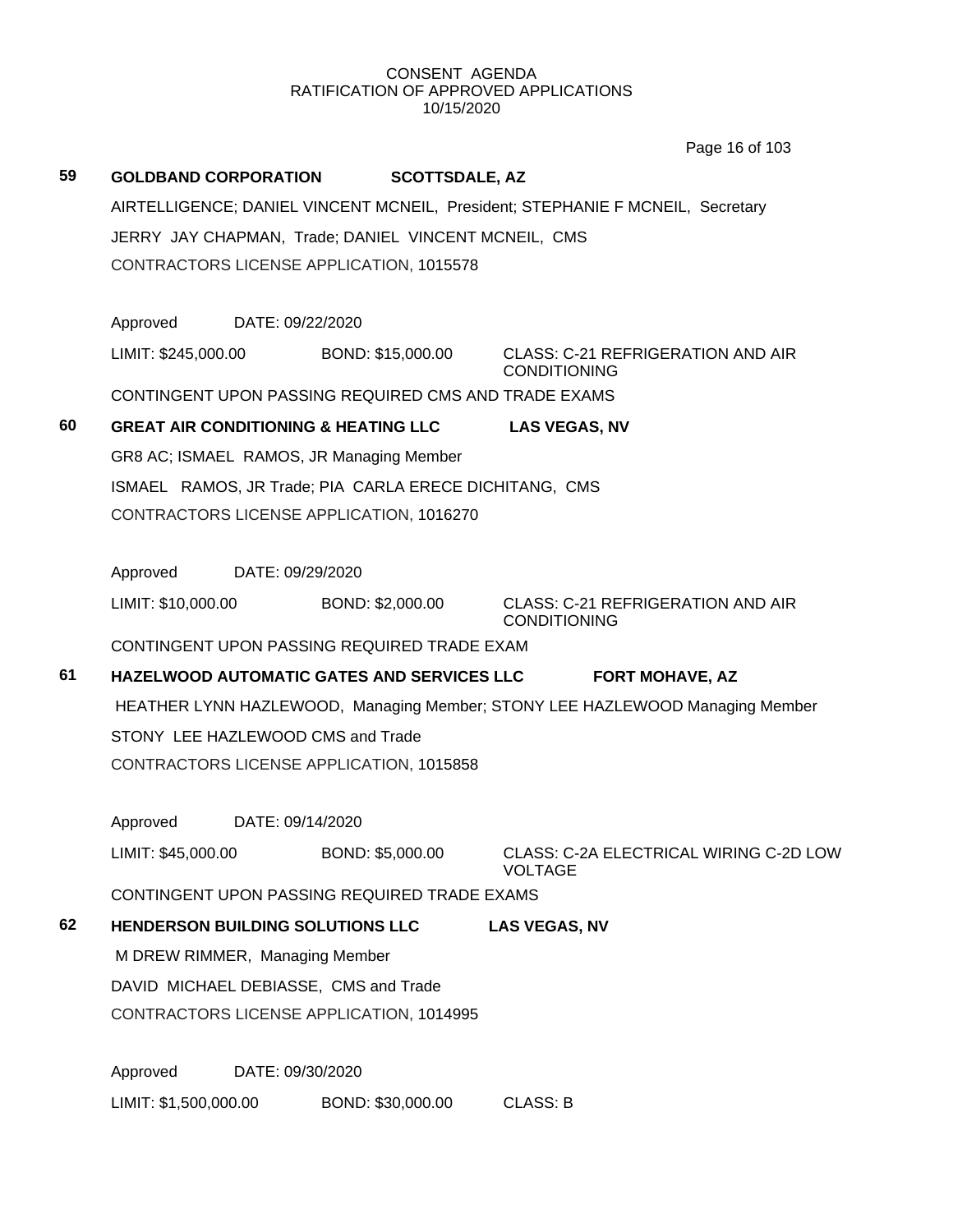Page 17 of 103

**63 HILLSIDE NURSERY AND LANDSCAPING CORP RENO, NV** TAMMY D COLACURCIO President; JOSEPH H COLACURCIO Vice President JOSEPH H COLACURCIO CMS and Trade; JACOB AVERY NORDMAN, Trade CONTRACTORS LICENSE APPLICATION, 1015608

Approved DATE: 09/23/2020

LIMIT: \$245,000.00 BOND: \$15,000.00 CLASS: C-18 MASONRY LIMITED TO

HORIZONTAL PAVERS ONLY

# **64 I E A CONSTRUCTORS LLC INDIANAPOLIS, IN**

DEREK WADE JOHNSON, President; BRUCE EDWARD SPETH Secretary; WILLIAM RICHARD DOUGLAS, Treasurer BERVIN WADE MILLER, CMS and Trade CONTRACTORS LICENSE APPLICATION, 1014074

Approved DATE: 09/28/2020

LIMIT: Unlimited BOND: \$50,000.00 CLASS: C2

**65 ICONIC LANDSCAPE AND DEVELOPMENT INC CARSON CITY, NV** CHARLENE ELINOR PAIEMENT President; CHRISTOPHER ALAN BACON Treasurer CHARLENE ELINOR PAIEMENT Trade; CHRISTOPHER ALAN BACON CMS CONTRACTORS LICENSE APPLICATION, 1015847

Approved DATE: 09/15/2020

LIMIT: \$245,000.00 BOND: \$15,000.00 CLASS: C-10 LANDSCAPE

# **66 INTEGRITY BUILDERS WEST INC SANTA ANA , CA**

WALES CONSTRUCTION; ROBERT ERNEST WALES, President; RENATA LEANNE WALES Secretary ROBERT ERNEST WALES, CMS and Trade CONTRACTORS LICENSE APPLICATION, 1015393

Approved DATE: 09/22/2020

LIMIT: \$700,000.00 BOND: \$20,000.00 CLASS: B-2 RESIDENTIAL AND SMALL

**COMMERCIAL** 

CONTINGENT UPON PASSING REQUIRED CMS EXAM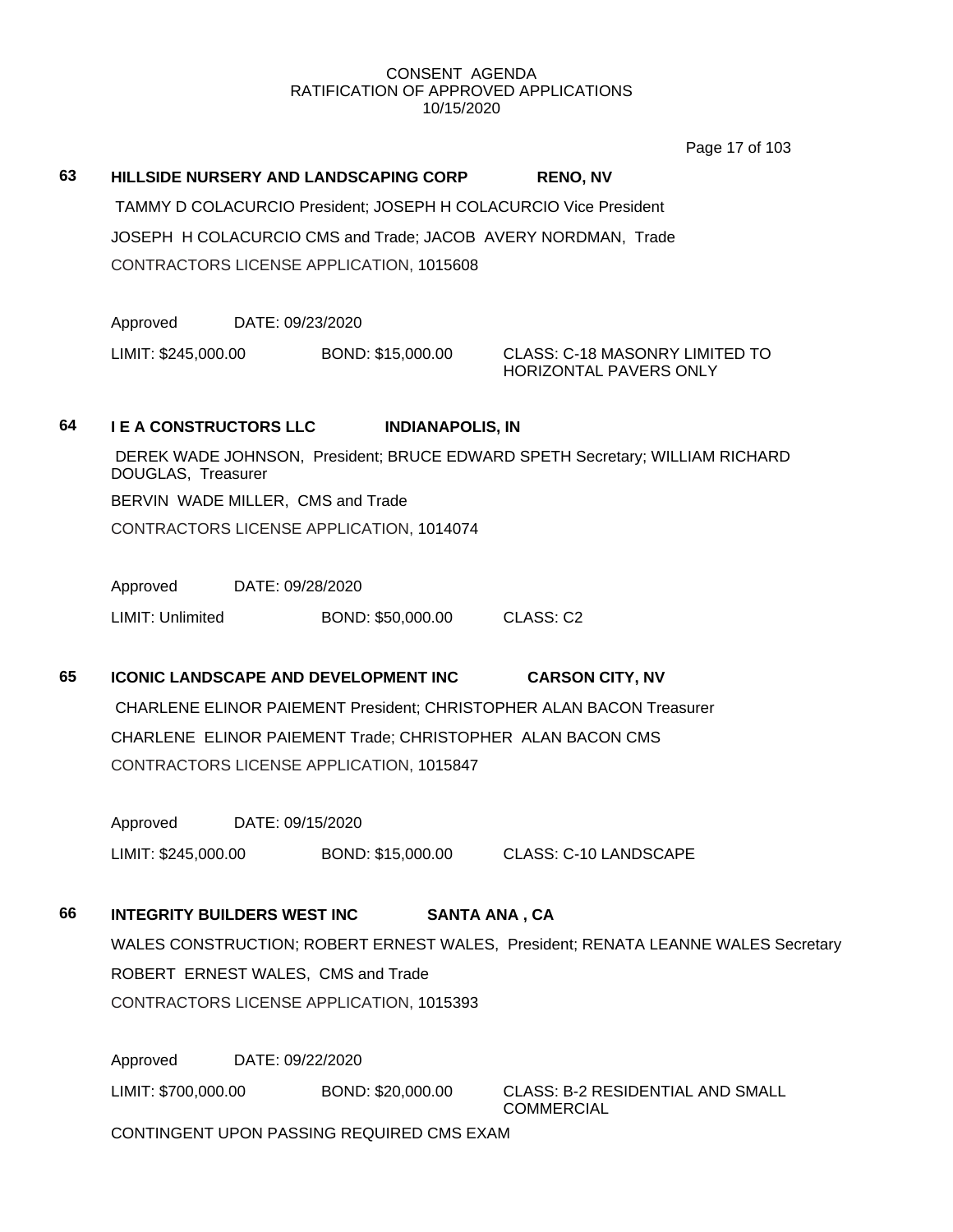|    |                                       |                  |                                                      |                                                                              | Page 18 of 103                        |
|----|---------------------------------------|------------------|------------------------------------------------------|------------------------------------------------------------------------------|---------------------------------------|
| 67 |                                       |                  | <b>JOSE SERVANDO ZAMORA FERNANDEZ</b>                | <b>LAS VEGAS, NV</b>                                                         |                                       |
|    |                                       |                  |                                                      | PINNACLE TILE & STONE; JOSE SERVANDO ZAMORA FERNANDEZ, Owner                 |                                       |
|    |                                       |                  | JOSE SERVANDO ZAMORA FERNANDEZ, CMS and Trade        |                                                                              |                                       |
|    |                                       |                  | CONTRACTORS LICENSE APPLICATION, 1015757             |                                                                              |                                       |
|    |                                       |                  |                                                      |                                                                              |                                       |
|    | Approved DATE: 09/14/2020             |                  |                                                      |                                                                              |                                       |
|    | LIMIT: \$10,000.00                    |                  |                                                      | BOND: \$2,000.00 CLASS: C-20 TILING                                          |                                       |
|    |                                       |                  | CONTINGENT UPON PASSING REQUIRED CMS AND TRADE EXAMS |                                                                              |                                       |
| 68 | <b>JUSTICE MECHANICAL LLC</b>         |                  | <b>LAS VEGAS, NV</b>                                 |                                                                              |                                       |
|    | JEFFREY JOHN OJA, Managing Member     |                  |                                                      |                                                                              |                                       |
|    | JEFFREY JOHN OJA, CMS and Trade       |                  |                                                      |                                                                              |                                       |
|    |                                       |                  | CONTRACTORS LICENSE APPLICATION, 1015954             |                                                                              |                                       |
|    |                                       |                  |                                                      |                                                                              |                                       |
|    | Approved DATE: 09/10/2020             |                  |                                                      |                                                                              |                                       |
|    | LIMIT: \$100,000.00                   |                  | BOND: \$10,000.00                                    | <b>CLASS: C-21 REFRIGERATION AND AIR</b><br><b>CONDITIONING</b>              |                                       |
|    |                                       |                  | CONTINGENT UPON PASSING REQUIRED CMS AND TRADE EXAMS |                                                                              |                                       |
| 69 |                                       |                  | <b>LAS VEGAS BUILDING GROUP LLC</b>                  | <b>LAS VEGAS, NV</b>                                                         |                                       |
|    |                                       |                  | <b>ERIC GLENN SANDERS Managing Member</b>            |                                                                              |                                       |
|    | ERIC GLENN SANDERS CMS and Trade      |                  |                                                      |                                                                              |                                       |
|    |                                       |                  | CONTRACTORS LICENSE APPLICATION, 1015944             |                                                                              |                                       |
|    | Approved                              | DATE: 09/14/2020 |                                                      |                                                                              |                                       |
|    | LIMIT: \$200,000.00                   |                  | BOND: \$15,000.00                                    |                                                                              | CLASS: A10-COMMERCIAL AND RESIDENTIAL |
|    |                                       |                  |                                                      | <b>POOLS</b>                                                                 |                                       |
|    | CONTINGENT ON PASSING TRADE EXAM      |                  | CONTINGENT UPON RECEIPT OF A \$50,000 CP BOND        |                                                                              |                                       |
| 70 | <b>LEOS AWNINGS AND INTERIORS LLC</b> |                  |                                                      | <b>RENO, NV</b>                                                              |                                       |
|    | Member                                |                  |                                                      | LEONARDO QUINTERO WENCES Managing Member; CARMEN QUINTERO-FERREIRA, Managing |                                       |
|    |                                       |                  | LEONARDO QUINTERO WENCES CMS and Trade               |                                                                              |                                       |
|    |                                       |                  | CONTRACTORS LICENSE APPLICATION, 1015893             |                                                                              |                                       |
|    |                                       |                  |                                                      |                                                                              |                                       |
|    | Approved                              | DATE: 09/21/2020 |                                                      |                                                                              |                                       |
|    | LIMIT: \$220,000.00                   |                  | BOND: \$15,000.00                                    | CLASS: C-14H AWNINGS AND LOUVRES                                             |                                       |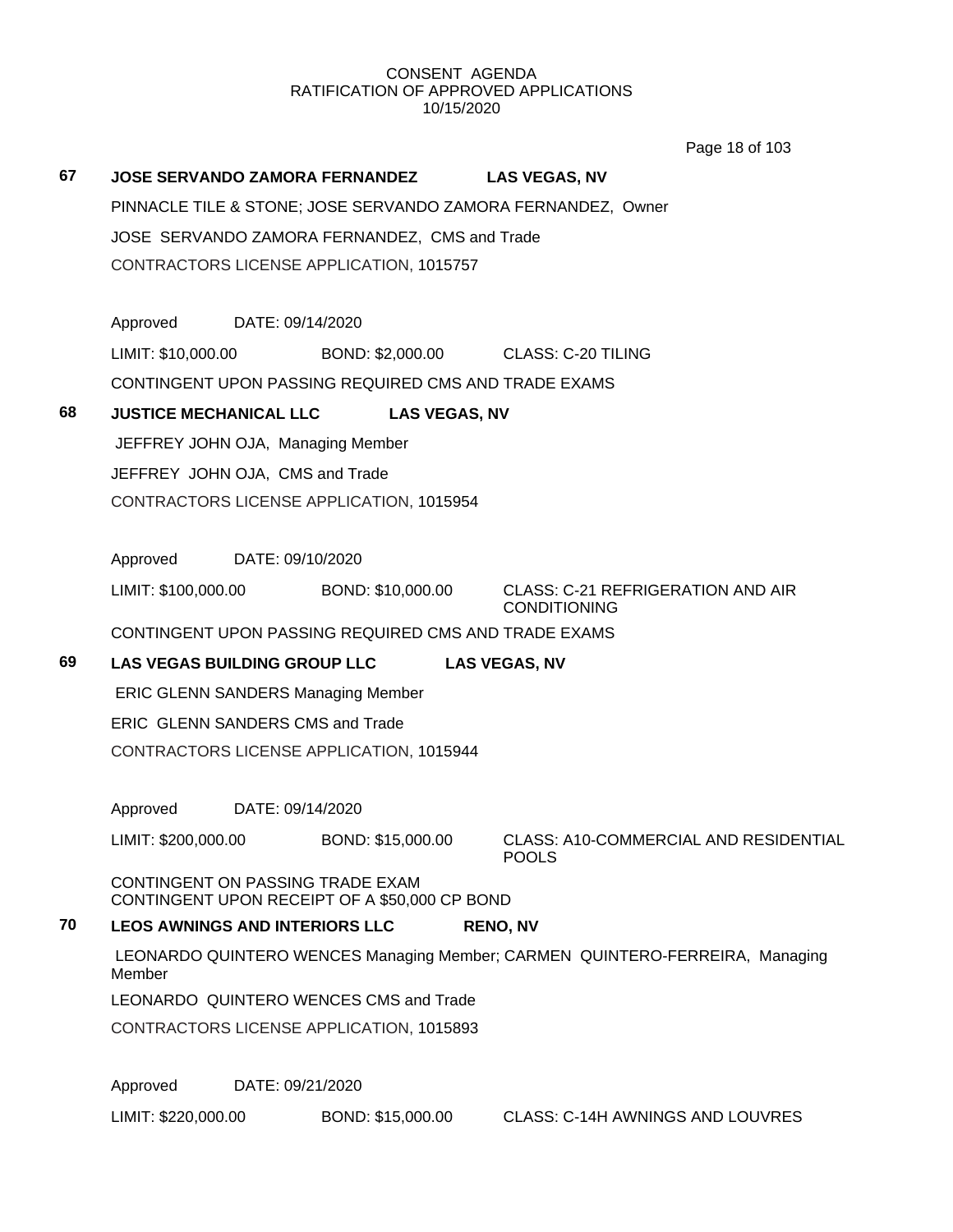Page 19 of 103

| 71 | <b>LUND MECHANICAL LLC</b>           | <b>SPARKS, NV</b>                                             |                                                                                        |
|----|--------------------------------------|---------------------------------------------------------------|----------------------------------------------------------------------------------------|
|    | BRIAN DAVID LUND, Managing Member    |                                                               |                                                                                        |
|    | BRIAN DAVID LUND, CMS and Trade      |                                                               |                                                                                        |
|    |                                      | CONTRACTORS LICENSE APPLICATION, 1015634                      |                                                                                        |
|    |                                      |                                                               |                                                                                        |
|    | Approved<br>DATE: 08/31/2020         |                                                               |                                                                                        |
|    | LIMIT: \$600,000.00                  | BOND: \$20,000.00                                             | CLASS: C21                                                                             |
|    |                                      | CONTINGENT UPON PASSING EXAMS BY 2/5/2021                     |                                                                                        |
| 72 | <b>M A STEINER CONSTRUCTION INC</b>  |                                                               | <b>ORANGEVALE, CA</b>                                                                  |
|    | <b>MARTIN ALAN STEINER President</b> |                                                               |                                                                                        |
|    | MARTIN ALAN STEINER CMS and Trade    |                                                               |                                                                                        |
|    |                                      | CONTRACTORS LICENSE APPLICATION, 1015216                      |                                                                                        |
|    | Approved<br>DATE: 09/04/2020         |                                                               |                                                                                        |
|    | LIMIT: \$600,000.00                  | BOND: \$20,000.00                                             | <b>CLASS: A</b>                                                                        |
|    |                                      |                                                               |                                                                                        |
| 73 | <b>M C P BUILD INC</b>               | <b>TOPEKA, KS</b>                                             |                                                                                        |
|    | Secretary; JANE ANN GUNN Treasurer   |                                                               | PATRICK LYLE TOLIN, President; GREGORY EDWARD STUEVE, President; LUKE RYAN SPELLMEIER, |
|    | WILLIAM WIGHT SIMS CMS and Trade     |                                                               |                                                                                        |
|    |                                      | CONTRACTORS LICENSE APPLICATION, 1015422                      |                                                                                        |
|    | Approved                             | DATE: 09/04/2020                                              |                                                                                        |
|    | LIMIT: \$0.00                        | BOND: \$50,000.00                                             | <b>CLASS: B</b>                                                                        |
|    |                                      | CONTINGENT UPON APPROVAL OF INACTIVE STATUS OF LICENSE #79097 |                                                                                        |
| 74 | <b>M G FLOORS LLC</b>                | <b>SUN VALLEY, NV</b>                                         |                                                                                        |
|    |                                      | MARVIN GIOVANNI GONZALEZ-MARROQUIN, Managing Member           |                                                                                        |
|    |                                      | MARVIN GIOVANNI GONZALEZ-MARROQUIN, CMS and Trade             |                                                                                        |
|    |                                      | CONTRACTORS LICENSE APPLICATION, 1015999                      |                                                                                        |
|    |                                      |                                                               |                                                                                        |
|    | Approved                             | DATE: 09/29/2020                                              |                                                                                        |
|    | LIMIT: \$10,000.00                   | BOND: \$2,000.00                                              | CLASS: C3B LIMITED TO HARDWOOD FLOORING<br><b>ONLY</b>                                 |
|    |                                      | CONTINGENT UPON PASSING CMS EXAM BY 2/28/2021                 |                                                                                        |
|    |                                      |                                                               |                                                                                        |
|    |                                      |                                                               |                                                                                        |
|    |                                      |                                                               |                                                                                        |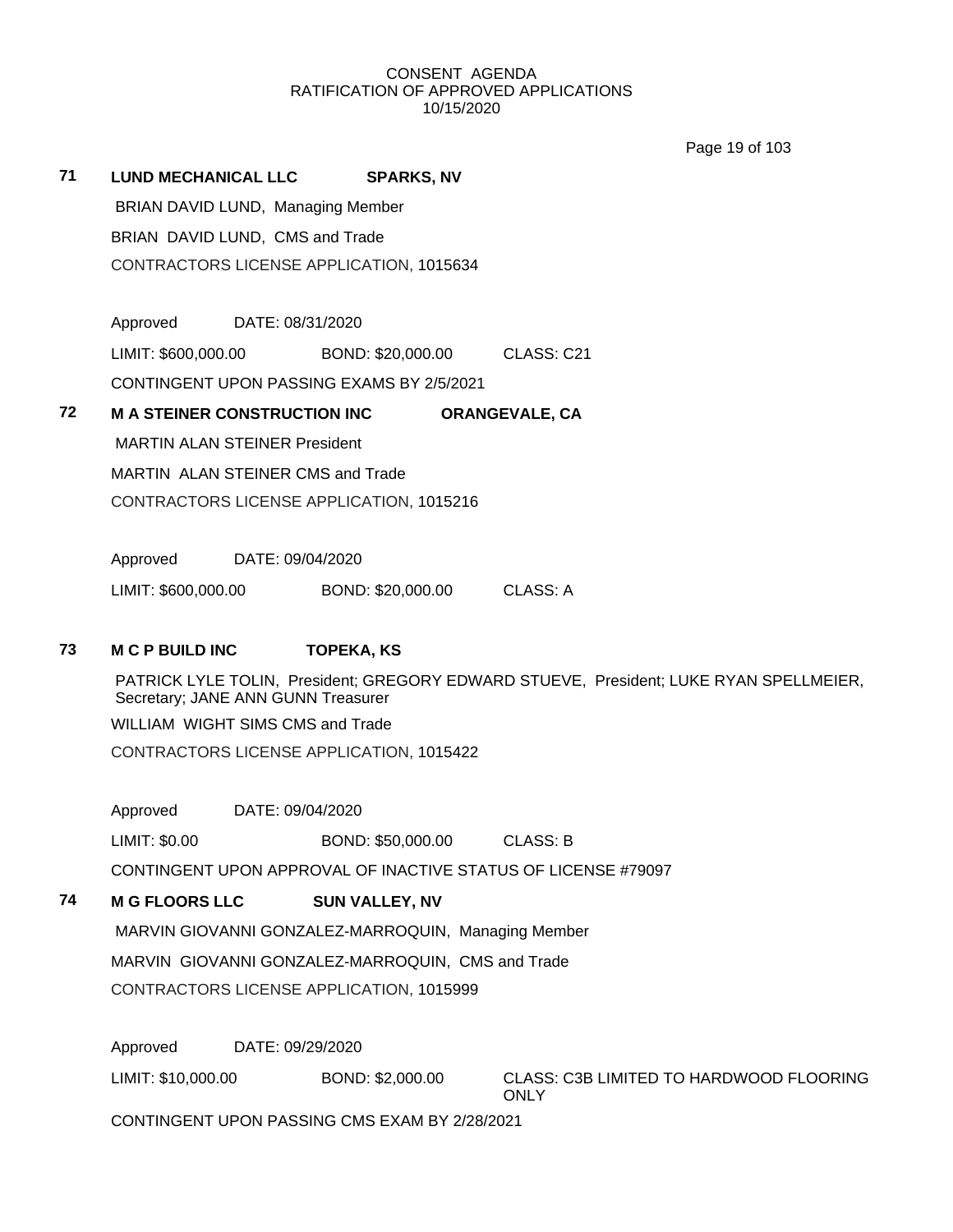Page 20 of 103

## **75 M P NEXLEVEL LLC MAPLE LAKE, MN**

ROBBI LEE PRIBYL Manager

ROBBI LEE PRIBYL CMS; GARY VANCE LEE, Trade

CONTRACTORS LICENSE APPLICATION, 1012009

Approved DATE: 09/28/2020

LIMIT: Unlimited BOND: \$50,000.00 CLASS: A

## **76 M S G LV CONSTRUCTION LLC NEW YORK, NY**

JOSEPH FRED YOSPE, Managing Member; MARC JONATHAN SCHOENFELD, Managing Member; MARK HARRIS FITZPATRICK, Managing Member NICHOLAS JOHN TOMASINO, CMS and Trade; GERRY LIM TAN CMS and Trade CONTRACTORS LICENSE APPLICATION, 1016131

Approved DATE: 09/25/2020

LIMIT: \$5,500,000.00 BOND: \$50,000.00 CLASS: B GENERAL BUILDING CONTINGENT UPON PASSING REQUIRED CMS AND TRADE EXAMS

# **77 MAELY INC WRIGHTWOOD, CA**

MICHAEL CHRISTOPHER MAELY President MICHAEL CHRISTOPHER MAELY CMS and Trade CONTRACTORS LICENSE APPLICATION, 1015859

Approved DATE: 09/14/2020

LIMIT: \$50,000.00 BOND: \$5,000.00 CLASS: A GENERAL ENGINEERING CONTINGENT ON PASSING REQUIRED CMS/TRADE EXAMS

# **78 MAGIC FLOORING LLC RENO, NV**

CARLOS ALBERTO RODRIGUEZ-HERRERA Managing Member CARLOS ALBERTO RODRIGUEZ-HERRERA CMS and Trade CONTRACTORS LICENSE APPLICATION, 1015998

Approved DATE: 10/01/2020 LIMIT: \$10,000.00 BOND: \$2,000.00 CLASS: C-16 FINISHING FLOORS CONTINGENT UPON PASSING CMS EXAM BY 02/27/2021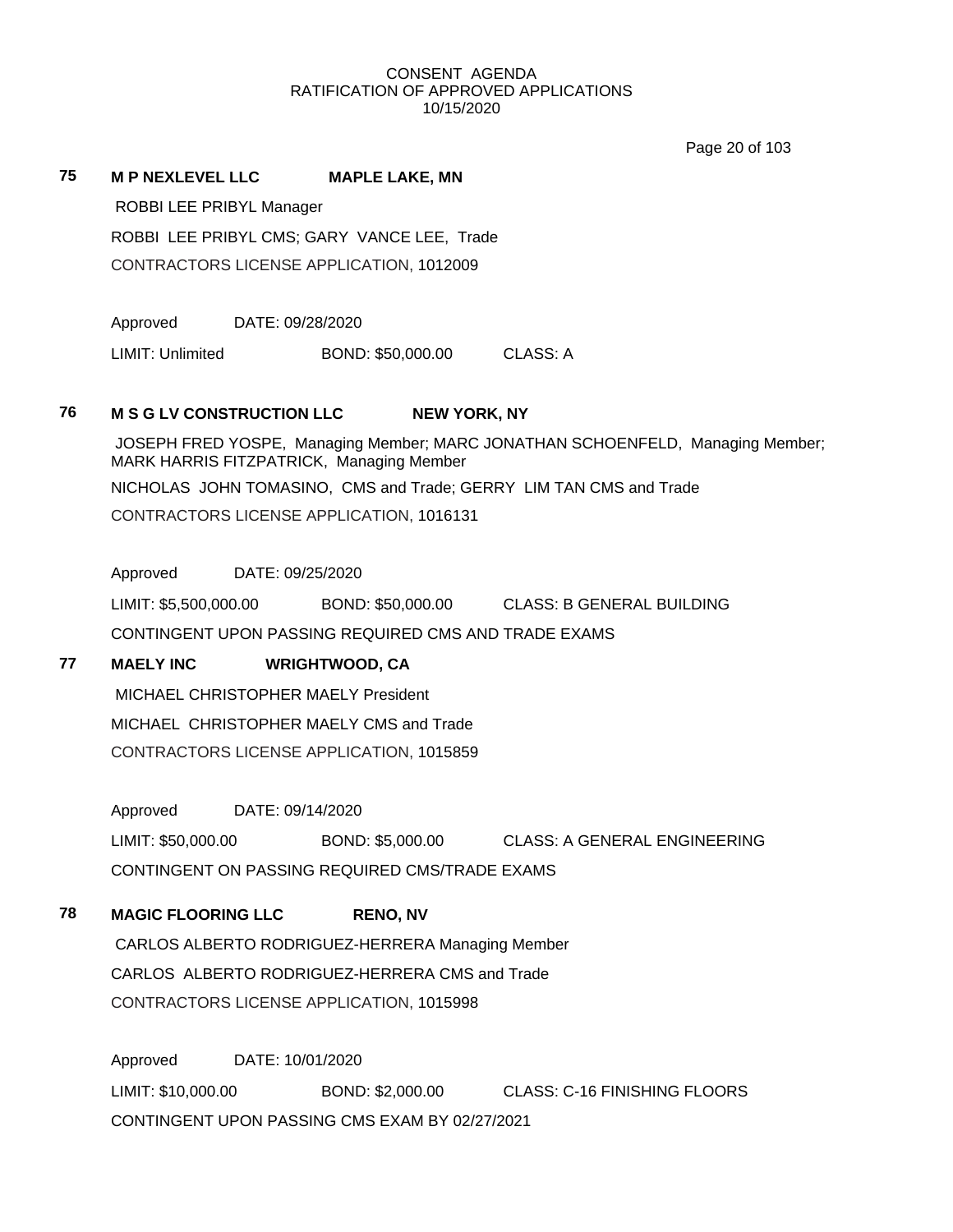Page 21 of 103

| 79 | <b>MAJOR LEAGUE AUDIO &amp; VIDEO LLC</b>                  | <b>SPRING CREEK, NV</b>                                                                  |
|----|------------------------------------------------------------|------------------------------------------------------------------------------------------|
|    | LUIS CARLOS CORTEZ, Managing Member                        |                                                                                          |
|    | LUIS CARLOS CORTEZ, CMS and Trade                          |                                                                                          |
|    | CONTRACTORS LICENSE APPLICATION, 1015740                   |                                                                                          |
|    |                                                            |                                                                                          |
|    | Approved<br>DATE: 09/30/2020                               |                                                                                          |
|    | LIMIT: \$10,000.00<br>BOND: \$2,000.00                     | CLASS: C2D                                                                               |
|    | CONTINGENT UPON PASSING EXAMS BY 2/12/2021                 |                                                                                          |
| 80 | <b>MERIDIAM PARTNERS LLC</b><br><b>DENVER, CO</b>          |                                                                                          |
|    | JASON LEE BUESING, Managing Member                         |                                                                                          |
|    | JASON LEE BUESING, CMS and Trade                           |                                                                                          |
|    | CONTRACTORS LICENSE APPLICATION, 1015697                   |                                                                                          |
|    |                                                            |                                                                                          |
|    | Approved<br>DATE: 09/14/2020                               |                                                                                          |
|    | LIMIT: \$2,300,000.00<br>BOND: \$30,000.00                 | CLASS: A-2 HIGHWAYS A-3 DAMS AND<br>RESERVOIRS A-4 BRIDGES A-7 EXCAVATING<br>AND GRADING |
|    | CONTINGENT UPON PASSING REQUIRED CMS AND TRADE EXAM        |                                                                                          |
| 81 | <b>MIKE DONICA TILE &amp; CONSTRUCTION</b>                 | <b>TRUCKEE, CA</b>                                                                       |
|    | MICHAEL ORLEY DONICA, President; DANIEL ANTON GELSO, Other |                                                                                          |
|    | DANIEL ANTON GELSO, CMS; MICHAEL ORLEY DONICA, Trade       |                                                                                          |
|    | CONTRACTORS LICENSE APPLICATION, 1015665                   |                                                                                          |
|    |                                                            |                                                                                          |
|    | DATE: 09/04/2020<br>Approved                               |                                                                                          |
|    | LIMIT: \$890,000.00                                        | BOND: \$20,000.00 CLASS: B- GENERAL BUILDING                                             |
| 82 | <b>N &amp; P SERVICES COMPANY LLC</b>                      | <b>LAS VEGAS, NV</b>                                                                     |
|    | NILES ELWIN CALDWELL Managing Member                       |                                                                                          |
|    | NILES ELWIN CALDWELL CMS and Trade                         |                                                                                          |
|    | CONTRACTORS LICENSE APPLICATION, 1016215                   |                                                                                          |
|    |                                                            |                                                                                          |
|    | Approved<br>DATE: 09/17/2020                               |                                                                                          |
|    |                                                            |                                                                                          |

LIMIT: \$500,000.00 BOND: \$15,000.00 CLASS: C-3C INSULATION AND

WEATHERSTRIPPING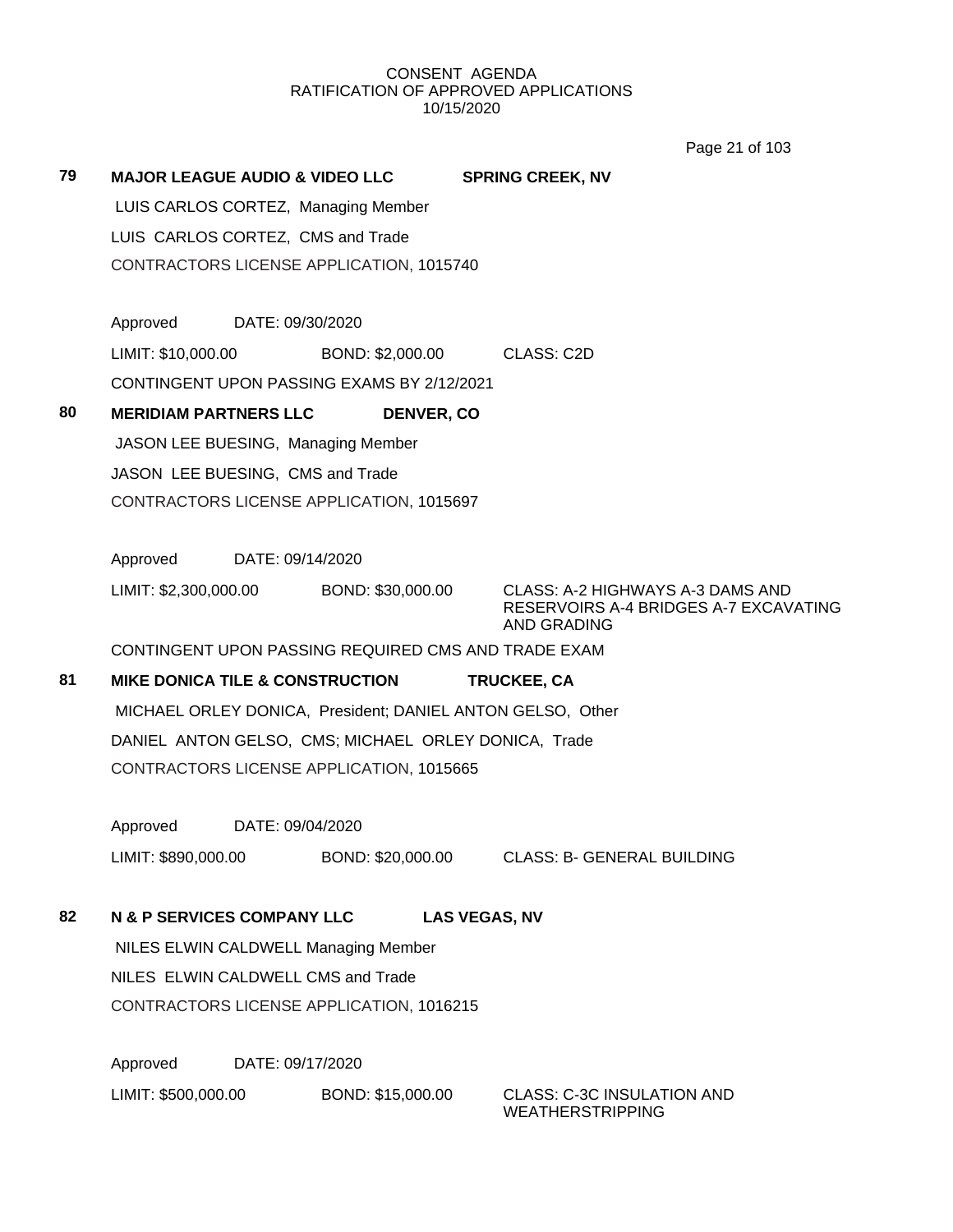Page 22 of 103

| 83 | <b>NATIONAL CONDUCTOR CONSTRUCTORS LLC</b>                        |                      | <b>BRAINERD, MN</b>                                               |  |  |
|----|-------------------------------------------------------------------|----------------------|-------------------------------------------------------------------|--|--|
|    | ENERGY INVESTMENTS INC Manager; TYLER SCOTT ZAHN, Managing Member |                      |                                                                   |  |  |
|    | ANTHONY TODD FARGO, CMS and Trade                                 |                      |                                                                   |  |  |
|    | CONTRACTORS LICENSE APPLICATION, 1015486                          |                      |                                                                   |  |  |
|    |                                                                   |                      |                                                                   |  |  |
|    | Approved<br>DATE: 09/14/2020                                      |                      |                                                                   |  |  |
|    | LIMIT: \$5,000,000.00                                             | BOND: \$50,000.00    | <b>CLASS: C2-ELECTRICAL</b>                                       |  |  |
|    | CONTINGENT ON PASSING CMS EXAM                                    |                      |                                                                   |  |  |
| 84 | <b>NEVADA FRAMING LLC</b>                                         | <b>LAS VEGAS, NV</b> |                                                                   |  |  |
|    |                                                                   |                      | ANHTONY AVILA, Managing Member; JAVIER AVILA-PENA Managing Member |  |  |
|    | JAVIER AVILA-PENA CMS and Trade                                   |                      |                                                                   |  |  |
|    | CONTRACTORS LICENSE APPLICATION, 1015048                          |                      |                                                                   |  |  |
|    |                                                                   |                      |                                                                   |  |  |
|    | DATE: 09/17/2020<br>Approved                                      |                      |                                                                   |  |  |
|    | LIMIT: Unlimited                                                  | BOND: \$50,000.00    | CLASS: C4-PAINTING AND DECORATING                                 |  |  |
|    |                                                                   |                      |                                                                   |  |  |

# **85 NEVADA GYPSUM FLOORS LLC HENDERSON, NV**

GATEHOUSE FLOORING SYSTEMS LLC Managing Member; GORDON GEORGE REIFENRATH President; EDWARD CASEY ROOHAN Managing Member

GORDON GEORGE REIFENRATH CMS and Trade

CONTRACTORS LICENSE APPLICATION, 1014954

Approved DATE: 09/23/2020

LIMIT: Unlimited BOND: \$50,000.00 CLASS: C4A LIMITED TO APPLICATION OF

EPOXY & SILICONE COATINGS

CONTINGENT UPON COMPLIANCE WITH NRS 624.260 REGARDING OWNERSHIP, RECEIPT OF CORPORATE INDEMNIFICATION AGREEMENT AND SURRENDER OF LICENSES 27847; 82786; 82787; 82788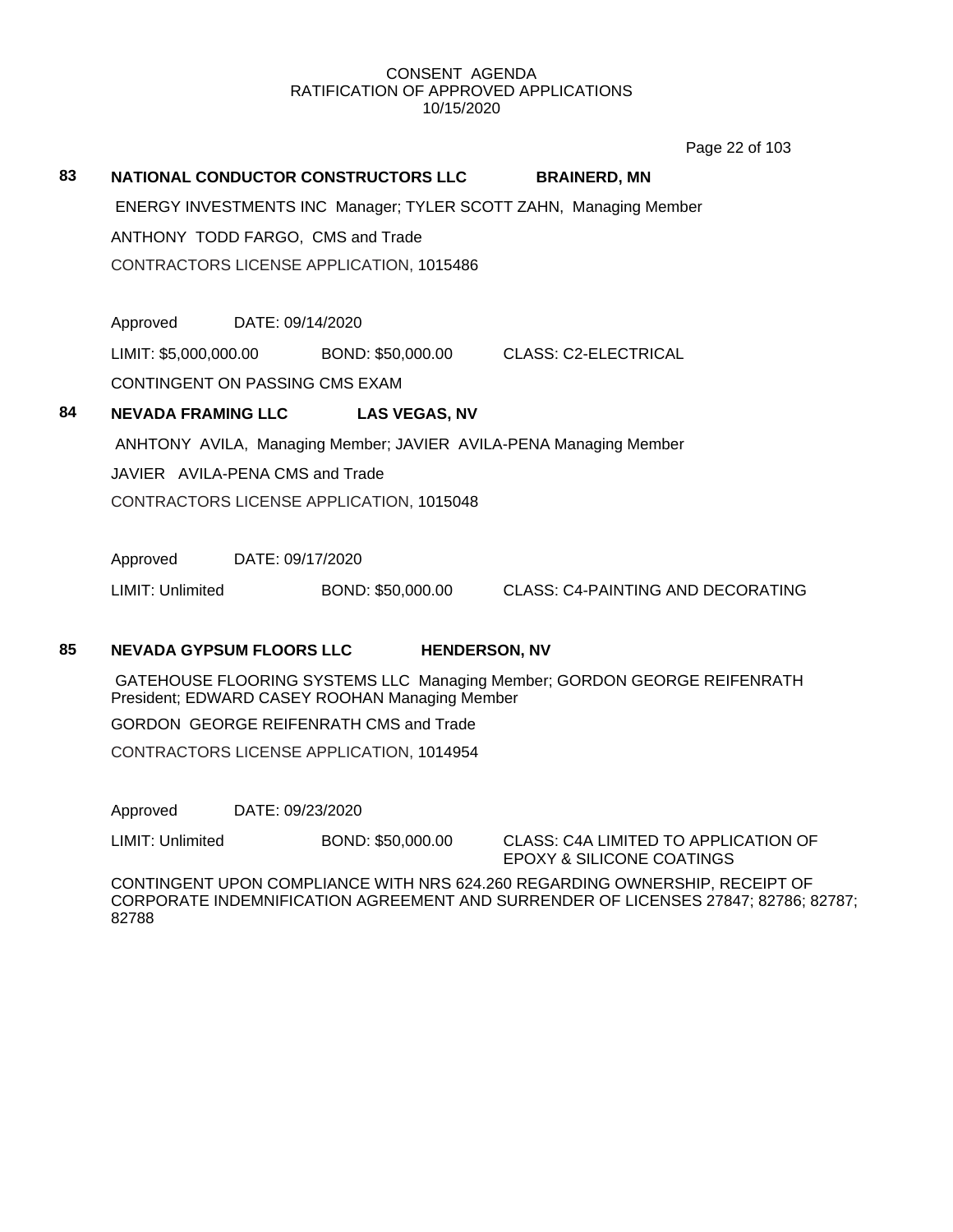Page 23 of 103

### **86 NEVADA GYPSUM FLOORS LLC HENDERSON, NV**

GATEHOUSE FLOORING SYSTEMS LLC Managing Member; GORDON GEORGE REIFENRATH President; EDWARD CASEY ROOHAN Managing Member

GORDON GEORGE REIFENRATH CMS and Trade

CONTRACTORS LICENSE APPLICATION, 1014955

Approved DATE: 09/23/2020

LIMIT: Unlimited BOND: \$50,000.00 CLASS: C5

CONTINGENT UPON COMPLIANCE WITH NRS 624.260 REGARDING OWNERSHIP, RECEIPT OF CORPORATE INDEMNIFICATION AGREEMENT AND SURRENDER OF LICENSES 27847; 82786; 82787; 82788

## **87 NEVADA GYPSUM FLOORS LLC HENDERSON, NV**

GATEHOUSE FLOORING SYSTEMS LLC Managing Member; GORDON GEORGE REIFENRATH President; EDWARD CASEY ROOHAN Managing Member

GORDON GEORGE REIFENRATH CMS and Trade

CONTRACTORS LICENSE APPLICATION, 1014956

Approved DATE: 09/23/2020

LIMIT: Unlimited BOND: \$50,000.00 CLASS: C15D

CONTINGENT UPON COMPLIANCE WITH NRS 624.260 REGARDING OWNERSHIP, RECEIPT OF CORPORATE INDEMNIFICATION AGREEMENT AND SURRENDER OF LICENSES 27847; 82786; 82787; 82788

# **88 NEVADA GYPSUM FLOORS LLC HENDERSON, NV**

GATEHOUSE FLOORING SYSTEMS LLC Managing Member; GORDON GEORGE REIFENRATH President; EDWARD CASEY ROOHAN Managing Member

GORDON GEORGE REIFENRATH CMS and Trade

CONTRACTORS LICENSE APPLICATION, 1014957

Approved DATE: 09/23/2020

LIMIT: Unlimited BOND: \$50,000.00 CLASS: C36

CONTINGENT UPON COMPLIANCE WITH NRS 624.260 REGARDING OWNERSHIP, RECEIPT OF CORPORATE INDEMNIFICATION AGREEMENT AND SURRENDER OF LICENSES 27847; 82786; 82787; 82788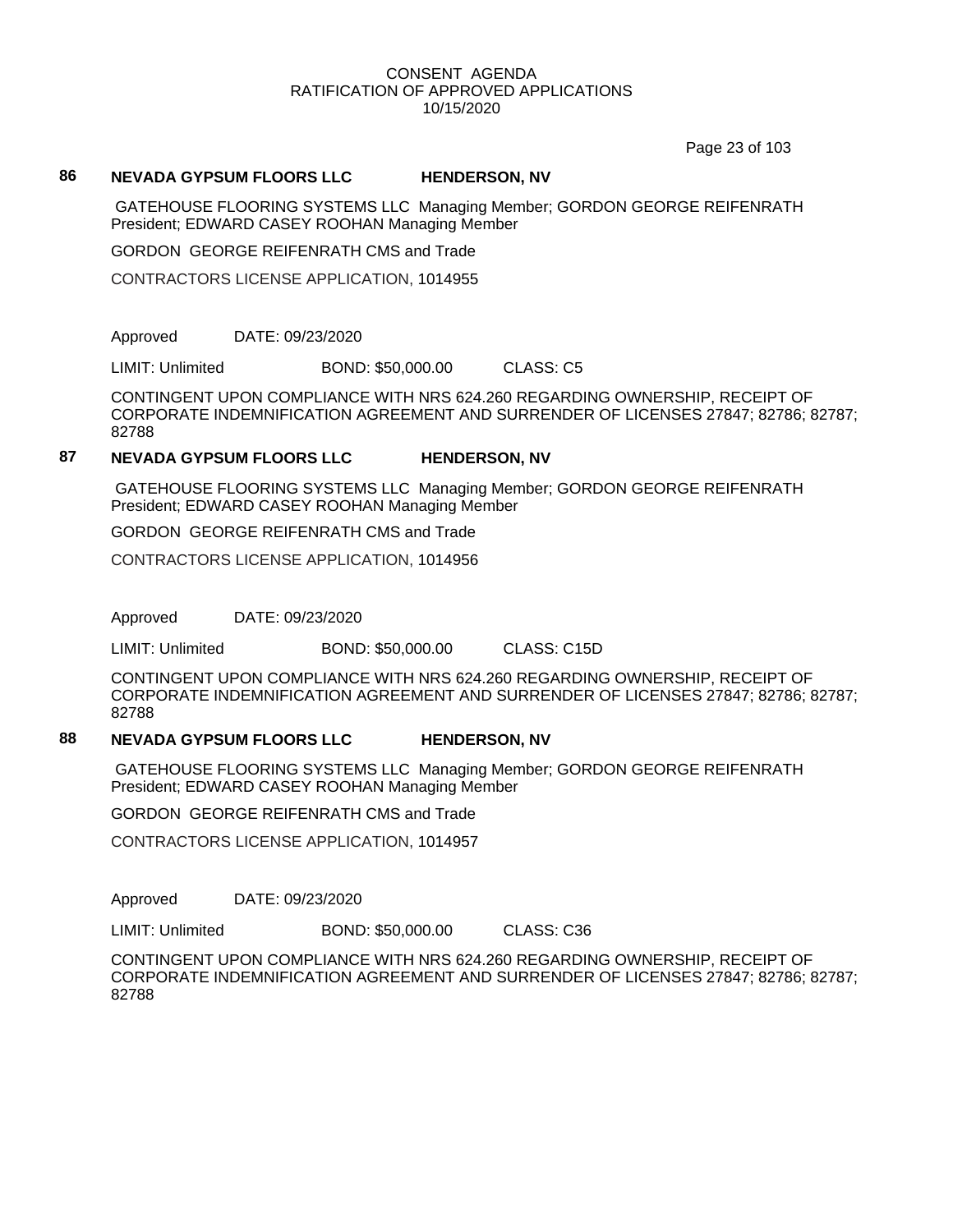Page 24 of 103

## **89 NEVADA PRO PAINTING LLC DAYTON, NV**

DANNY ALBERT PINEDA, Managing Member DANNY ALBERT PINEDA, Trade; ISBELLA YOLANDA PINEDA, CMS CONTRACTORS LICENSE APPLICATION, 1012786

Approved DATE: 09/23/2020

LIMIT: \$10,000.00 BOND: \$2,000.00 CLASS: C-4A PAINTING

## **90 NEW VIEW LANDSCAPES LLC LAS VEGAS, NV**

CHERIE LYN LAWRENCE, Manager; MICHAEL WILLIAM LAWRENCE Manager MICHAEL WILLIAM LAWRENCE CMS and Trade CONTRACTORS LICENSE APPLICATION, 1014916

Denied DATE: 09/29/2020

LIMIT: \$0.00 BOND: \$0.00 CLASS: C-10 LANDSCAPE CONTRACTING

NRS 624.265 FAILURE TO DEMONSTRATE GOOD CHARACTER BASED ON PRIOR REVOCATION NRS 624.263 FINANCIAL RESPONSIBILITY

# **91 NON STOP AIR LLC NORTH LAS VEGAS, NV**

DANNY CHARLES ROBERTS, Managing Member; JENNIFER ANNE ROBERTS, Managing Member

DANNY CHARLES ROBERTS, CMS and Trade

CONTRACTORS LICENSE APPLICATION, 1015541

Approved DATE: 09/14/2020

LIMIT: \$10,000.00 BOND: \$2,000.00 CLASS: C21B-AIR CONDITIONING

# **92 NORMAN VENTURES NV INC RENO, NV**

DARRELL RICHARD NORMAN, President DARRELL RICHARD NORMAN, CMS and Trade CONTRACTORS LICENSE APPLICATION, 1015708

Approved DATE: 09/04/2020 LIMIT: \$1,100,000.00 BOND: \$30,000.00 CLASS: C-16 FINISHING FLOORS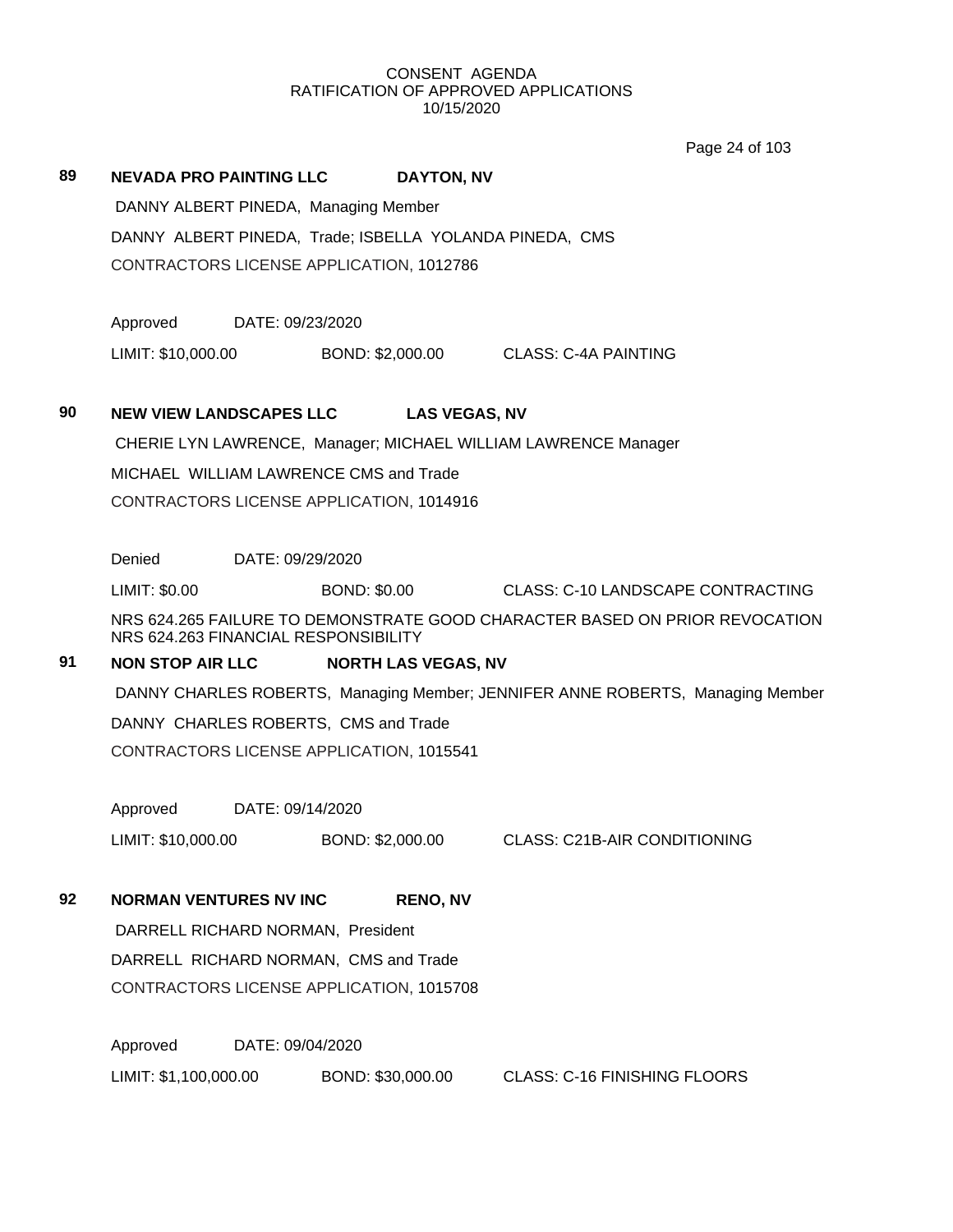Page 25 of 103

|    |                                                                                                                    |                  |                     |                      | Page 25 of 103                                                                    |
|----|--------------------------------------------------------------------------------------------------------------------|------------------|---------------------|----------------------|-----------------------------------------------------------------------------------|
| 93 | <b>NORMAN VENTURES NV INC</b>                                                                                      |                  |                     | <b>RENO, NV</b>      |                                                                                   |
|    | DARRELL RICHARD NORMAN, President                                                                                  |                  |                     |                      |                                                                                   |
|    |                                                                                                                    |                  |                     |                      | DARRELL RICHARD NORMAN, CMS; JESSE LANE PARENT, Trade                             |
|    | CONTRACTORS LICENSE APPLICATION, 1015710                                                                           |                  |                     |                      |                                                                                   |
|    |                                                                                                                    |                  |                     |                      |                                                                                   |
|    | Approved                                                                                                           | DATE: 09/29/2020 |                     |                      |                                                                                   |
|    | LIMIT: \$1,200,000.00                                                                                              |                  | <b>BOND: \$0.00</b> |                      | CLASS: C-2 ELECTRICAL                                                             |
|    | CONTINGENT UPON PASSING C-2 EXAM BY 02/10/2021                                                                     |                  |                     |                      |                                                                                   |
| 94 | ODIN CONSTRUCTION SOLUTIONS INC                                                                                    |                  |                     |                      | <b>ROCKLIN, CA</b>                                                                |
|    | <b>BRADLEY, Treasurer</b>                                                                                          |                  |                     |                      | LOUAY MALEK OWAIDAT President; SEAN LEWIS RHODES, Secretary; DEBORAH FRANCES      |
|    | LOUAY MALEK OWAIDAT CMS and Trade                                                                                  |                  |                     |                      |                                                                                   |
|    | CONTRACTORS LICENSE APPLICATION, 1016043                                                                           |                  |                     |                      |                                                                                   |
|    |                                                                                                                    |                  |                     |                      |                                                                                   |
|    | Approved                                                                                                           | DATE: 09/17/2020 |                     |                      |                                                                                   |
|    | LIMIT: Unlimited                                                                                                   |                  |                     | BOND: \$50,000.00    | CLASS: A GENERAL ENGINEERING                                                      |
| 95 | ONE DROP PLUMBING LLC                                                                                              |                  |                     | <b>LAS VEGAS, NV</b> |                                                                                   |
|    |                                                                                                                    |                  |                     |                      | PLAMEN IVANKOV NIKOLOV Managing Member; MILENA IVANOWA DIMITROVA Managing Member; |
|    | IGOR ZARIPOV, Managing Member                                                                                      |                  |                     |                      |                                                                                   |
|    | PLAMEN IVANKOV NIKOLOV CMS and Trade                                                                               |                  |                     |                      |                                                                                   |
|    | CONTRACTORS LICENSE APPLICATION, 1016091                                                                           |                  |                     |                      |                                                                                   |
|    | Approved                                                                                                           | DATE: 09/25/2020 |                     |                      |                                                                                   |
|    | LIMIT: \$10,000.00                                                                                                 |                  |                     | BOND: \$2,000.00     | <b>CLASS: C-1D PLUMBING</b>                                                       |
|    |                                                                                                                    |                  |                     |                      |                                                                                   |
| 96 | P B A CONSTRUCTION INC                                                                                             |                  |                     | <b>CORONA, CA</b>    |                                                                                   |
|    | CHRISTIE LYNN FISTER KOONTZ, President; JASON MICHAEL ALAN KOONTZ, Treasurer; JAMES<br>ALAN KOONTZ, Vice President |                  |                     |                      |                                                                                   |
|    | JAMES ALAN KOONTZ, CMS and Trade                                                                                   |                  |                     |                      |                                                                                   |
|    | CONTRACTORS LICENSE APPLICATION, 1014902                                                                           |                  |                     |                      |                                                                                   |
|    | Approved<br>DATE: 10/01/2020                                                                                       |                  |                     |                      |                                                                                   |
|    |                                                                                                                    |                  |                     |                      |                                                                                   |
|    | LIMIT: \$4,400,000.00                                                                                              |                  |                     | BOND: \$30,000.00    | <b>CLASS: B-2 RESIDENTIAL AND SMALL</b><br><b>COMMERCIAL</b>                      |

CONTINGENT UPON PASSING REQUIRED CMS EXAM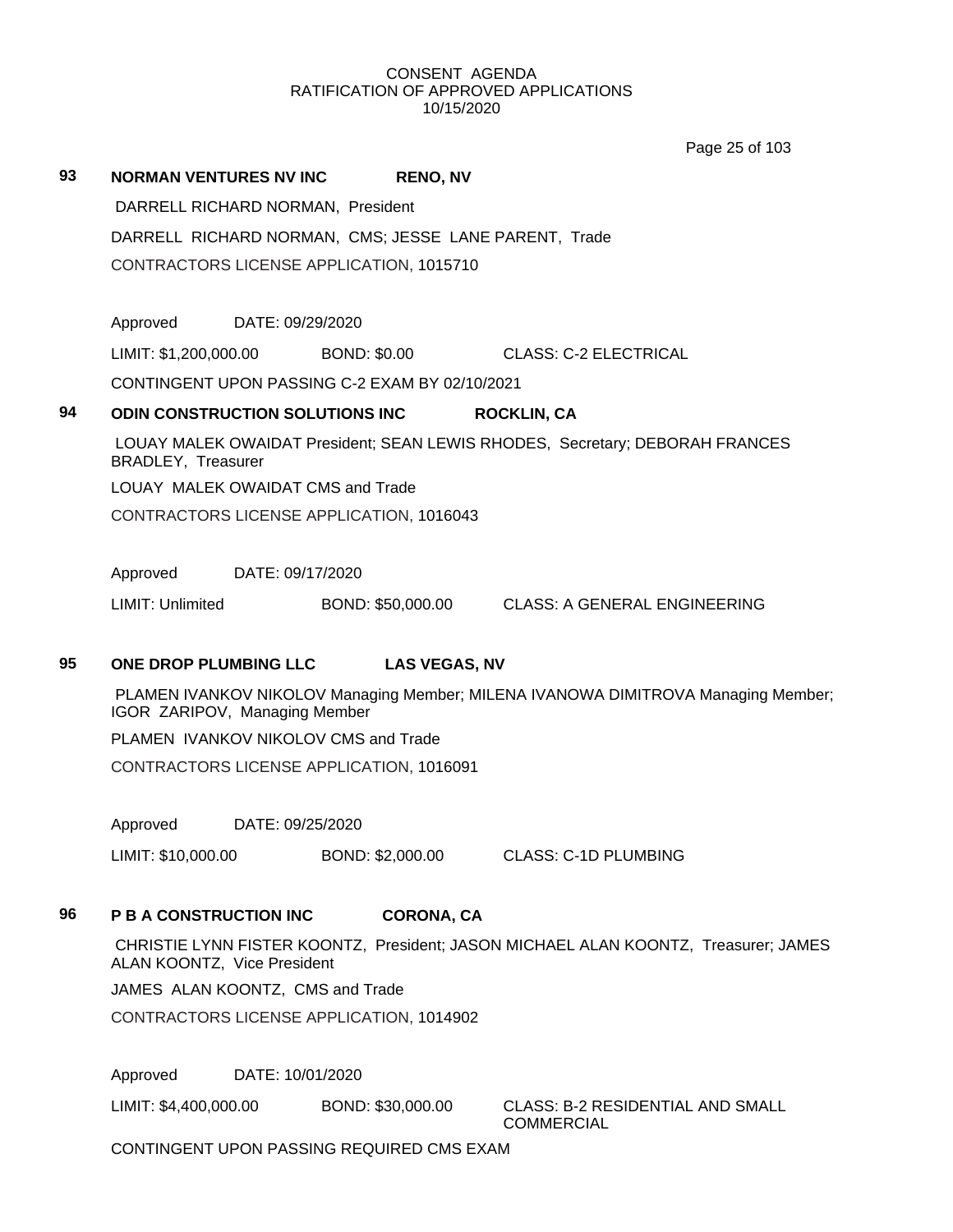Page 26 of 103

## **97 PACIFIC RIDGE BUILDERS INC SANTA CLARA, CA**

THOMAS JOEL NEWMAN, President; NICOLE MARIE GONZALES, Secretary; JAMES GREGORY AMLICKE, Treasurer

THOMAS JOEL NEWMAN, CMS and Trade

CONTRACTORS LICENSE APPLICATION, 1015831

Approved DATE: 10/01/2020

LIMIT: Unlimited BOND: \$50,000.00 CLASS: B

CONTINGENT UPON PASSING CMS EXAM BY 2/17/2021

# **98 PALM ELECTRIC LLC LAS VEGAS, NV**

ABRAHAM JOSEPH TAIMANAO ARRIOLA, Manager ABRAHAM JOSEPH TAIMANAO ARRIOLA, CMS and Trade CONTRACTORS LICENSE APPLICATION, 1016003

Approved DATE: 09/29/2020

LIMIT: \$10,000.00 BOND: \$2,000.00 CLASS: C-2 ELECTRICAL

# **99 PATRIOT MECHANICAL LLC TEMPE, AZ**

PATRIOT BOILER; STACEY LYNN PHILLIPS, Managing Member; CHRISTIAN JOHN PHILLIPS, Managing Member CHRISTIAN JOHN PHILLIPS, CMS; DENNIS DALE SIMPSON Trade CONTRACTORS LICENSE APPLICATION, 1015183

Approved DATE: 09/24/2020

LIMIT: \$5,000,000.00 BOND: \$50,000.00 CLASS: C1A-BOILERS CONTINGENT ON PASSING CMS/TRADE EXAMS

# **100 PAUL DEBELLA LOS GATOS, CA**

PAUL JACOB DEBELLA, Owner PAUL JACOB DEBELLA, CMS and Trade CONTRACTORS LICENSE APPLICATION, 1014665

Approved DATE: 09/04/2020 LIMIT: \$200,000.00 BOND: \$10,000.00 CLASS: B2 CONTINGENT UPON PASSING CMS EXAM BY 12/1/2020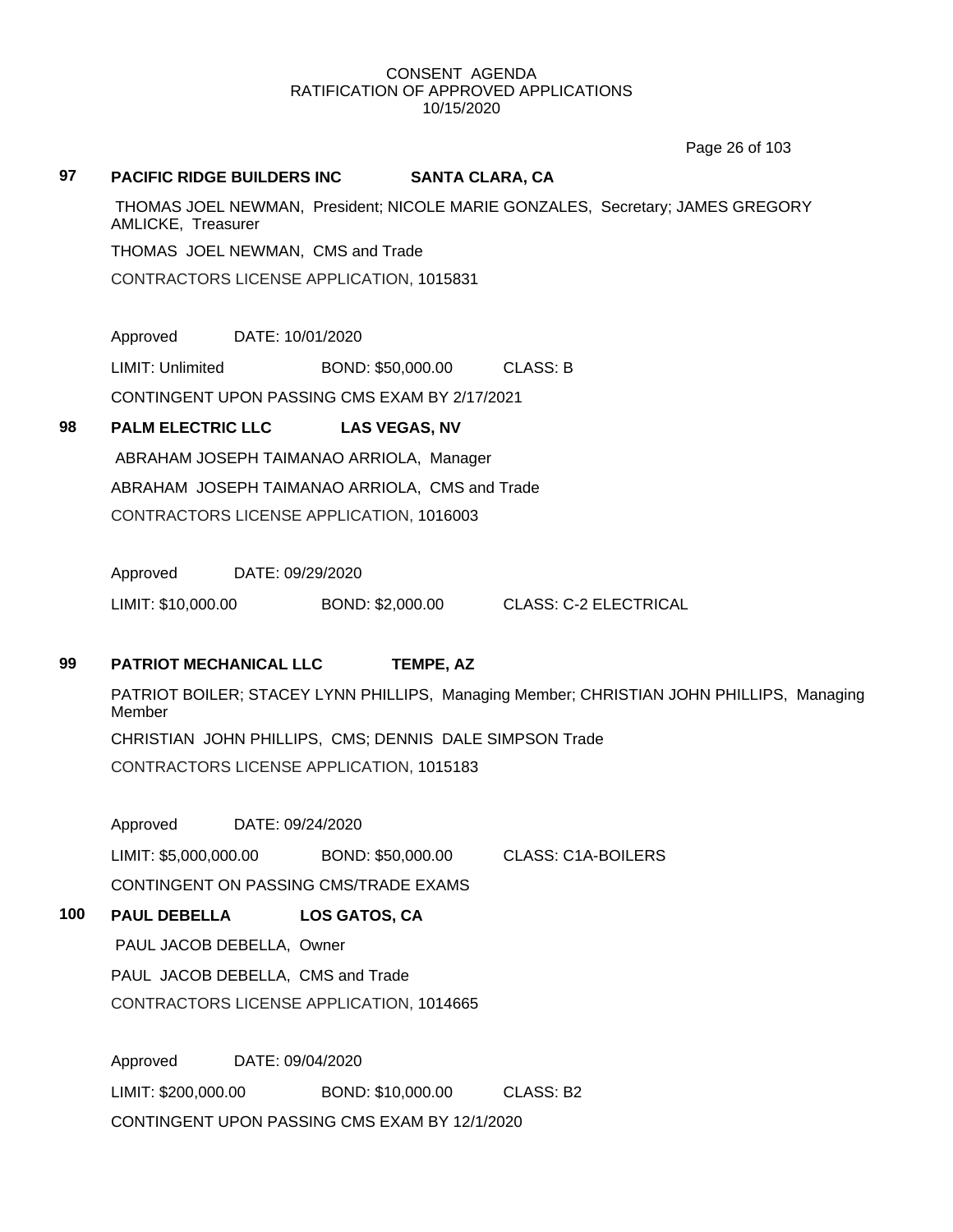Page 27 of 103

| 101 | <b>PEREZ LANDSCAPING LLC</b>             |                  | <b>RENO, NV</b>                                            |                                                                        |  |
|-----|------------------------------------------|------------------|------------------------------------------------------------|------------------------------------------------------------------------|--|
|     | RAMIRO VIDRIO PEREZ Manager              |                  |                                                            |                                                                        |  |
|     | RAMIRO VIDRIO PEREZ CMS and Trade        |                  |                                                            |                                                                        |  |
|     |                                          |                  | CONTRACTORS LICENSE APPLICATION, 1015868                   |                                                                        |  |
|     | Approved DATE: 09/04/2020                |                  |                                                            |                                                                        |  |
|     |                                          |                  |                                                            | LIMIT: \$10,000.00 BOND: \$2,000.00 CLASS: A-21 FENCING AND GUARDRAILS |  |
| 102 |                                          |                  | PHILLIPS AND JORDAN INCORPORATED                           | <b>KNOXVILLE, TN</b>                                                   |  |
|     |                                          |                  | JOHN PATRICK MCMULLEN President; JASON R GARNER, Treasurer |                                                                        |  |
|     | PAUL D LACY, CMS and Trade               |                  |                                                            |                                                                        |  |
|     |                                          |                  | CONTRACTORS LICENSE APPLICATION, 1014900                   |                                                                        |  |
|     |                                          |                  |                                                            |                                                                        |  |
|     | Approved DATE: 09/29/2020                |                  |                                                            |                                                                        |  |
|     | LIMIT: \$0.00                            |                  |                                                            | BOND: \$50,000.00 CLASS: A GENERAL ENGINEERING                         |  |
|     |                                          |                  | CONTINGENT ON PASSING REQUIRED CMS/TRADE EXAMS             |                                                                        |  |
| 103 | PLUMB CONSTRUCTION INC                   |                  | <b>TAHOE CITY, CA</b>                                      |                                                                        |  |
|     | KEVIN CHRIS PLUMB, President             |                  |                                                            |                                                                        |  |
|     | KEVIN CHRIS PLUMB, CMS and Trade         |                  |                                                            |                                                                        |  |
|     | CONTRACTORS LICENSE APPLICATION, 1015755 |                  |                                                            |                                                                        |  |
|     | Approved                                 | DATE: 09/21/2020 |                                                            |                                                                        |  |
|     |                                          |                  |                                                            | LIMIT: \$2,000,000.00 BOND: \$30,000.00 CLASS: B- GENERAL BUILDING     |  |
|     |                                          |                  | CONTINGENT UPON PASSING CMS EXAM BY 02/12/2021             |                                                                        |  |
| 104 | POPE TECHNOLOGIES LLC                    |                  | <b>LAS VEGAS, NV</b>                                       |                                                                        |  |
|     |                                          |                  | KENNETH WAYNE POPE Manager; SHELDON W PAUL, Manager        |                                                                        |  |
|     | KENNETH WAYNE POPE CMS and Trade         |                  |                                                            |                                                                        |  |
|     | CONTRACTORS LICENSE APPLICATION, 1014821 |                  |                                                            |                                                                        |  |
|     | Approved                                 | DATE: 09/14/2020 |                                                            |                                                                        |  |
|     | LIMIT: \$3,000,000.00                    |                  | BOND: \$30,000.00                                          | <b>CLASS: C2-ELECTRICAL</b>                                            |  |
|     | CONTINGENT ON PASSING CMS EXAM           |                  |                                                            |                                                                        |  |
|     |                                          |                  |                                                            |                                                                        |  |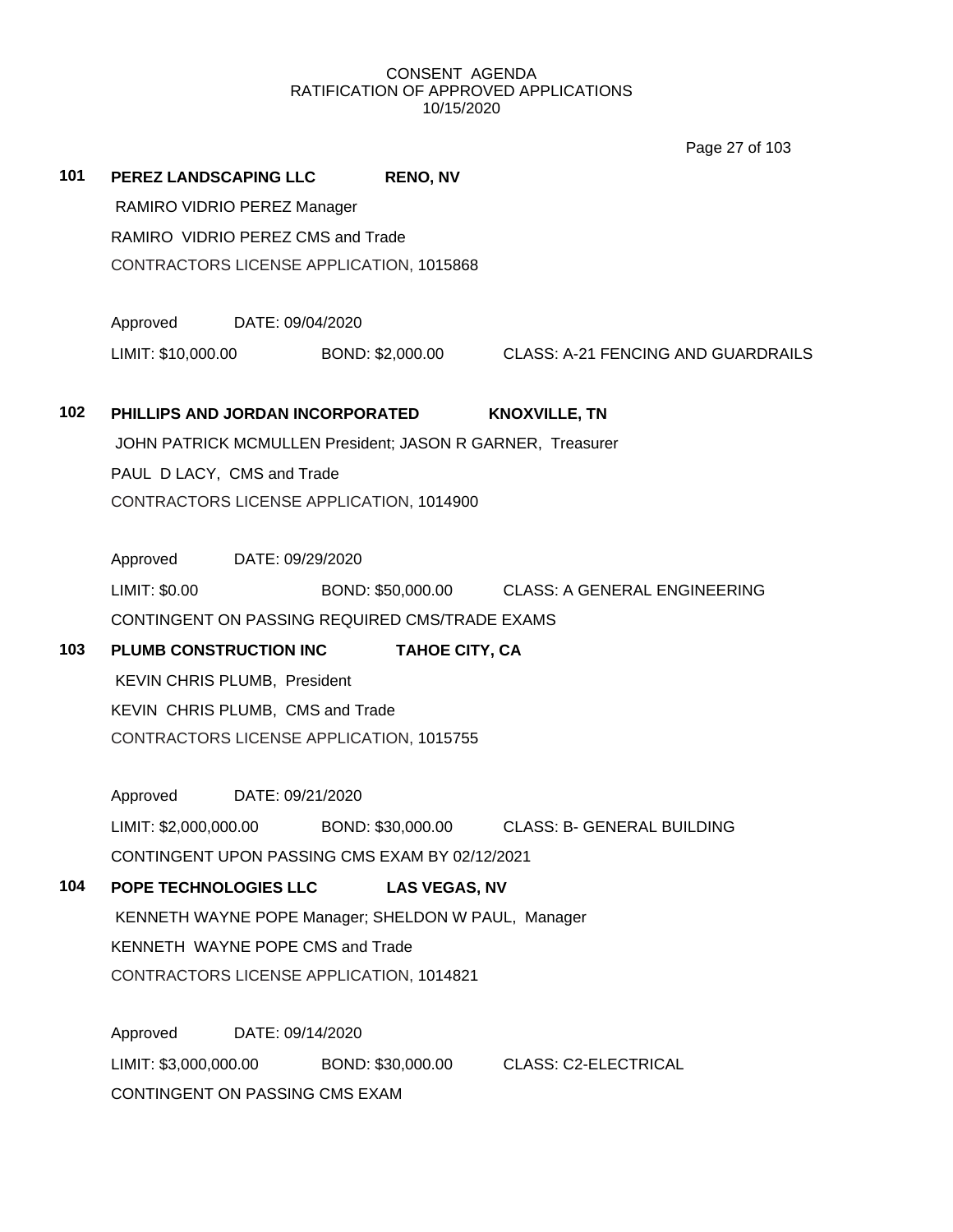Page 28 of 103

**105 POWER ON AVMS LLC LAS VEGAS, NV** DAVID LEE BOWSHER Managing Member MITCHELL LEE STILTNER Trade; DAVID LEE BOWSHER CMS CONTRACTORS LICENSE APPLICATION, 1014840 Approved DATE: 09/22/2020 LIMIT: \$45,000.00 BOND: \$5,000.00 CLASS: C-2D LOW VOLTAGE CONTINGENT UPON PASSING REQUIRED CMS AND TRADE EXAMS **106 POWUR P B C DEL MAR, CA** JONATHAN GREGORY BUDD, President GLENN STEVEN THOMAS, CMS and Trade CONTRACTORS LICENSE APPLICATION, 1015147 Approved DATE: 09/24/2020 LIMIT: \$250,000.00 BOND: \$15,000.00 CLASS: C2 **107 PRIME LANDSCAPES LLC SUN VALLEY, NV** NOE REYES-CASILLAS, Manager NOE REYES-CASILLAS, CMS and Trade CONTRACTORS LICENSE APPLICATION, 1016184 Approved DATE: 09/29/2020 LIMIT: \$100,000.00 BOND: \$10,000.00 CLASS: C-18 LIMITED TO INTERLOCKING PAVERS CONTINGENT UPON PASSING CMS EXAM BY 03/09/2021 **108 PRIME LANDSCAPES LLC SUN VALLEY, NV** NOE REYES-CASILLAS, Manager NOE REYES-CASILLAS, CMS and Trade CONTRACTORS LICENSE APPLICATION, 1016185 Approved DATE: 09/29/2020 LIMIT: \$100,000.00 BOND: \$10,000.00 CLASS: C-10 LANDSCAPE CONTRACTING CONTINGENT UPON PASSING CMS & C-10 EXAMS BY 03/09/2021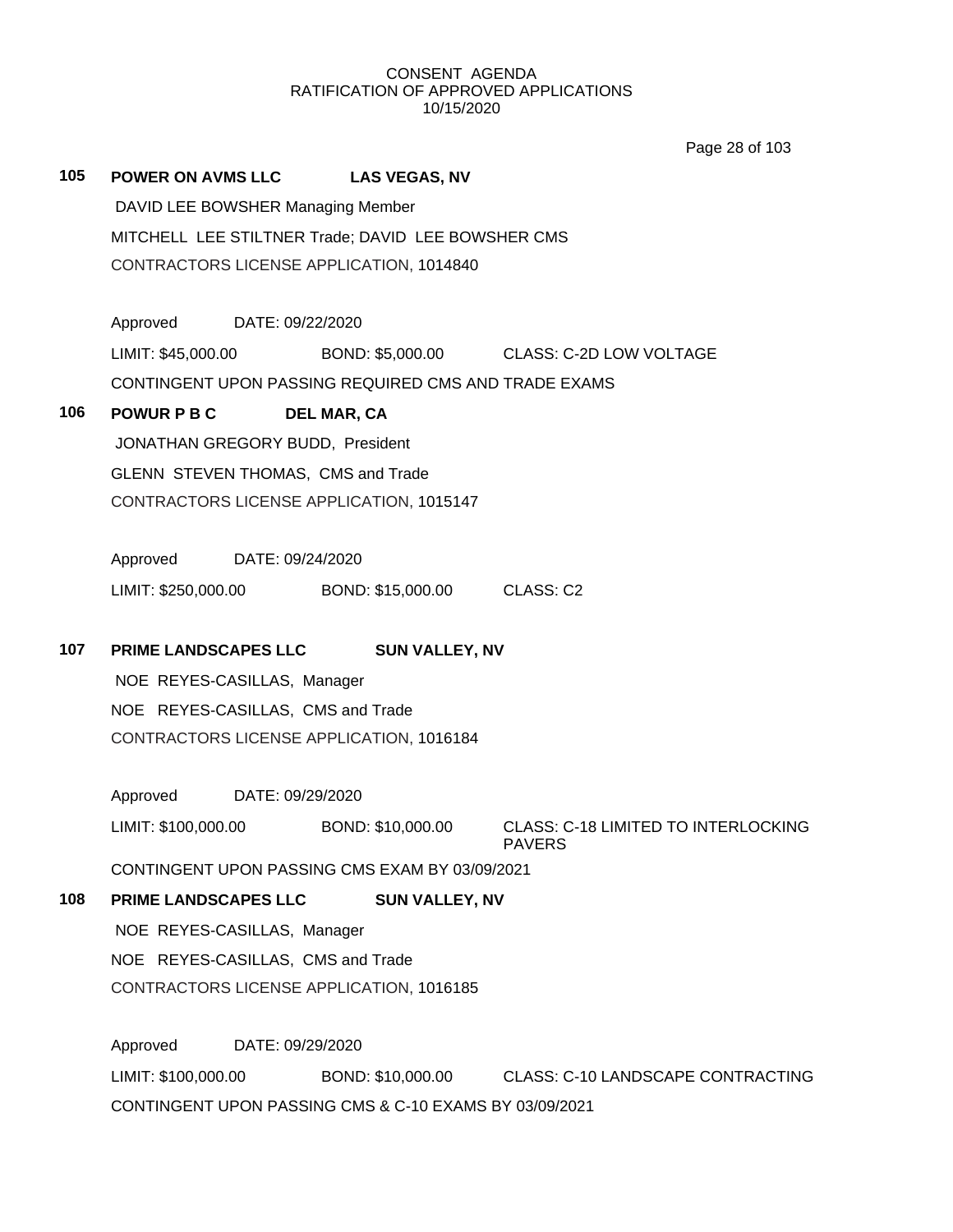Page 29 of 103

| 109 | PRIME PLUMBING LLC NORTH LAS VEGAS, NV                                |  |  |  |
|-----|-----------------------------------------------------------------------|--|--|--|
|     | VANIA VELA, Managing Member; JORGE A VELA, Managing Member            |  |  |  |
|     | VANIA VELA, CMS; JORGE A VELA, Trade                                  |  |  |  |
|     | CONTRACTORS LICENSE APPLICATION, 1015432                              |  |  |  |
|     |                                                                       |  |  |  |
|     | Approved DATE: 09/17/2020                                             |  |  |  |
|     | LIMIT: \$10,000.00 BOND: \$2,000.00 CLASS: C1D-PLUMBING               |  |  |  |
|     | CONTINGENT ON PASSING CMS/TRADE EXAMS                                 |  |  |  |
| 110 | PRO GREEN SERVICES LLC NORTH LAS VEGAS, NV                            |  |  |  |
|     | JESUS MANUEL CARRILLO Managing Member                                 |  |  |  |
|     | JESUS MANUEL CARRILLO CMS and Trade                                   |  |  |  |
|     | CONTRACTORS LICENSE APPLICATION, 1015722                              |  |  |  |
|     |                                                                       |  |  |  |
|     | Approved DATE: 09/04/2020                                             |  |  |  |
|     | LIMIT: \$40,000.00 BOND: \$5,000.00 CLASS: C-10 LANDSCAPE             |  |  |  |
|     | CONTINGENT UPON PASSING CMS EXAM BY 02/11/2021                        |  |  |  |
| 111 | <b>RAM DEVELOPMENT INC</b><br><b>RENO, NV</b>                         |  |  |  |
|     | ROBERT LYNN VAN, JR President; MICHELLE LYNN VAN Secretary            |  |  |  |
|     | ROBERT LYNN VAN, JR CMS and Trade                                     |  |  |  |
|     | CONTRACTORS LICENSE APPLICATION, 1015672                              |  |  |  |
|     | Approved DATE: 09/15/2020                                             |  |  |  |
|     | LIMIT: \$8,000,000.00 BOND: \$50,000.00 CLASS: B2                     |  |  |  |
|     |                                                                       |  |  |  |
| 112 | <b>RAM PLUMBING LLC</b><br><b>SPARKS, NV</b>                          |  |  |  |
|     | ISRAEL RAMIR RAMIREZ-RAMOS, Managing Member                           |  |  |  |
|     | ISRAEL RAMIR RAMIREZ-RAMOS, CMS and Trade                             |  |  |  |
|     | CONTRACTORS LICENSE APPLICATION, 1015919                              |  |  |  |
|     |                                                                       |  |  |  |
|     | Approved<br>DATE: 09/23/2020                                          |  |  |  |
|     | LIMIT: \$10,000.00<br>BOND: \$2,000.00<br><b>CLASS: C-1D PLUMBING</b> |  |  |  |
|     | CONTINGENT UPON PASSING C-1D EXAM BY 02/21/2021                       |  |  |  |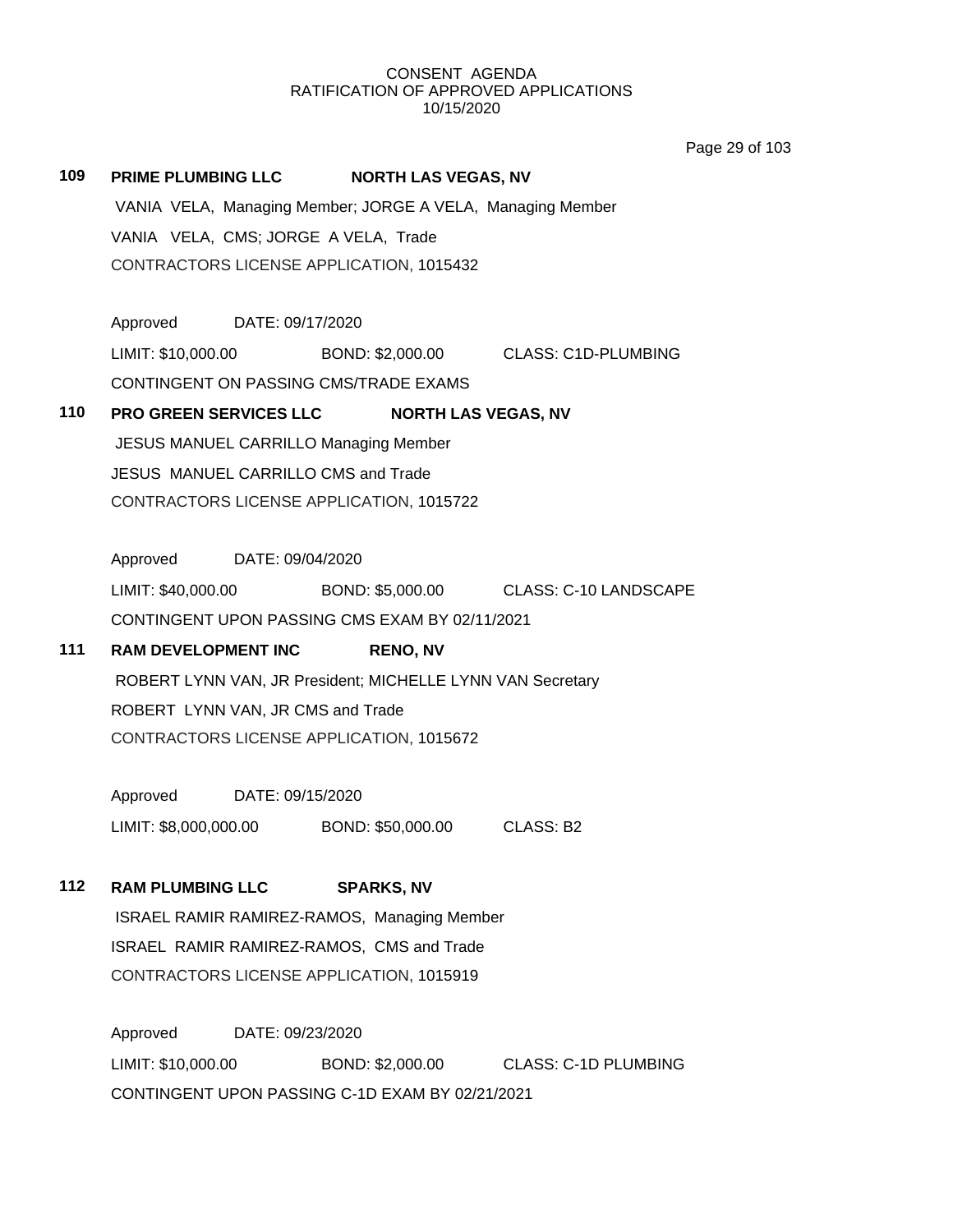Page 30 of 103

| 113 | <b>RELIABLE RELAMPING INC</b><br><b>SARANAC, MI</b>              |  |  |
|-----|------------------------------------------------------------------|--|--|
|     | DANIEL WILLIAM SCHMIDT, President                                |  |  |
|     | THOMAS FLOYD, CMS and Trade                                      |  |  |
|     | CONTRACTORS LICENSE APPLICATION, 1015029                         |  |  |
|     |                                                                  |  |  |
|     | Approved DATE: 09/25/2020                                        |  |  |
|     | LIMIT: \$10,000.00 BOND: \$2,000.00 CLASS: C-2 ELECTRICAL        |  |  |
|     | CONTINGENT UPON PASSING CMS EXAM BY 12/25/2020                   |  |  |
| 114 | RING PROTECT INC SANTA MONICA, CA                                |  |  |
|     | MELVIN C TANG President; GEORGE JENNINGS BISH Vice President     |  |  |
|     | RILEY COLE FIELDS CMS and Trade                                  |  |  |
|     | CONTRACTORS LICENSE APPLICATION, 1015289                         |  |  |
|     |                                                                  |  |  |
|     | Approved DATE: 09/04/2020                                        |  |  |
|     | LIMIT: \$10,000.00 BOND: \$2,000.00 CLASS: C2D                   |  |  |
| 115 | <b>SW FLOORING CONTRACTORS</b><br><b>LAS VEGAS, NV</b>           |  |  |
|     | STEVE ROBERT WALD, President                                     |  |  |
|     | STEVE ROBERT WALD, CMS and Trade                                 |  |  |
|     | CONTRACTORS LICENSE APPLICATION, 1015966                         |  |  |
|     |                                                                  |  |  |
|     | Approved DATE: 09/17/2020                                        |  |  |
|     | LIMIT: \$10,000.00 BOND: \$2,000.00 CLASS: C-16 FINISHING FLOORS |  |  |
|     | CONTINGENT ON PASSING THE REQUIRED CMS EXAM                      |  |  |
| 116 | <b>SCHADLER INDUSTRIAL LLC</b><br><b>KUTZTOWN, PA</b>            |  |  |
|     | JAMES LEE SCHADLER, Manager                                      |  |  |
|     | JAMES LEE SCHADLER, CMS and Trade                                |  |  |
|     | CONTRACTORS LICENSE APPLICATION, 1015401                         |  |  |
|     | Approved<br>DATE: 09/18/2020                                     |  |  |
|     |                                                                  |  |  |
|     | LIMIT: \$2,700,000.00<br>BOND: \$30,000.00<br>CLASS: C21F; C21G  |  |  |
|     | CONTINGENT UPON PASSING EXAMS BY 1/20/2021                       |  |  |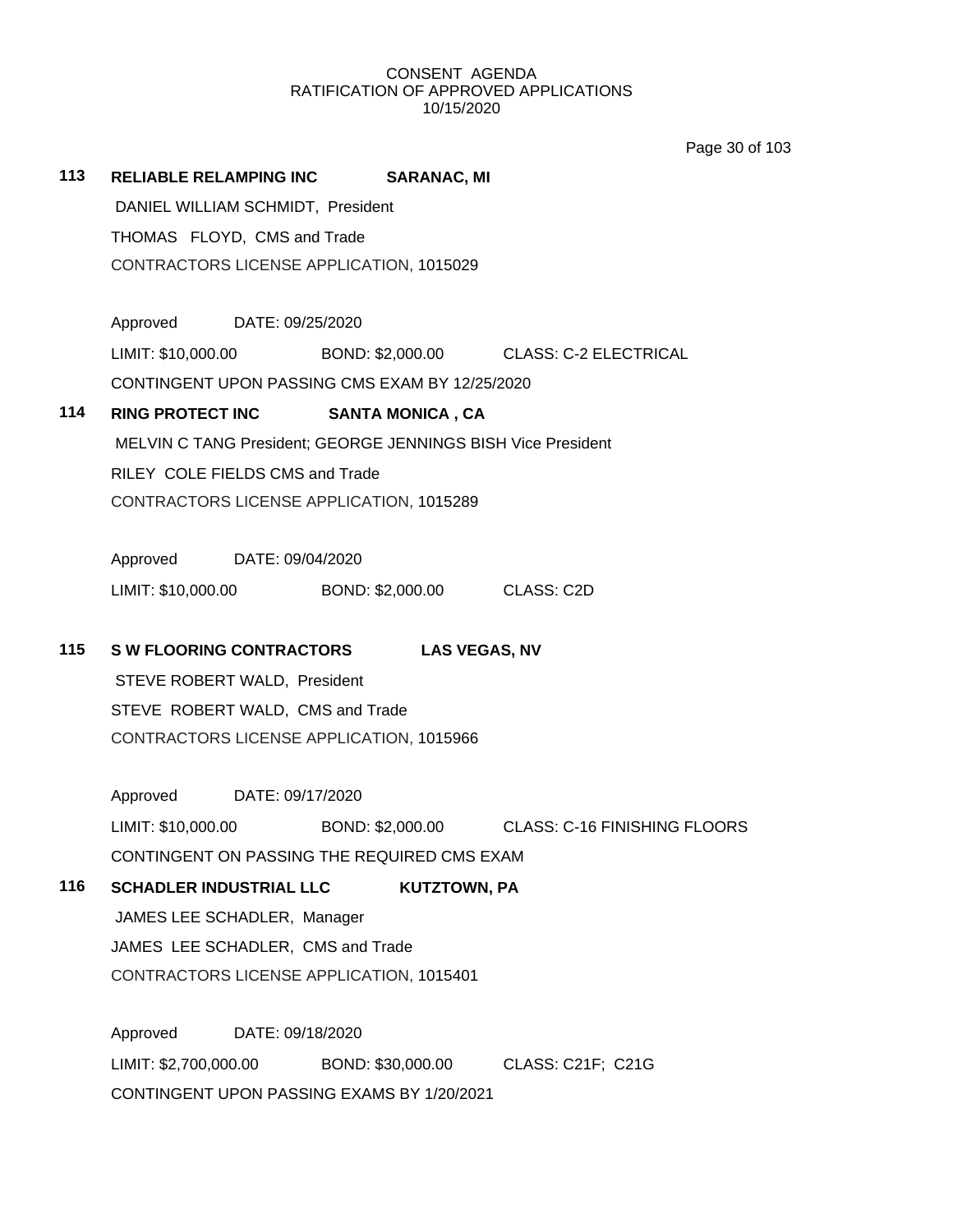|     |                                                                                      | Page 31 of 103                          |  |  |  |  |  |
|-----|--------------------------------------------------------------------------------------|-----------------------------------------|--|--|--|--|--|
| 117 | <b>SEELE INC</b><br><b>NEW YORK, NY</b>                                              |                                         |  |  |  |  |  |
|     | ANDREAS HAFNER, President; JUERGEN MOLL, Treasurer; MICHAEL STEINHUELB, Director     |                                         |  |  |  |  |  |
|     | MICHAEL STEINHUELB, CMS and Trade                                                    |                                         |  |  |  |  |  |
|     | CONTRACTORS LICENSE APPLICATION, 1015495                                             |                                         |  |  |  |  |  |
|     |                                                                                      |                                         |  |  |  |  |  |
|     | Approved DATE: 09/23/2020                                                            |                                         |  |  |  |  |  |
|     | LIMIT: \$0.00<br>BOND: \$50,000.00                                                   | <b>CLASS: B</b>                         |  |  |  |  |  |
|     | CONTINGENT UPON PASSING CMS EXAM BY 1/27/2021                                        |                                         |  |  |  |  |  |
| 118 | <b>SIERRA AIR INC</b><br><b>RENO, NV</b>                                             |                                         |  |  |  |  |  |
|     | <b>RONALD L FORD President</b>                                                       |                                         |  |  |  |  |  |
|     | RONALD L FORD CMS and Trade                                                          |                                         |  |  |  |  |  |
|     | CONTRACTORS LICENSE APPLICATION, 1015058                                             |                                         |  |  |  |  |  |
|     |                                                                                      |                                         |  |  |  |  |  |
|     | Approved<br>DATE: 08/10/2020                                                         |                                         |  |  |  |  |  |
|     | LIMIT: \$300,000.00 BOND: \$15,000.00 CLASS: C-1H WATER HEATERS                      |                                         |  |  |  |  |  |
|     | CONTINGENT UPON PASSING C-1H EXAM BY 12/26/2020                                      |                                         |  |  |  |  |  |
| 119 | SILVER STATE SERVICES LLC<br><b>RENO, NV</b>                                         |                                         |  |  |  |  |  |
|     | <b>WARREN MATTHEW CLARK Managing Member</b>                                          |                                         |  |  |  |  |  |
|     | WARREN MATTHEW CLARK CMS and Trade                                                   |                                         |  |  |  |  |  |
|     | CONTRACTORS LICENSE APPLICATION, 1015756                                             |                                         |  |  |  |  |  |
|     | Approved DATE: 09/15/2020                                                            |                                         |  |  |  |  |  |
|     | LIMIT: \$10,000.00<br>BOND: \$2,000.00                                               | CLASS: C21                              |  |  |  |  |  |
| 120 | SIMPLY ROUTINE CONSTRUCTION LLC                                                      | <b>LAS VEGAS, NV</b>                    |  |  |  |  |  |
|     | SIN CITY CONSTRUCTION; NABIL EMILE MUSALLAM, Manager; ALBERT EMILE MUSALLAM, Manager |                                         |  |  |  |  |  |
|     | NABIL EMILE MUSALLAM, CMS and Trade                                                  |                                         |  |  |  |  |  |
|     | CONTRACTORS LICENSE APPLICATION, 1014538                                             |                                         |  |  |  |  |  |
|     |                                                                                      |                                         |  |  |  |  |  |
|     | Approved<br>DATE: 09/14/2020                                                         |                                         |  |  |  |  |  |
|     | LIMIT: \$200,000.00<br>BOND: \$10,000.00                                             | <b>CLASS: B-2 RESIDENTIAL AND SMALL</b> |  |  |  |  |  |
|     |                                                                                      | <b>COMMERCIAL</b>                       |  |  |  |  |  |
|     | CONTINGENT ON PASSING REQUIRED CMS/TRADE EXAMS                                       |                                         |  |  |  |  |  |
|     |                                                                                      |                                         |  |  |  |  |  |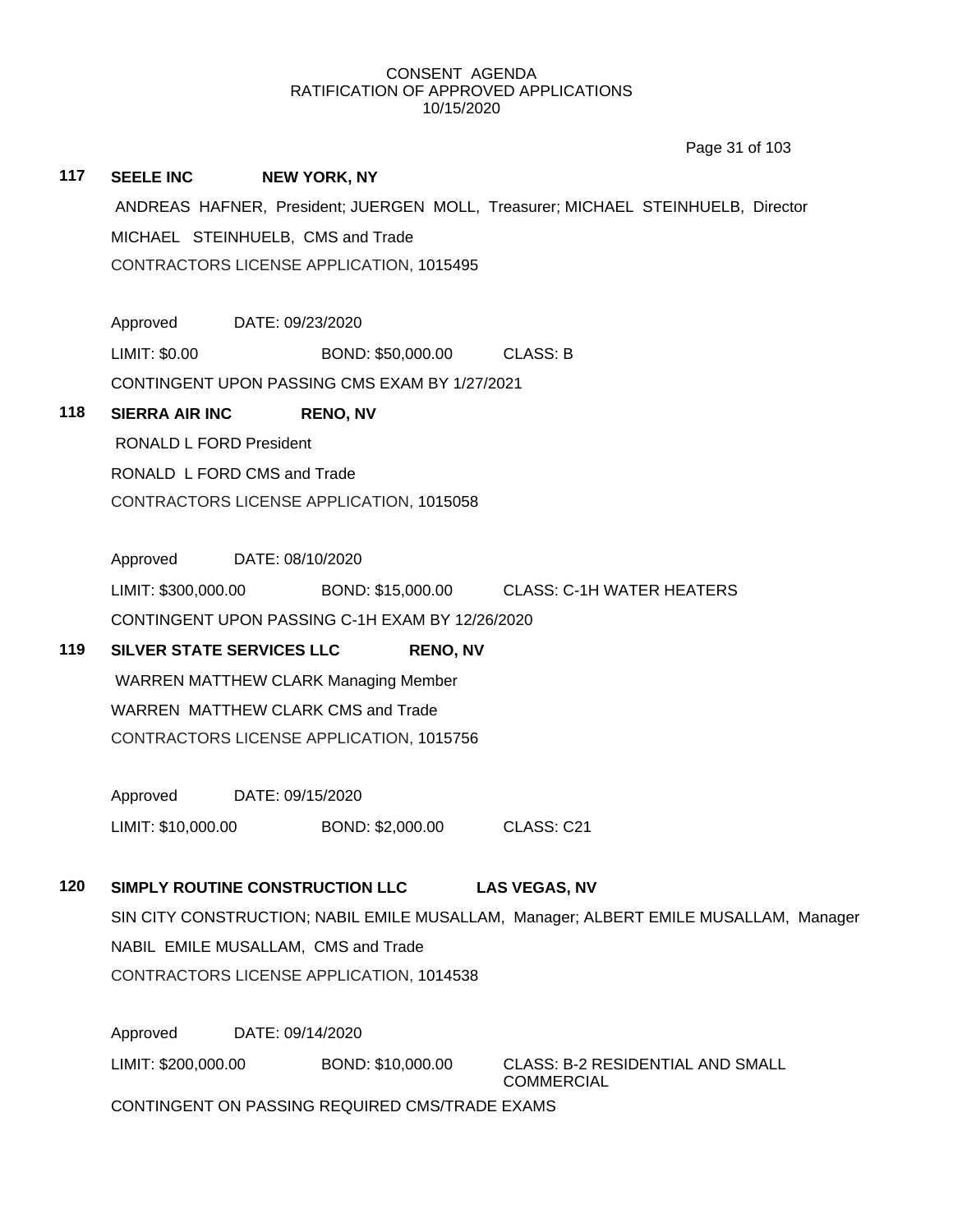Page 32 of 103

**121 SKIDATA INC NEW BRUNSWICK, NJ** DARRELL PAUL SMITHSON, President DEREK EUGENE HESS CMS and Trade CONTRACTORS LICENSE APPLICATION, 1015194 Approved DATE: 10/01/2020 LIMIT: \$0.00 BOND: \$50,000.00 CLASS: C2D **122 SLIDE MTN CONSTRUCTION LLC WASHOE VALLEY, NV** JACK HUNT HEALY, Managing Member JACK HUNT HEALY, CMS and Trade CONTRACTORS LICENSE APPLICATION, 1014890 Approved DATE: 09/28/2020 LIMIT: \$700,000.00 BOND: \$20,000.00 CLASS: C-1 PLUMBING AND HEATING **123 SOLAR ROOFING LLC MAPLETON, UT** DAVID LESLIE SOUTHAM Manager; JOSHUA BENNETT TWELMEYER, Manager DAVID LESLIE SOUTHAM CMS and Trade CONTRACTORS LICENSE APPLICATION, 1015557 Approved DATE: 09/04/2020 LIMIT: \$45,000.00 BOND: \$5,000.00 CLASS: C13 LIMITED TO INSTALLATION OF RAIN GUTTERS ONLY **124 SOLAR ROOFING LLC MAPLETON, UT** DAVID LESLIE SOUTHAM Manager; JOSHUA BENNETT TWELMEYER, Manager DAVID LESLIE SOUTHAM CMS and Trade CONTRACTORS LICENSE APPLICATION, 1015636 Approved DATE: 09/15/2020

LIMIT: \$45,000.00 BOND: \$5,000.00 CLASS: C15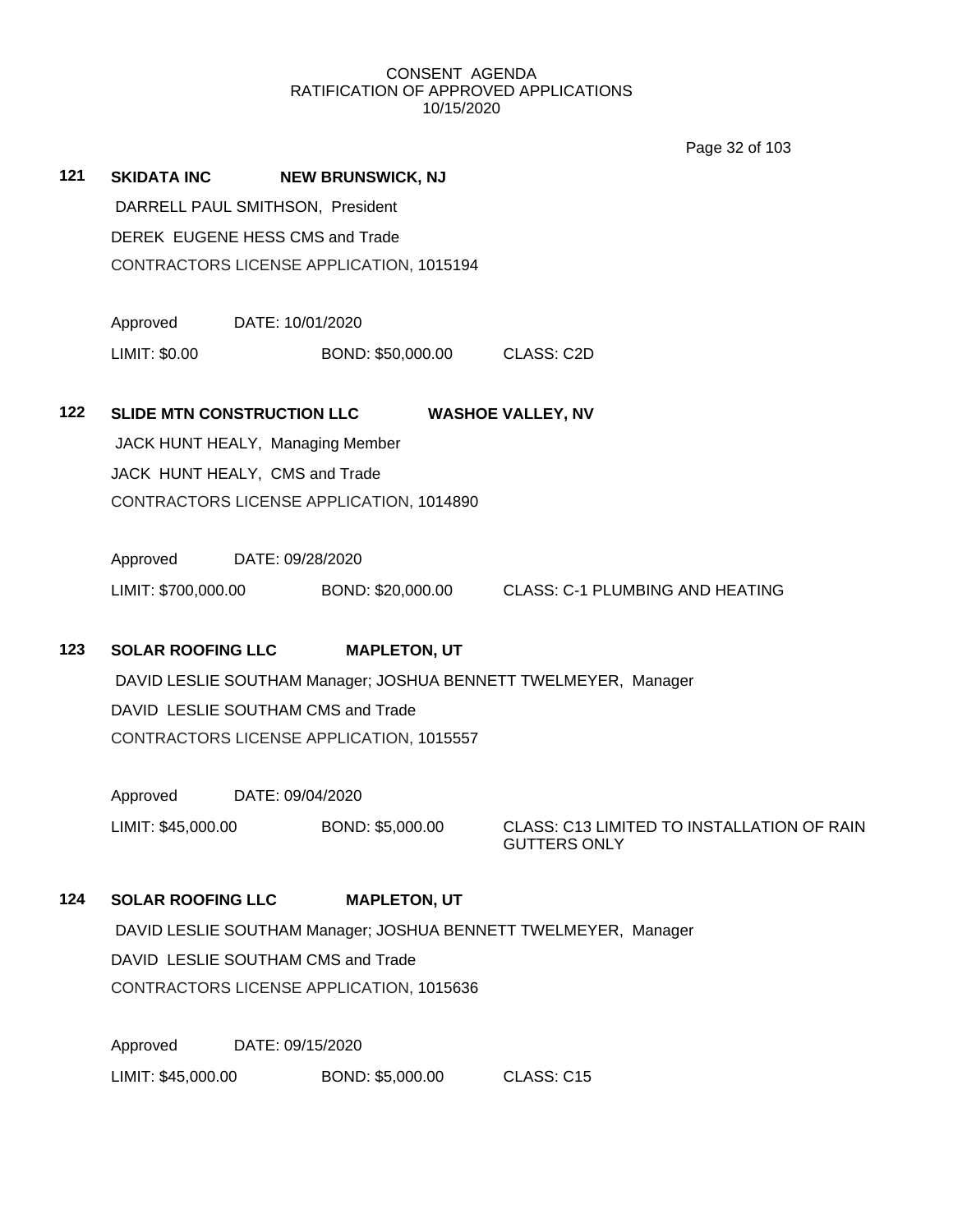Page 33 of 103

| 125 | <b>SOLUTION AIR LLC</b><br>NICHOLAS COMINALE, Managing Member<br>MICHEAL DONALD JAMES WILSON, CMS and Trade<br>CONTRACTORS LICENSE APPLICATION, 1016292 | <b>HENDERSON, NV</b> |                                                              |
|-----|---------------------------------------------------------------------------------------------------------------------------------------------------------|----------------------|--------------------------------------------------------------|
|     | Approved DATE: 09/24/2020                                                                                                                               |                      |                                                              |
|     | LIMIT: \$10,000.00                                                                                                                                      |                      | BOND: \$2,000.00 CLASS: C-21B AIR CONDITIONING               |
|     | CONTINGENT UPON PASSING REQUIRED CMS AND TRADE EXAMS                                                                                                    |                      |                                                              |
| 126 | SOUTHERN INDUSTRIAL CONTRACTORS LLC                                                                                                                     |                      | <b>RAYVILLE, LA</b>                                          |
|     | THUY PHAM ESTIS, Manager                                                                                                                                |                      |                                                              |
|     | THUY PHAM ESTIS, CMS and Trade                                                                                                                          |                      |                                                              |
|     | CONTRACTORS LICENSE APPLICATION, 1015263                                                                                                                |                      |                                                              |
|     |                                                                                                                                                         |                      |                                                              |
|     | Approved DATE: 09/22/2020                                                                                                                               |                      |                                                              |
|     | <b>LIMIT: Unlimited</b>                                                                                                                                 | BOND: \$50,000.00    | <b>CLASS: B-2 RESIDENTIAL AND SMALL</b><br><b>COMMERCIAL</b> |
|     | CONTINGENT UPON PASSING REQUIRED CMS EXAM                                                                                                               |                      |                                                              |
| 127 | <b>STAIR CARE LLC</b>                                                                                                                                   | <b>LAS VEGAS, NV</b> |                                                              |
|     | JUAN CARLOS LAINEZ, Manager                                                                                                                             |                      |                                                              |
|     | JUAN CARLOS LAINEZ, CMS and Trade                                                                                                                       |                      |                                                              |
|     | CONTRACTORS LICENSE APPLICATION, 1015952                                                                                                                |                      |                                                              |
|     | Approved<br>DATE: 10/01/2020                                                                                                                            |                      |                                                              |
|     | LIMIT: \$10,000.00                                                                                                                                      |                      | BOND: \$2,000.00 CLASS: C-4A PAINTING                        |
|     | CONTINGENT ON PASSING THE REQUIRED TRADE EXAM                                                                                                           |                      |                                                              |
| 128 | <b>STELLAR HVAC R SERVICE LLC</b>                                                                                                                       | <b>LAS VEGAS, NV</b> |                                                              |
|     | IRENE CASTRO, Manager                                                                                                                                   |                      |                                                              |
|     | JESUS JUAN CASTRO, CMS and Trade                                                                                                                        |                      |                                                              |
|     | CONTRACTORS LICENSE APPLICATION, 1015759                                                                                                                |                      |                                                              |
|     |                                                                                                                                                         |                      |                                                              |
|     | Approved<br>DATE: 09/25/2020                                                                                                                            |                      |                                                              |
|     | LIMIT: \$40,000.00                                                                                                                                      | BOND: \$5,000.00     | CLASS: C21A-REFRIGERATION C21B-AIR<br><b>CONDITIONING</b>    |
|     | CONTINGENT ON PASSING CMS/TRADE EXAMS                                                                                                                   |                      |                                                              |
|     |                                                                                                                                                         |                      |                                                              |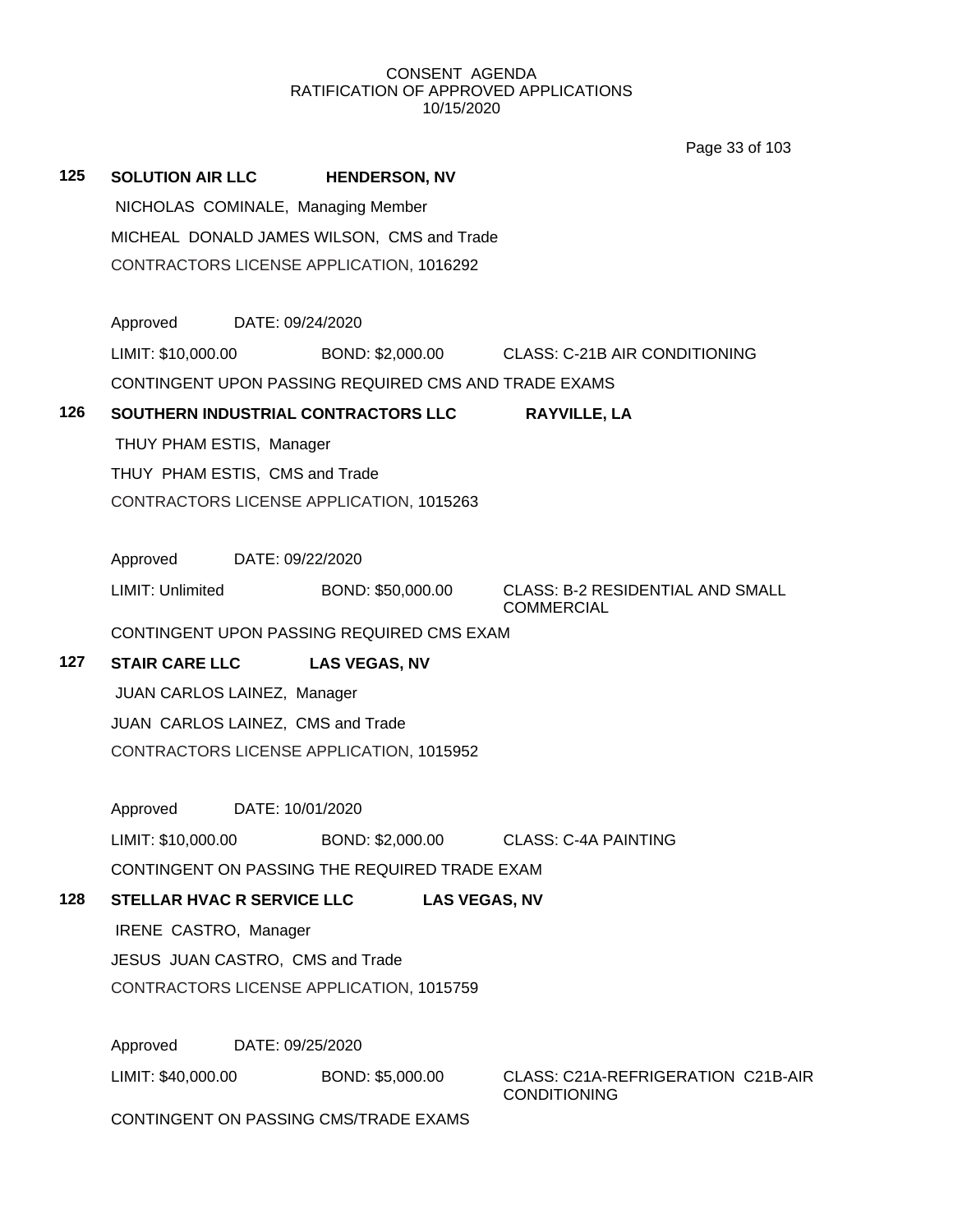Page 34 of 103

|     |                                                        |                       | Page 34 OF TOS                                                         |
|-----|--------------------------------------------------------|-----------------------|------------------------------------------------------------------------|
| 129 | STEPHEN ALAN MAUPIN                                    | <b>HENDERSON, NV</b>  |                                                                        |
|     | DIVINE DEVELOPMENTS; STEPHEN ALAN MAUPIN, Owner        |                       |                                                                        |
|     | STEPHEN ALAN MAUPIN, CMS and Trade                     |                       |                                                                        |
|     | CONTRACTORS LICENSE APPLICATION, 1015695               |                       |                                                                        |
|     |                                                        |                       |                                                                        |
|     | Approved<br>DATE: 09/25/2020                           |                       |                                                                        |
|     | LIMIT: \$350,000.00                                    | BOND: \$15,000.00     | CLASS: B2-RESIDENTIAL AND SMALL<br><b>COMMERCIAL</b>                   |
|     | CONTINGENT ON PASSING CMS/TRADE EXAMS                  |                       |                                                                        |
| 130 | <b>SYNERGETIC HOME LLC</b>                             | <b>LAS VEGAS, NV</b>  |                                                                        |
|     | ALICIA ANNE FRANCO, Manager; JAVIER FRANCO, Manager    |                       |                                                                        |
|     | JAVIER FRANCO, CMS; GERALD THOMAS WILLIAMS Trade       |                       |                                                                        |
|     | CONTRACTORS LICENSE APPLICATION, 1015898               |                       |                                                                        |
|     |                                                        |                       |                                                                        |
|     | Approved<br>DATE: 09/10/2020                           |                       |                                                                        |
|     | LIMIT: \$100,000.00                                    | BOND: \$10,000.00     | <b>CLASS: C-3 CARPENTRY MAINTENANCE AND</b><br><b>MINOR REPAIR</b>     |
|     | CONTINGENT UPON PASSING REQUIRED CMS EXAM              |                       |                                                                        |
| 131 | <b>SYS CON LLC</b>                                     | <b>MONTGOMERY, AL</b> |                                                                        |
|     | SUNG DO KIM, Managing Member; DAYEON CHUNG KONG, Other |                       |                                                                        |
|     | MINCHAN KANG, CMS and Trade                            |                       |                                                                        |
|     | CONTRACTORS LICENSE APPLICATION, 1016061               |                       |                                                                        |
|     |                                                        |                       |                                                                        |
|     | Approved<br>DATE: 10/01/2020                           |                       |                                                                        |
|     | LIMIT: Unlimited                                       | BOND: \$50,000.00     | <b>CLASS: AB- GENERAL ENGINEERING &amp;</b><br><b>GENERAL BUILDING</b> |
|     | CONTINGENT UPON PASSING CMS & AB EXAMS BY 03/02/2021   |                       |                                                                        |
| 132 | <b>T J PROJECTS LLC</b>                                | <b>RENO, NV</b>       |                                                                        |
|     | THOMAS TREVOR JENKINS, Managing Member                 |                       |                                                                        |
|     | THOMAS TREVOR JENKINS, CMS and Trade                   |                       |                                                                        |
|     | CONTRACTORS LICENSE APPLICATION, 1015497               |                       |                                                                        |
|     |                                                        |                       |                                                                        |
|     | Approved<br>DATE: 09/18/2020                           |                       |                                                                        |
|     | LIMIT: \$10,000.00                                     | BOND: \$2,000.00      | CLASS: C-3 CARPENTRY, MAINTENANCE AND                                  |

MINOR REPAIRS

CONTINGENT UPON PASSING CMS & C-3 EXAMS BY 01/27/2021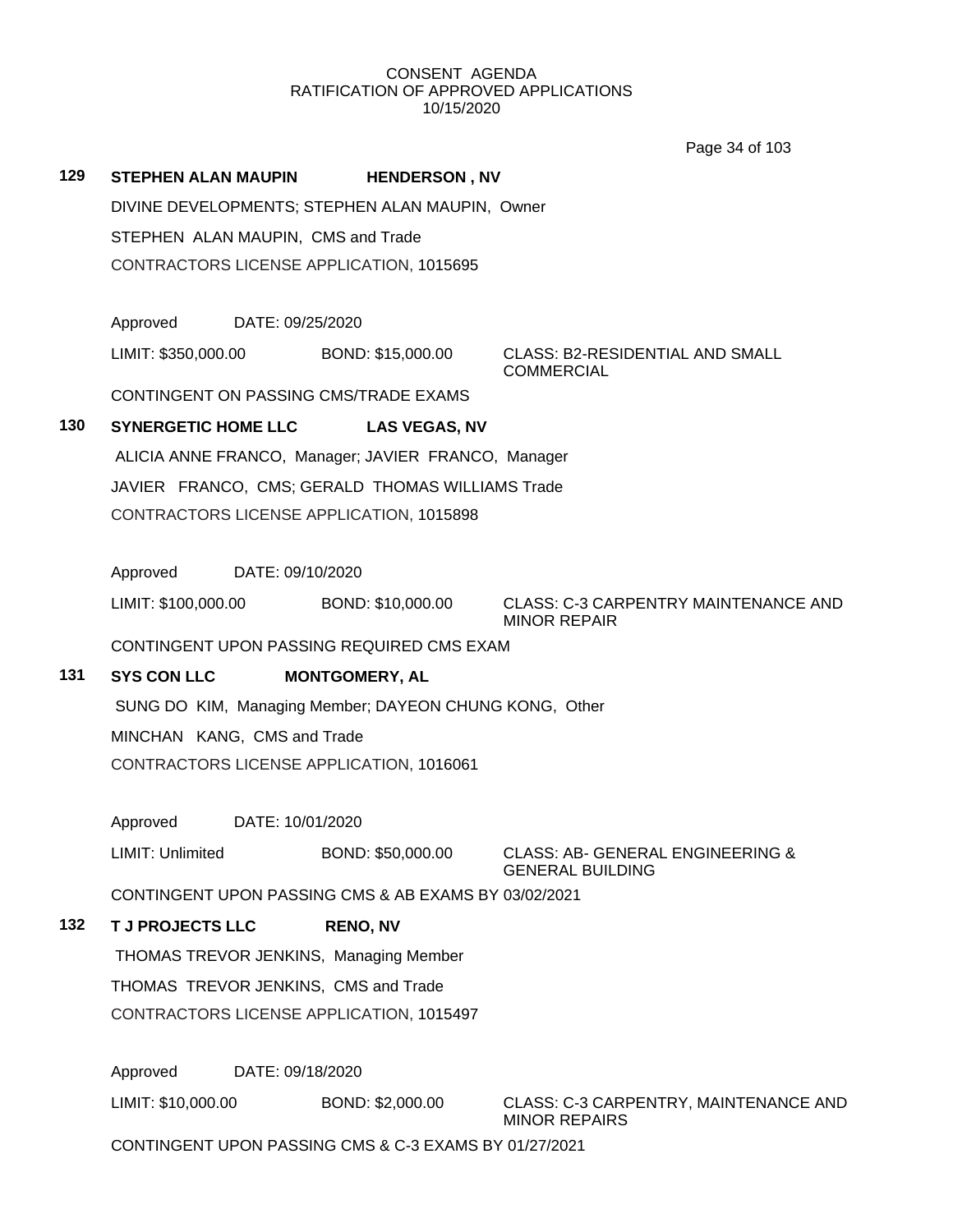Page 35 of 103

#### **133 TAHOE PAINTWORKS LLC CARNELIAN BAY, CA**

MICHAEL WARREN HATCHETT, Partner; AARON MATTHEW SEDWAY, Partner

AARON MATTHEW SEDWAY, CMS and Trade

CONTRACTORS LICENSE APPLICATION, 1014317

Approved DATE: 09/18/2020

LIMIT: \$100,000.00 BOND: \$10,000.00 CLASS: C-4A PAINTING

#### **134 TIPPMANN CONSTRUCTION LLC FORT WAYNE, IN**

TIPPMANN CONSTRUCTION INC Managing Member; JOHN VINCENT TIPPMANN, President; PATRICK KELLER TIPPMANN, Secretary; BRYAN DOUGLAS HALBERSTADT, Treasurer

JASON EVERETT BRANSTETER, CMS and Trade

CONTRACTORS LICENSE APPLICATION, 1015003

Approved DATE: 09/17/2020

LIMIT: Unlimited BOND: \$50,000.00 CLASS: B-2 RESIDENTIAL AND SMALL

COMMERCIAL

CONTINGENT UPON PASSING REQUIRED CMS EXAM

# **135 TIPPMANN DESIGN BUILD LLC FT WAYNE, IN**

SAMUEL COLE TIPPMANN, Managing Member; JOSHUA ALAN KOESTER, Managing Member; ROBERT BRADLEY ADAMS, Managing Member

JOSHUA ALAN KOESTER, CMS and Trade

CONTRACTORS LICENSE APPLICATION, 1015487

Approved DATE: 09/10/2020

LIMIT: \$9,300,000.00 BOND: \$50,000.00 CLASS: B-2 RESIDENTIAL AND SMALL

**COMMERCIAL** 

CONTINGENT ON PASSING REQUIRED CMS EXAM

# **136 TODD KUTELLA RENO, NV**

ITISRENO; TODD KUTELLA, Owner

TODD KUTELLA, CMS and Trade

CONTRACTORS LICENSE APPLICATION, 1015629

Approved DATE: 09/15/2020

LIMIT: \$1,500.00 BOND: \$1,000.00 CLASS: C-2D LOW VOLTAGE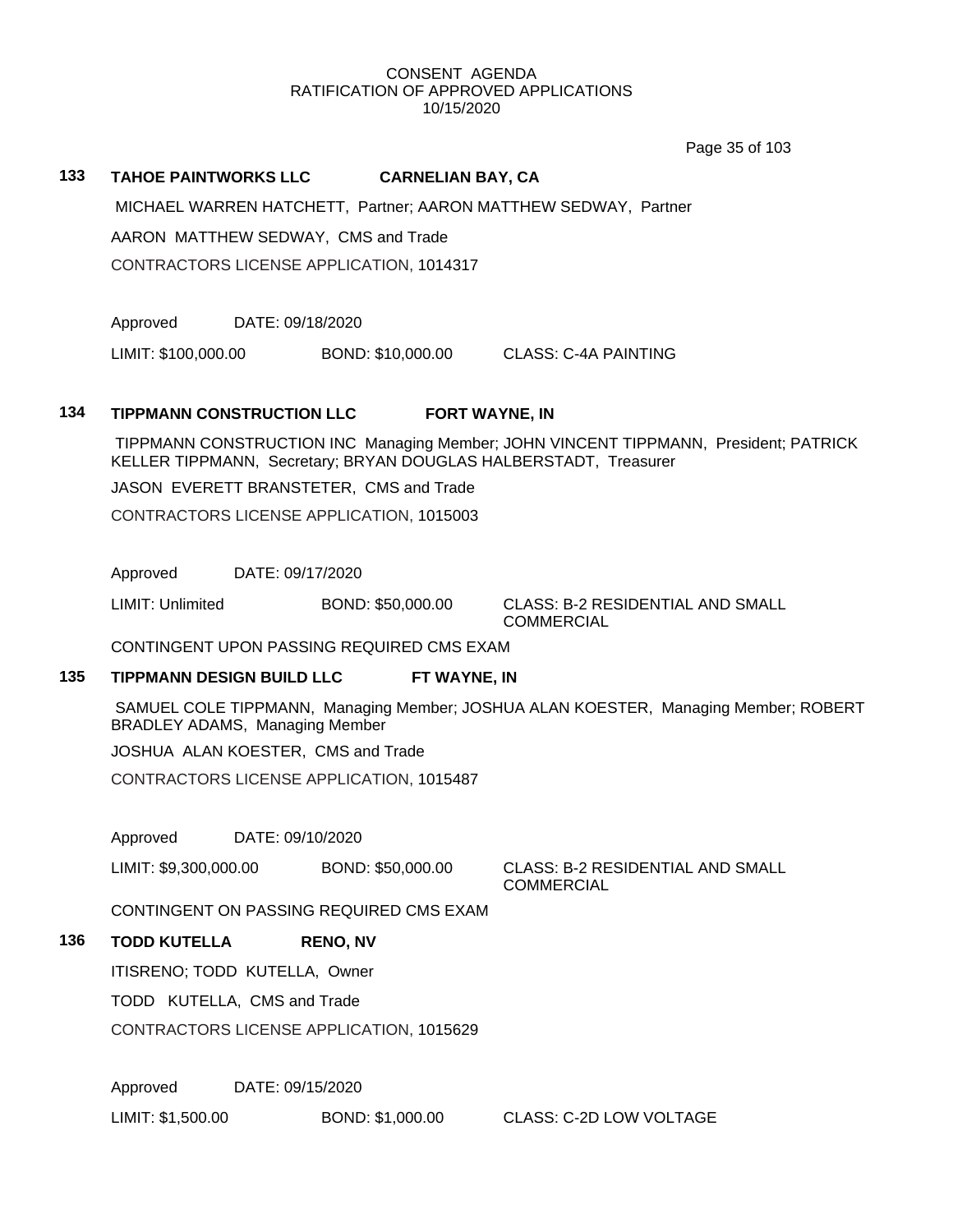Page 36 of 103

| 137 | <b>TRACEY ROOFING LLC</b>        |                  | <b>RENO, NV</b>                                                                       |                                                                                   |
|-----|----------------------------------|------------------|---------------------------------------------------------------------------------------|-----------------------------------------------------------------------------------|
|     |                                  |                  | JAMES MICHAEL TRACEY, Managing Member                                                 |                                                                                   |
|     |                                  |                  | JAMES MICHAEL TRACEY, CMS and Trade                                                   |                                                                                   |
|     |                                  |                  | CONTRACTORS LICENSE APPLICATION, 1013409                                              |                                                                                   |
|     |                                  |                  |                                                                                       |                                                                                   |
|     | Approved                         | DATE: 09/04/2020 |                                                                                       |                                                                                   |
|     |                                  |                  |                                                                                       | LIMIT: \$60,000.00 BOND: \$10,000.00 CLASS: C-15A ROOFING                         |
|     |                                  |                  |                                                                                       |                                                                                   |
| 138 |                                  |                  | TREES DONE RIGHT & HANDYMAN SERVICES LLC                                              | <b>MESQUITE, NV</b>                                                               |
|     |                                  |                  | RALPH DALLAS REBER Manager; EVA JONES REBER, Manager                                  |                                                                                   |
|     |                                  |                  | RALPH DALLAS REBER Trade; AUSTIN LEE REESE, CMS                                       |                                                                                   |
|     |                                  |                  | CONTRACTORS LICENSE APPLICATION, 1015924                                              |                                                                                   |
|     |                                  |                  |                                                                                       |                                                                                   |
|     | Approved DATE: 09/24/2020        |                  |                                                                                       |                                                                                   |
|     |                                  |                  |                                                                                       | LIMIT: \$30,000.00 BOND: \$5,000.00 CLASS: C-10 LANDSCAPE CONTRACTOR              |
|     |                                  |                  | CONTINGENT UPON PASSING REQUIRED CMS AND TRADE EXAMS                                  |                                                                                   |
| 139 |                                  |                  | TRIDENT ROOFING INC SANTA ROSA BEACH, FL                                              |                                                                                   |
|     | ANDREW JON NELSON, President     |                  |                                                                                       |                                                                                   |
|     | ANDREW JON NELSON, CMS and Trade |                  |                                                                                       |                                                                                   |
|     |                                  |                  | CONTRACTORS LICENSE APPLICATION, 1015890                                              |                                                                                   |
|     |                                  |                  |                                                                                       |                                                                                   |
|     | Approved DATE: 10/01/2020        |                  |                                                                                       | CLASS: C15                                                                        |
|     |                                  |                  | LIMIT: \$1,200,000.00 BOND: \$30,000.00<br>CONTINGENT UPON PASSING EXAMS BY 2/20/2021 |                                                                                   |
| 140 |                                  |                  | UNIVERSAL DUST COLLECTOR MFG & SUPPLY CORP                                            |                                                                                   |
|     |                                  |                  |                                                                                       | <b>ANAHEIM, CA</b>                                                                |
|     |                                  |                  | Treasurer; CURTIS ALLEN SCHENDEL Vice President                                       | GEORGE GLENN SHAFFER President; DEBORAH ANN HUERTA Secretary; THERESA ANN SHAFFER |
|     |                                  |                  | <b>CURTIS ALLEN SCHENDEL CMS and Trade</b>                                            |                                                                                   |
|     |                                  |                  | CONTRACTORS LICENSE APPLICATION, 1015072                                              |                                                                                   |
|     |                                  |                  |                                                                                       |                                                                                   |
|     | Approved                         | DATE: 09/24/2020 |                                                                                       |                                                                                   |
|     | LIMIT: \$250,000.00              |                  | BOND: \$15,000.00                                                                     | <b>CLASS: C14B-STRUCTURAL STEEL</b>                                               |
|     |                                  |                  |                                                                                       |                                                                                   |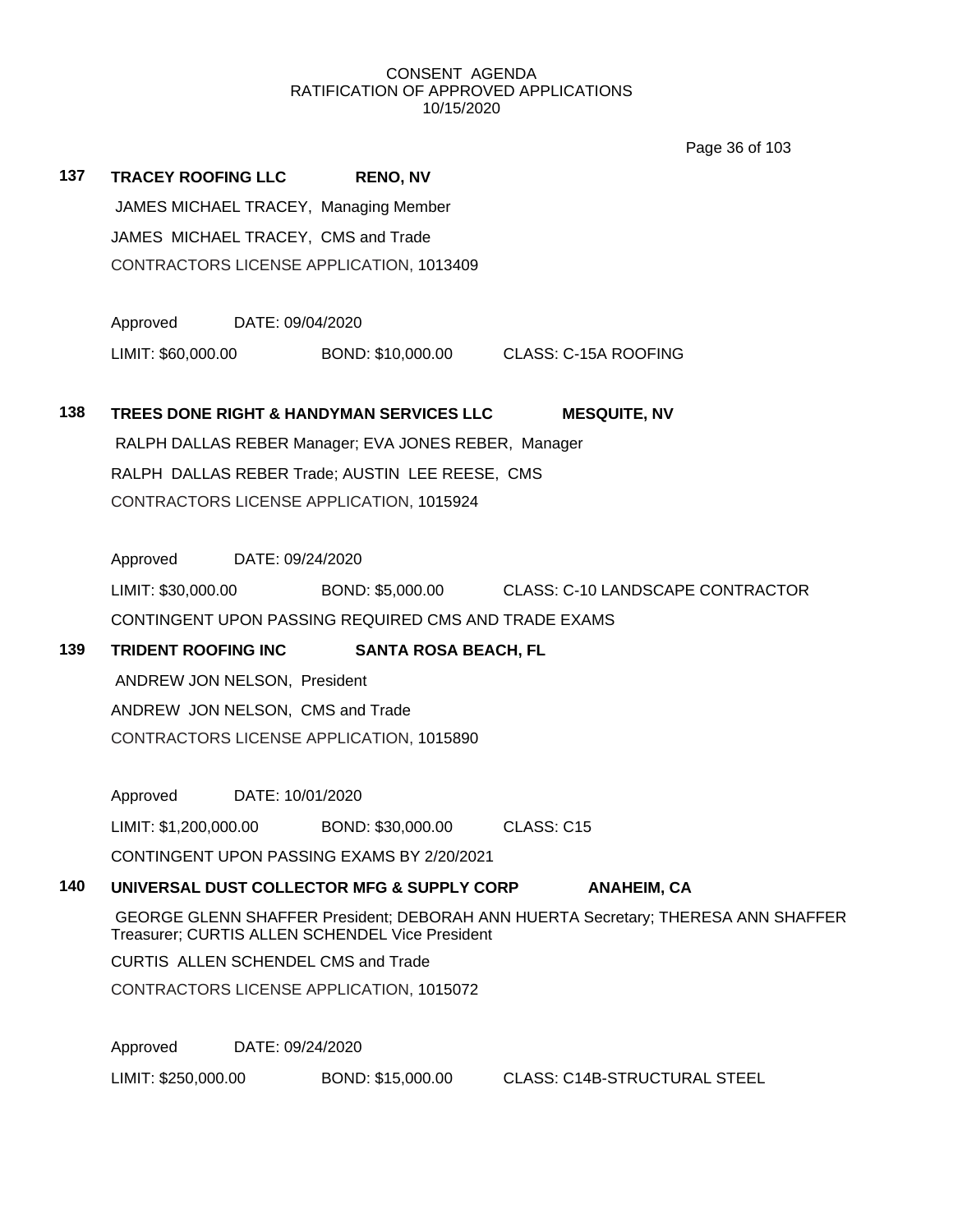# **141 URGENT AIR CONDITIONING REFRIGERATION AND HEATING LLC HENDERSON, NV** IN N OUT PLUMBING; YONGTEAK KANG, Managing Member YONGTEAK KANG, CMS and Trade CONTRACTORS LICENSE APPLICATION, 1015691 Approved DATE: 09/15/2020 LIMIT: \$10,000.00 BOND: \$2,000.00 CLASS: C1 **142 UTILITY CONSTRUCTION COMPANY INC MESA, AZ** SUZETTE ELIZABETH NICKUM President SUZETTE ELIZABETH NICKUM CMS; CHAD JEFFREY HARPER, Trade CONTRACTORS LICENSE APPLICATION, 1015466 Approved DATE: 09/14/2020 LIMIT: \$500,000.00 BOND: \$15,000.00 CLASS: C-2 ELECTRICAL CONTINGENT ON PASSING REQUIRED TRADE EXAM **143 V G L V INC LAS VEGAS, NV** JOSEF GUTTMANN President; STEVE ZVI DEVIR, Secretary STEVE ZVI DEVIR, Trade; JOSEF GUTTMANN CMS CONTRACTORS LICENSE APPLICATION, 1014533 Approved DATE: 09/24/2020 LIMIT: \$245,000.00 BOND: \$15,000.00 CLASS: B2-RESIDENTIAL AND SMALL COMMERCIAL **144 VALLEY PROPERTY SERVICES LLC LAS VEGAS, NV** JIMMY WAYNE GUESS Managing Member JIMMY WAYNE GUESS CMS and Trade CONTRACTORS LICENSE APPLICATION, 1016015 Approved DATE: 09/14/2020 LIMIT: \$200,000.00 BOND: \$10,000.00 CLASS: B-2 RESIDENTIAL AND SMALL COMMERCIAL CONTINGENT UPON PASSING REQUIRED TRADE EXAM Page 37 of 103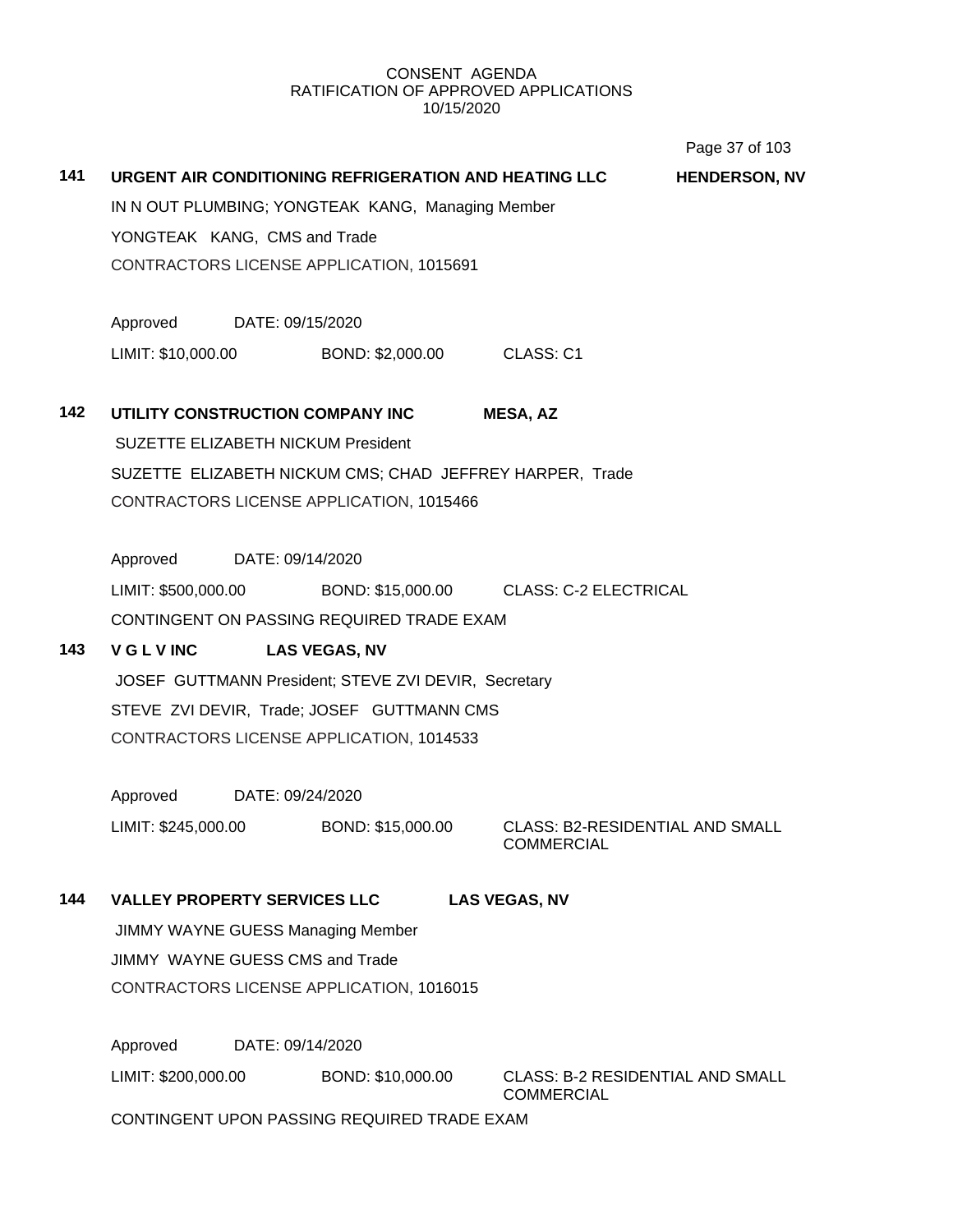Page 38 of 103

| 145 |                                  |                  | <b>VAZQUEZ TEAM REMODELERS LLC</b>                     | <b>SPARKS, NV</b>                                                                   |
|-----|----------------------------------|------------------|--------------------------------------------------------|-------------------------------------------------------------------------------------|
|     |                                  |                  |                                                        | EVELYN KARINA VAZQUEZ, Managing Member; BERNARDO G VAZQUEZ, Managing Member         |
|     |                                  |                  | EVELYN KARINA VAZQUEZ, CMS; BERNARDO G VAZQUEZ, Trade  |                                                                                     |
|     |                                  |                  | CONTRACTORS LICENSE APPLICATION, 1016055               |                                                                                     |
|     |                                  |                  |                                                        |                                                                                     |
|     | Approved                         | DATE: 09/24/2020 |                                                        |                                                                                     |
|     | LIMIT: \$40,000.00               |                  |                                                        | BOND: \$5,000.00 CLASS: C-3A CARPENTRY AND REPAIRS                                  |
|     |                                  |                  | CONTINGENT UPON PASSING CMS & C-3A EXAMS BY 03/01/2021 |                                                                                     |
| 146 |                                  |                  | <b>VEGAS VALLEY GROUP CONSTRUCTION LLC</b>             | <b>NORTH LAS VEGAS, NV</b>                                                          |
|     |                                  |                  |                                                        | KRISTIAN BARBIE KUUIPE LEMUS-CARRILLO, Manager; JOSE GERMAN LEMUS-CARRILLO, Manager |
|     |                                  |                  |                                                        | JOSE GERMAN LEMUS-CARRILLO, Trade; KRISTIAN BARBIE KUUIPE LEMUS-CARRILLO, CMS       |
|     |                                  |                  | CONTRACTORS LICENSE APPLICATION, 1016023               |                                                                                     |
|     |                                  |                  |                                                        |                                                                                     |
|     | Approved                         | DATE: 09/29/2020 |                                                        |                                                                                     |
|     | LIMIT: \$200,000.00              |                  |                                                        | BOND: \$10,000.00 CLASS: C-3D OVERHEAD DOORS                                        |
|     |                                  |                  | CONTINGENT UPON PASSING REQUIRED CMS EXAM              |                                                                                     |
| 147 |                                  |                  | <b>VEGAS VALLEY GROUP CONSTRUCTION LLC</b>             | <b>NORTH LAS VEGAS, NV</b>                                                          |
|     |                                  |                  |                                                        | KRISTIAN BARBIE KUUIPE LEMUS-CARRILLO, Manager; JOSE GERMAN LEMUS-CARRILLO, Manager |
|     |                                  |                  |                                                        | JOSE GERMAN LEMUS-CARRILLO, Trade; KRISTIAN BARBIE KUUIPE LEMUS-CARRILLO, CMS       |
|     |                                  |                  | CONTRACTORS LICENSE APPLICATION, 1016025               |                                                                                     |
|     |                                  |                  |                                                        |                                                                                     |
|     | Approved                         | DATE: 09/29/2020 |                                                        |                                                                                     |
|     | LIMIT: \$200,000.00              |                  | BOND: \$10,000.00                                      | CLASS: C-14B STRUCTURAL STEEL C-14C<br>ORNEMENTAL METAL                             |
|     |                                  |                  | CONTINGENT UPON PASSING REQUIRED CMS EXAM              |                                                                                     |
| 148 | <b>VEGAS VALLEY PLUMBING LLC</b> |                  |                                                        | <b>LAS VEGAS, NV</b>                                                                |
|     | <b>CHAPMAN Managing Member</b>   |                  |                                                        | VEGAS VALLEY EXCAVATION; KEEGAN LAWRENCE BOSCH Managing Member; KEITH RAYMOND       |
|     |                                  |                  | KEITH RAYMOND CHAPMAN CMS and Trade                    |                                                                                     |
|     |                                  |                  | CONTRACTORS LICENSE APPLICATION, 1016089               |                                                                                     |
|     |                                  |                  |                                                        |                                                                                     |
|     | Approved                         |                  | DATE: 09/17/2020                                       |                                                                                     |
|     | LIMIT: \$10,000.00               |                  | BOND: \$2,000.00                                       | <b>CLASS: A-15 SEWERS DRAINS AND PIPES</b>                                          |
|     |                                  |                  | CONTINGENT UPON PASSING REQUIRED TRADE EXAM            |                                                                                     |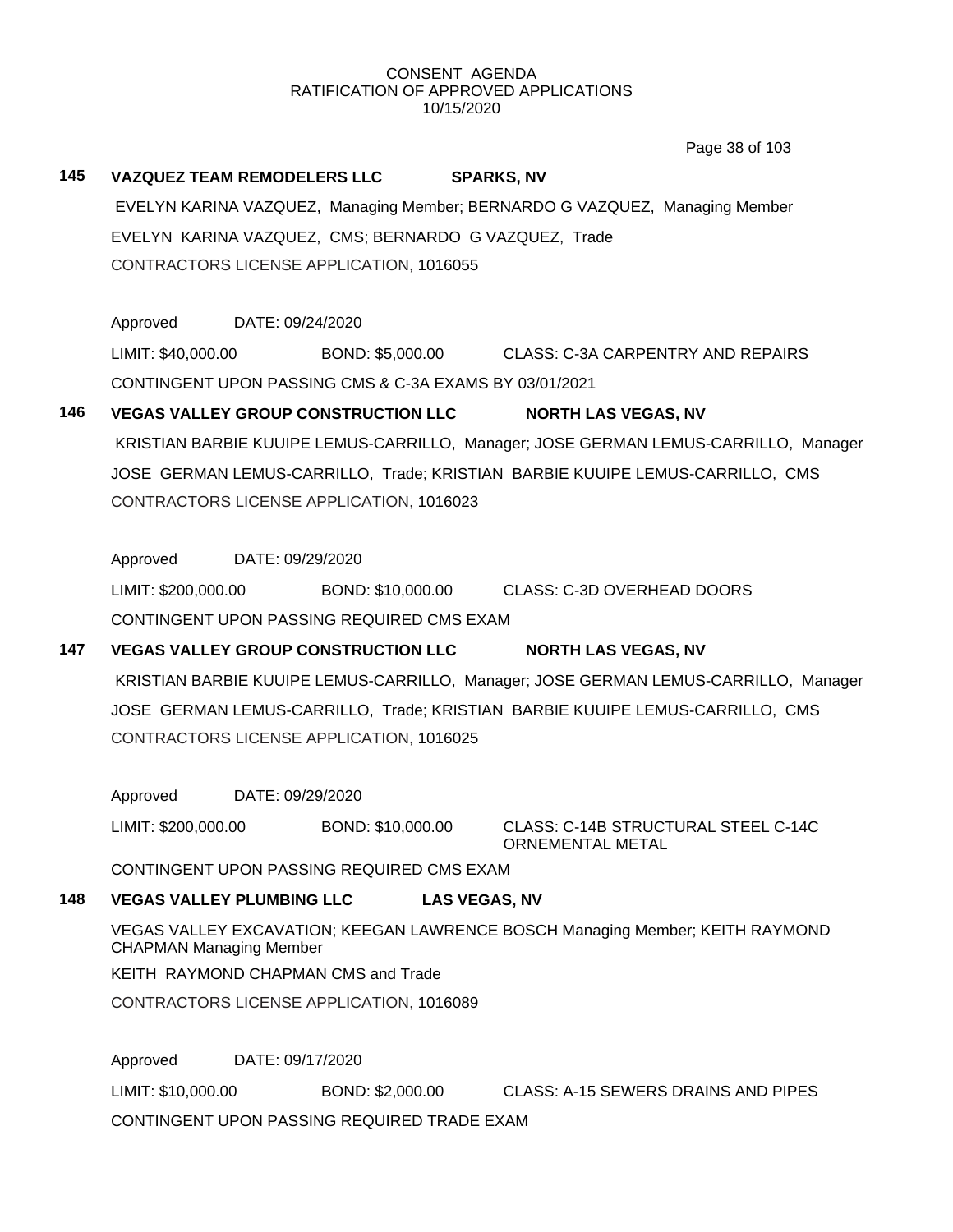Page 39 of 103

| 149 | <b>VINCE FURRIEL CONSULTING</b>                            | YORBA LINDA, CA               |                                                                                       |
|-----|------------------------------------------------------------|-------------------------------|---------------------------------------------------------------------------------------|
|     | VINCENT JOSEPH FURRIEL, JR President                       |                               |                                                                                       |
|     | VINCENT JOSEPH FURRIEL, JR CMS and Trade                   |                               |                                                                                       |
|     | CONTRACTORS LICENSE APPLICATION, 1015692                   |                               |                                                                                       |
|     | Approved DATE: 09/10/2020                                  |                               |                                                                                       |
|     |                                                            |                               | LIMIT: \$200,000.00 BOND: \$10,000.00 CLASS: B GENERAL BUILDING                       |
|     | CONTINGENT UPON PASSING REQUIRED CMS EXAM                  |                               |                                                                                       |
| 150 | <b>WAREHOUSE EQUIPMENT SOLUTIONS INC</b>                   |                               | <b>RENO, NV</b>                                                                       |
|     | <b>ROBERT EDWARD JOHNSON President</b>                     |                               |                                                                                       |
|     | ROBERT EDWARD JOHNSON CMS and Trade                        |                               |                                                                                       |
|     | CONTRACTORS LICENSE APPLICATION, 1014866                   |                               |                                                                                       |
|     | Approved DATE: 09/04/2020                                  |                               |                                                                                       |
|     | <b>LIMIT: Unlimited</b>                                    | BOND: \$50,000.00 CLASS: C26B |                                                                                       |
| 151 | <b>WENDY GARROD ENTERPRISES LLC</b>                        |                               | <b>LAS VEGAS, NV</b>                                                                  |
|     |                                                            |                               |                                                                                       |
|     | RE STYLE DESIGN & CONSTRUCTION; WENDY DAWN GARROD, Manager |                               |                                                                                       |
|     | WENDY DAWN GARROD, CMS and Trade                           |                               |                                                                                       |
|     | CONTRACTORS LICENSE APPLICATION, 1016070                   |                               |                                                                                       |
|     | Approved DATE: 10/01/2020                                  |                               |                                                                                       |
|     |                                                            |                               | LIMIT: \$200,000.00 BOND: \$10,000.00 CLASS: B GENERAL BUILDING                       |
|     | CONTINGENT UPON PASSING REQUIRED TRADE EXAM                |                               |                                                                                       |
| 152 | <b>WESTERN CASEWORK CORP</b>                               |                               | <b>NORTH LAS VEGAS, NV</b>                                                            |
|     | Director; SEAN MICHAEL STEWARD Director                    |                               | BRENT LEE STEWARD President; SUSAN STEWARD Secretary/Treasurer; JOSEPH MARIA LOURENCO |
|     | SEAN MICHAEL STEWARD Trade; BRENT LEE STEWARD CMS          |                               |                                                                                       |
|     | CONTRACTORS LICENSE APPLICATION, 1015928                   |                               |                                                                                       |
|     | Approved<br>DATE: 09/10/2020                               |                               |                                                                                       |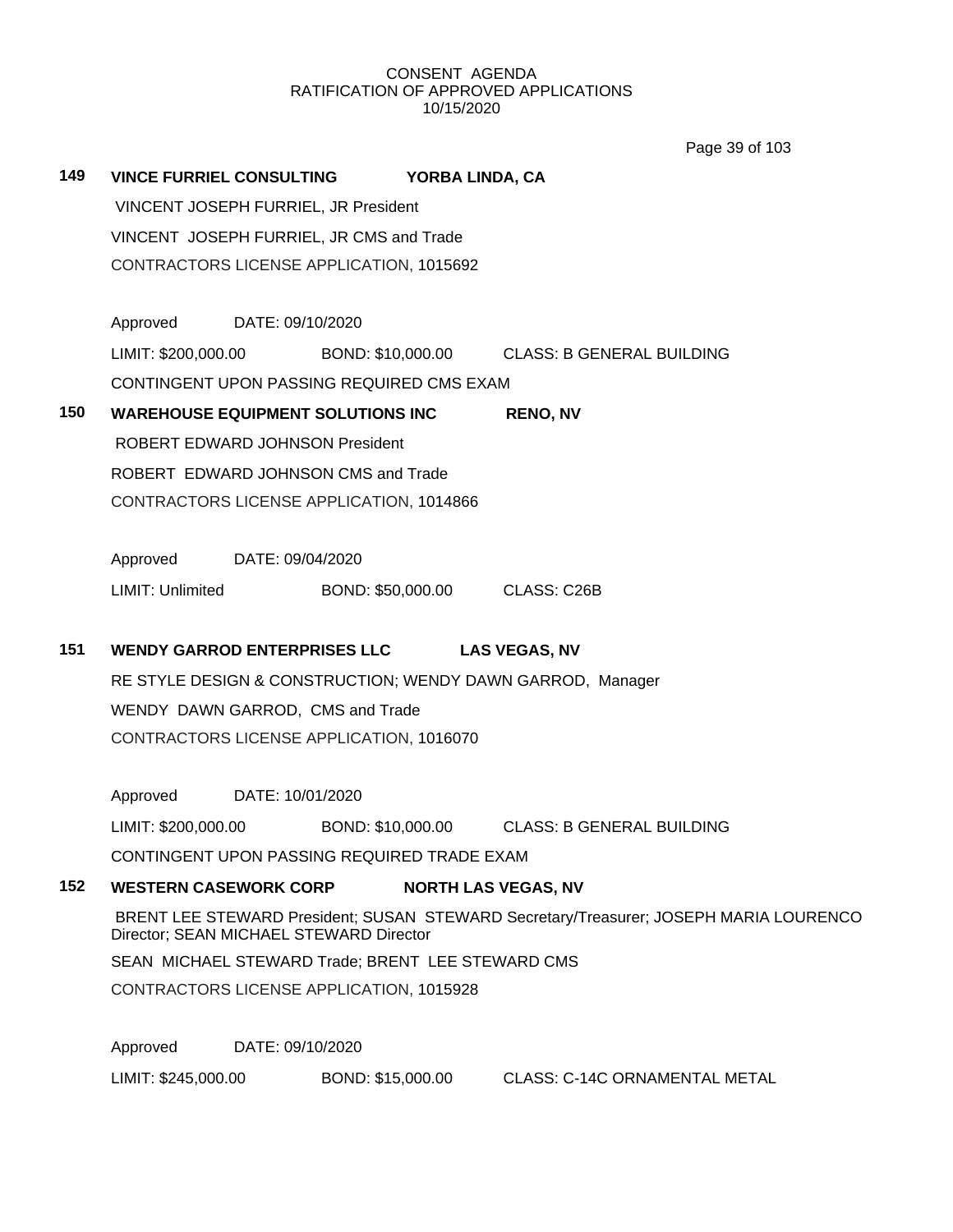Page 40 of 103

# **BROADENING OF CLASSIFICATION APPLICATION**

# **153 COMTECH WIRING INC RENO, NV**

T E C COMMUNICATIONS; 0062151 TYLER ESTES COPELAND President TYLER ESTES COPELAND CMS; SIMON TAYLOR CARTER RAY Trade; (C-2 Electrical) BROADENING OF CLASSIFICATION, 1015028

Approved DATE: 09/16/2020 CLASS: C-2 ELECTRICAL SIMON TAYLOR RAY, QI/TRADE C-2, ELECTRICAL

# **154 D A BUILDERS LLC RENO, NV**

0085361 DANIEL JOHN ANGELESCO, Manager DANIEL JOHN ANGELESCO, CMS and Trade; (B-2 Residential and Small Commercial) BROADENING OF CLASSIFICATION, 1016067

DATE: 09/23/2020 CLASS: B-6 COMMERCIAL REMODELING

DANIEL JOHN ANGELESCO, MANAGER/QI/CMS/TRADE B-6, COMMERCIAL REMODELING

CONTINGENT UPON PASSING (B-6) TRADE EXAM BY 03/17/2021.

# **155 PROFESSIONAL PIPING SYSTEMS LLC PHOENIX, AZ**

WACO CONTRACTING; 0082099 BRIAN DANIEL GRINDEL Manager

CHARLES EVERETT WATKINS CMS and Trade; (A-14 Steel Erection and Industrial Machinery; A-20 Industrial Piping) BROADENING OF CLASSIFICATION, 1016324

Approved DATE: 10/02/2020 CLASS:

CHARLES EVERETT WATKINS, QI/CMS/TRADE A, ENGINEERING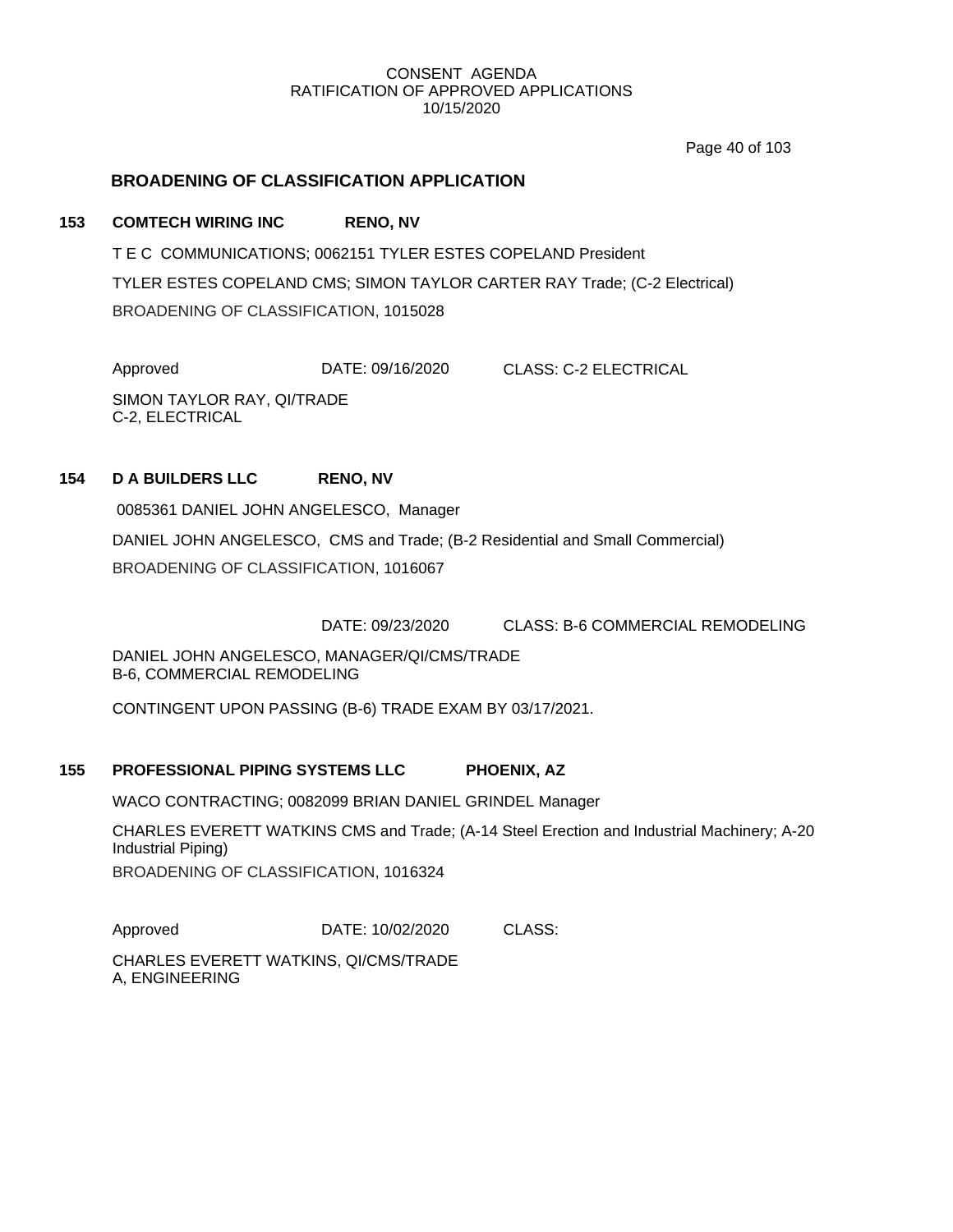Page 41 of 103

# **156 RHINO ROOFING LLC LAS VEGAS, NV**

0082310 DANIEL LUPE BARRON Managing Member DANIEL LUPE BARRON CMS and Trade; (C-15A Roofing; C-15B Siding; C-15D Waterproofing) BROADENING OF CLASSIFICATION, 1013846

Approved DATE: 09/29/2020 CLASS:

## **157 TID SYSTEMS LLC RENO, NV**

0081894 IONUT DANIEL TARLEA Managing Member IONUT DANIEL TARLEA CMS and Trade; (C-2A Electrical Wiring; C-2D Low Voltage) BROADENING OF CLASSIFICATION, 1015872

Approved DATE: 09/21/2020 CLASS:

IONUT DANIEL TARLEA, MANAGING MEMBER/ CMS/ TRADE CONTINGENT UPON PASSING C-2A TRADE EXAM WITHIN 60 DAYS

#### **158 TITAN CONSTRUCTION SERVICES LLC LAS VEGAS, NV**

T C S; 0081731 PETER JAMES CICCHETTI Managing Member PETER JAMES CICCHETTI CMS; MICHAEL JOHN WICHMANN CMS and Trade; (B General Building)

BROADENING OF CLASSIFICATION, 1016119

Approved DATE: 09/24/2020 CLASS:

MICHAEL JOHN WICHMAN, QI/CMS/TRADE B, GENERAL BUILDING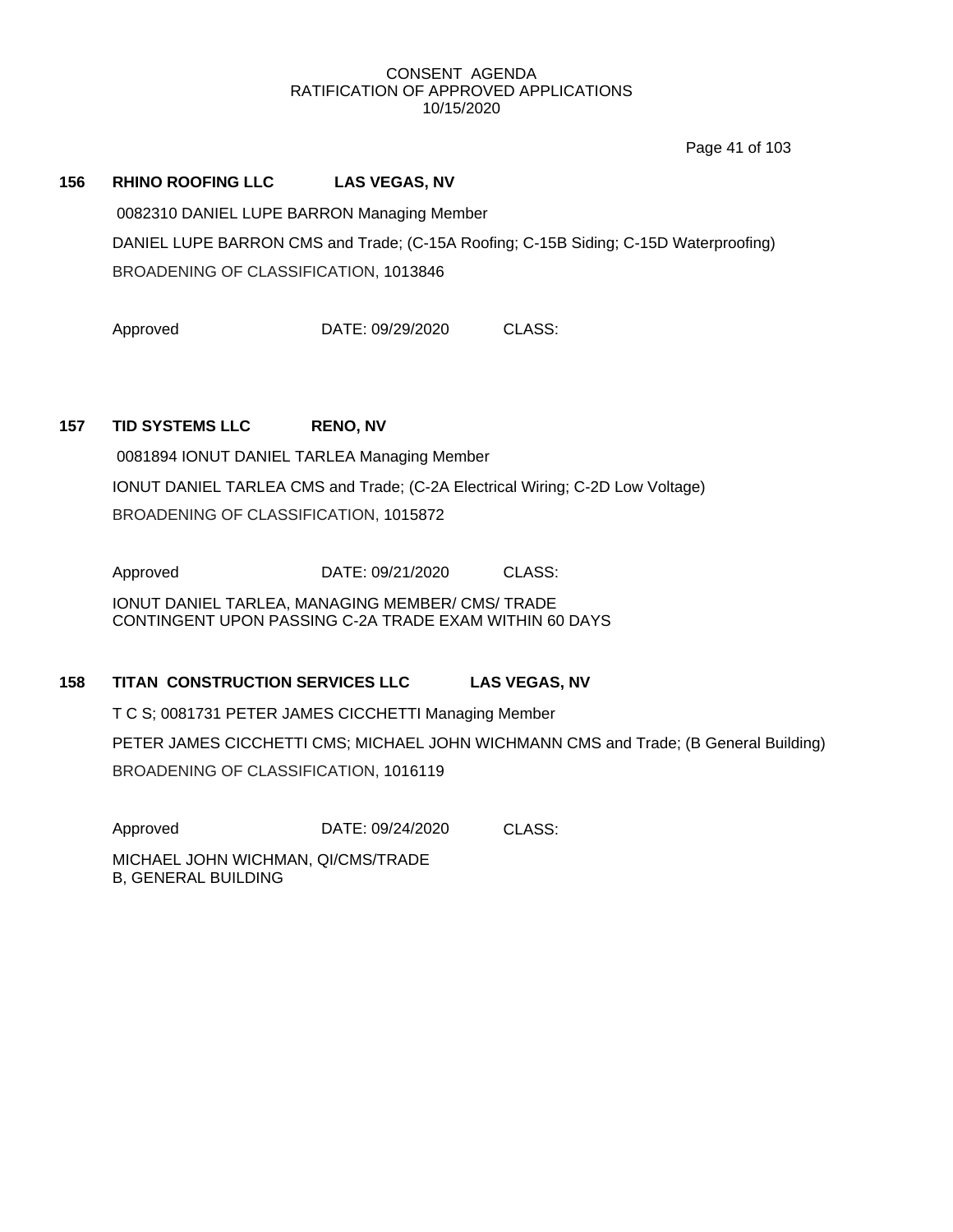Page 42 of 103

# **CHANGE OF OFFICER/MEMBER/MANAGER**

# **159 AIR EXCHANGE INC FAIRFIELD, CA**

0062193; FRISO CRISTIAAN HORSTMEIER, President; LAURA ANN WYATT, Secretary; BRADLEY BERNARD PITZL, Treasurer; CHRIS KOSS, Secretary Assistant

CHRIS KOSS, CMS and Trade

CHANGE OF OFFICER/MEMBER/MANAGER, 1013622

Approved DATE: 09/24/2020

# **160 ARBOR CONTRACT CARPET INC IRVING, TX**

0081466; 0081573; MATTHEW SCOTT GILBRETH President; LYNDON GENE JACOBS, JR Secretary MATTHEW SCOTT GILBRETH CMS and Trade

CHANGE OF OFFICER/MEMBER/MANAGER, 1015267

Approved DATE: 09/18/2020

# **161 ARTISTIC FENCE CO INC CARSON CITY, NV**

0007798A; JOANNE S DIETRICH President; KENNETH EARL DIETRICH, Treasurer; JOEDONN DIETRICH, Vice President; DONN NILS SIMONS Other DONN NILS SIMONS CMS and Trade

CHANGE OF OFFICER/MEMBER/MANAGER, 1015719

Approved DATE: 09/14/2020

# **162 ARTISTIC IRON WORKS INC LAS VEGAS, NV**

0031909A; THOMAS TIMOTHY PRATO, President; WESLEY DAVID SPRUELL Treasurer WESLEY DAVID SPRUELL CMS and Trade CHANGE OF OFFICER/MEMBER/MANAGER, 1015973

Approved DATE: 09/10/2020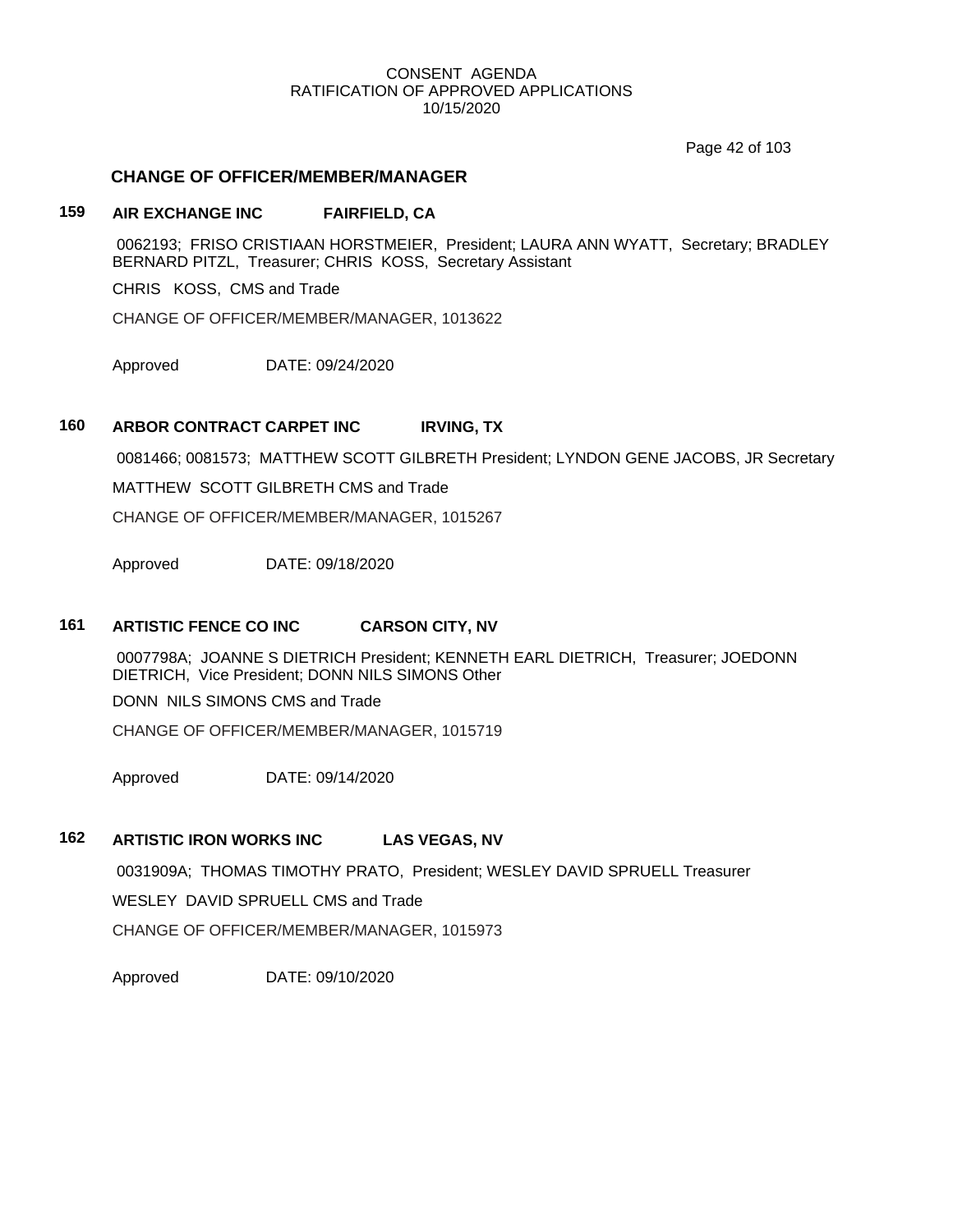Page 43 of 103

## **163 BETTER PLACE CONSTRUCTION LLC LAS VEGAS, NV**

0081674; EYAL KARBAN Manager; AVI SEGAL Manager

ALFREDO BERUMEN ROMAN CMS and Trade

CHANGE OF OFFICER/MEMBER/MANAGER, 1016174

Approved DATE: 10/01/2020

## **164 C C B ENTERPRISES INC LAS VEGAS, NV**

0030569A; 0035038; 0072739; BENJAMIN DOUGLAS CORNWALL President; JOSEPH DOUGLAS CORNWALL, Secretary; BRANDON J PARKINSON, Treasurer

BENJAMIN DOUGLAS CORNWALL CMS and Trade; BENJAMIN DOUGLAS CORNWALL Trade

CHANGE OF OFFICER/MEMBER/MANAGER, 1016051

Approved DATE: 09/11/2020

#### **165 CENTURY COMPANIES INC LEWISTOWN, MT**

0065845; 0066551; TIMOTHY ALAN ROBERTSON President; DOUGLAS ALLAN WELSH Secretary; TRACY LYNN GOLIK Secretary/Treasurer

AARON MATTHEW GOLIK, CMS and Trade; TIMOTHY ALAN ROBERTSON CMS

CHANGE OF OFFICER/MEMBER/MANAGER, 1015874

Approved DATE: 09/14/2020

## **166 DAX CONTRACTING LLC Las Vegas, NV**

BLUE HERON; 0059848; BLUE HERON COMPANIES LLC Manager; TYLER KEEGEL JONES Manager; TYLER KEEGEL JONES Other

TYLER KEEGEL JONES CMS and Trade

CHANGE OF OFFICER/MEMBER/MANAGER, 1013945

Approved DATE: 09/14/2020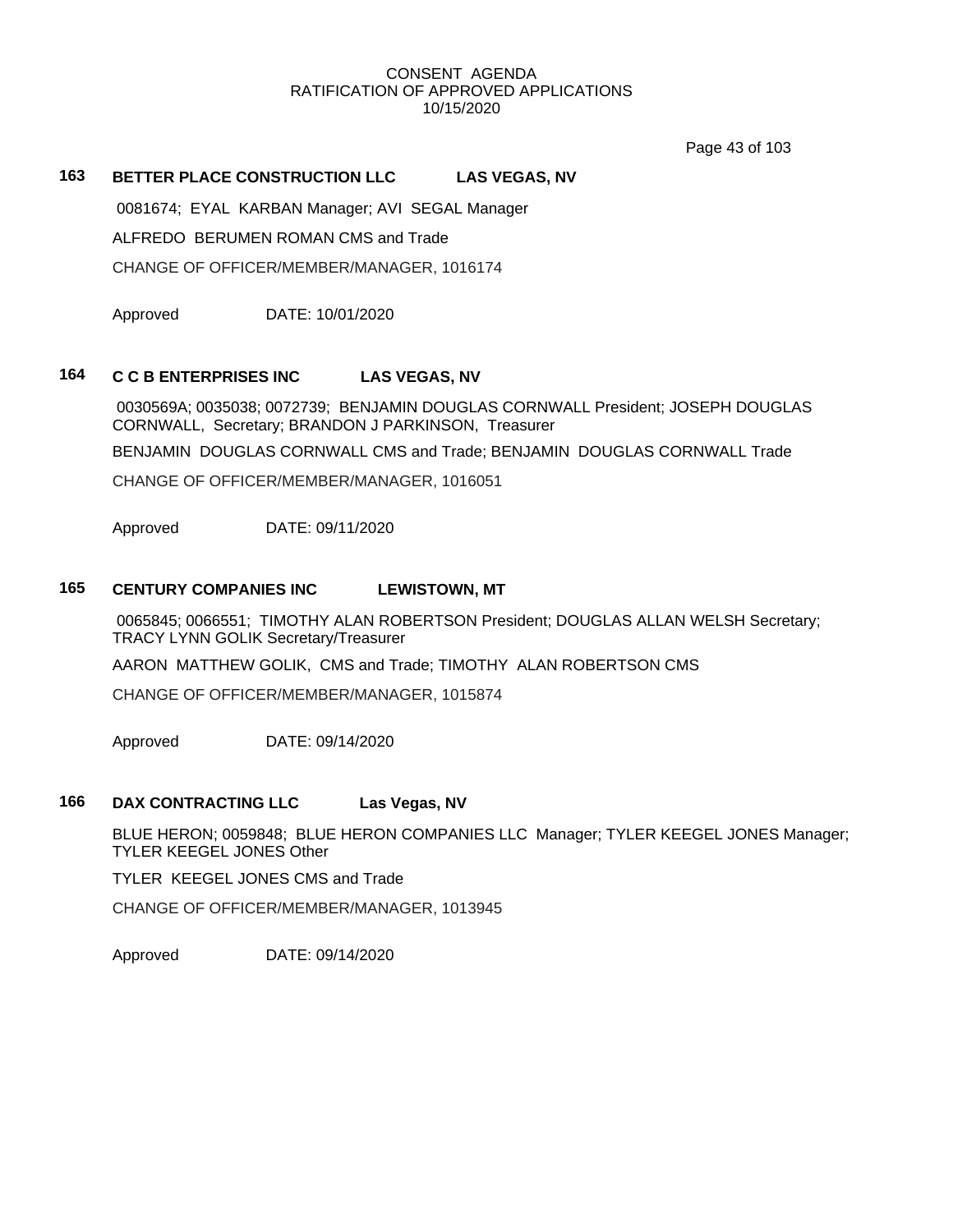Page 44 of 103

## **167 DEAN CONSTRUCTION CORPORATION SUN VALLEY, NV**

0039800; GREGORY LEE DEAN President; JESUS ACOSTA MARTINEZ President; SALLY ANN DEAN Secretary; GREGORY LEE DEAN Treasurer

GREGORY LEE DEAN CMS and Trade

CHANGE OF OFFICER/MEMBER/MANAGER, 1016141

Approved DATE: 10/01/2020

#### **168 EASTEX TOWER LLC COLORADO SPRINGS, CO**

0069107; T A C ENERTECH RESOURCES HOLDINGS LLC Member; IAN CRAIG STRINGFELLOW, President

CHANGE OF OFFICER/MEMBER/MANAGER, 1015659

Approved DATE: 09/14/2020

#### **169 FORTNEY & WEYGANDT INC N OLMSTED, OH**

0071488; MITCHELL STEPHEN LAPIN President; KRISTEN SUSAN MARTIN Treasurer; GREGORY ALLEN FREEH Chief Executive Officer

MITCHELL STEPHEN LAPIN CMS and Trade

CHANGE OF OFFICER/MEMBER/MANAGER, 1015129

Approved DATE: 09/15/2020

# **170 GOLDEN RULE MARKETING LLC LAS VEGAS, NV**

FASTSIGNS; 0076664; JVON MARIE DANFORTH, Manager; DANE EARL DANFORTH, Manager SHERRY MARIE AUSTIN CMS and Trade

CHANGE OF OFFICER/MEMBER/MANAGER, 1015785

Approved DATE: 09/24/2020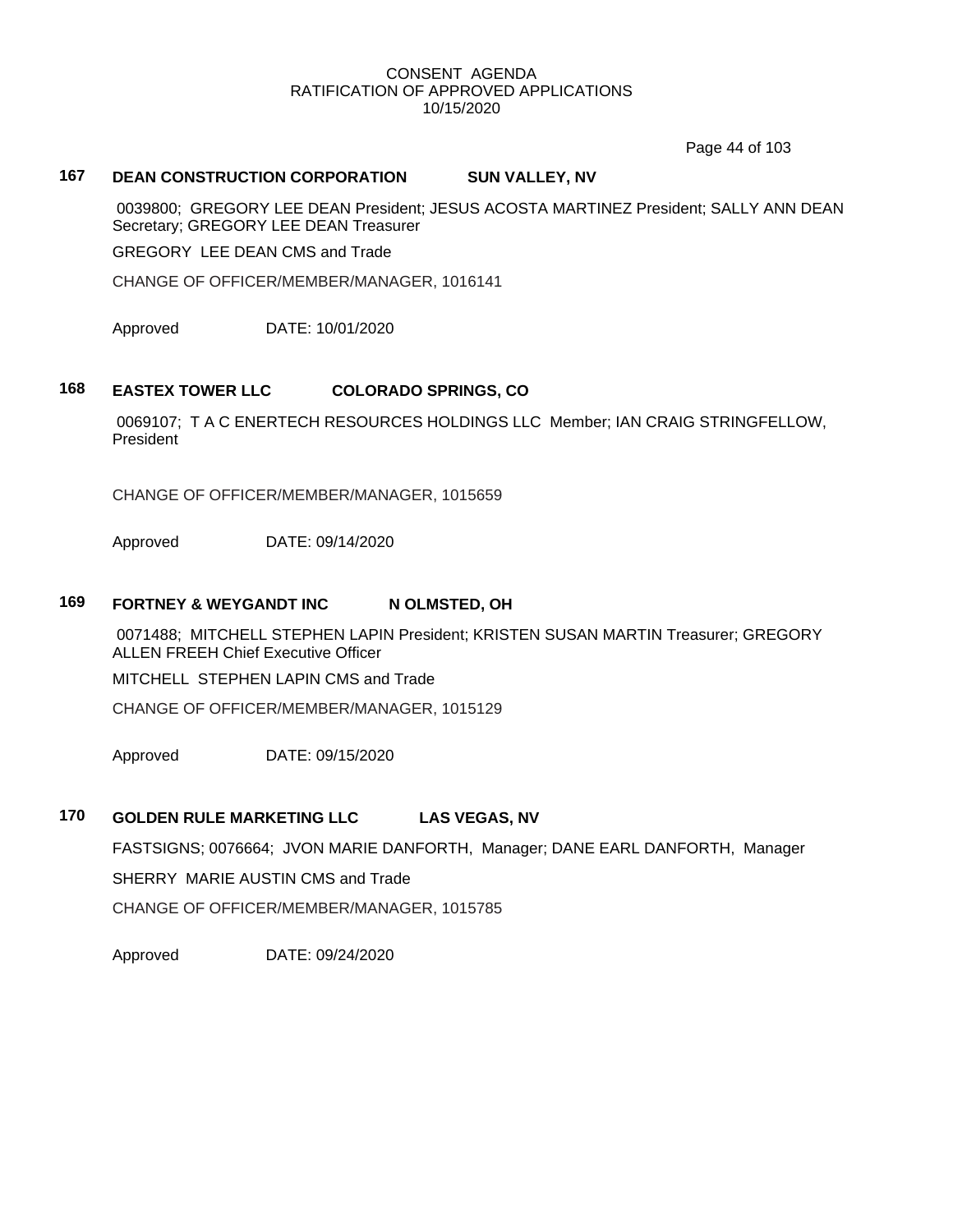Page 45 of 103

# **171 HANSET STAINLESS INC PORTLAND, OR**

0083763; LUCIAN JAMES HANSET, President; DEE JEAN HANSET Secretary; JAMES LEON HANSET Vice President

JAMES LEON HANSET CMS and Trade

CHANGE OF OFFICER/MEMBER/MANAGER, 1015562

Approved DATE: 09/30/2020

# **172 HIMES DRILLING COMPANY INC GRAND JUNCTION, CO**

0027533; 0031372; KEVIN L HIMES President; MATTHEW LEWIS HIMES Vice President

TIMOTHY D HIMES CMS and Trade

CHANGE OF OFFICER/MEMBER/MANAGER, 1015948

Approved DATE: 09/24/2020

#### **173 INNOVATIVE SYSTEMS SERVICES LLC LAS VEGAS, NV**

MECHANICAL PRODUCTS NEVADA SERVICES; 0057681; 0057682; H JOHN KREILING, III Manager; PERRY BRANDON GORE, Manager; JASON RANDALL WILLIAMSON, Manager; GERALD PETER BRAUN, Manager; CORTNEY RECE NEHLS, Manager

JOSEPH ALLEN CLAUSING CMS and Trade; RON FRANK SCHUMACHER CMS and Trade

CHANGE OF OFFICER/MEMBER/MANAGER, 1015533

Approved DATE: 09/04/2020

#### **174 LIFEGUARD POOL MAINT LAS VEGAS, NV**

L G P DEVELOPMENT; 0049357; RONALD KIM MECHAM President KATHLEEN MECHAM CMS; RONALD KIM MECHAM Trade

CHANGE OF OFFICER/MEMBER/MANAGER, 1016010

Approved DATE: 09/14/2020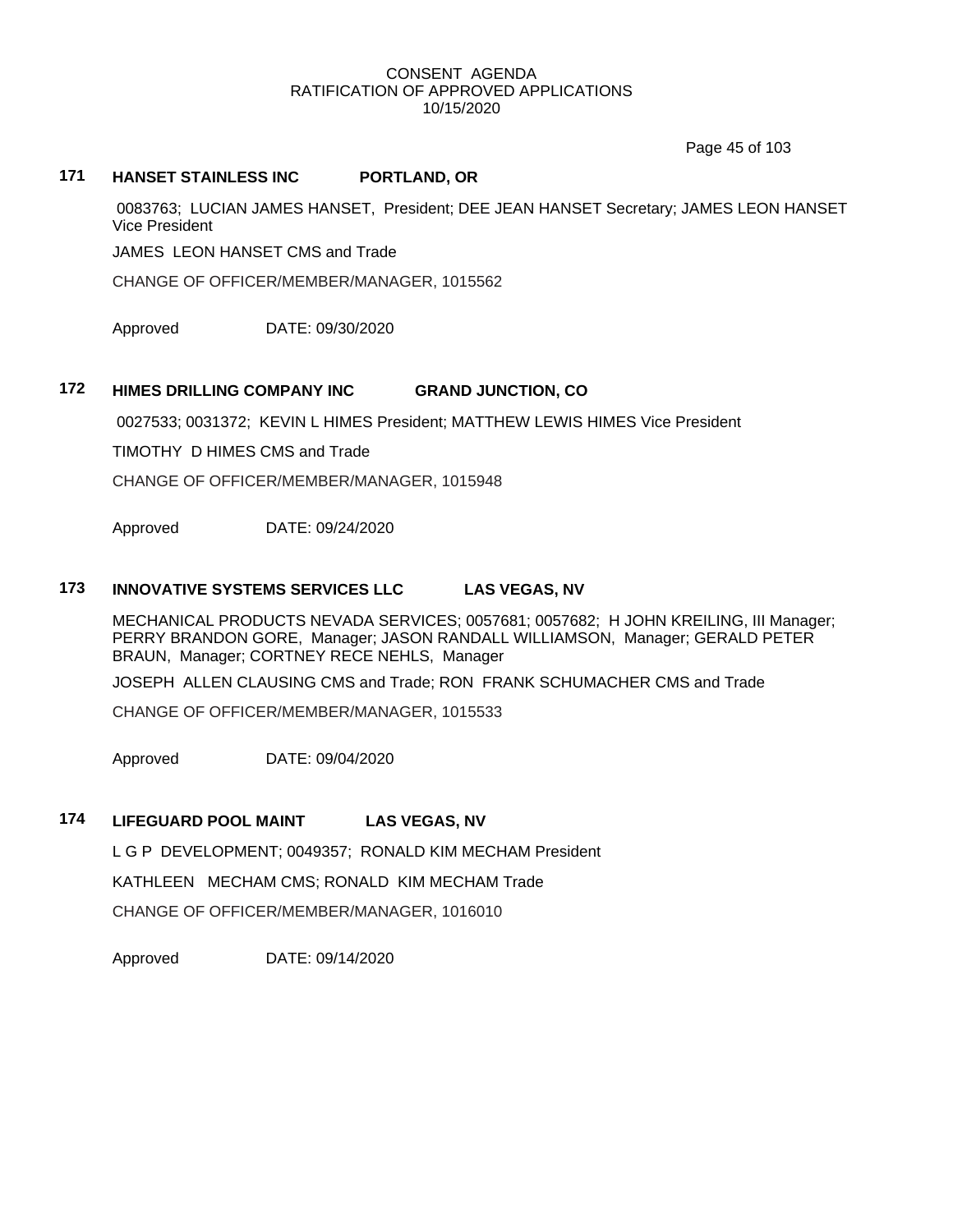Page 46 of 103

# **175 LIGHTING RETROFIT INTERNATIONAL LLC GAMBRILLS, MD**

0081407; DAVID STUART PIERCE Manager

RICHARD THOMAS LYNCH Trade; VINCENT CARL MINNI CMS CHANGE OF OFFICER/MEMBER/MANAGER, 1015137

Approved DATE: 09/23/2020

# **176 LYNN SAFETY INC CONCORD, CA**

0079288; STEVEN RUSSELL LYNN President; STEVEN PATRICK LYNN Chief Executive Officer STEVEN RUSSELL LYNN CMS and Trade CHANGE OF OFFICER/MEMBER/MANAGER, 1016031

Approved DATE: 09/24/2020

# **177 METCALF BUILDERS INC Carson City, NV**

0037475; BRYCE RICHARD CLUTTS President; NORMAN LEWIS METCALF COB; THOMAS RAY METCALF CEO NORMAN LEWIS METCALF CMS; THOMAS RAY METCALF CMS and Trade CHANGE OF OFFICER/MEMBER/MANAGER, 1016495

Approved DATE: 10/01/2020

#### **178 NEVADA FRAMING LLC LAS VEGAS, NV**

0086438; ANHTONY AVILA, Managing Member; JAVIER AVILA-PENA Managing Member JAVIER AVILA-PENA CMS; WILLIAM THOMAS DAVIS CMS and Trade CHANGE OF OFFICER/MEMBER/MANAGER, 1015741

Approved DATE: 09/14/2020

#### **179 PAR FOUR LLC MESQUITE, NV**

0083781; RONALD HODGES Manager RONALD HODGES CMS and Trade CHANGE OF OFFICER/MEMBER/MANAGER, 1015488

Approved DATE: 09/15/2020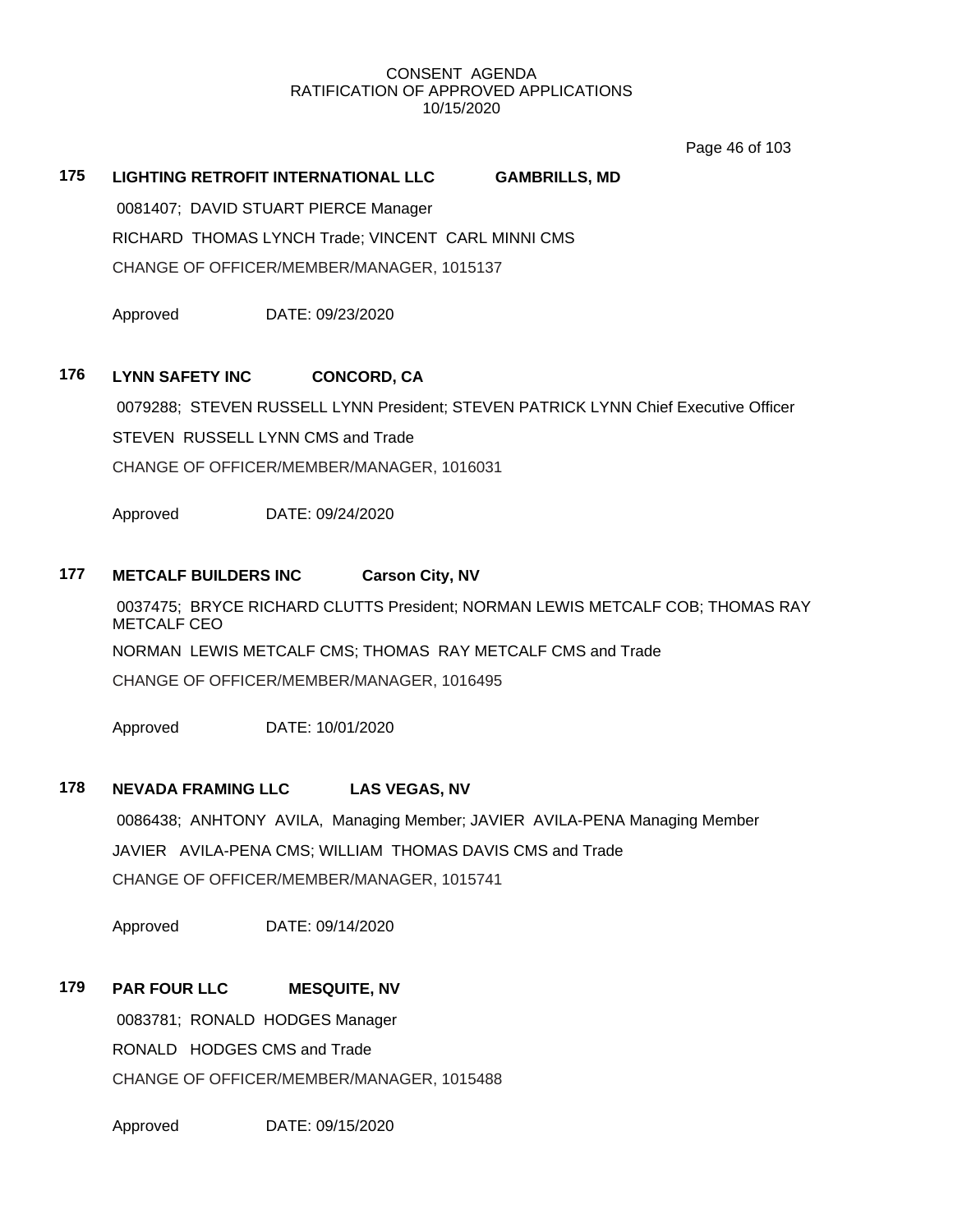Page 47 of 103

#### **180 PRIMORIS RENEWABLE ENERGY INC DENVER, CO**

0086704; STEPHEN DAVID JONES President; JOHN M PERISICH Secretary; DAVID KENNETH FEHRENBACH Treasurer

STEPHEN DAVID JONES CMS and Trade

CHANGE OF OFFICER/MEMBER/MANAGER, 1016207

Approved DATE: 09/29/2020

# **181 SEECON FINANCIAL & CONSTRUCTION CO INC CONCORD, CA**

0034659; ALBERT DOMINIC SEENO, III President; ADRIENNE ELAINE ZIMMER, Chief Financial Officer; ALBERT DOMINIC SEENO, JR Vice President; JEANNE CRAIN PAVAO Vice President; KEVIN PATRICK MCCAULEY Chief Financial Officer; MARK DANIEL WICKHAM Vice President; JACQUELINE MICHELLE SEENO Vice President; JAY FILIPE TORRES-MUGA Vice President; DOUGLAS WALTER MESSNER Vice President

ALBERT DOMINIC SEENO, JR CMS and Trade

CHANGE OF OFFICER/MEMBER/MANAGER, 1016115

Approved DATE: 09/24/2020

# **182 SIERRA DRYWALL INC RENO, NV**

0023880; JAMES DUBAY WARNICK President; JOEL DUBAY WARNICK, Secretary; SHAYNE DUBAY WARNICK, Treasurer

JAMES DUBAY WARNICK CMS and Trade

CHANGE OF OFFICER/MEMBER/MANAGER, 1015424

Approved DATE: 09/14/2020

# **183 TIMBERLINE DRILLING INCORPORATED HAYDEN, ID**

0048941; MARTIN EARL LANPHERE President; LEWIS ELWYN WALDE VP/Treasurer JOHN FREDERICK DIETEL Trade; MARTIN EARL LANPHERE CMS CHANGE OF OFFICER/MEMBER/MANAGER, 1015657

Approved DATE: 09/14/2020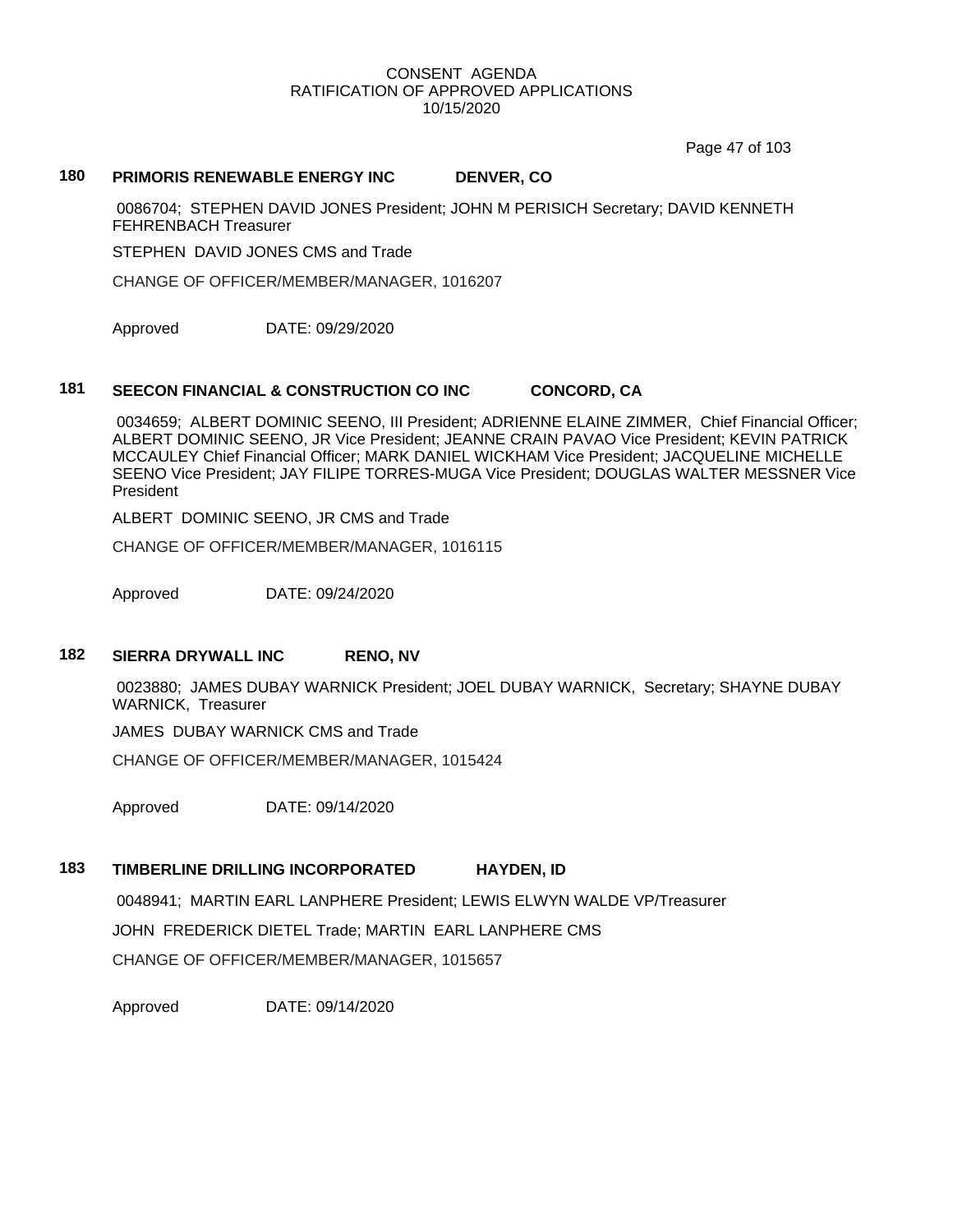Page 48 of 103

## **184 TREX COMMERCIAL PRODUCTS INC BROOKLYN PARK, MN**

STAGING CONCEPTS; 0083821; LAURA LOUISE RYGIELSKI, President; WILLIAM ROBERT GUPP, Secretary; JAMES EARL CLINE, Vice President; BRYAN HORIX FAIRBANKS, Vice President

JONATHAN MATTHEW CHASE CMS and Trade

CHANGE OF OFFICER/MEMBER/MANAGER, 1015598

Approved DATE: 09/15/2020

# **185 USA PROPERTIES FUND INC ROSEVILLE, CA**

0036974; GEOFFREY CAMRON BROWN President; SANTIAGO DEL TORO DEL RIO, JR Vice President; PATRICK REED MCGUIRK, Vice President; ROBERT CARTER CLARK, Vice President; JONATHAN CANNON HARMER, Chief Financial Officer; ANTONIO PISCITELLO, Vice President; MICHAEL JOHN MCCLEERY Vice President

CHANGE OF OFFICER/MEMBER/MANAGER, 1015700

Approved DATE: 09/14/2020

#### **186 VICTORY WOODWORKS INC SPARKS, NV**

0039666; 0046884; FORD LUCAS BURKE President; JOHN BRANDAN KOEHN Treasurer FORD LUCAS BURKE CMS and Trade; JOHN BRANDAN KOEHN CMS and Trade CHANGE OF OFFICER/MEMBER/MANAGER, 1015823

Approved DATE: 09/04/2020

# **187 WESTERN BUILDING GROUP LLC MESA, AZ**

0070844; DNA HOLDINGS LLC Manager; PATRICK ROBBIN MCCLELLAN, Manager

CHANGE OF OFFICER/MEMBER/MANAGER, 1015989

Approved DATE: 09/23/2020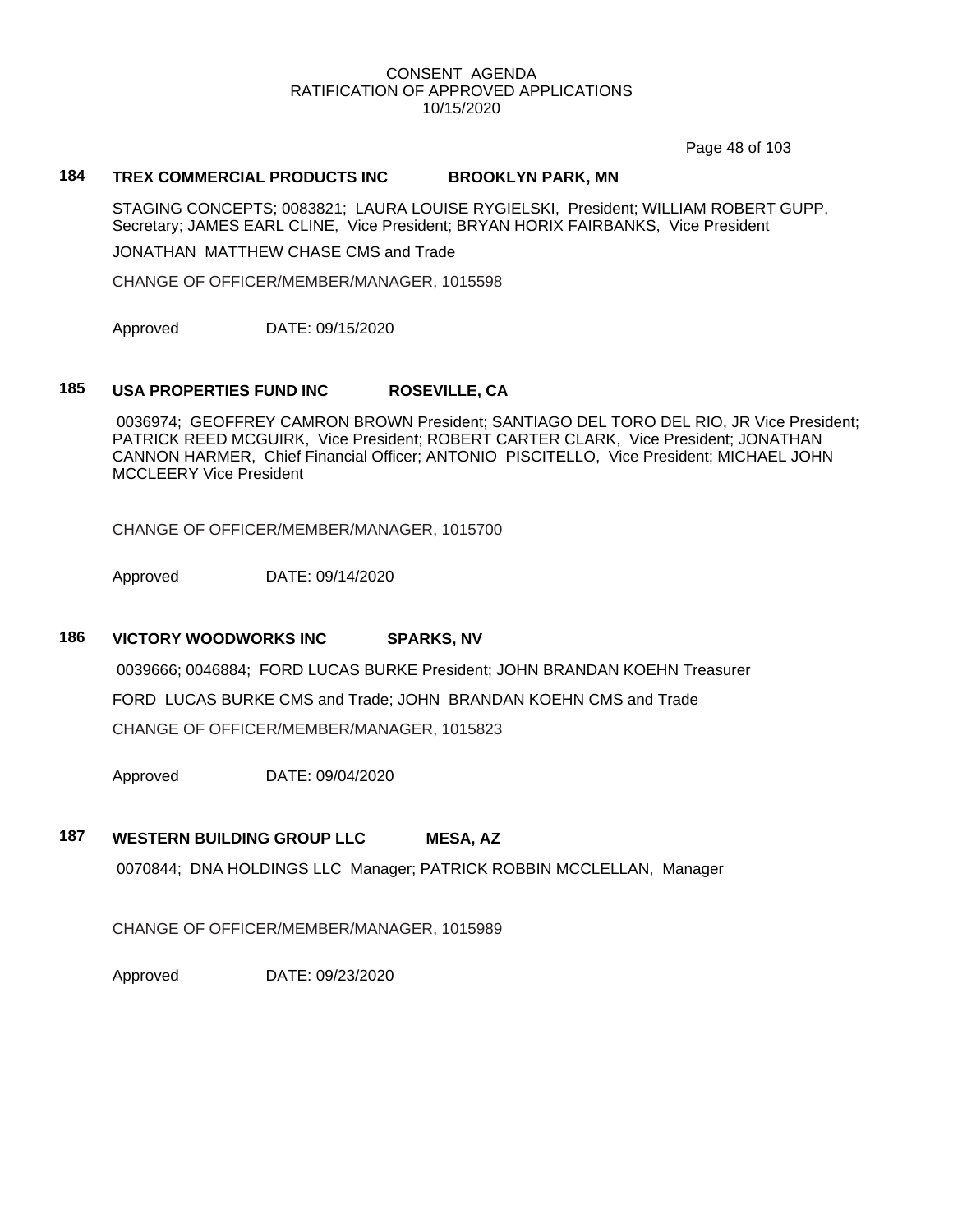Page 49 of 103

# **188 WRIGHT BROTHERS THE BUILDING COMPANY EAGLE LLC EAGLE, ID**

0077372; TREVOR JOHN WRIGHT, Managing Member; ERIC PAUL WINANS, Managing Member; AMANDA MICHELLE WRIGHT, Managing Member; ZACHARY WILLIAM HIGGINS, Member; ROBERT OLIVER GRUBB, Managing Member

ZACHARY WILLIAM HIGGINS, CMS and Trade

CHANGE OF OFFICER/MEMBER/MANAGER, 1015041

Approved DATE: 09/18/2020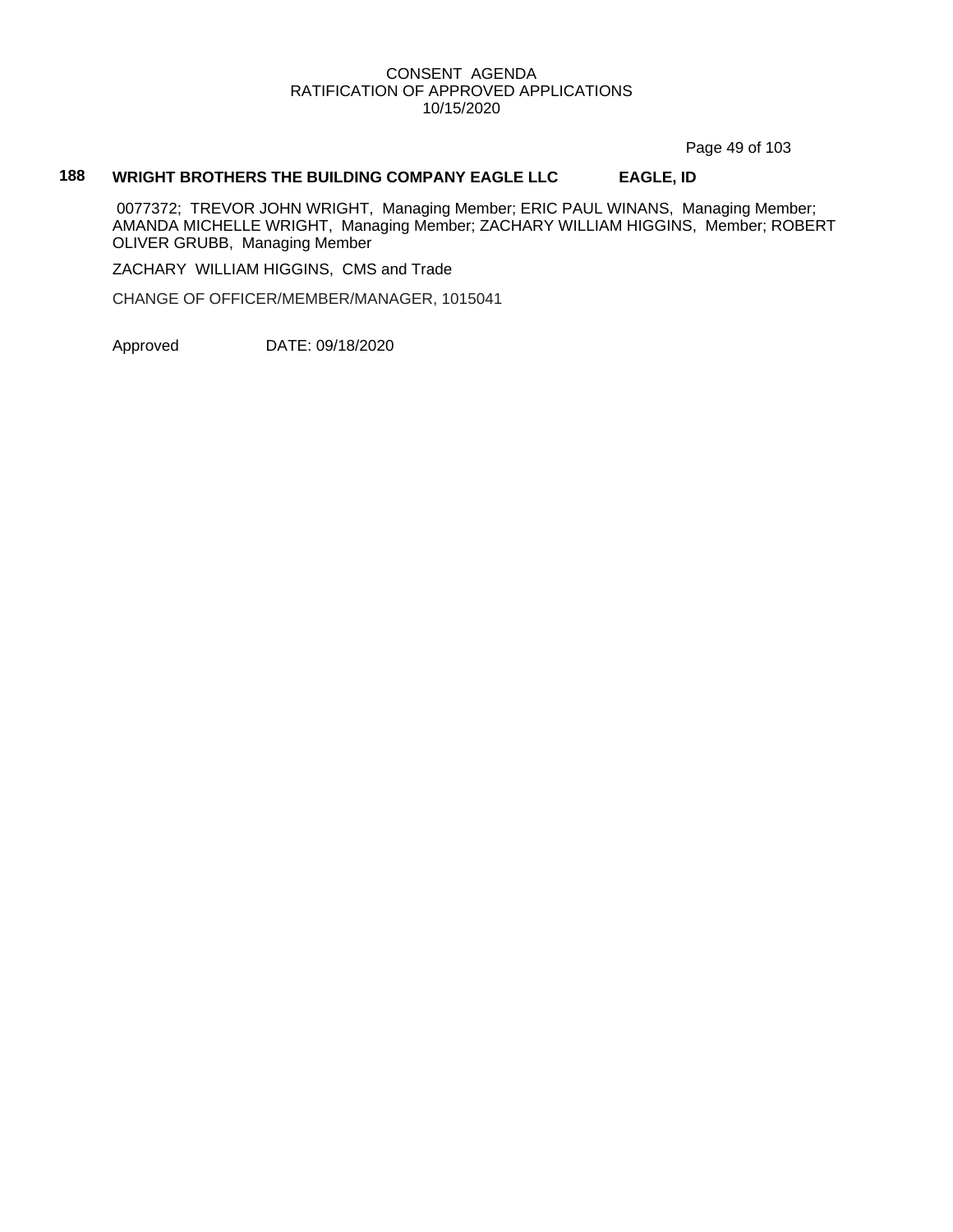Page 50 of 103

# **CHANGE OF QUALIFIED INDIVIDUAL**

# **189 A 1 SANDBLASTING INC LAS VEGAS, NV**

A 1 MASONRY & SANDBLASTING; 0055935; JENNIFER ANN ROBERTS President MICHAEL LORRAIN ROBERTS CMS and Trade; (C-18 Masonry) CHANGE OF QUALIFIED INDIVIDUAL, 1015536

Approved DATE: 09/14/2020

JENNIFER ANN ROBERTS, PRESIDENT/CMS/TRADE C-18, MASONRY

CONTINGENT UPON PASSING THE TRADE EXAM BY 03/09/2020.

# **190 ANDRADE GLASS & MIRROR LLC LAS VEGAS, NV**

0082547; BERNARDO ANDRADE-SANCHEZ Managing Member BERNARDO ANDRADE-SANCHEZ Trade; (C-8 Glass and Glazing) CHANGE OF QUALIFIED INDIVIDUAL, 1016053

Approved DATE: 09/14/2020

BERNARDO ANDRADE-SANCHEZ, QE/CMS C8

CONTINGENT ON PASSING CMS EXAM

# **191 BASSETT EXTERIORS LP VANCOUVER, WA**

0086193; RODNEY WILSON BASSETT, Manager

; (C-13 Using Sheet Metal)

CHANGE OF QUALIFIED INDIVIDUAL, 1015607

Approved DATE: 09/29/2020

RODNEY WILSON BASSETT, MANAGER/QI/CMS/TRADE C-13, USING SHEET METAL

CONTINGENT UPON PASSING THE CMS AND TRADE EXAMS BY 02/18/2021.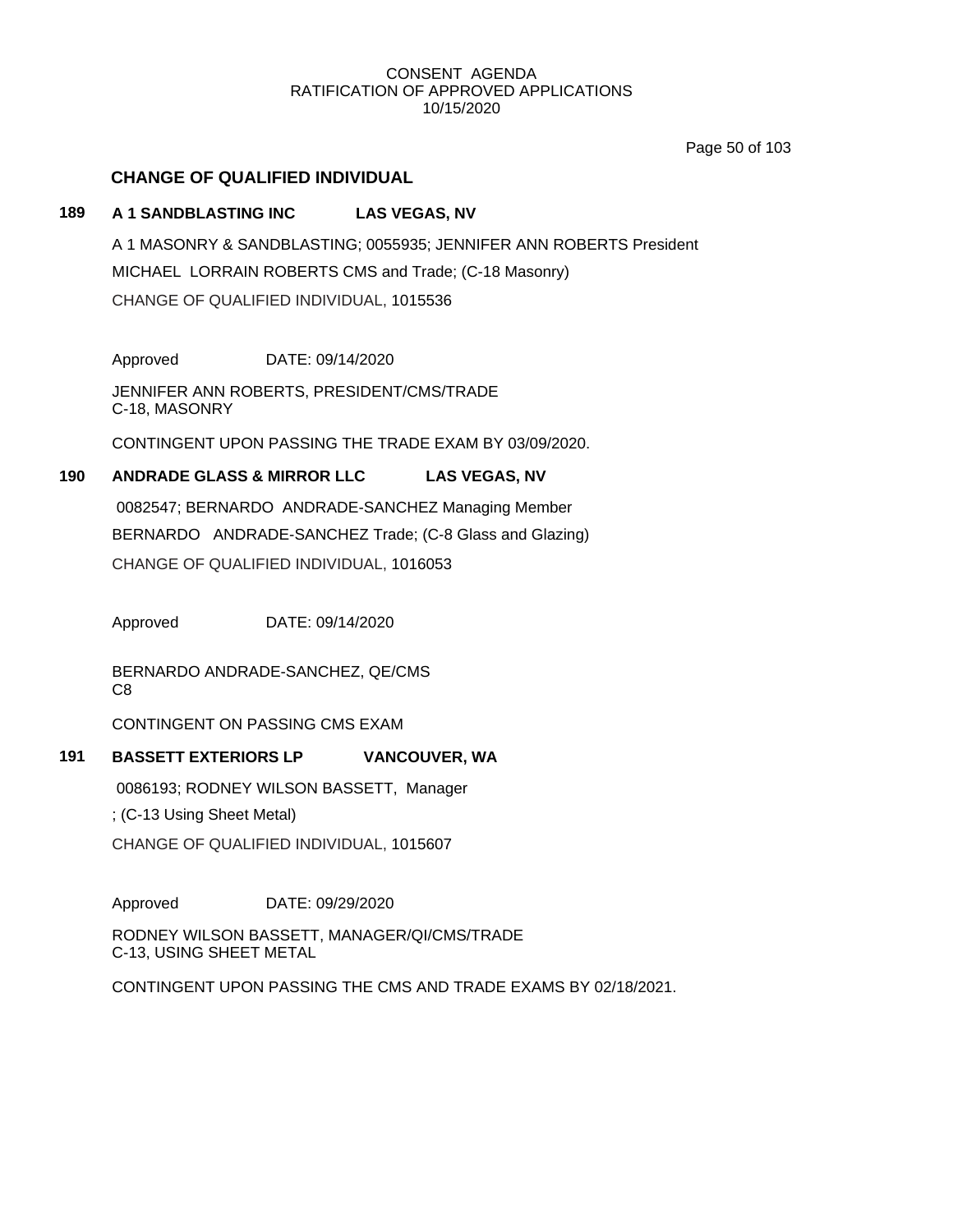Page 51 of 103

#### **192 BLACKSMITH ENTERPRISES INC SPARKS, NV**

STODTMEISTER IRON; 0082771; KELLY DAVID KING President

BRIAN DALE BYINGTON, CMS and Trade; RODNEY LESTER STODTMEISTER CMS and Trade; (C-14 Steel Reinforcing and Erection)

CHANGE OF QUALIFIED INDIVIDUAL, 1016049

Approved DATE: 09/21/2020

BRIAN DALE BYINGTON, QI/CMS/TRADE C-14, STEEL REINFORCING AND ERECTION

## **193 BRAHMA GROUP INC SALT LAKE CITY, UT**

B G I WEST; 0071384; MICHAEL ANTHONY CURTIS President; MARK THOMAS HAUBER, Secretary; DAVID W MILLER CEO

MICHAEL ANTHONY CURTIS CMS; THOMAS LEROY WILLIAMS Trade; (C-2 Electrical)

CHANGE OF QUALIFIED INDIVIDUAL, 1015866

Approved DATE: 09/11/2020

MICHAEL ANTHONY CURTIS, PRESIDENT/QI/CMS

# **194 BUFFALO CONSTRUCTION INC OF KENTUCKY LOUISVILLE, KY**

B C I KENTUCKY INC; 0065977; SCOTT ALLEN GREGOR President; JASON ALAN ABERLI, Secretary; JOHN FLOYD HUNTER, Treasurer

SCOTT ALLEN GREGOR Trade; CRAIG VANCE ABRAHAM CMS; (B General Building)

CHANGE OF QUALIFIED INDIVIDUAL, 1016194

Approved DATE: 09/29/2020

JOHN FLOYD HUNTER, TREASURER/QI/CMS B, GENERAL BUILDING

CONTINGENT UPON PASSING THE CMS EXAM BY 03/28/2021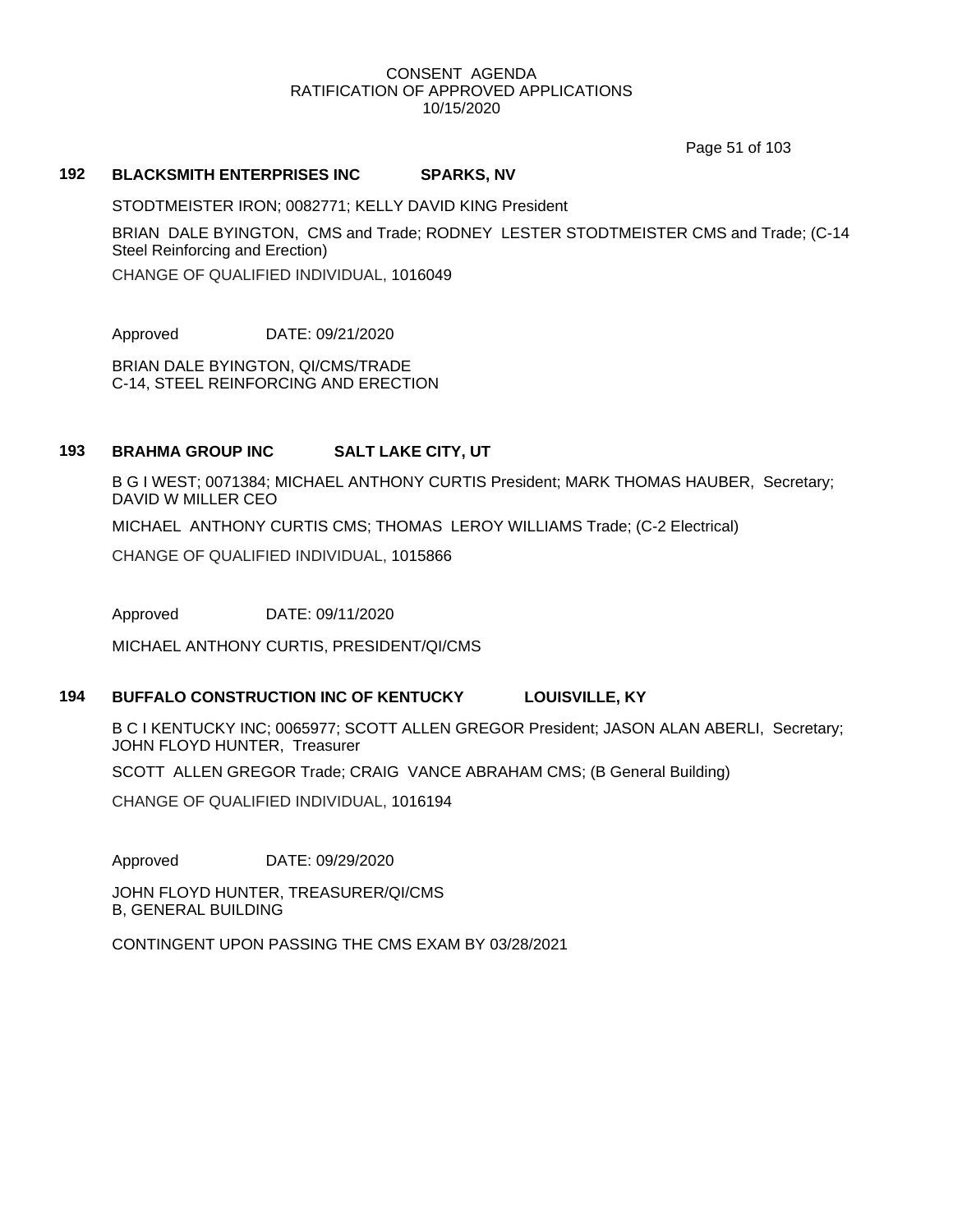Page 52 of 103

#### **195 C C E NV LLC LAS VEGAS, NV**

CLIMATE CONTROL EXPERTS; 0045777A; FLINT HOLDING COMPANY LLC Manager; COLLIN ROBERTSON HATHAWAY Chief Executive Officer; CHRISTOPHER CARL ROTH Other

JEREMY DON ANDERSON CMS and Trade; (C-21 Refrigeration and Air Conditioning)

CHANGE OF QUALIFIED INDIVIDUAL, 1015907

Approved DATE: 09/11/2020

JEREMY DON ANDERSON, QI/TRADE/CMS C-21, REFRIGERATION AND AIR CONDITIONING

## **196 C C E NV LLC LAS VEGAS, NV**

CLIMATE CONTROL EXPERTS; 0083968; FLINT HOLDING COMPANY LLC Manager; COLLIN ROBERTSON HATHAWAY Chief Executive Officer; CHRISTOPHER CARL ROTH Other

JEREMY DON ANDERSON CMS and Trade; (C-1 Plumbing and Heating)

CHANGE OF QUALIFIED INDIVIDUAL, 1016344

Approved DATE: 09/23/2020

JEREMY ANDERSON, QE/CMS C1

# **197 C C E NV LLC LAS VEGAS, NV**

CLIMATE CONTROL EXPERTS; 0084647; FLINT HOLDING COMPANY LLC Manager; COLLIN ROBERTSON HATHAWAY Chief Executive Officer; CHRISTOPHER CARL ROTH Other

RICHARD KARL GUTENMANN, Trade; JEREMY DON ANDERSON CMS; (C-3C Insulation & amp; Weather Stripping)

CHANGE OF QUALIFIED INDIVIDUAL, 1016345

Approved DATE: 09/23/2020

JEREMY ANDERSON, QE/CMS C3C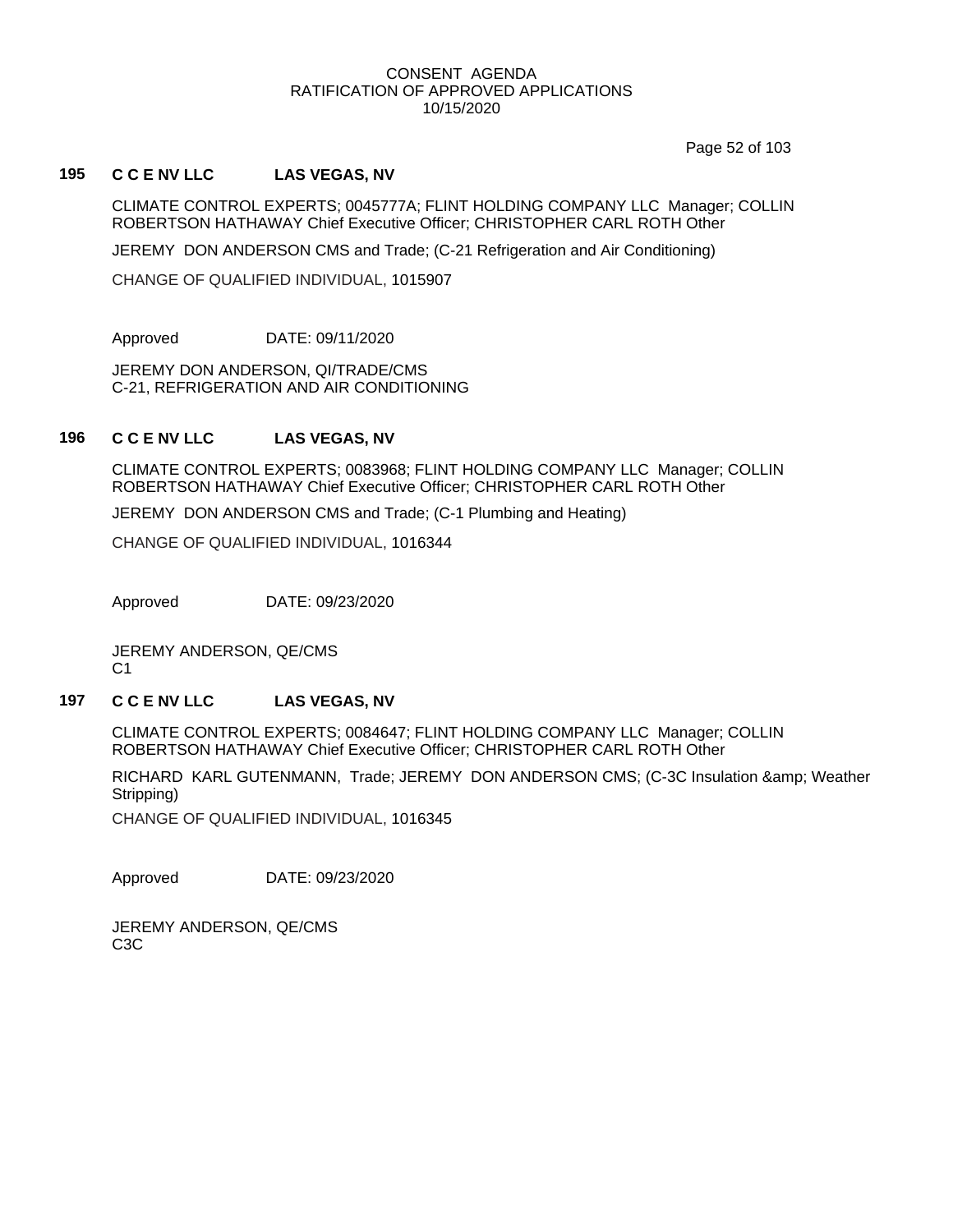Page 53 of 103

#### **198 CALIBER BUILDERS INC LAS VEGAS, NV**

0083168; VANNARA AMHAZ President; ALI HUSSEIN AMHAZ, Treasurer VANNARA AMHAZ CMS; JOHN DAVID MOSS CMS and Trade; (B-2 Residential and Small Commercial) CHANGE OF QUALIFIED INDIVIDUAL, 1015888

Approved DATE: 09/24/2020

ALI HUSSEIN AMHAZ, TREASURER/QI/TRADE B-2, RESIDENTIAL AND SMALL COMMERCIAL

CONTINGENT UPON PASSING THE (B-2) TRADE EXAM BY 03/22/2021.

## **199 CERTIFIED FIRE & SECURITY St. George, UT**

0071453; KARL FRASER WALKER President; DUSTIN VERN MOSER VP/Secretary

CHARLES EDWARD ELLIOTT, JR CMS and Trade; (C-41 Fire Protection)

CHANGE OF QUALIFIED INDIVIDUAL, 1015397

Approved DATE: 09/30/2020

JEROME SMART, QI/TRADE/CMS C-41, FIRE PROTECTION

CONTINGENT UPON PASSING THE CMS AND TRADE EXAMS BY 01/30/2021.

## **200 CHRISTENSON ELECTRIC INC PORTLAND, OR**

CHRISTENSON HIGH VOLTAGE; 0078440; ANTHONY MARK WALTER President; SONJA LYNN RHEAUME Vice President; BRIAN PATRICK DUMAN Secretary/Treasurer

ROBERT JOSEPH BRUENE CMS and Trade; (C-2 Electrical)

CHANGE OF QUALIFIED INDIVIDUAL, 1015209

Approved DATE: 09/18/2020

ZACHARY T. SCOTT, QI/CMS/TRADE C-2, ELECTRICAL

CONTINGENT UPON PASSING THE CMS & TRADE EXAM BY 01/20/2021.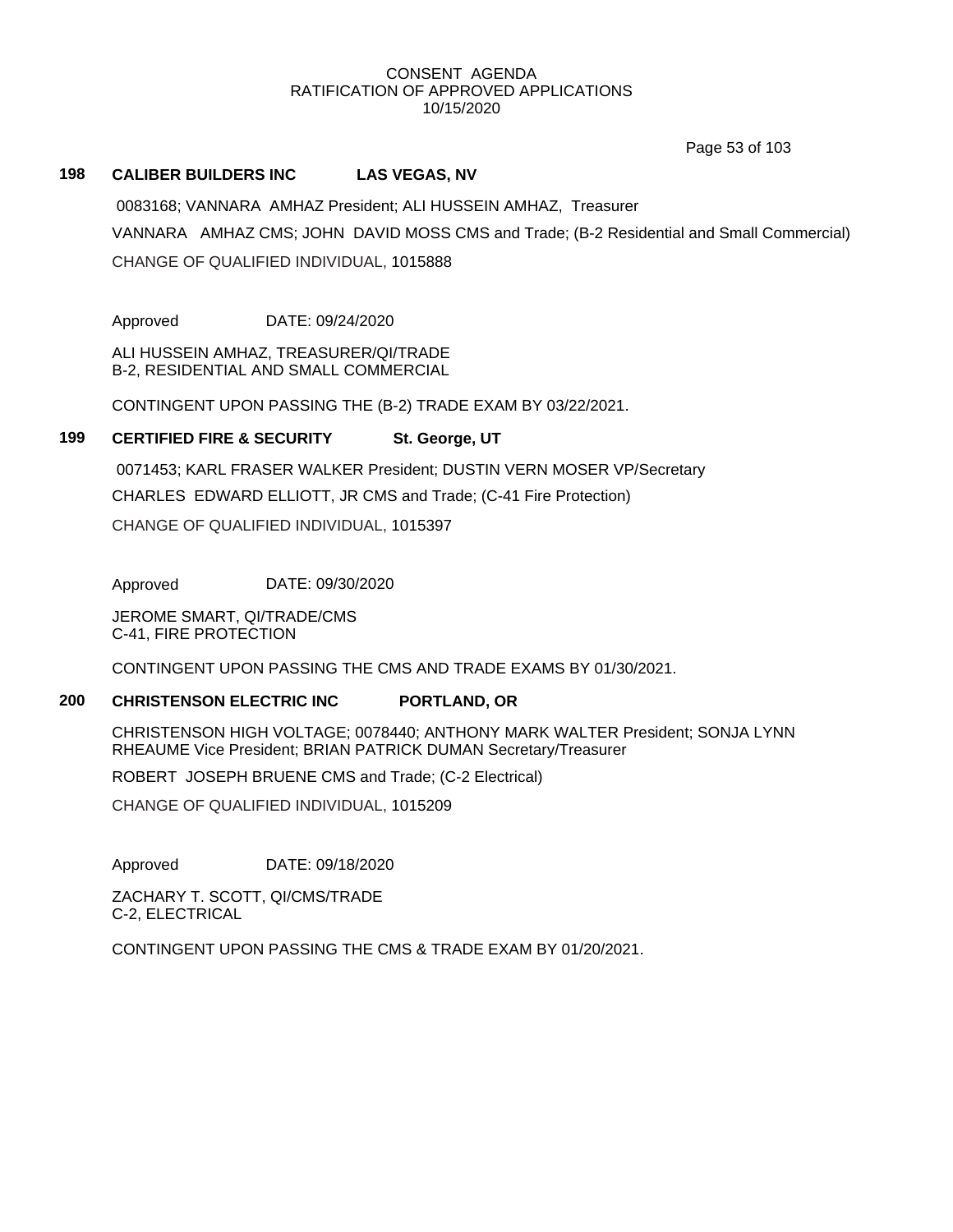Page 54 of 103

# **201 CIVES CORPORATION ALPHARETTA, GA**

0047175; RAYMOND A PHILLIPS President; JOHN S DONOVAN Vice President JOHN S DONOVAN CMS and Trade; (C-14 Steel Reinforcing and Erection) CHANGE OF QUALIFIED INDIVIDUAL, 1015494

Approved DATE: 09/18/2020

GREGORY ROGER ORFF, QI/CMS/TRADE C-14, STEEL REINFORCING AND ERECTION

CONTINGENT UPON PASSING THE CMS AND TRADE EXAMS BY 02/11/2021.

## **202 COMTECH WIRING INC RENO, NV**

T E C COMMUNICATIONS; 0062151; TYLER ESTES COPELAND President TYLER ESTES COPELAND CMS; SIMON TAYLOR CARTER RAY Trade; (C-2 Electrical) CHANGE OF QUALIFIED INDIVIDUAL, 1015529

Approved DATE: 09/14/2020

SIMON TAYLOR RAY, QI/TRADE C-2, ELECTRICAL

# **203 COX NEVADA TELCOM LLC LAS VEGAS, NV**

0082300; MICHAEL FRANCIS BOLOGNINI Managing Member MITCHELL MARK ROSEBERRY CMS and Trade; (C-2D Low Voltage) CHANGE OF QUALIFIED INDIVIDUAL, 1015259

Approved DATE: 09/30/2020

JAIME OSCAR RODRIGUEZ, JR., QI/TRADE C-2D LOW VOLTAGE

CONTINGENT UPON PASSING THE (C-2D) TRADE BY 01/10/2021.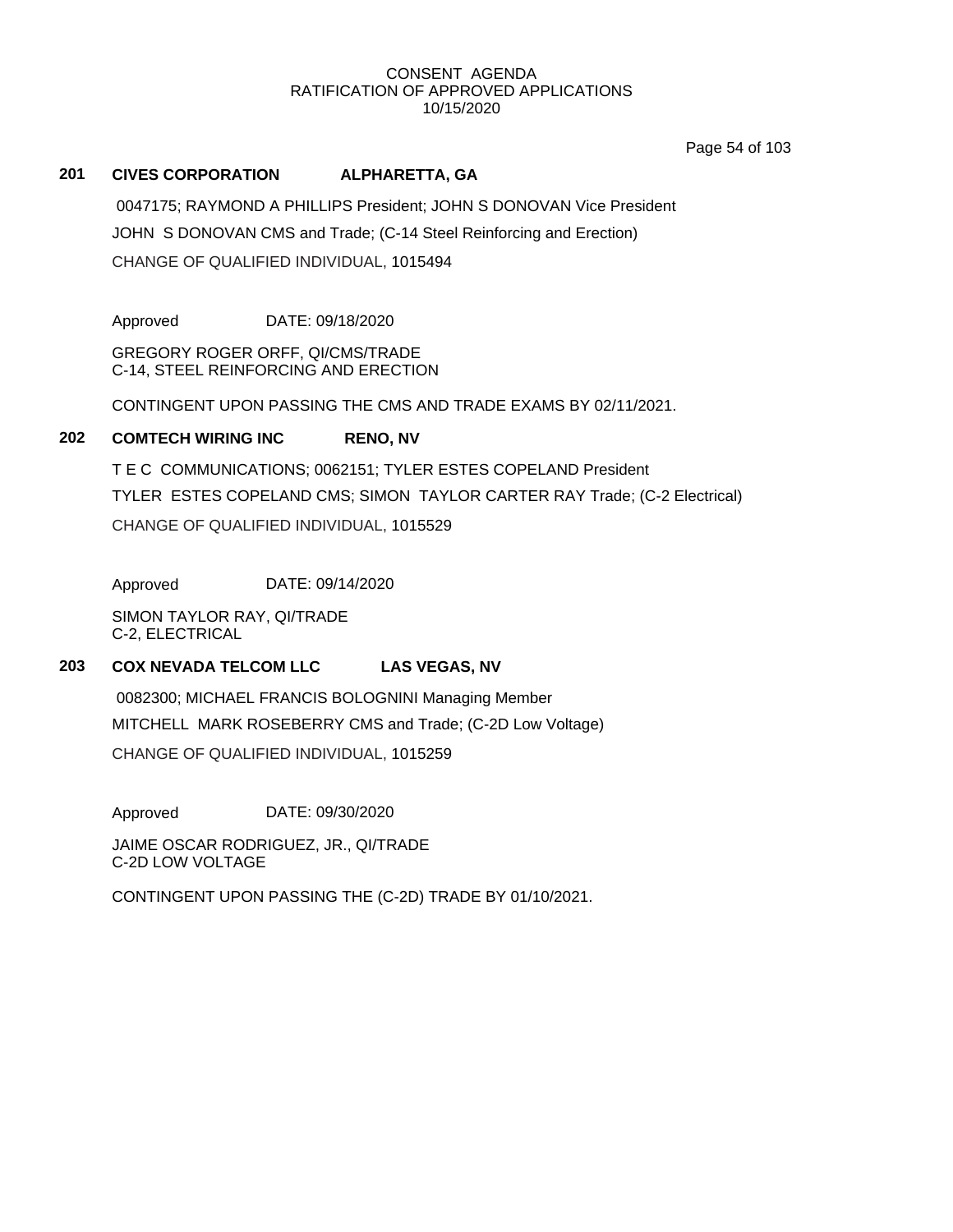Page 55 of 103

## **204 EASTEX TOWER LLC COLORADO SPRINGS, CO**

0069107; T A C ENERTECH RESOURCES HOLDINGS LLC Member; IAN CRAIG STRINGFELLOW, President

; (A-22 Unclassified A22 IS DESIGNATED FOR COMMUNICATION TOWERS & amp; CONTROL BUILDINGS ONLY)

CHANGE OF QUALIFIED INDIVIDUAL, 1015660

Approved DATE: 09/30/2020

IAN CRAIG STRINGFELLOW, QI/CMS A-22, COMMUNICATION TOWERS AND CONTROL BUILDINGS ONLY

CONTINGENT UPON PASSING CMS EXAM BY 02/07/2021.

## **205 G4S SECURE INTEGRATION LLC OMAHA, NE**

0059870; G4S TECHNOLOGY HOLDINGS USA INC Member; FRANCIS JOHN CIRONE President; LOUIE LLACER ENRIQUEZ Vice President; KATHLEEN ANN KIRSCHNER Assistant Secretary

GRAHAM HARVEY HOULSTON CMS and Trade; (C-2D Low Voltage)

CHANGE OF QUALIFIED INDIVIDUAL, 1015706

Approved DATE: 09/24/2020

CHRISTOPHER ROBERT HACKLER, QI/TRADE/CMS C-2D, LOW VOLTAGE

CONTINGENT UPON PASSING THE C-2D TRADE EXAM BY 03/15/2021.

# **206 HEARTH & HOME SPECIALTIES INC LAS VEGAS, NV**

0086843; DANIEL CHRISTOPHER CHECK President

DANIEL CHRISTOPHER CHECK CMS; ROBERT PAUL SCHAUBERGER Trade; (C-14C Ornamental Metal; C-14D Curtain Walls; C-14E Metal Doors and Windows; C-14J Conveyance of Goods) CHANGE OF QUALIFIED INDIVIDUAL, 1016153

Approved DATE: 09/18/2020

ROBERT PAUL SCHAUBERGER, QI/TRADE (C14C, C14D, C14E AND C14J)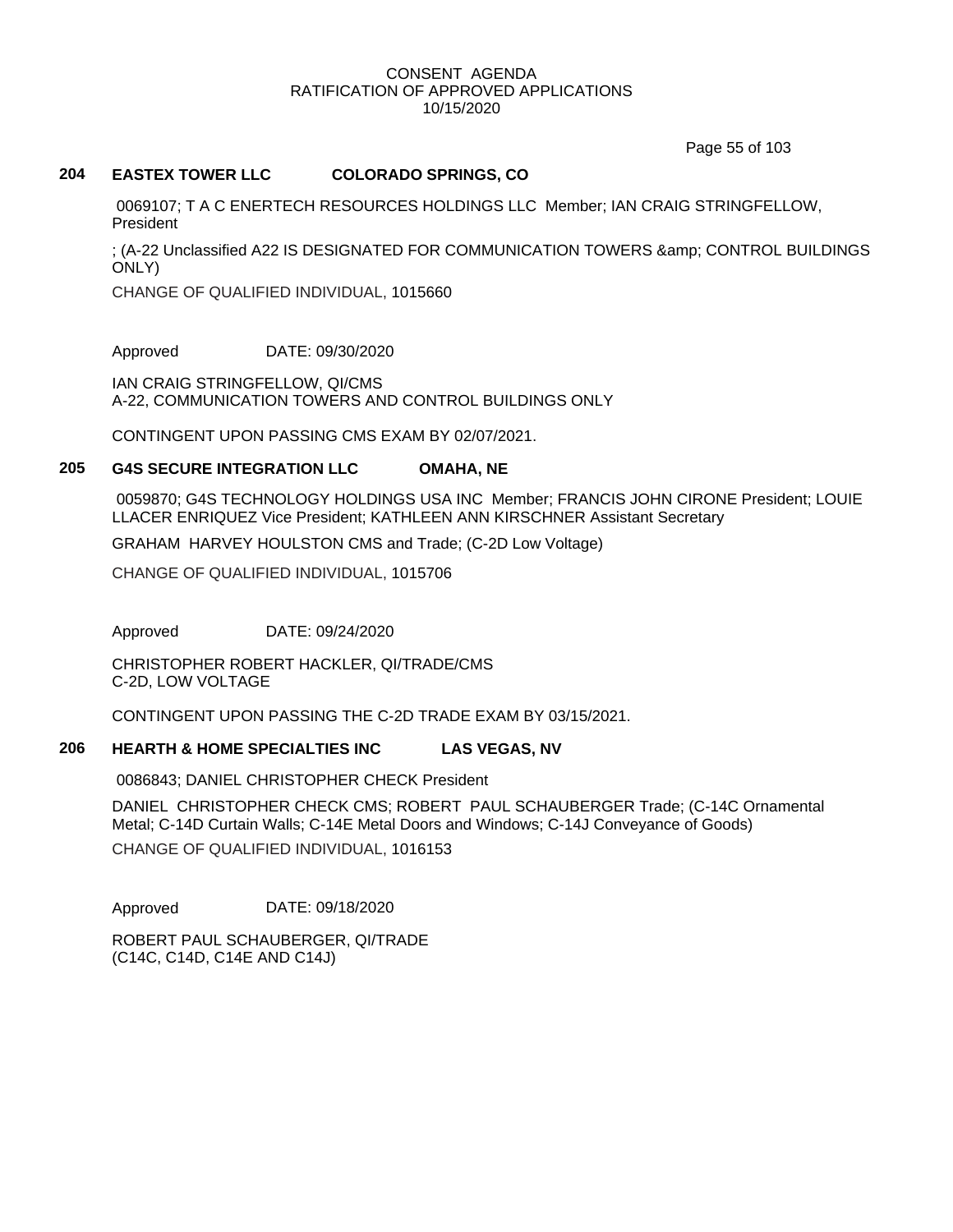Page 56 of 103

#### **207 HEARTH & HOME SPECIALTIES INC LAS VEGAS, NV**

0086992; DANIEL CHRISTOPHER CHECK President DANIEL CHRISTOPHER CHECK CMS; ROBERT PAUL SCHAUBERGER Trade; (C-3D Overhead Doors) CHANGE OF QUALIFIED INDIVIDUAL, 1016154

Approved DATE: 09/18/2020

ROBERT PAUL SCHAUBERGER, QI/TRADE C-3D, OVERHEAD DOORS

# **208 HENRY CONTRACTING LLC LAS VEGAS, NV**

0070990; OLLIE GENTRY WALSH Managing Member; ANDREA JANE WALSH Managing Member; SCOTT ALAN DOWDEN Managing Member

ANDREA JANE WALSH CMS; ROLAND ROBERT ROSENBERG, JR CMS and Trade; (A General Engineering)

CHANGE OF QUALIFIED INDIVIDUAL, 1016303

Approved DATE: 10/01/2020

ROLAND ROBERT ROSENBERG, JR., QI/TRADE A, ENGINEERING

# **209 HITT CONTRACTING INC FALLS CHURCH, VA**

0071242; BRETT RUSSELL HITT President; JAMES EDWARD MILLAR President; SHEILA UPUDHYAY SEARS, Secretary; PAUL JOHN ROSS, Chief Financial Officer; STEVEN EUGENE RICHBOURG Vice President

JOSHUA GREGORY VANSCOY, CMS and Trade; (B-2 Residential and Small Commercial)

CHANGE OF QUALIFIED INDIVIDUAL, 1014754

Approved DATE: 09/18/2020

JOSHUA GREGORY VANSCOY, QI/CMS/TRADE B-2, RESIDENTIAL AND SMALL COMMERICAL BUILDING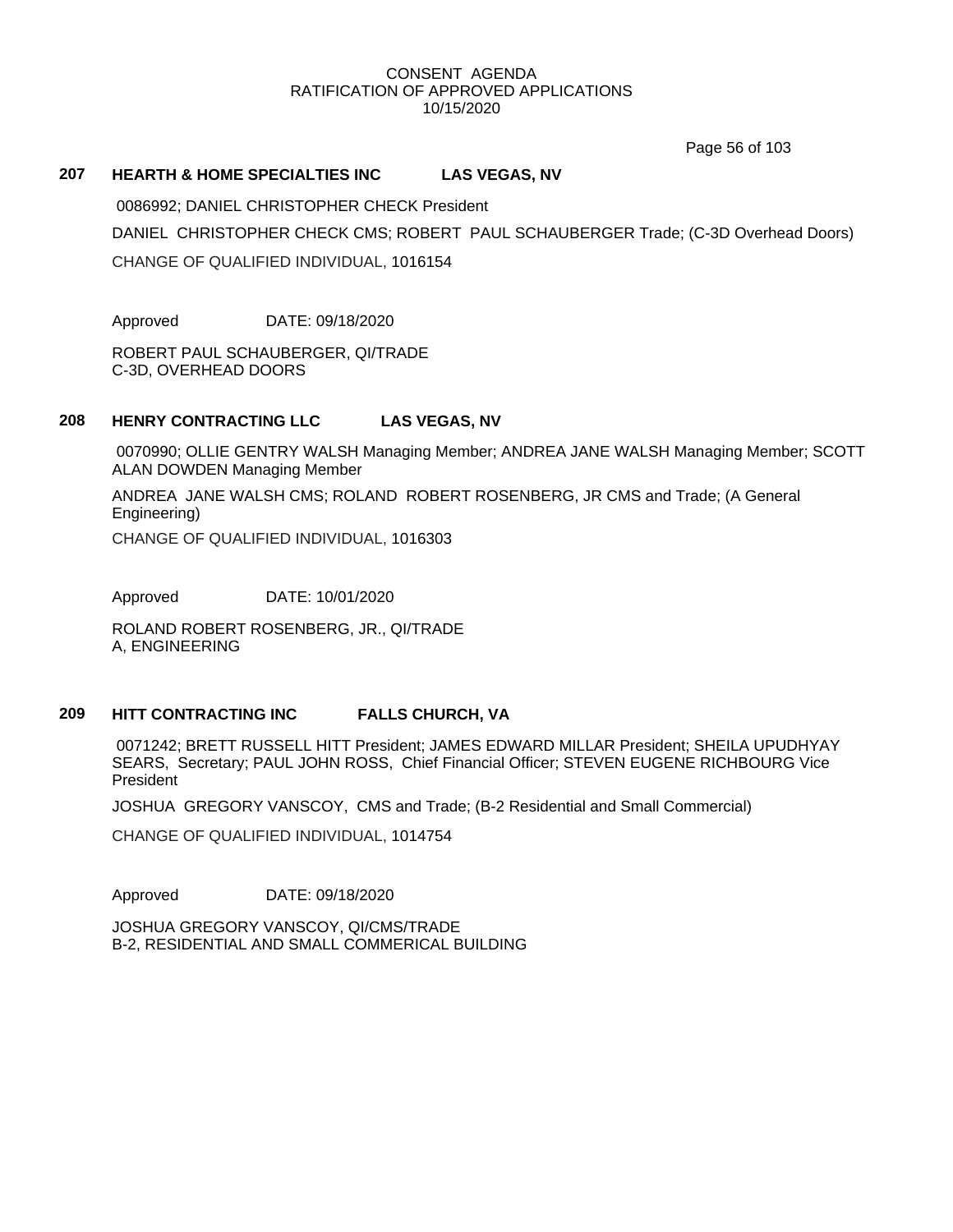Page 57 of 103

## **210 HOSPITALITY NETWORK LLC LAS VEGAS, NV**

0076411; COX TMI INC Managing Member; MICHAEL FRANCIS BOLOGNINI Manager CHRISTOPHER SCOTT LANDERMAN CMS and Trade; (C-2D Low Voltage) CHANGE OF QUALIFIED INDIVIDUAL, 1015258

Approved DATE: 09/30/2020

WILLIAM ROBERT NICHOLS, QI/TRADE C-2D, LOW VOLTAGE

CONTINGENT UPON PASSING C-2D TRADE EXAM BY 01/10/2021

## **211 INTEGRITY STEEL AND STONE LLC BOULDER CITY, NV**

0085251; PAUL MARTIN MOLL, Manager; JACQUELINE GAIL IMMEL, Manager JACQUELINE GAIL IMMEL, CMS; KEITH ALAN GAST Trade; (C-14 Steel Reinforcing and Erection) CHANGE OF QUALIFIED INDIVIDUAL, 1015367

Approved DATE: 09/08/2020

KEITH ALAN GAST, QI/TRADE C-14, STEEL REINFORCING AND ERECTION

# **212 J B SECURITY INC LAS VEGAS, NV**

IN THE SKY; 0080334; RONNY ADLER President; NADAV BOMS Secretary; ROLAND ALBERT MUNOZ **Director** 

ROLAND ALBERT MUNOZ CMS and Trade; RONNY ADLER CMS; (C-2D Low Voltage)

CHANGE OF QUALIFIED INDIVIDUAL, 1016014

Approved DATE: 09/18/2020

RONNY ADLER, PRESIDENT/QI/CMS/TRADE C-2D, LOW VOLTAGE

CONTINGENT UPON PASSING TRADE EXAM BY 03/15/2021.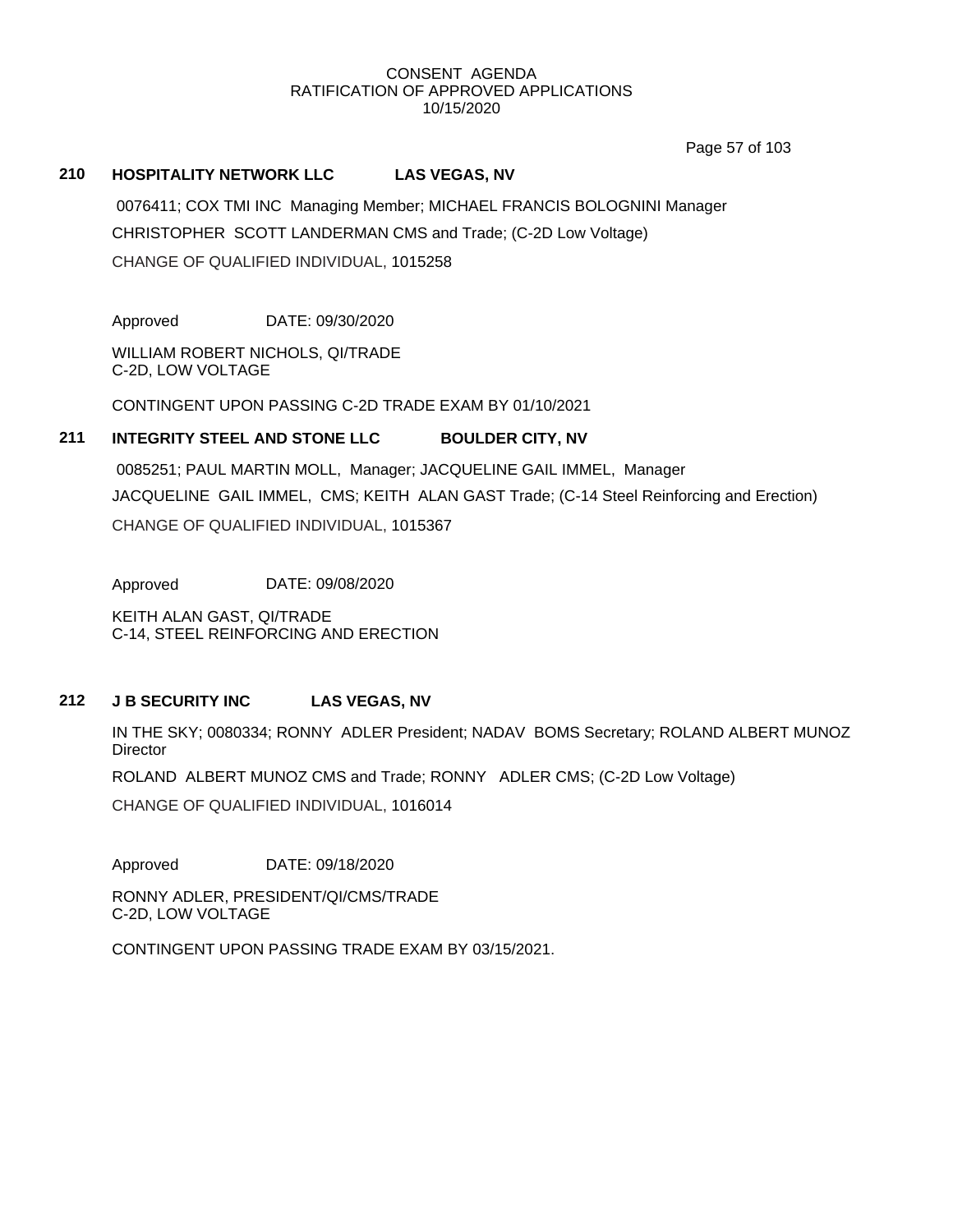Page 58 of 103

## **213 K C G DEVELOPMENT LLC NORTH LAS VEGAS, NV**

K C G ; 0086684; LUIS CARLOS LOZOYA-TARANGO Manager

DAVID ATTILA PAPP Trade; LUIS CARLOS LOZOYA-TARANGO CMS; (B-2 Residential and Small Commercial)

CHANGE OF QUALIFIED INDIVIDUAL, 1015767

Approved DATE: 09/28/2020

DAVID ATTILA PAPP, QI/TRADE B-2, RESIDENTIAL AND SMALL COMMERCIAL

# **214 K C G DEVELOPMENT LLC NORTH LAS VEGAS, NV**

K C G ; 0086685; LUIS CARLOS LOZOYA-TARANGO Manager DAVID ATTILA PAPP Trade; LUIS CARLOS LOZOYA-TARANGO CMS; (C-3 Carpentry Maintenance and Minor Repairs)

CHANGE OF QUALIFIED INDIVIDUAL, 1015771

Approved DATE: 09/28/2020

DAVID ATTILA PAPP, QI/TRADE C-3, CARPENTRY

# **215 K C G DEVELOPMENT LLC NORTH LAS VEGAS, NV**

K C G ; 0086686; LUIS CARLOS LOZOYA-TARANGO Manager LUIS CARLOS LOZOYA-TARANGO CMS; DAVID ATTILA PAPP Trade; (C-18 Masonry) CHANGE OF QUALIFIED INDIVIDUAL, 1015772

Approved DATE: 09/28/2020

DAVID ATTILA PAPP, QI/TRADE C-18, MASONRY

#### **216 K C G DEVELOPMENT LLC NORTH LAS VEGAS, NV**

K C G ; 0086687; LUIS CARLOS LOZOYA-TARANGO Manager LUIS CARLOS LOZOYA-TARANGO CMS; DAVID ATTILA PAPP Trade; (C-20 Tiling) CHANGE OF QUALIFIED INDIVIDUAL, 1015773

Approved DATE: 09/28/2020

DAVID ATTILA PAPP, QI/TRADE C-20, TILING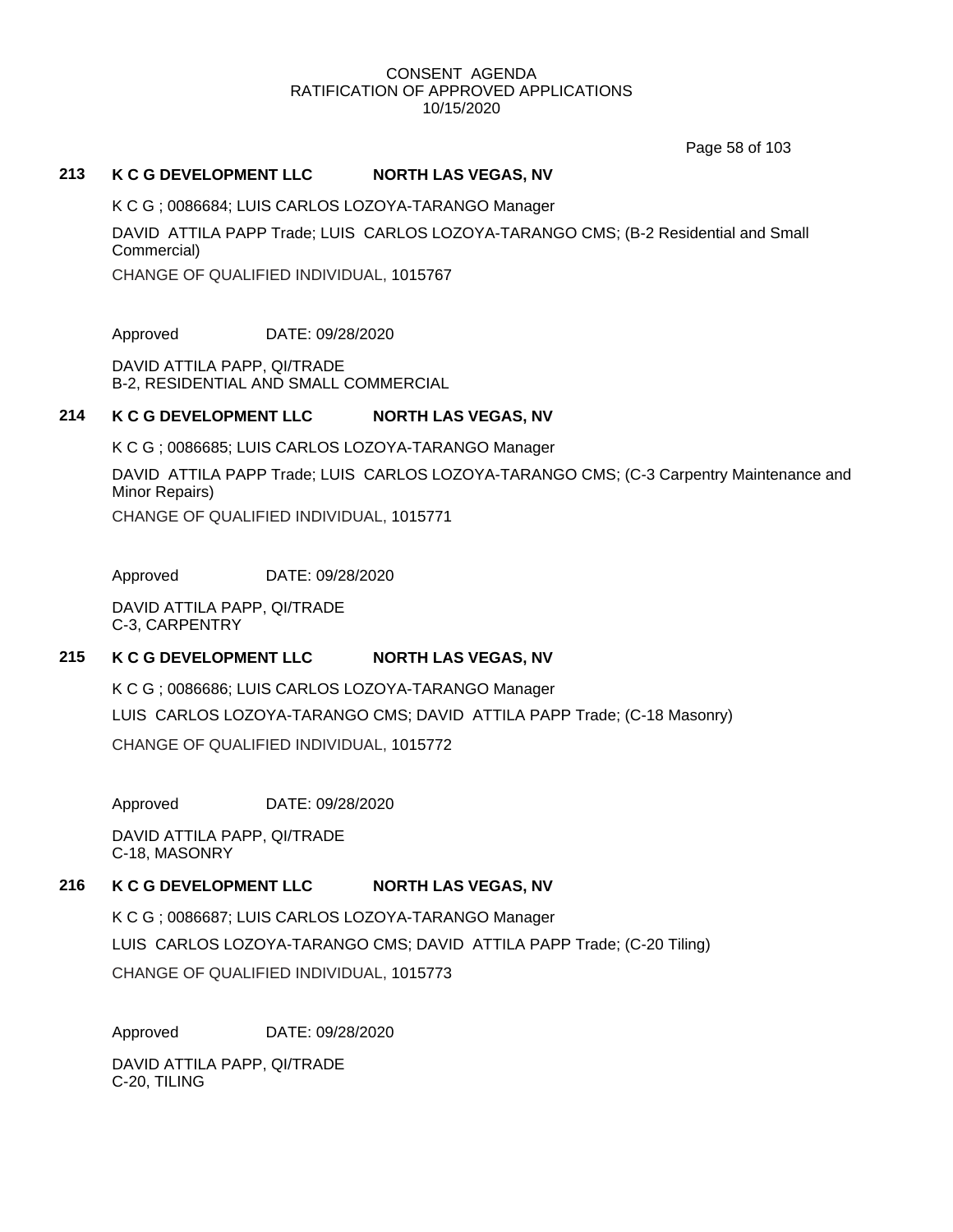Page 59 of 103

## **217 K C G DEVELOPMENT LLC NORTH LAS VEGAS, NV**

K C G ; 0086688; LUIS CARLOS LOZOYA-TARANGO Manager DAVID ATTILA PAPP Trade; LUIS CARLOS LOZOYA-TARANGO CMS; (C-5 Concrete Contracting) CHANGE OF QUALIFIED INDIVIDUAL, 1015774

Approved DATE: 09/29/2020

DAVID ATTILA PAPP, QI/TRADE C-5, CONCRETE

# **218 K C G DEVELOPMENT LLC NORTH LAS VEGAS, NV**

K C G ; 0086689; LUIS CARLOS LOZOYA-TARANGO Manager LUIS CARLOS LOZOYA-TARANGO CMS; DAVID ATTILA PAPP Trade; (C-4 Painting and Decorating) CHANGE OF QUALIFIED INDIVIDUAL, 1015775

Approved DATE: 09/28/2020

DAVID ATTILA PAPP, QI/TRADE C-4 PAINTING

# **219 KELLER NORTH AMERICA INC LAS VEGAS, NV**

0024620; GEORGE R GRISHAM President; DAVID T PEITSCH Assistant Secretary; GEORGE K BURKE Vice President; DANIEL E JORDAN Vice President; JAMES F HENRY Vice President; FRANCIS B GULARTE Vice President; ERIC R DROOFF Vice President; RICHARD NATHAN YALE Secretary/Treasurer; STEPHEN G BUCKNER Assistant Secretary

FRANCIS B GULARTE CMS and Trade; (A-16 Paving of Streets, Driveways and Parking Lots A22 IS DESIGNATED FOR CHEMICAL & amp; CEMENT GROUTING ONLY; A-2 Highways A22 IS DESIGNATED FOR CHEMICAL & amp; CEMENT GROUTING ONLY; A-22 Unclassified A22 IS DESIGNATED FOR CHEMICAL & CEMENT GROUTING ONLY; A-3 Dams and Reservoirs A22 IS DESIGNATED FOR CHEMICAL & amp; CEMENT GROUTING ONLY; A-4 Bridges A22 IS DESIGNATED FOR CHEMICAL & amp; CEMENT GROUTING ONLY; A-9 Piers and Foundations A22 IS DESIGNATED FOR CHEMICAL & CEMENT GROUTING ONLY)

CHANGE OF QUALIFIED INDIVIDUAL, 1015214

Approved DATE: 09/29/2020

NATHAN A. ZENI, QI/TRADE/CMS A-9, PIERS AND FOUNDATIONS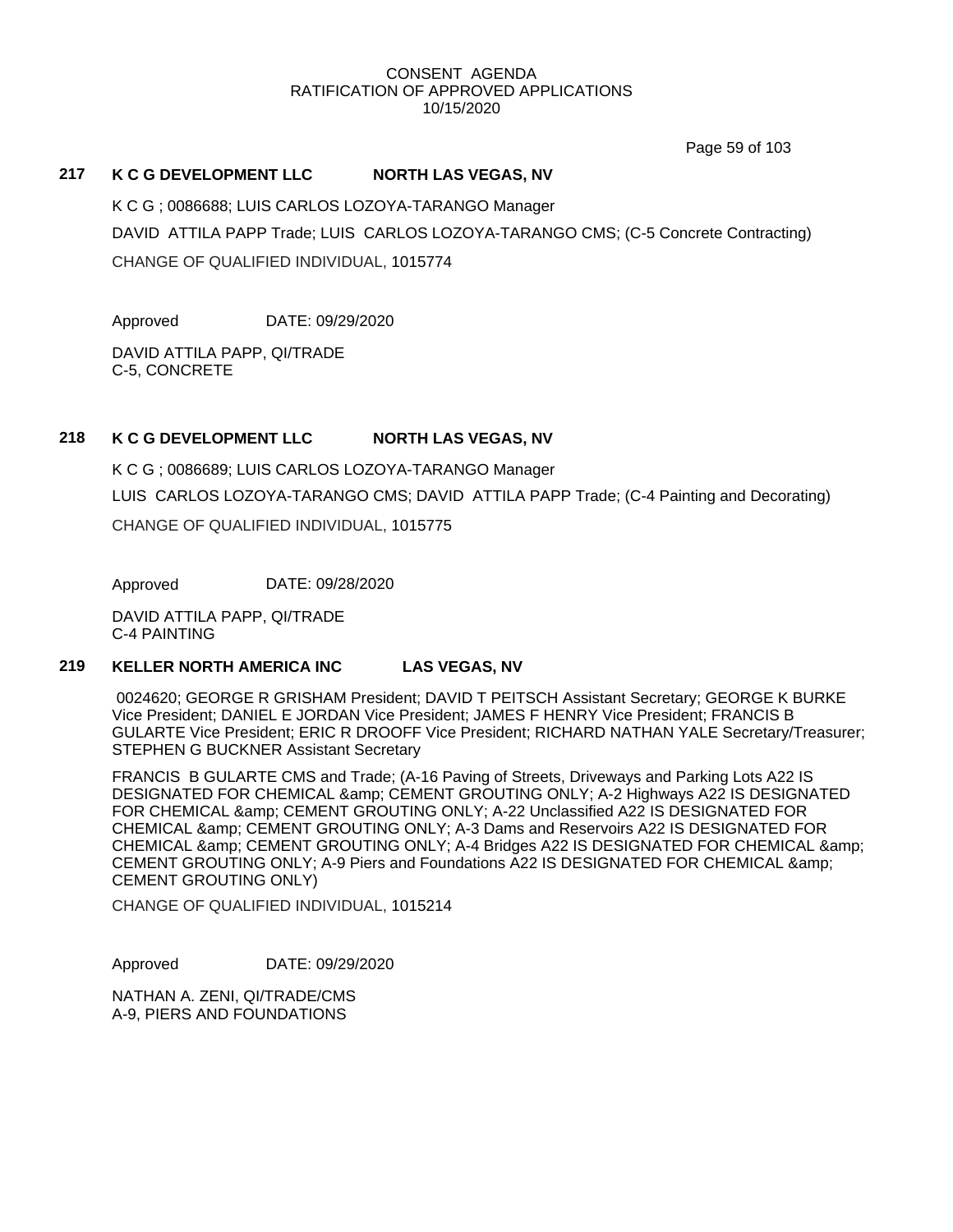Page 60 of 103

#### **220 KITCHELL CONTRACTORS INC OF ARIZONA PHOENIX, AZ**

0025994; STEPHEN MARTIN WHITWORTH President; DAVID EDWARD KOVAL Secretary; NICOLE BERTRAM MAAS, Vice President; SUSAN LYNN GARTIN-HANEY Assistant Secretary; MICHAEL DAVID WOLFE, Vice President; JOANNE BOURGOGNE Assistant Secretary; RICHARD MARTYN CROWLEY, JR Vice President; DAVID BRYAN BURTON, Vice President; JAMES THOMAS SWANSON VP/Treasurer

; (B General Building)

CHANGE OF QUALIFIED INDIVIDUAL, 1015644

Approved DATE: 09/29/2020

MICHAEL ALAN FITCH, QI/TRADE/CMS B, GENERAL BUILDING

CONTINGENT UPON PASSING THE CMS AND (B) TRADE EXAMS BY 02/12/2021.

#### **221 KNIFE RIVER CORPORATION NORTHWEST TANGENT, OR**

0074631; DAVID WAYNE TURNER President; PAUL KENT SANDNESS Secretary; NANCY KAY CHRISTENSON Treasurer; STEPHEN ALAN FREY Vice President; CALVIN RAY DEWALL Assistant **Secretary** 

; (A-11 Recycling Asphalt; A-12 Excavating, Grading, Trenching and Surfacing; A-15 Sewers, Drains and Pipes; A-16 Paving of Streets, Driveways and Parking Lots; A-19A Water; A-2 Highways)

CHANGE OF QUALIFIED INDIVIDUAL, 1013908

Approved DATE: 09/30/2020

AMANDA MARIE BEWLEY, QI/TRADE/CMS (A-12) EXCAVATING, GRADING, TRENCHING AND SURFACING

CONTINGENT UPON PASSING CMS AND (A-12) TRADE EXAM BY 10/16/2020

#### **222 KONECRANES INC SPRINGFIELD, OH**

0074790; BERNARD D'AMBROSI President; TODD ROBENSON, Secretary; STEVEN ALLEN MAYES Treasurer; RICARDO SOLIS Vice President; JEFFREY DOUGLAS LANICH Assistant Treasurer; DWIGHT JEFFREY BORGMEIER Vice President

JAMES EDWARD TERRY, CMS and Trade; (C-14B Structural Steel)

CHANGE OF QUALIFIED INDIVIDUAL, 1015818

Approved DATE: 09/29/2020

JAMES EDWARD TERRY, QI/CMS/TRADE C-14B, STRUCTURAL STEEL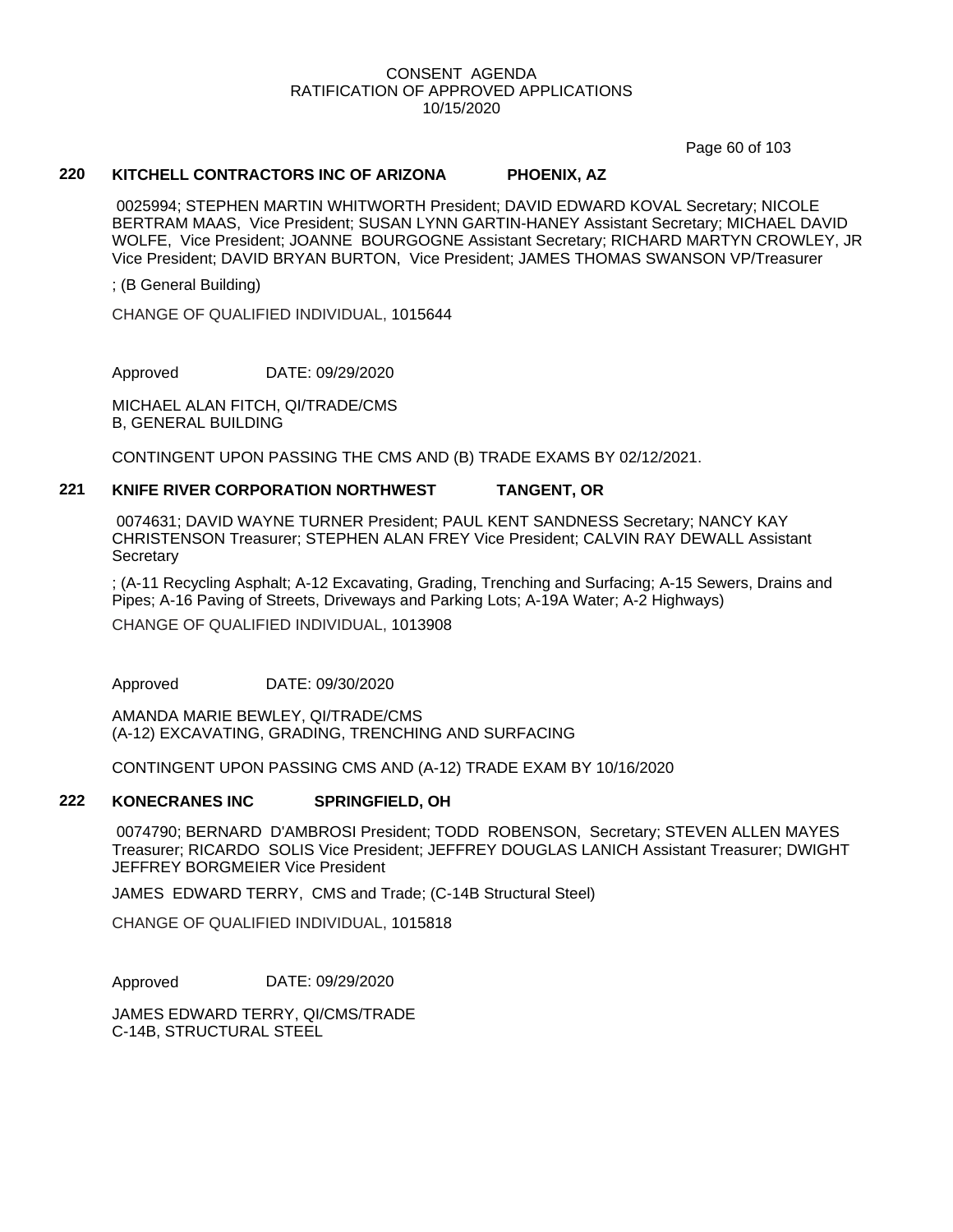Page 61 of 103

# **223 LAUREN ENGINEERS & CONSTRUCTORS INC ABILENE, TX**

0051373; JACK WAYNE SHOEMATE, President; MATTHEW JASON HIGGINS, Chief Financial Officer

; (A General Engineering)

CHANGE OF QUALIFIED INDIVIDUAL, 1015360

Approved DATE: 09/29/2020

MICHAEL BLACKCHIRE SHEFFIELD, QI/TRADE/CMS (A) ENGINEERING

CONTINGENT UPON PASSING THE CMS AND (A) TRADE EXAMS BY 01/24/2021.

## **224 MAXGEN ENERGY SERVICES CORPORATION CARSON CITY, NV**

0082308; SAMUEL MARKELL MCLANAHAN CEO; ILAN TORDJAMAN CFO

; (C-2 Electrical)

CHANGE OF QUALIFIED INDIVIDUAL, 1015885

Approved DATE: 09/30/2020

JOSEPH PATRICK HUMMEL, QI/TRADE/CMS C-2, ELECTRICAL

CONTINGENT UPON PASSING THE CMS AND TRADE EXAMS BY 03/11/2020

## **225 METCALF BUILDERS INC Carson City, NV**

0037475; NORMAN LEWIS METCALF COB; THOMAS RAY METCALF CEO THOMAS RAY METCALF CMS and Trade; NORMAN LEWIS METCALF CMS; (B General Building) CHANGE OF QUALIFIED INDIVIDUAL, 1016496

Approved DATE: 10/01/2020

BRYCE RICHARD CLUTTS, PRESIDENT/ CMS/ TRADE B- GENERAL BUILDING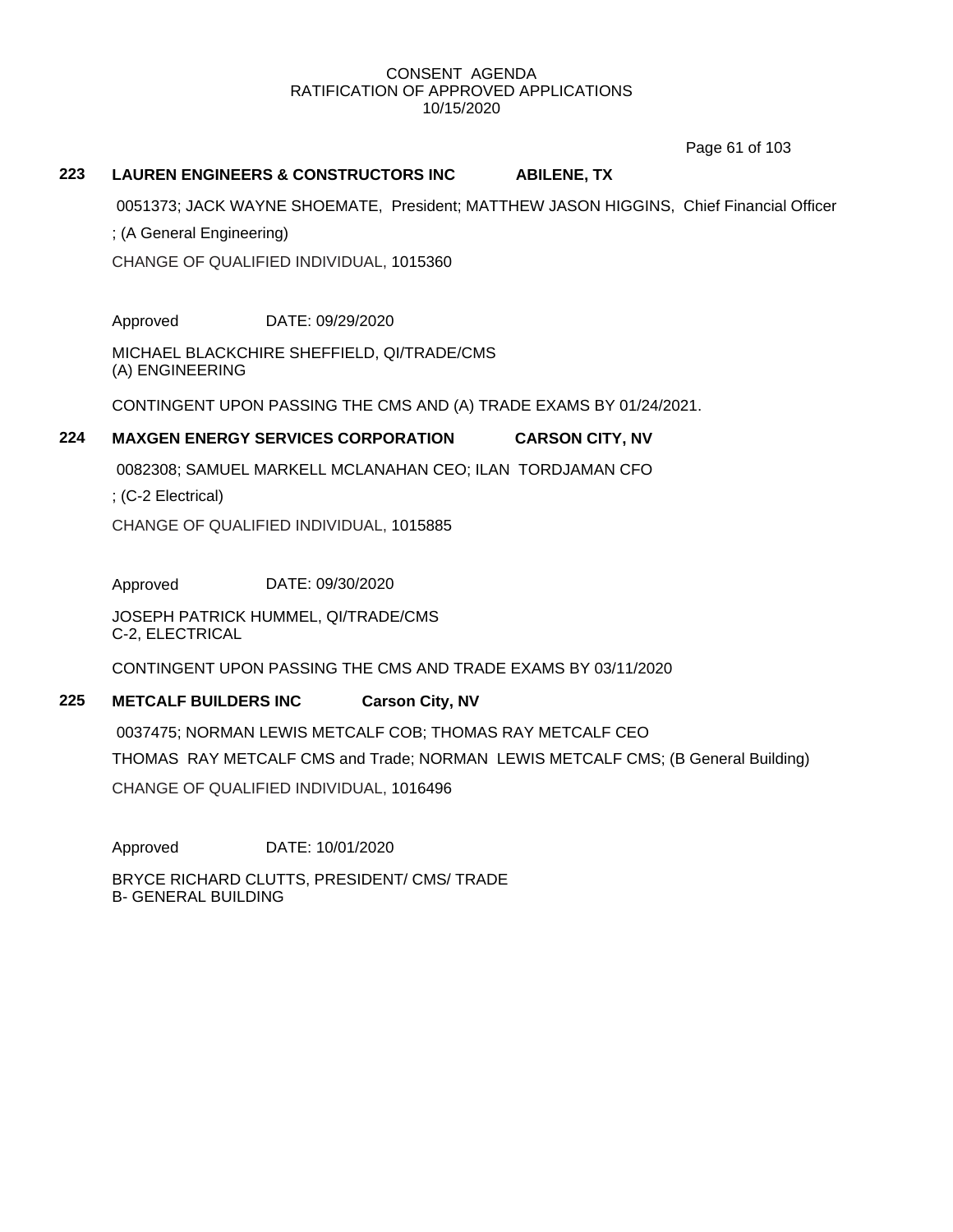Page 62 of 103

#### **226 MOUNTAIN WEST BUILDERS LLC RENO, NV**

0082492; ECON INC Manager; MICHAEL EFSTRATIS Manager MICHAEL EFSTRATIS CMS and Trade; (B General Building) CHANGE OF QUALIFIED INDIVIDUAL, 1015712

## DATE: 09/30/2020

MICHELLE PEARL ANDRUS, QI/TRADE/CMS B, GENERAL BUILDING

CONTINGENT UPON PASSING CMS AND (B) TRADE EXAMS BY 02/19/2021.

## **227 NATIONAL EWP INC ELKO, NV**

0075355; JEFFREY DEAN MORGAN President

KEITH LEON MEYERS CMS and Trade; WILLIAM DANIEL EDDY CMS and Trade; (C-23 Drilling Wells and Installing Pumps, Pressure Tanks & amp; Storage Tanks) CHANGE OF QUALIFIED INDIVIDUAL, 1015886

Approved DATE: 09/29/2020

WILLIAM DANIEL EDDY, QI/CMS/TRADE C-23, DRILLING WELLS

CONTINGENT UPON PASSING CMS AND TRADE EXAMS BY 03/11/2021.

# **228 PEBBLE STONE COATINGS INC LAS VEGAS, NV**

0063611; KRISTINE ELIZABETH BRENDEL President

KURT ANDREW SCHWIGERT CMS and Trade; (C-40 Specialties Not Authorized by Other Classifications C40-IS DESIGNATED FOR EPOXY ROCK COATING OVER CONCRETE AND RESILIENT SAFETY SURFACES WITHOUT ANY PREP WORK ONLY)

CHANGE OF QUALIFIED INDIVIDUAL, 1016114

Approved DATE: 09/18/2020

SEAN BRADLEY WEST, QI/TRADE/CMS C-40, FOR EPOXY ROCK COATING OVER CONCRETE AND RESILIENT SAFETY SURFACES WITHOUT ANY PREP WORK

CONTINGENT UPON PASSING THE CMS EXAM BY 03/16/2021.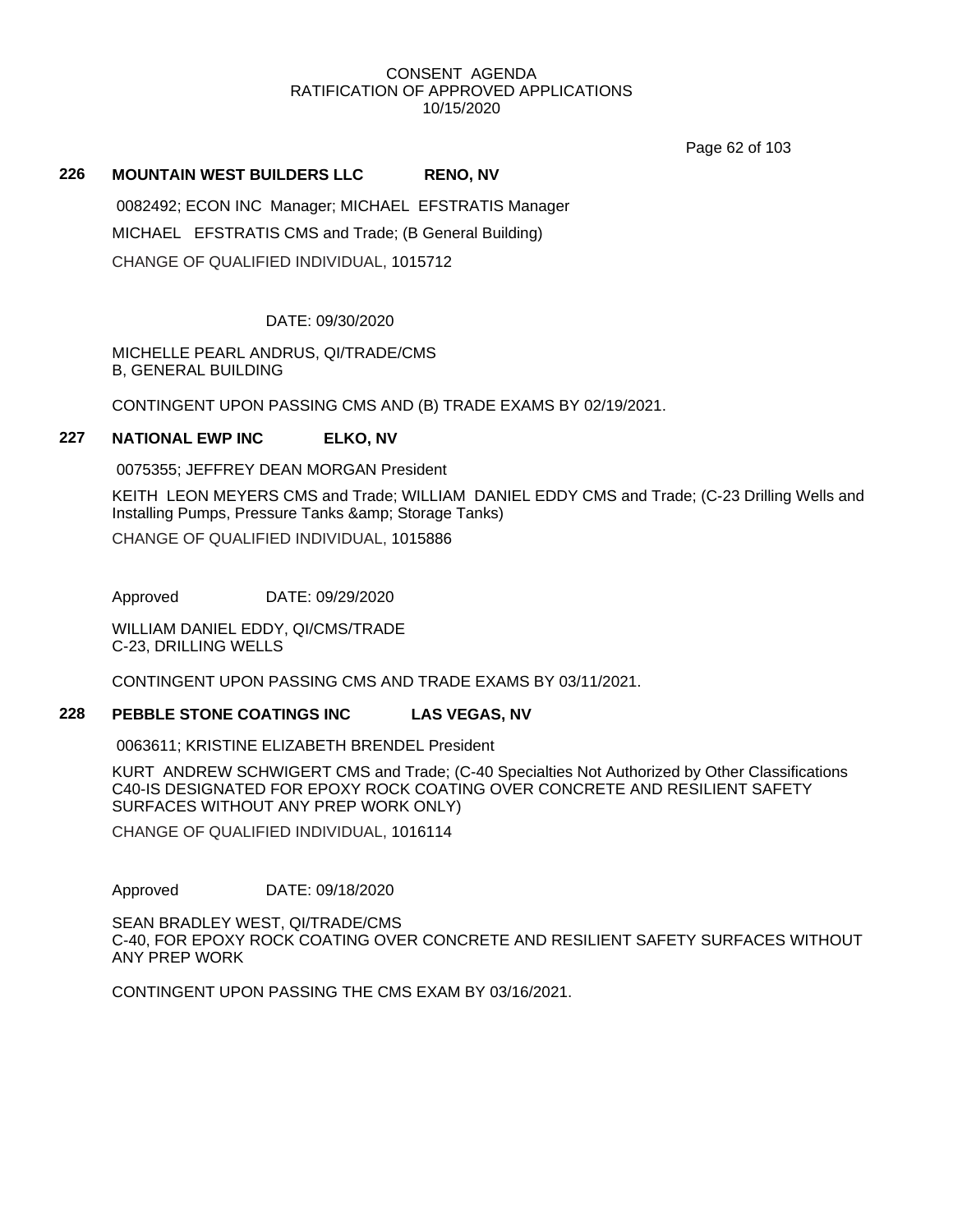Page 63 of 103

# **229 PYROCOM INC LAS VEGAS, NV**

0045590; DANIELLE PAULA KEAR President; MATTHEW CARY MALCOMB Secretary/Treasurer MATTHEW CARY MALCOMB CMS and Trade; (C-2 Electrical) CHANGE OF QUALIFIED INDIVIDUAL, 1016252

Approved DATE: 09/29/2020

MATTHEW CARY MALCOMB, QI/CMS/TRADE C-2C & C-2D

## **230 Q & D CONSTRUCTION LLC SPARKS, NV**

0008197A; CHRISTOPHER ANTHONY DIANDA Manager

CHRISTOPHER ANTHONY DIANDA CMS and Trade; NORMAN DIANDA CMS and Trade; (B General Building)

CHANGE OF QUALIFIED INDIVIDUAL, 1015921

Approved DATE: 09/21/2020

LAMONTE MICHAEL FORGAYS, QI/TRADE/CMS B, GENERAL BUILDING

CONTINGENT UPON PASSING THE CMS AND (B) TRADE EXAM BY 03/08/2021.

#### **231 SIEGEL DESIGN AND DEVELOPMENT LLC LAS VEGAS, NV**

0080613; STANDARD NEVADA LLC Manager; JOHN MIKE PETERSON Manager; STEPHEN GARRETT SIEGEL Manager

JOHN MIKE PETERSON CMS and Trade; (B General Building)

CHANGE OF QUALIFIED INDIVIDUAL, 1015377

Approved DATE: 09/09/2020

JOHN MIKE PETERSON, QI/CMS/TRADE B, GENERAL BUILDING

# **232 SIEGEL DESIGN AND DEVELOPMENT LLC LAS VEGAS, NV**

0081857; STANDARD NEVADA LLC Manager; JOHN MIKE PETERSON Manager; STEPHEN GARRETT SIEGEL Manager

JOHN MIKE PETERSON CMS; RONALD ARLAN WHITE CMS and Trade; (C-2A Electrical Wiring)

CHANGE OF QUALIFIED INDIVIDUAL, 1015378

Approved DATE: 09/09/2020

JOHN MIKE PETERSON, QI/CMS C-2A, ELECTRICAL WIRING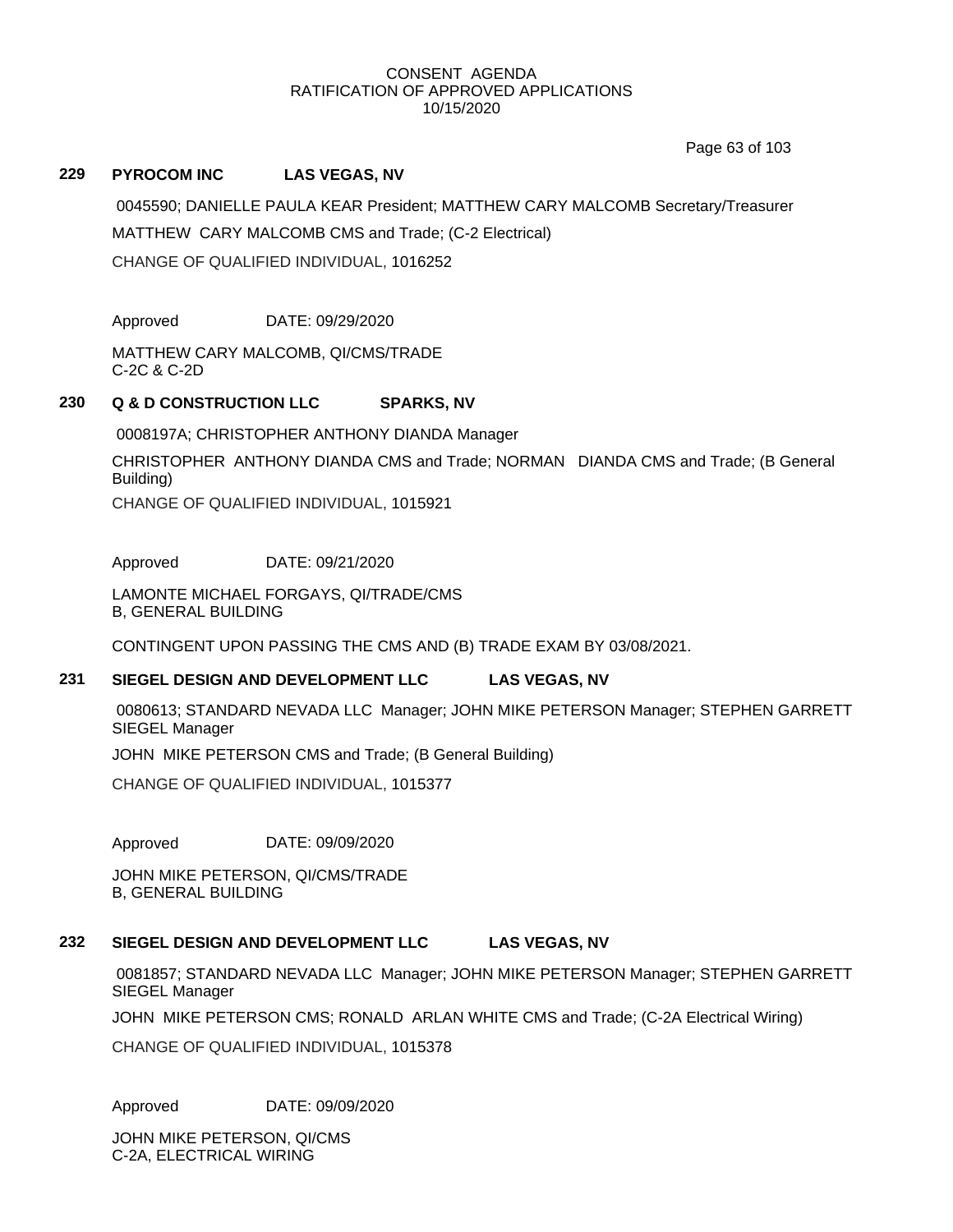Page 64 of 103

## **233 SIEGEL DESIGN AND DEVELOPMENT LLC LAS VEGAS, NV**

0081560; STANDARD NEVADA LLC Manager; JOHN MIKE PETERSON Manager; STEPHEN GARRETT SIEGEL Manager

JOHN MIKE PETERSON CMS; MARK LEON HENDERSON Trade; (C-1 Plumbing and Heating)

CHANGE OF QUALIFIED INDIVIDUAL, 1015379

Approved DATE: 09/09/2020

JOHN MIKE PETERSON, QI/CMS C-1, PLUMBING

#### **234 SIERRA DRYWALL INC RENO, NV**

0023880; JAMES DUBAY WARNICK President; JOEL DUBAY WARNICK, Secretary; SHAYNE DUBAY WARNICK, Treasurer

JAMES DUBAY WARNICK CMS and Trade; (C-4C Taping and Finishing; C-4E Drywall; C-4F Sheet Metal Studs; C-4G Acoustical Tile)

CHANGE OF QUALIFIED INDIVIDUAL, 1015425

Approved DATE: 09/14/2020

JOEL DUBAY WARNICK, QI/CMS/TRADE SHAYNE DUBAY WARNICK, QI/CMS/TRADE C-4C, C-4E, C-4F AND C-4G

CONTINGENT UPON PASSING THE CMS EXAM BY 01/30/2021. **CON** 

## **235 SIERRA MASONRY LLC LAS VEGAS, NV**

SIERRA STUCCO ; 0083409; JAVIER AVILA-PENA Managing Member JONATHAN RAFAEL JIMENEZ CMS and Trade; (C-17 Lathing and Plastering) CHANGE OF QUALIFIED INDIVIDUAL, 1015611

Approved DATE: 09/30/2020

MARIA DEL SOL NEGRETE HERRERA, QI/CMS/TRADE C-17, LATHING AND PLASTERING

CONTINGENT UPON PASSING THE CMS AND (C-17) TRADE EXAMS BY 02/18/2021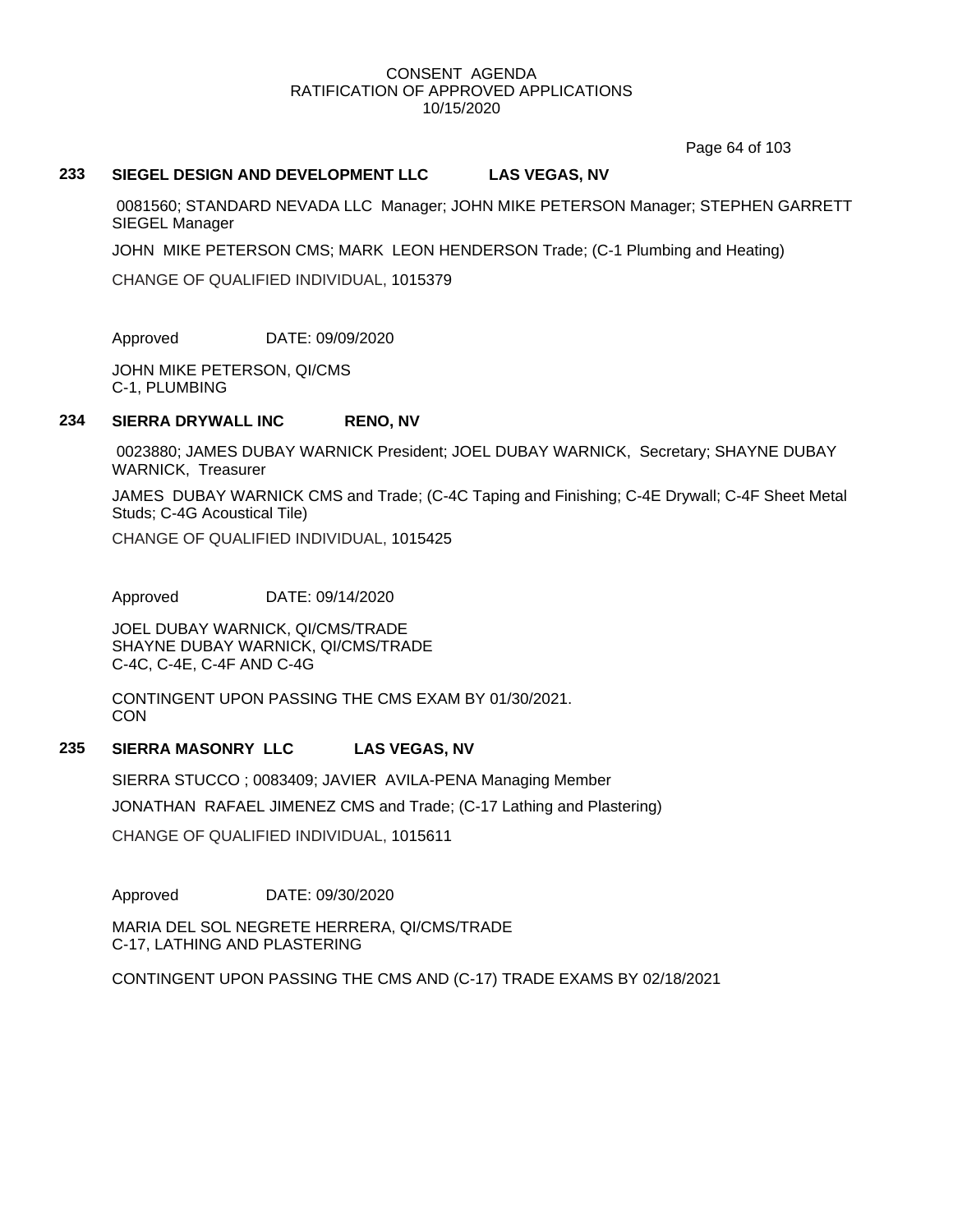Page 65 of 103

#### **236 SILEGACY FLOOR FINISHING INC RENO, NV**

0082518; JAMES ALLEN FARLEY President; ERIC OLGUIN CASAS Treasurer

INDRAIN PEREZ Trade; JAMES ALLEN FARLEY CMS; (C-5 Concrete Contracting LIMITED TO CONCRETE COATINGS AND POLISHING)

CHANGE OF QUALIFIED INDIVIDUAL, 1016330

Approved DATE: 09/28/2020

JAMES ALLEN FARLEY, PRESIDENT/SECRETARY/QI/CMS/TRADE C-5 CONCRETE

## **237 STARLIGHT POOLS LLC LAS VEGAS, NV**

0080724; MATTHEW STEPHEN KLONOWSKI Manager

MATTHEW STEPHEN KLONOWSKI CMS; BRANDON ANTHONY DAVID LORENTZ Trade; (A-10 Commercial and Residential Pools) CHANGE OF QUALIFIED INDIVIDUAL, 1014757

Approved DATE: 09/08/2020

MATTHEW KLONOWSKI, QE/CMS BRANDON LORENTZ, QE/TRADE A10

# **238 TITAN DRILLING LTD SPRING CREEK, NV**

0082186; JEFFREY ROBERT CAMSELL Manager

; (A-5 Diamond and Core Drilling)

CHANGE OF QUALIFIED INDIVIDUAL, 1015939

Approved DATE: 09/18/2020

JEFFREY ROBERT CAMSELL, MANAGER/QI/CMS/TRADE A-5 DIAMOND AND CORE DRILLING

CONTINGENT UPON PASSING THE CMS EXAM BY 03/14/2021.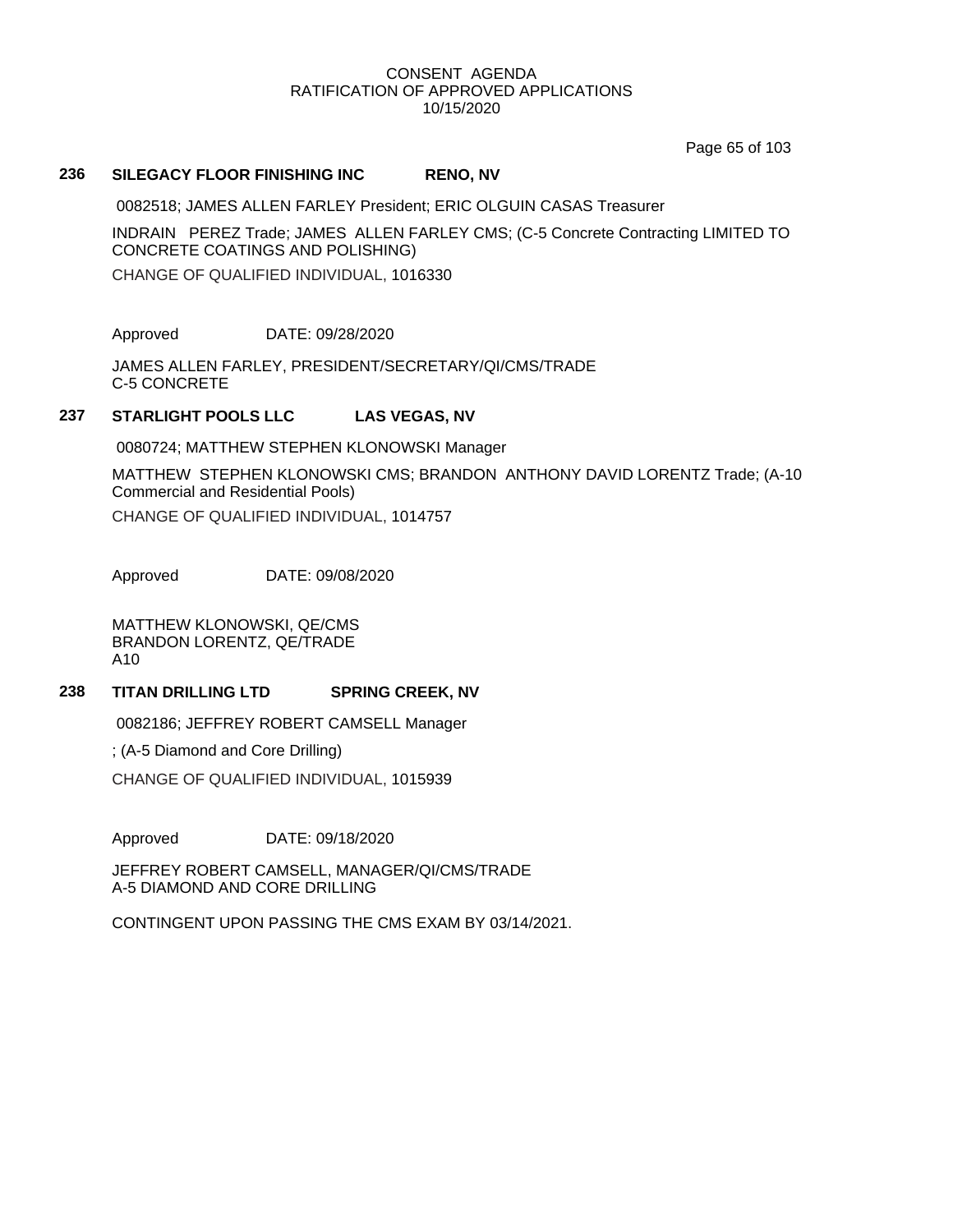Page 66 of 103

## **239 TITON LLC LAS VEGAS, NV**

0086763; URI BEN-SHIMON, Manager; TIMUR RUDYAK Manager TIMUR RUDYAK CMS and Trade; (B General Building) CHANGE OF QUALIFIED INDIVIDUAL, 1015969

Approved DATE: 09/14/2020

URI BEN-SHIMON, MANAGER/QI/TRADE/CMS B, GENERAL BUILDING

CONTINGENT UPON PASSING THE CMS AND TRADE EXAMS BY 03/10/2021.

## **240 U S MASTER SERVICES LLC LAS VEGAS, NV**

0086405; DIMITAR NIKOLOV YAKIMOV Managing Member DIMITAR NIKOLOV YAKIMOV CMS and Trade; (C-1D Plumbing) CHANGE OF QUALIFIED INDIVIDUAL, 1015552

Approved DATE: 09/14/2020

NIKOLA IVANOV DIMITROV, QI/TRADE C-1D, PLUMBING

CONTINGENT UPON PASSING THE TRADE EXAM BY 02/19/2021.

## **241 USA PROPERTIES FUND INC ROSEVILLE, CA**

0036974; GEOFFREY CAMRON BROWN President; SANTIAGO DEL TORO DEL RIO, JR Vice President; PATRICK REED MCGUIRK, Vice President; ROBERT CARTER CLARK, Vice President; JONATHAN CANNON HARMER, Chief Financial Officer; ANTONIO PISCITELLO, Vice President; MICHAEL JOHN MCCLEERY Vice President

; (B General Building)

CHANGE OF QUALIFIED INDIVIDUAL, 1015400

Approved DATE: 09/21/2020

GEOFFREY CAMERON BROWN, PRESIDENT/QI/TRADE/CMS B, GENERAL BUILDING

CONTINGENT UPON PASSING THE CMS AND TRADE EXAMS BY 01/30/2021.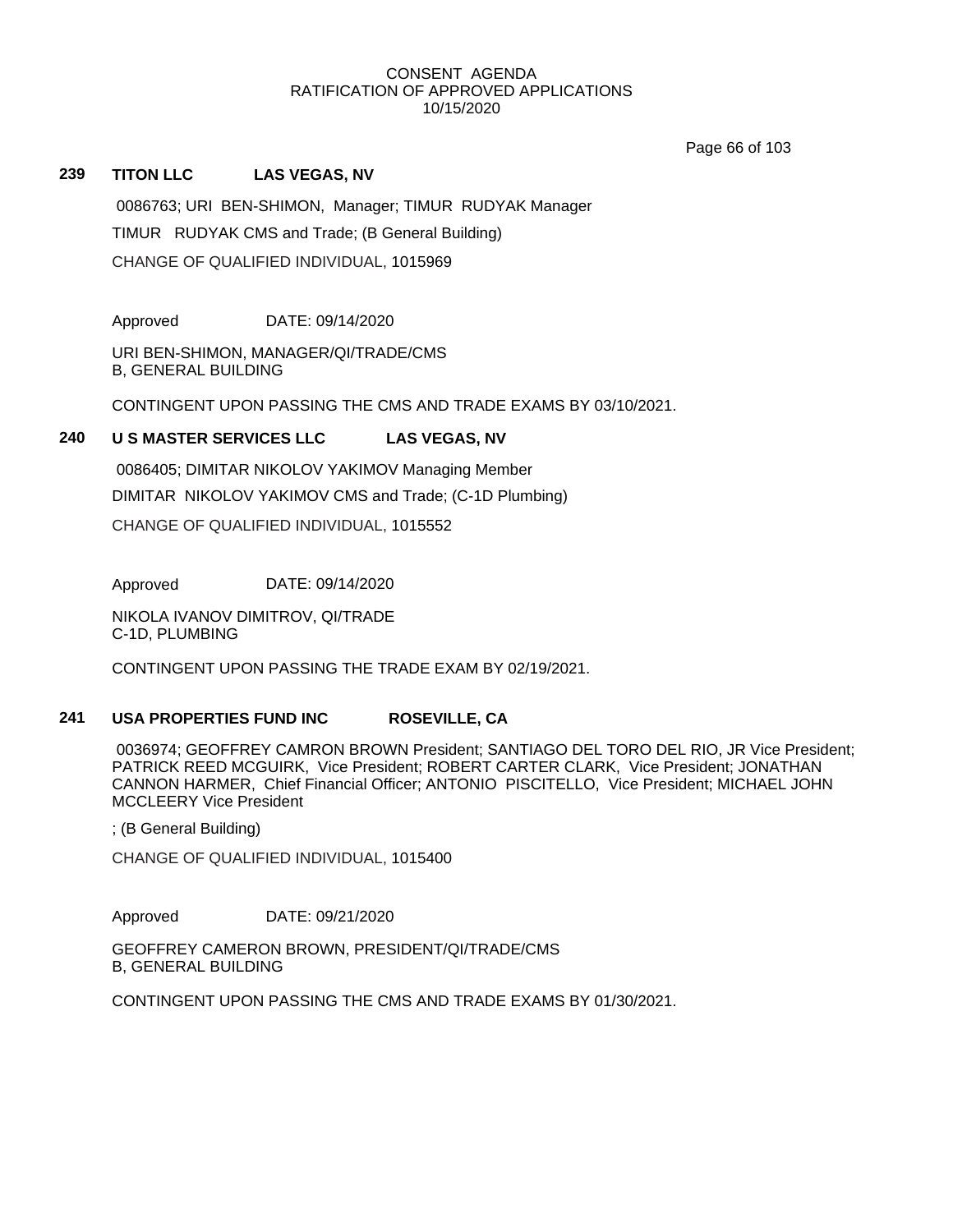Page 67 of 103

# **242 VALLEY ENVIRONMENTAL LLC LAS VEGAS, NV**

TRUSTED DEMOLITION; 0084854; SUSAN CLOSSON Managing Member ; (A-12 Excavating, Grading, Trenching and Surfacing; A-13 Wrecking Buildings) CHANGE OF QUALIFIED INDIVIDUAL, 1016326

Approved DATE: 09/30/2020

SUSAN CLOSSON, MANAGING MEMBER/QI/CMS/TRADE A-12, A-13

CONTINGENT UPON PASSING THE CMS AND TRADE EXAMS BY 03/29/2021.

## **243 VEGA ASPHALT PAVING INC SPARKS, NV**

0068569A; ROBERT VEGA, SR President; ROBERT VEGA, JR Secretary; MELE LUISA VEGA Treasurer ROBERT VEGA, JR CMS; (A-16 Paving of Streets, Driveways and Parking Lots; A-8 Sealing and Striping of Impermeable Paving Surfaces) CHANGE OF QUALIFIED INDIVIDUAL, 1016133

DATE: 09/18/2020

ROBERT VEGA, SR. PRESIDENT/CMS A-16 & A-8

CONTINGENT UPON PASSING CMS EXAM BY 03/16/2021.

# **244 WESTERN BUILDING GROUP LLC MESA, AZ**

0070844; DNA HOLDINGS LLC Manager; PATRICK ROBBIN MCCLELLAN, Manager

; (C-15 Roofing and Siding)

CHANGE OF QUALIFIED INDIVIDUAL, 1015550

Approved DATE: 09/30/2020

PATRICK ROBBIN MCCLELLAN, QI/TRADE/CMS C-15, ROOFING

CONTINGENT UPON PASSING THE CMS AND (C-15) TRADE EXAMS BY 02/14/2021.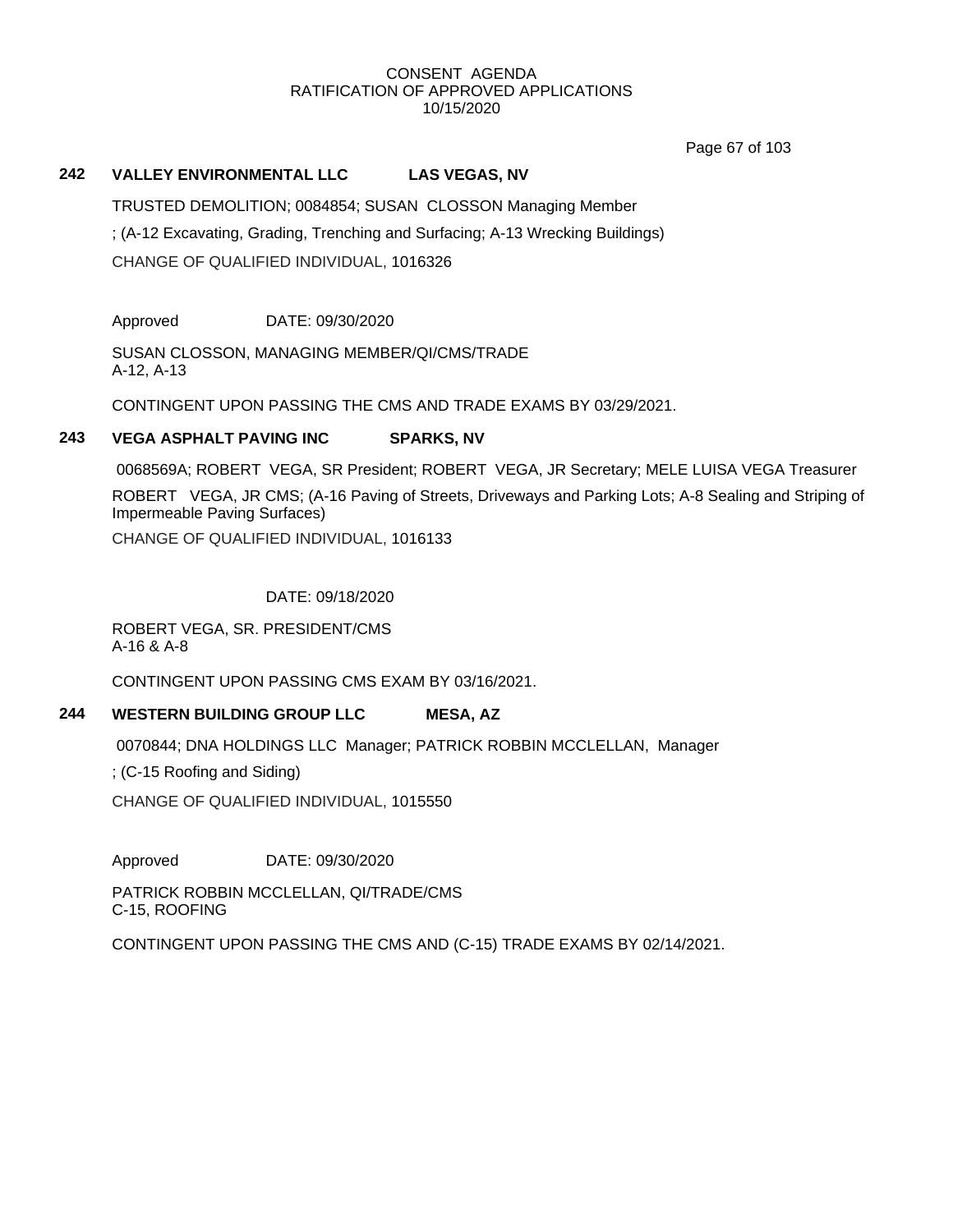Page 68 of 103

# **CONVERSION OF ENTITY**

# **245 ASPEN COMMERCIAL SERVICES INC LAS VEGAS, NV**

0082235; CHRISTOPHER ALAN SCHULTZ President CHRISTOPHER ALAN SCHULTZ CMS and Trade CONVERSION OF ENTITY, 1016317

Approved DATE: 10/01/2020

CONTINGENT UPON BOND RIDER AMENDING COMPANY NAME AND FICTITIOUS NAME CERTIFICATE

# **246 I E A CONSTRUCTORS LLC INDIANAPOLIS, IN**

0082866; 0082977; 0083404; DEREK WADE JOHNSON, President; BRUCE EDWARD SPETH Secretary; WILLIAM RICHARD DOUGLAS, Treasurer

NICHOLAS FIDUCCIA, CMS and Trade; NICHOLAS FIDUCCIA, CMS and Trade; JOHN PAUL ROEHM CMS and Trade

CONVERSION OF ENTITY, 1014072

Approved DATE: 09/28/2020

CONTINGENT UPON BOND RIDER AMENDING COMPANY NAME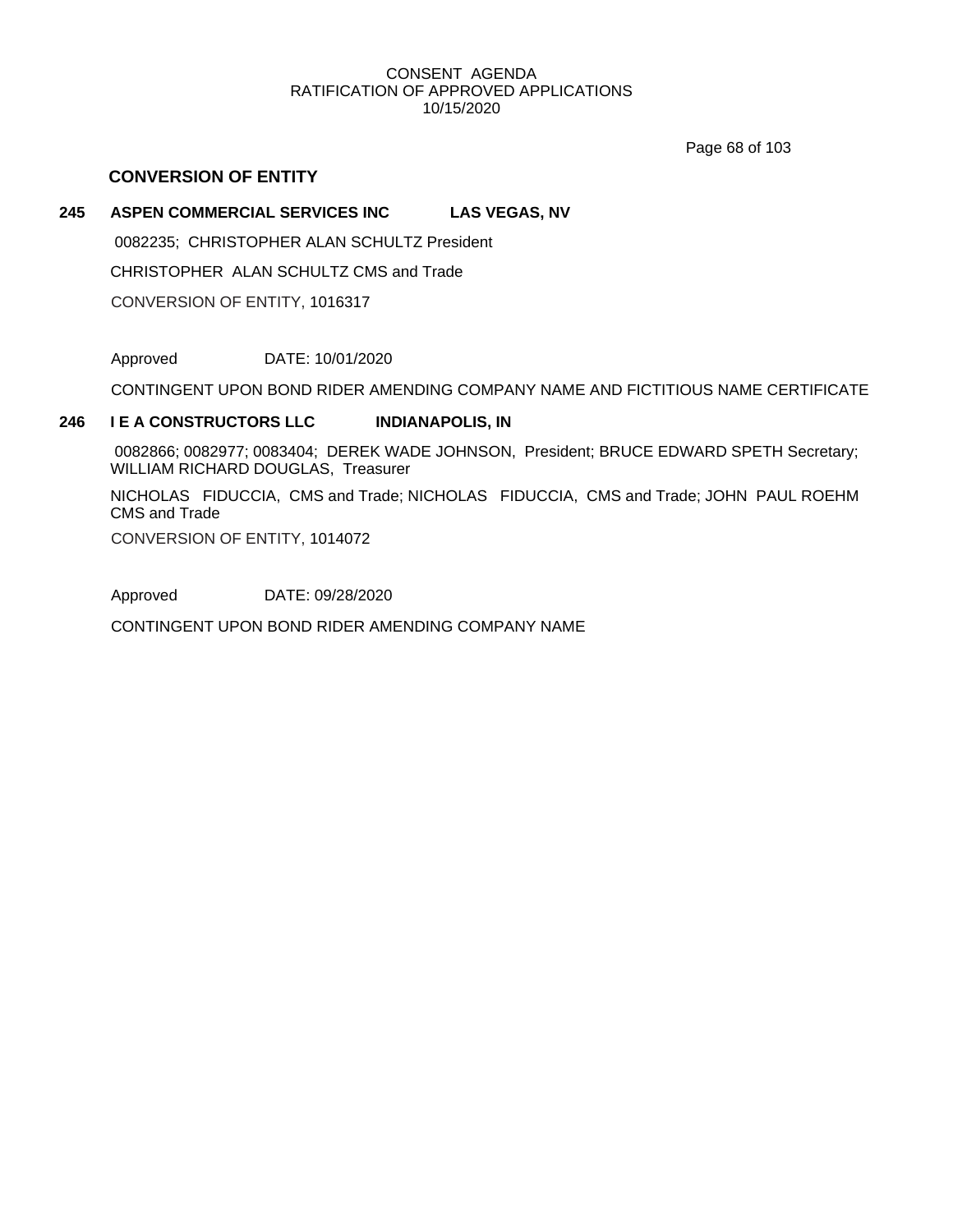Page 69 of 103

# **EXTENSION OF TIME TO REPLACE QUALIFIED INDIVIDUAL**

# **247 A M H DEVELOPMENT WEST G C LLC LAS VEGAS, NV**

0085194; ROBERT PATRICK BROAD, Manager

EXTENSION OF TIME TO REPLACE QUALIFIED INDIVIDUAL, 1016229

Approved DATE: 09/14/2020

EXTENSION TO REPLACE QUALIFIER UNTIL 10/12/2020

# **248 B & B HEATING AND AIR LLC RENO, NV**

0075283; MICHAEL JOSEPH BYRNES Managing Member

EXTENSION OF TIME TO REPLACE QUALIFIED INDIVIDUAL, 1016172

Denied DATE: 09/09/2020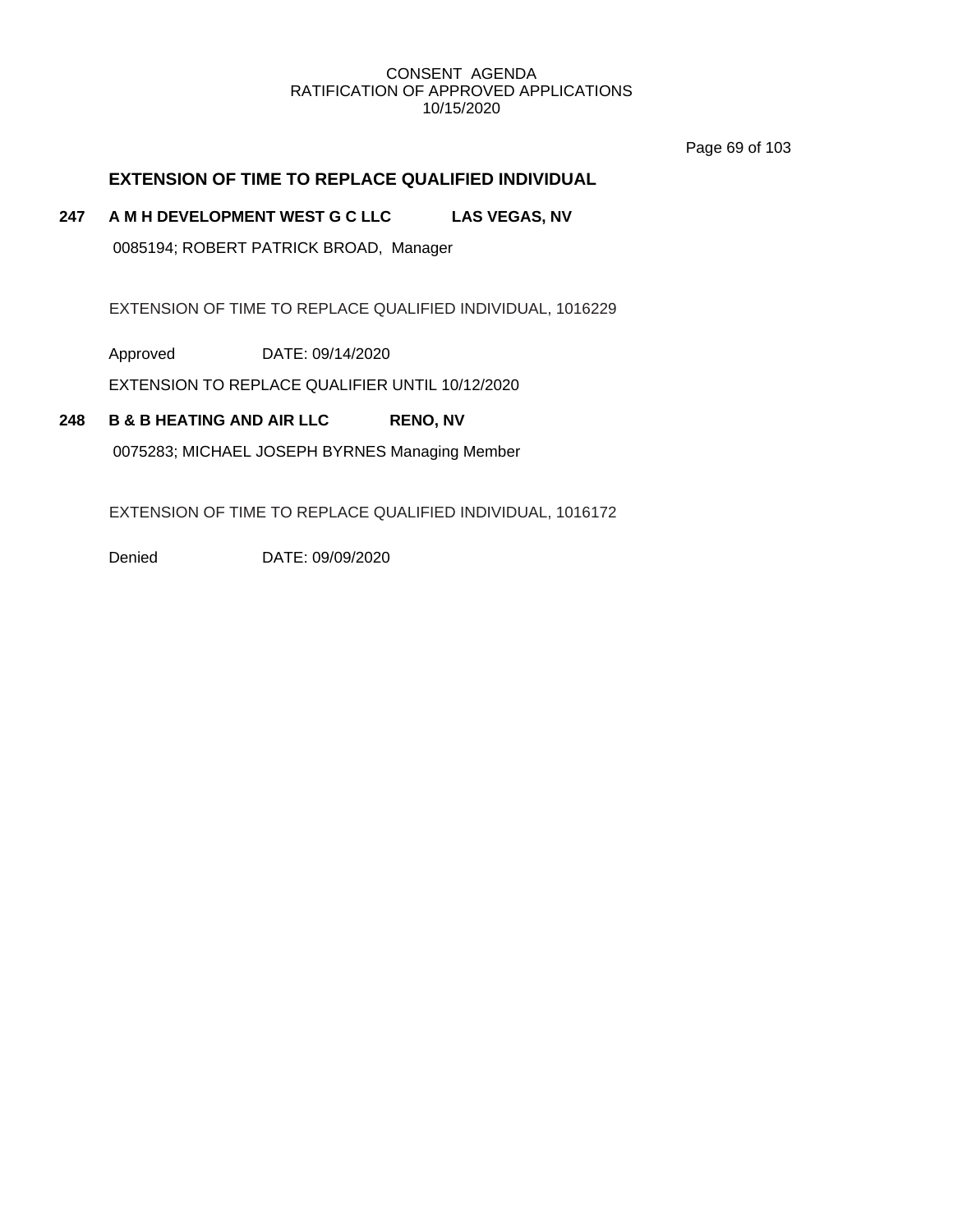Page 70 of 103

# **FINANCIAL STATEMENT REVIEW**

#### **249 D S K COMMUNICATIONS LLC LAS VEGAS, NV**

0079214; MICHELLE ELISE BERGER, Manager MICHELLE ELISE BERGER, CMS and Trade; (C-2D Low Voltage) FINANCIAL REVIEW, 1015808

Approved DATE: 09/15/2020

# **250 INNOVATIVE SYSTEMS SERVICES LLC LAS VEGAS, NV**

0057681; H JOHN KREILING, III Manager; PERRY BRANDON GORE, Manager; JASON RANDALL WILLIAMSON, Manager; GERALD PETER BRAUN, Manager; CORTNEY RECE NEHLS, Manager

JOSEPH ALLEN CLAUSING CMS and Trade; (C-21 Refrigeration and Air Conditioning)

FINANCIAL REVIEW, 1016016

Approved DATE: 09/04/2020

# **251 INNOVATIVE SYSTEMS SERVICES LLC LAS VEGAS, NV**

0057682; H JOHN KREILING, III Manager; PERRY BRANDON GORE, Manager; JASON RANDALL WILLIAMSON, Manager; GERALD PETER BRAUN, Manager; CORTNEY RECE NEHLS, Manager

RON FRANK SCHUMACHER CMS and Trade; (C-1 Plumbing and Heating)

FINANCIAL REVIEW, 1016018

Approved DATE: 09/04/2020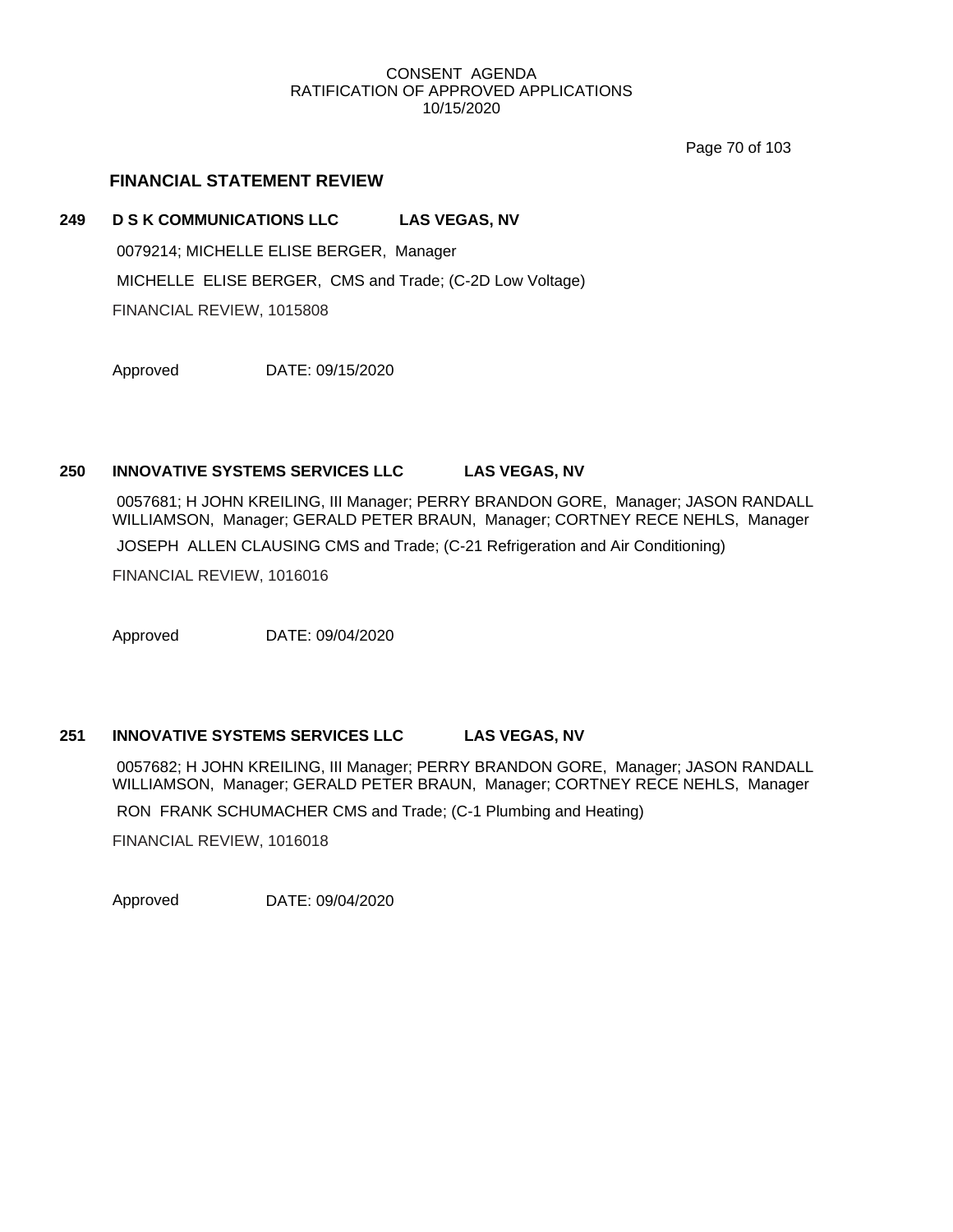Page 71 of 103

# **252 LIGHTING RETROFIT INTERNATIONAL LLC GAMBRILLS, MD**

0081407; DAVID STUART PIERCE Manager VINCENT CARL MINNI CMS; RICHARD THOMAS LYNCH Trade; (C-2A Electrical Wiring) FINANCIAL REVIEW, 1016378

Approved DATE: 09/23/2020

# **253 NEVADA FRAMING LLC LAS VEGAS, NV**

0086438; ANHTONY AVILA, Managing Member; JAVIER AVILA-PENA Managing Member WILLIAM THOMAS DAVIS CMS and Trade; JAVIER AVILA-PENA CMS FINANCIAL REVIEW, 1016297

Approved DATE: 09/24/2020

**254 SUB PART R INC Layton, UT** 0076389; ROBERT C GREEN, President ; (C-14 Steel Reinforcing and Erection) FINANCIAL REVIEW, 1015668

> Tabled DATE: 09/23/2020 FINANCIAL RESPONSIBILITY HEARING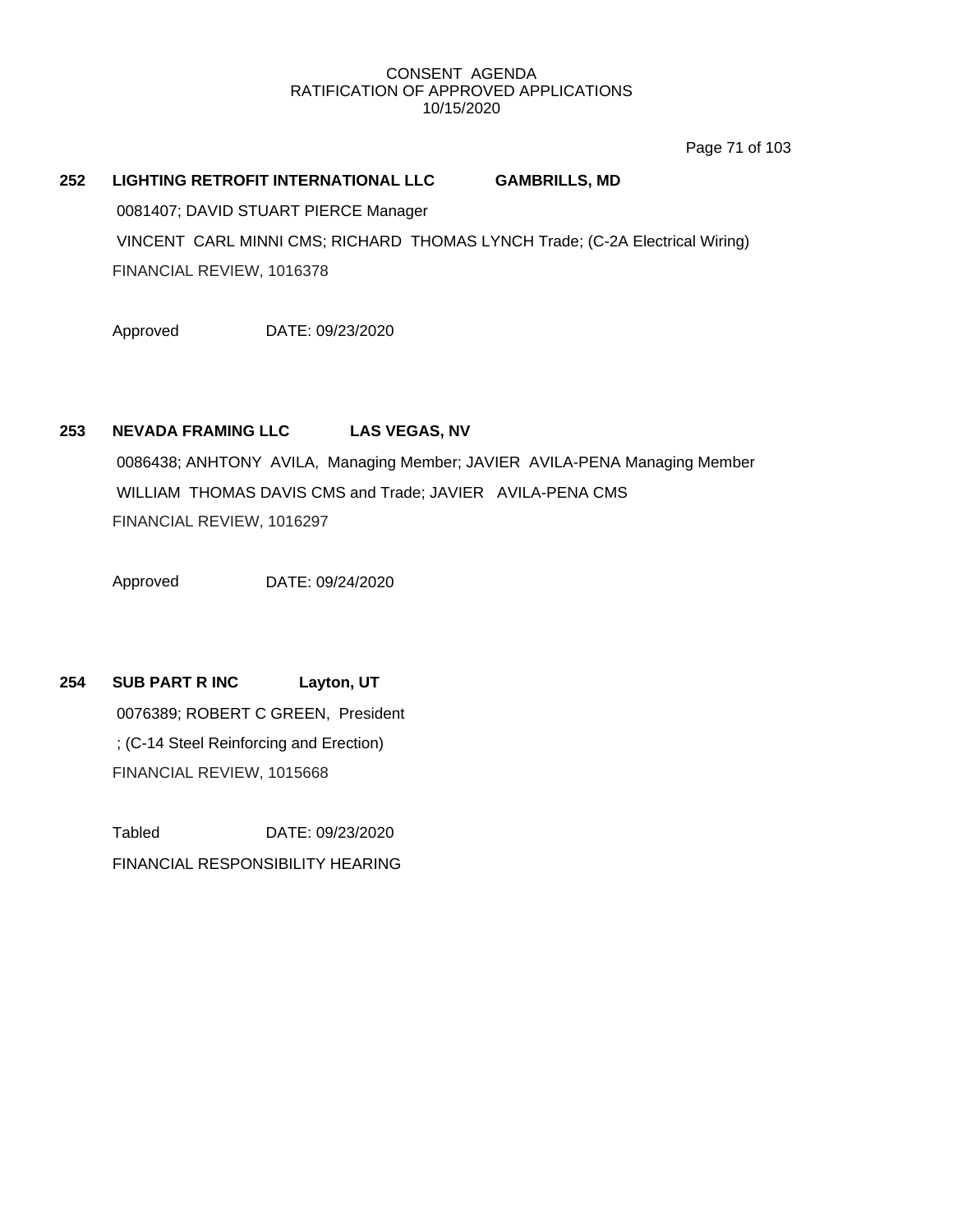Page 72 of 103

# **255 WHITE CONSTRUCTION LLC CLINTON, IN**

0073940; DAVID ALEXANDER BERTHELSEN, President; TRACY MARIE GELB Treasurer; HERMAN WHITE, JR Director

JOHN PAUL ROEHM CMS and Trade; (A General Engineering)

FINANCIAL REVIEW, 1009770

Approved DATE: 09/04/2020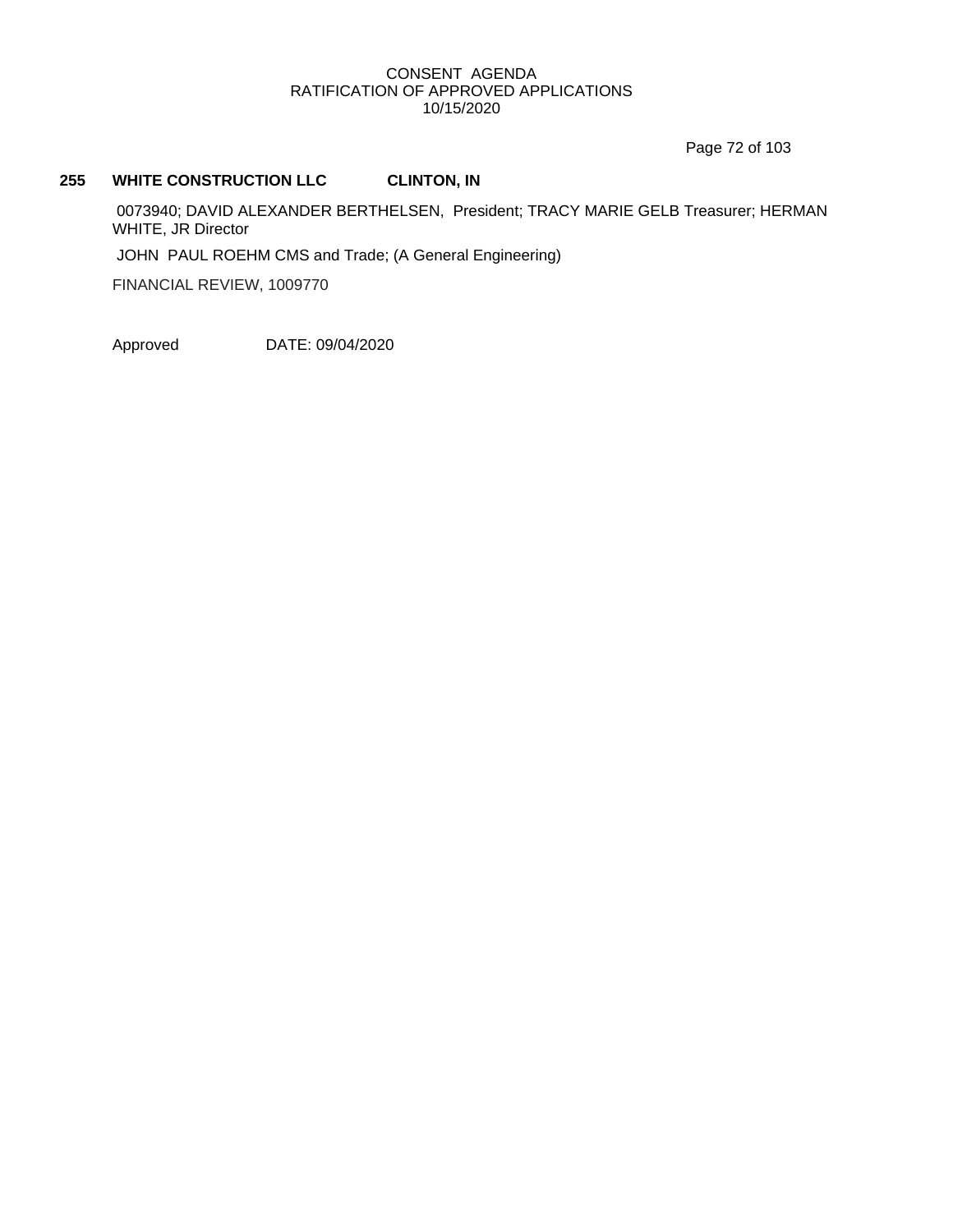Page 73 of 103

#### **NAME CHANGE**

#### **256 ARNOLD BECK CONSTRUCTION INC SPRING CREEK, NV**

BECK BUILT HOMES; 0058200; ARNOLD L BECK President; NATHAN ARNOLD BECK VP/Secretary

ARNOLD L BECK CMS and Trade

NAME CHANGE, 1014926

Approved DATE: 09/28/2020

FROM: ARNOLD BECK CONSTRUCTION INC TO: ARNOLD BECK CONSTRUCTION INC DBA BECK BUILT HOMES

#### **257 M J M CONSULTING INC LAS VEGAS, NV**

0055544; 0068494; 0081171; MICHAEL ROY MOFFITT President; JANICE RAE MOFFITT Secretary

STEVEN CRAIG ROBERTSON Trade; MICHAEL ROY MOFFITT CMS; MICHAEL ROY MOFFITT CMS; JUAN ANTONIO BRAVO Trade; MICHAEL ROY MOFFITT CMS and Trade

NAME CHANGE, 1015956

Approved DATE: 09/14/2020

FROM: M J M CONSULTING INC DBA GRANITE TRANSFORMATIONS OF LAS VEGAS TO: M J M CONSULTING INC DBA KITCHEN AND BATH TRANSFORMATIONS

#### **258 RADCO CONSTRUCTION LLC HENDERSON, NV**

0082094; 0083308; 0085457; AMBER LYNNE MARINO-DOUZAT Manager; ROBERT ALAN DOUZAT Manager

ROBERT ALAN DOUZAT Trade; AMBER LYNNE MARINO-DOUZAT CMS; ROBERT ALAN DOUZAT Trade; ROBERT ALAN DOUZAT Trade; AMBER LYNNE MARINO-DOUZAT CMS; AMBER LYNNE MARINO-DOUZAT CMS

NAME CHANGE, 1016074

Approved DATE: 09/18/2020

FROM: RADCO CONSTRUCTION LLC TO: RADCO CONSTRUCTION LLC DBA BINGHAM RESTORATION

#### **259 SEAN CRAIGS PLUMBING LLC LAS VEGAS, NV**

J & S AIR AND HEATING; 0076183; 0085301; SEAN ANDREW CRAIG Manager

ROBERT WILLIAM LAING CMS and Trade; JEREMY LEE DAVIS CMS and Trade; SEAN ANDREW CRAIG CMS and Trade

NAME CHANGE, 1015884

Tabled DATE: 09/30/2020

RESOLUTION OF OPEN COMPLAINT ON LICENSE #0076183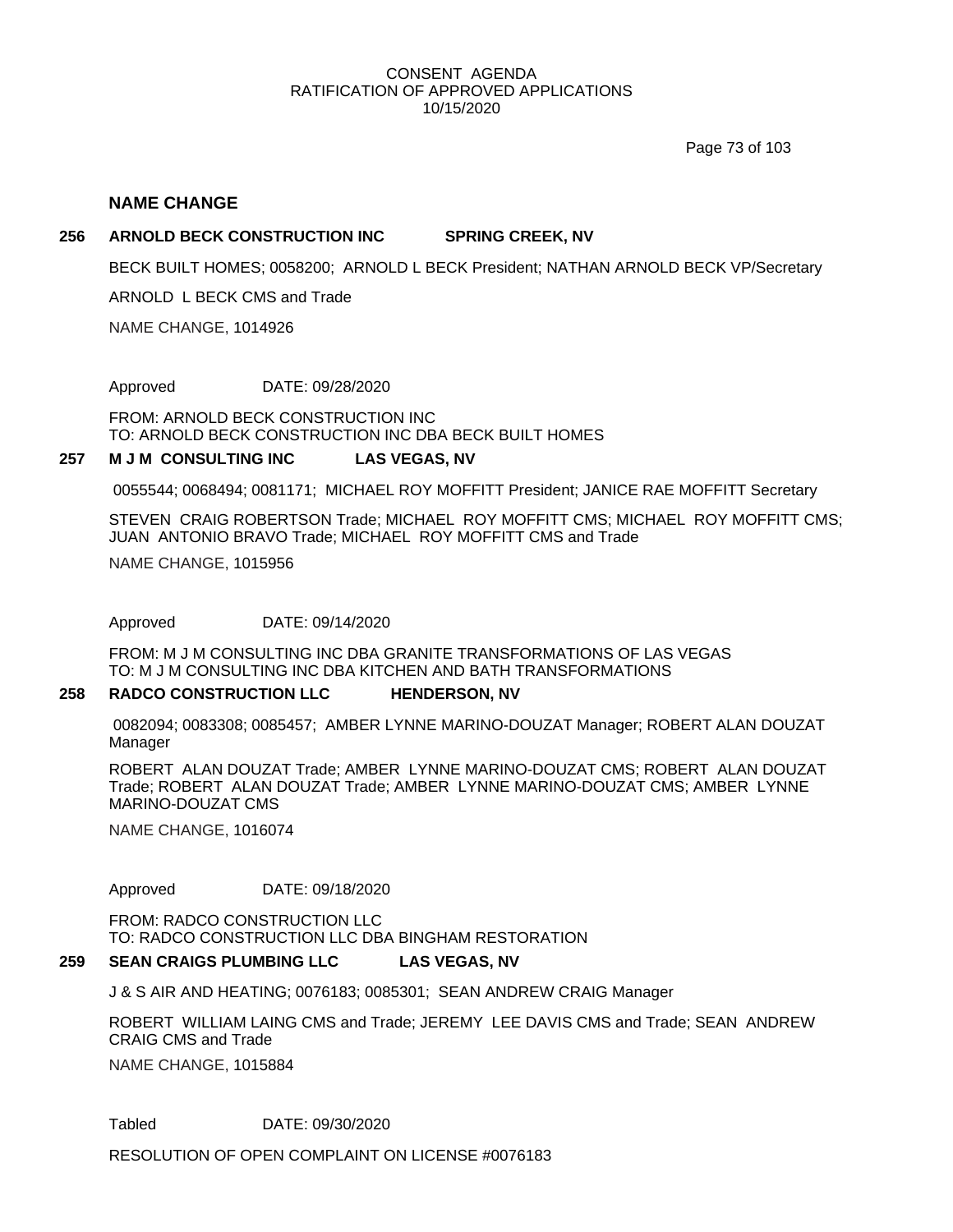Page 74 of 103

#### **260 SOUND SOLUTION GROUP LLC RENO, NV**

0086543; STEVEN TODD WILLIAMS, Manager

STEVEN TODD WILLIAMS, CMS and Trade

NAME CHANGE, 1016275

Approved DATE: 09/28/2020

FROM: G S WILLIAMS NEVADA LLC TO: SOUND SOLUTION GROUP LLC

#### **261 SOUTHWEST ELECTRIC LLC HENDERSON, NV**

0080167; TOM ERNEST SARNELLI Managing Member

TOM ERNEST SARNELLI CMS and Trade

NAME CHANGE, 1016242

Approved DATE: 09/24/2020

FROM: SOUTHWEST ELECTRICAL SERVICES LLC DBA SOUTHWEST ELECTRIC TO: SOUTHWEST ELECTRIC LLC

#### **262 SPENCER TECHNICAL GROUP LLC HENDERSON, NV**

NAME CHANGE, 1016339 CHRISTOPHER LEE SANDOVAL, CMS and Trade; GLENN EDWARD BEARDSLEY, Trade SPENCER ELECTRICAL SYSTEMS; 0086473; WILLIAM MILTON WENDLANDT, Managing Member

Approved DATE: 09/30/2020

FROM: SPENCER TECHNICAL GROUP LLC

TO: SPENCER TECHNICAL GROUP LLC DBA SPENCER ELECTRICAL SYSTEMS

#### **263 TURNER LANDSCAPING CORP LAS VEGAS, NV**

SCAPES & STONES; 0080586; 0080587; THOMAS SEAN TURNER President

THOMAS SEAN TURNER CMS and Trade; THOMAS SEAN TURNER CMS and Trade

NAME CHANGE, 1012147

Approved DATE: 09/18/2020

FROM: TURNER LANDSCAPING CORP TO: TURNER LANDSCAPING CORP DBA SCAPES & STONES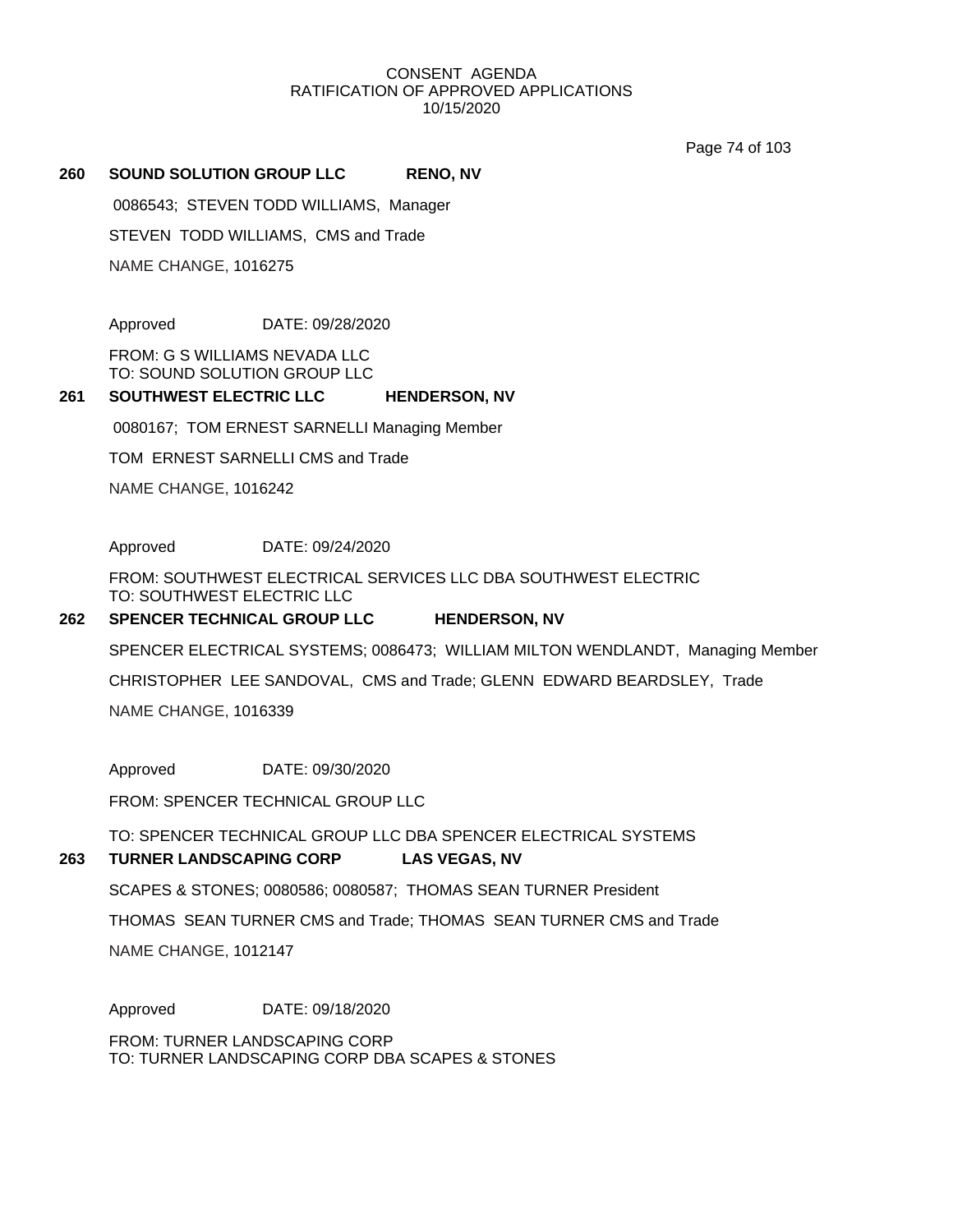Page 75 of 103

## **PERMANENT RAISE IN LIMIT**

#### **264 AERO BRIDGEWORKS INC MARIETTA, GA**

0056668; CHARLES ALAN BARGE President; MICHAEL WAYNE MADLOCK Vice President; PEGGY MARIE METCALFE Secretary/Treasurer

BEN DERRYL WOOD CMS and Trade; (C-7 Elevation and Conveyance)

PERMANENT RAISE IN LIMIT, 1016310

LIMIT: Unlimited BOND: \$50,000.00

Approved DATE: 09/29/2020

CONTINGENT UPON \$50,000 BOND

## **265 ALASKAN QUALITY SERVICES L V LLC LAS VEGAS, NV**

ALASKAN PLUMBING HEATING AND AIR; 0085228; FULCRUM PARTNERS LLC Manager; TATSUYA ANDREW KAWAI Other

CHRISTOPHER RYAN LICHTY CMS and Trade; (C-1D Plumbing)

PERMANENT RAISE IN LIMIT, 1015834

LIMIT: \$950,000.00 BOND: \$20,000.00

Approved DATE: 10/01/2020

CONTINGENT UPON RECEIPT OF \$20,000.00 BOND

# **266 B & B ELECTRIC INC LAS VEGAS, NV**

0085170; ORLANDO JAHMAL SPEARS President; AYANA SHAWNTELL SPEARS, Secretary

ORLANDO JAHMAL SPEARS CMS and Trade; (C-2 Electrical)

PERMANENT RAISE IN LIMIT, 1015945

LIMIT: \$450,000.00 BOND: \$15,000.00

Approved DATE: 09/10/2020

CONTINGENT UPON RECEIPT OF \$15,000.00 BOND

# **267 D A BUILDERS LLC RENO, NV**

0085361; DANIEL JOHN ANGELESCO, Manager

DANIEL JOHN ANGELESCO, CMS and Trade; (B-2 Residential and Small Commercial)

PERMANENT RAISE IN LIMIT, 1016147

LIMIT: \$8,400,000.00 BOND: \$50,000.00

Approved DATE: 09/18/2020

CONTINGENT UPON \$50,000 BOND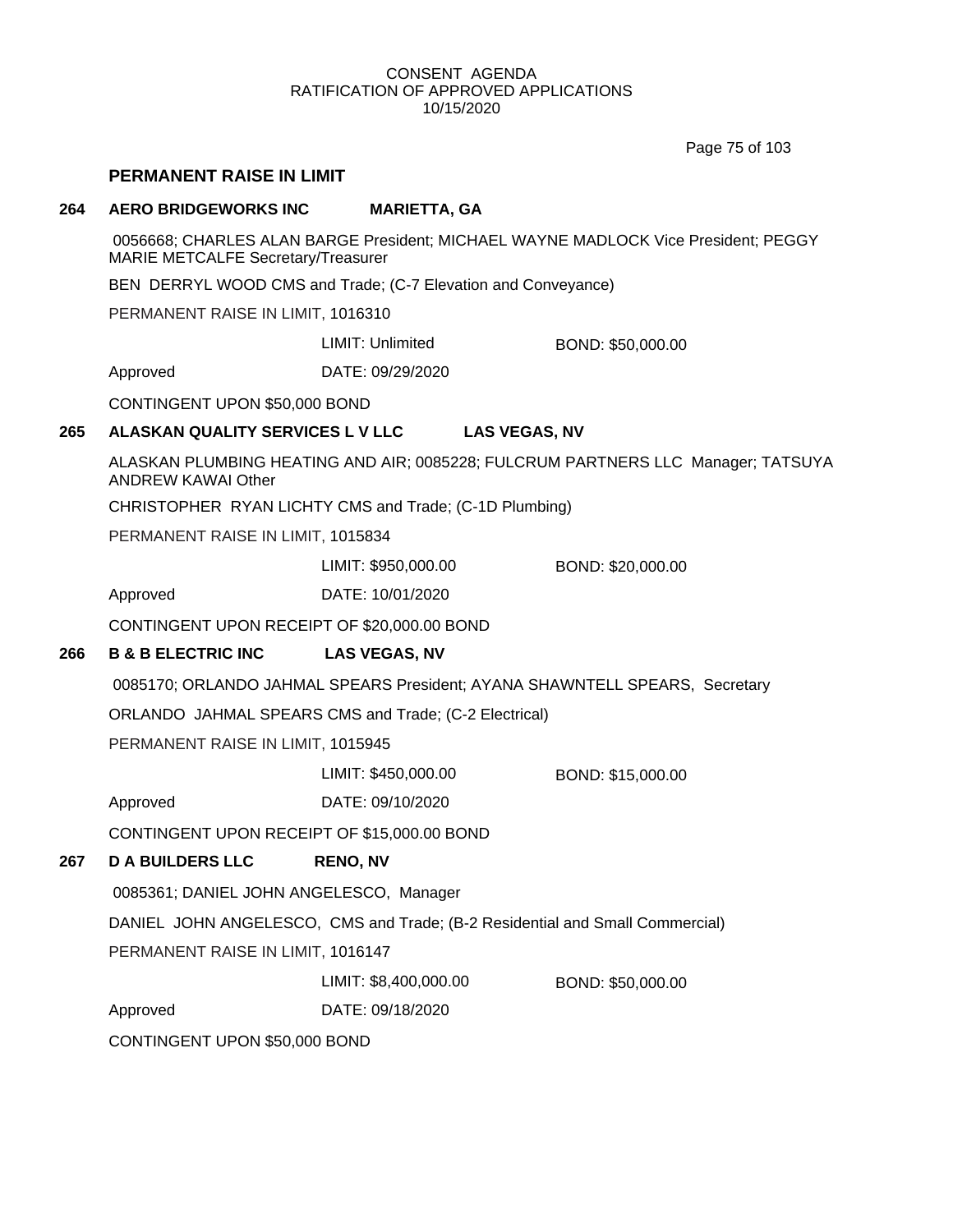Page 76 of 103

| 268 | <b>D V M BUILDERS LLC</b>                                                     | <b>YERINGTON, NV</b>    |                                                                                     |
|-----|-------------------------------------------------------------------------------|-------------------------|-------------------------------------------------------------------------------------|
|     |                                                                               |                         | 0068369; RONALD WAYNE MOORE Manager; VICKIE LYNN MOORE Manager                      |
|     | Small Commercial)                                                             |                         | RAYMOND BRENT HAMMACK Trade; RONALD WAYNE MOORE CMS and Trade; (B-2 Residential and |
|     | PERMANENT RAISE IN LIMIT, 1016105                                             |                         |                                                                                     |
|     |                                                                               | LIMIT: \$1,000,000.00   | BOND: \$30,000.00                                                                   |
|     | Approved                                                                      | DATE: 09/23/2020        |                                                                                     |
|     | CONTINGENT UPON \$30,000 BOND                                                 |                         |                                                                                     |
| 269 | <b>DESTINY HOMES CONSTRUCTION LLC</b>                                         |                         | <b>LAS VEGAS, NV</b>                                                                |
|     |                                                                               |                         | 0079067; GHASSAN GEORGE MISHERFI Manager; JASON EDWIN SCHULTZ Managing Member       |
|     |                                                                               |                         | JASON EDWIN SCHULTZ CMS and Trade; (B-2 Residential and Small Commercial)           |
|     | PERMANENT RAISE IN LIMIT, 1015881                                             |                         |                                                                                     |
|     |                                                                               | LIMIT: Unlimited        | BOND: \$50,000.00                                                                   |
|     | Approved                                                                      | DATE: 09/14/2020        |                                                                                     |
|     | CONTINGENT UPON \$50,000 BOND                                                 |                         |                                                                                     |
| 270 | <b>DESTINY HOMES CONSTRUCTION LLC</b>                                         |                         | <b>LAS VEGAS, NV</b>                                                                |
|     |                                                                               |                         | 0086810; GHASSAN GEORGE MISHERFI Manager; JASON EDWIN SCHULTZ Managing Member       |
|     | JASON EDWIN SCHULTZ CMS and Trade; (C-2 Electrical)                           |                         |                                                                                     |
|     | PERMANENT RAISE IN LIMIT, 1015882                                             |                         |                                                                                     |
|     |                                                                               | <b>LIMIT: Unlimited</b> | BOND: \$50,000.00                                                                   |
|     | Approved                                                                      | DATE: 09/14/2020        |                                                                                     |
|     | CONTINGENT UPON \$50,000 BOND                                                 |                         |                                                                                     |
| 271 | <b>DESTINY HOMES CONSTRUCTION LLC</b>                                         |                         | <b>LAS VEGAS, NV</b>                                                                |
|     | 0086809; GHASSAN GEORGE MISHERFI Manager; JASON EDWIN SCHULTZ Managing Member |                         |                                                                                     |
|     | JASON EDWIN SCHULTZ CMS and Trade; (C-1 Plumbing and Heating)                 |                         |                                                                                     |
|     | PERMANENT RAISE IN LIMIT, 1015883                                             |                         |                                                                                     |
|     |                                                                               | LIMIT: Unlimited        | BOND: \$50,000.00                                                                   |
|     | Approved                                                                      | DATE: 09/14/2020        |                                                                                     |
|     | CONTINGENT UPON \$50,000 BOND                                                 |                         |                                                                                     |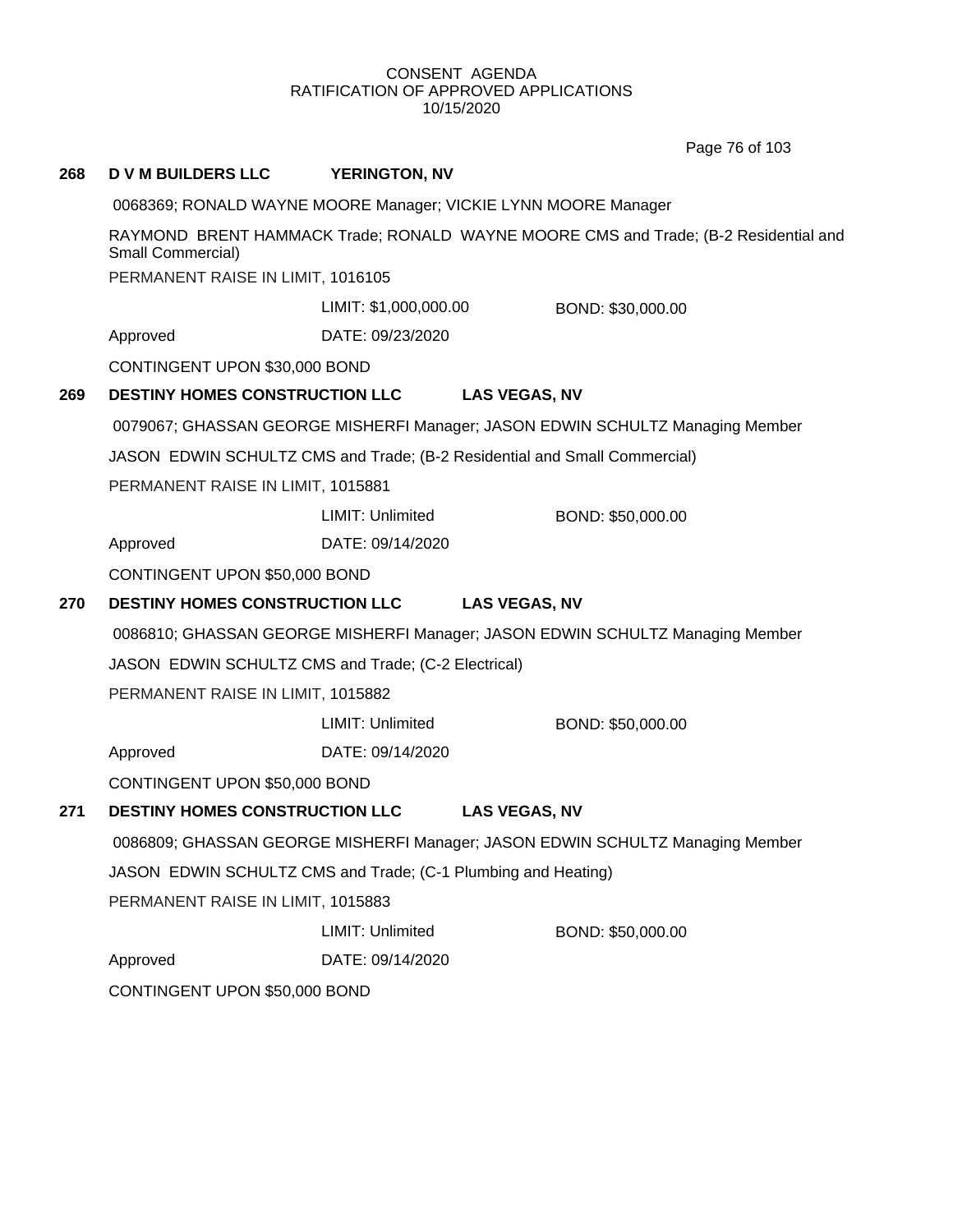Page 77 of 103

| 272 | <b>ENCINO CONCRETE INC</b>                                            | <b>LAS VEGAS, NV</b>  |                                                                                     |
|-----|-----------------------------------------------------------------------|-----------------------|-------------------------------------------------------------------------------------|
|     | 0075738; HIGINIO ANAYA-RIVERA President                               |                       |                                                                                     |
|     | HIGINIO ANAYA-RIVERA CMS and Trade; (C-5 Concrete Contracting)        |                       |                                                                                     |
|     | PERMANENT RAISE IN LIMIT, 1016056                                     |                       |                                                                                     |
|     |                                                                       | LIMIT: \$100,000.00   | BOND: \$10,000.00                                                                   |
|     | Approved                                                              | DATE: 09/17/2020      |                                                                                     |
|     | CONTINGENT UPON RECEIPT OF \$10,000.00 BOND                           |                       |                                                                                     |
| 273 | <b>FLOOR TECH INC</b>                                                 | <b>RENO, NV</b>       |                                                                                     |
|     | 0077466; RAY TAYLOR STEWART President                                 |                       |                                                                                     |
|     | STEVEN HURSHELL MELSON CMS and Trade; (C-5 Concrete Contracting)      |                       |                                                                                     |
|     | PERMANENT RAISE IN LIMIT, 1016000                                     |                       |                                                                                     |
|     |                                                                       | LIMIT: \$2,000,000.00 | BOND: \$30,000.00                                                                   |
|     | Approved                                                              | DATE: 09/15/2020      |                                                                                     |
|     | CONTINGENT UPON \$30,000 BOND                                         |                       |                                                                                     |
| 274 | GATEWAY COMPANY OF UTAH LLC (THE) SALT LAKE CITY, UT                  |                       |                                                                                     |
|     | JEFFERSON DEAN MITCHELL Member; KEVIN KEITH KAEMMERER Member          |                       | 0065000; CASEY T RICHINS Manager; BLAINE SHIRK Member; KELLY CLEON HOUSTON Manager; |
|     | KELLY CLEON HOUSTON CMS and Trade; (C-4A Painting; C-4D Sandblasting) |                       |                                                                                     |
|     | PERMANENT RAISE IN LIMIT, 1016152                                     |                       |                                                                                     |
|     |                                                                       | LIMIT: \$2,500,000.00 | BOND: \$30,000.00                                                                   |
|     | Approved                                                              | DATE: 09/18/2020      |                                                                                     |
|     | CONTINGENT UPON \$30,000 BOND                                         |                       |                                                                                     |
| 275 | <b>HARDY WINDOW COMPANY</b>                                           | <b>PLACENTIA, CA</b>  |                                                                                     |
|     |                                                                       |                       | 0082165; CHANCE PATRICK HARDY President; PATRICK GEORGE HARDY Vice President        |
|     |                                                                       |                       | GARY WAYNE PRAHL, II CMS; PATRICK GEORGE HARDY Trade; (C-8 Glass and Glazing)       |
|     | PERMANENT RAISE IN LIMIT, 1016042                                     |                       |                                                                                     |
|     |                                                                       | LIMIT: \$350,000.00   | BOND: \$15,000.00                                                                   |
|     | Approved                                                              | DATE: 09/17/2020      |                                                                                     |
|     | CONTINGENT UPON RECEIPT OF #15,000.00 BOND                            |                       |                                                                                     |
|     |                                                                       |                       |                                                                                     |
|     |                                                                       |                       |                                                                                     |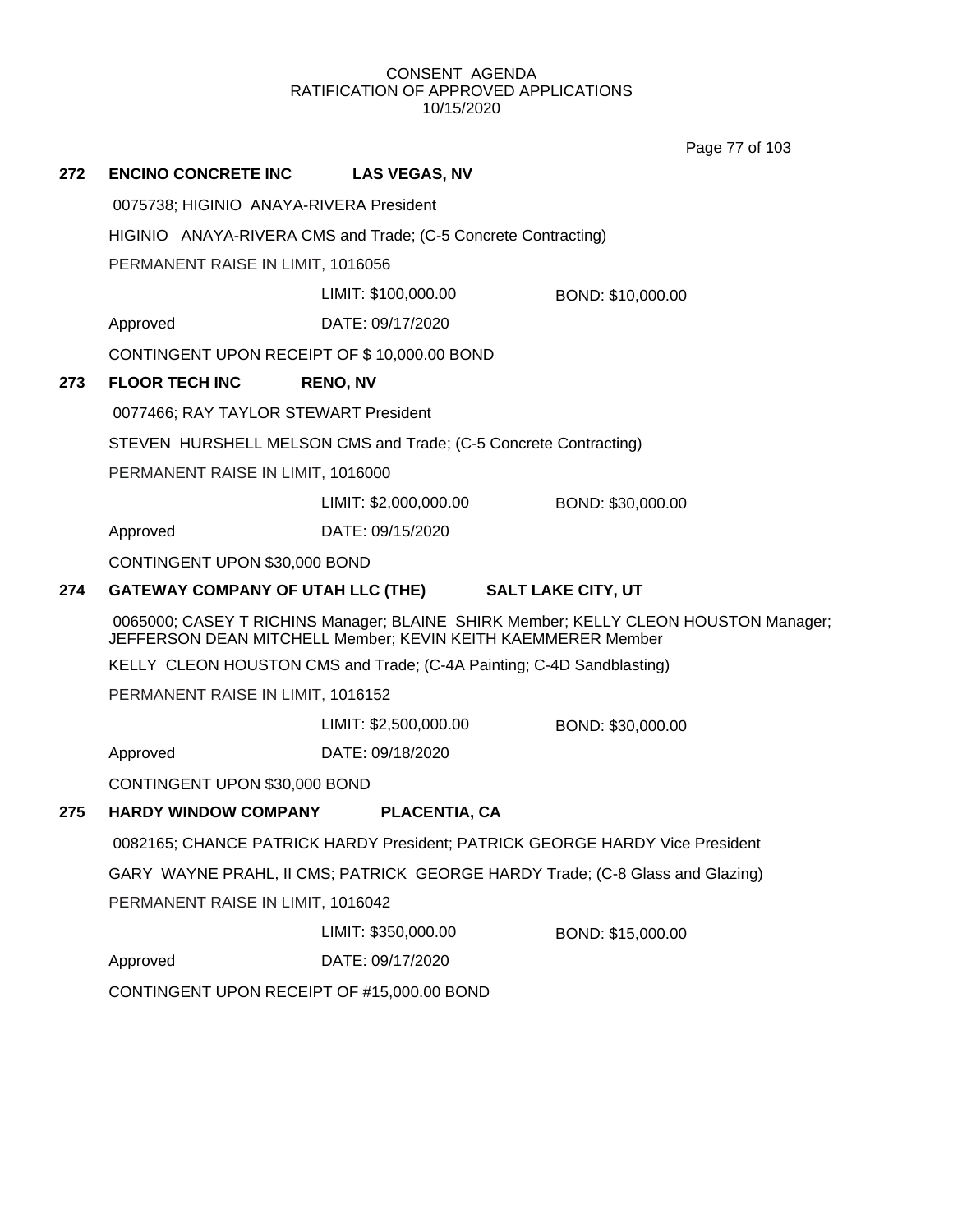Page 78 of 103

# **276 HEARTH & HOME SPECIALTIES INC LAS VEGAS, NV**

0079460; DANIEL CHRISTOPHER CHECK President

DANIEL CHRISTOPHER CHECK CMS and Trade; (C-8 Glass and Glazing)

PERMANENT RAISE IN LIMIT, 1016079

LIMIT: \$5,000,000.00 BOND: \$50,000.00

Approved DATE: 09/17/2020

CONTINGENT UPON RECEIPT OF \$50,000.00 BOND

# **277 HEARTH & HOME SPECIALTIES INC LAS VEGAS, NV**

0079461; DANIEL CHRISTOPHER CHECK President

DANIEL CHRISTOPHER CHECK CMS and Trade; DANIEL CHRISTOPHER CHECK CMS; (C-39 Installing Heaters)

PERMANENT RAISE IN LIMIT, 1016082

LIMIT: \$5,000,000.00 BOND: \$50,000.00

Approved DATE: 09/17/2020

CONTINGENT UPON RECEIPT OF \$50,000.00 BOND

## **278 HEARTH & HOME SPECIALTIES INC LAS VEGAS, NV**

0086843; DANIEL CHRISTOPHER CHECK President

DANIEL CHRISTOPHER CHECK CMS; ROBERT PAUL SCHAUBERGER Trade; (C-14C Ornamental Metal; C-14D Curtain Walls; C-14E Metal Doors and Windows; C-14J Conveyance of Goods) PERMANENT RAISE IN LIMIT, 1016083

LIMIT: \$5,000,000.00 BOND: \$50,000.00

Approved DATE: 09/17/2020

CONTINGENT UPON RECEIPT OF \$50,000.00 BOND

# **279 HEARTH & HOME SPECIALTIES INC LAS VEGAS, NV**

0086992; DANIEL CHRISTOPHER CHECK President

DANIEL CHRISTOPHER CHECK CMS; ROBERT PAUL SCHAUBERGER Trade; (C-3D Overhead Doors)

PERMANENT RAISE IN LIMIT, 1016084

LIMIT: \$5,000,000.00 BOND: \$50,000.00

Approved DATE: 09/17/2020

CONTINGENT UPON RECEIPT OF \$50,000.00 BOND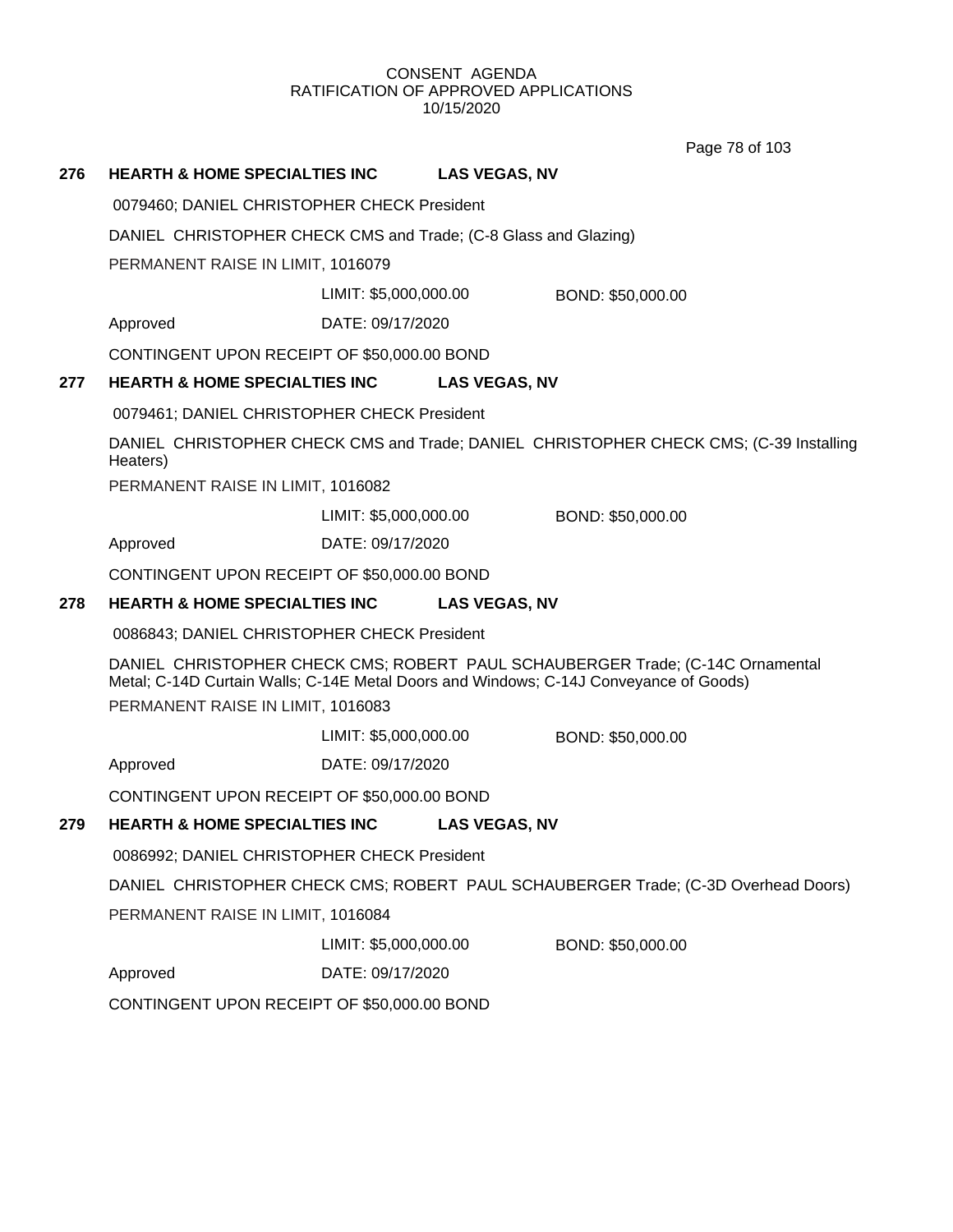Page 79 of 103

| 280 | <b>I &amp; S CONCRETE INC</b>                | <b>NORTH LAS VEGAS, NV</b>                                                      |                                                                                                    |
|-----|----------------------------------------------|---------------------------------------------------------------------------------|----------------------------------------------------------------------------------------------------|
|     | 0086351; SALVADOR GARCIA-BAUTISTA, President |                                                                                 |                                                                                                    |
|     |                                              | SALVADOR GARCIA-BAUTISTA, CMS and Trade; (C-5 Concrete Contracting)             |                                                                                                    |
|     | PERMANENT RAISE IN LIMIT, 1015946            |                                                                                 |                                                                                                    |
|     |                                              | LIMIT: \$245,000.00                                                             | BOND: \$15,000.00                                                                                  |
|     | Approved                                     | DATE: 09/08/2020                                                                |                                                                                                    |
|     | CONTINGENT UPON RECEIPT OF \$15,000.00 BOND  |                                                                                 |                                                                                                    |
| 281 | <b>IPSEN CONSTRUCTION LLC</b>                | <b>CARSON CITY, NV</b>                                                          |                                                                                                    |
|     |                                              |                                                                                 | 0086024; RYAN MICHAEL IPSEN Managing Member; JENNETTE LORRAINE IPSEN, Managing Member              |
|     |                                              |                                                                                 | RYAN MICHAEL IPSEN CMS and Trade; (B-2 Residential and Small Commercial; B-3 Speculative Building) |
|     | PERMANENT RAISE IN LIMIT, 1016179            |                                                                                 |                                                                                                    |
|     |                                              | LIMIT: \$1,500,000.00                                                           | BOND: \$30,000.00                                                                                  |
|     | Approved                                     | DATE: 09/24/2020                                                                |                                                                                                    |
|     | CONTINGENT UPON \$30,000 BOND                |                                                                                 |                                                                                                    |
| 282 | <b>IPSEN CONSTRUCTION LLC</b>                | <b>CARSON CITY, NV</b>                                                          |                                                                                                    |
|     |                                              |                                                                                 | 0086603; RYAN MICHAEL IPSEN Managing Member; JENNETTE LORRAINE IPSEN, Managing Member              |
|     |                                              | RYAN MICHAEL IPSEN CMS and Trade; (C-3 Carpentry Maintenance and Minor Repairs) |                                                                                                    |
|     | PERMANENT RAISE IN LIMIT, 1016180            |                                                                                 |                                                                                                    |
|     |                                              | LIMIT: \$1,500,000.00                                                           | BOND: \$30,000.00                                                                                  |
|     | Approved                                     | DATE: 09/24/2020                                                                |                                                                                                    |
|     | CONTINGENT UPON \$30,000 BOND                |                                                                                 |                                                                                                    |
| 283 | <b>JERALD WAYNE NESTLERODE</b>               | <b>FALLON, NV</b>                                                               |                                                                                                    |
|     |                                              | NEW RIVER MASONRY; 0070077; JERALD WAYNE NESTLERODE Owner                       |                                                                                                    |
|     |                                              | JERALD WAYNE NESTLERODE CMS and Trade; (C-18 Masonry)                           |                                                                                                    |
|     | PERMANENT RAISE IN LIMIT, 1015949            |                                                                                 |                                                                                                    |
|     |                                              | LIMIT: \$245,000.00                                                             | BOND: \$15,000.00                                                                                  |
|     | Approved                                     | DATE: 09/14/2020                                                                |                                                                                                    |
|     | CONTINGENT UPON \$15,000 BOND                |                                                                                 |                                                                                                    |
|     |                                              |                                                                                 |                                                                                                    |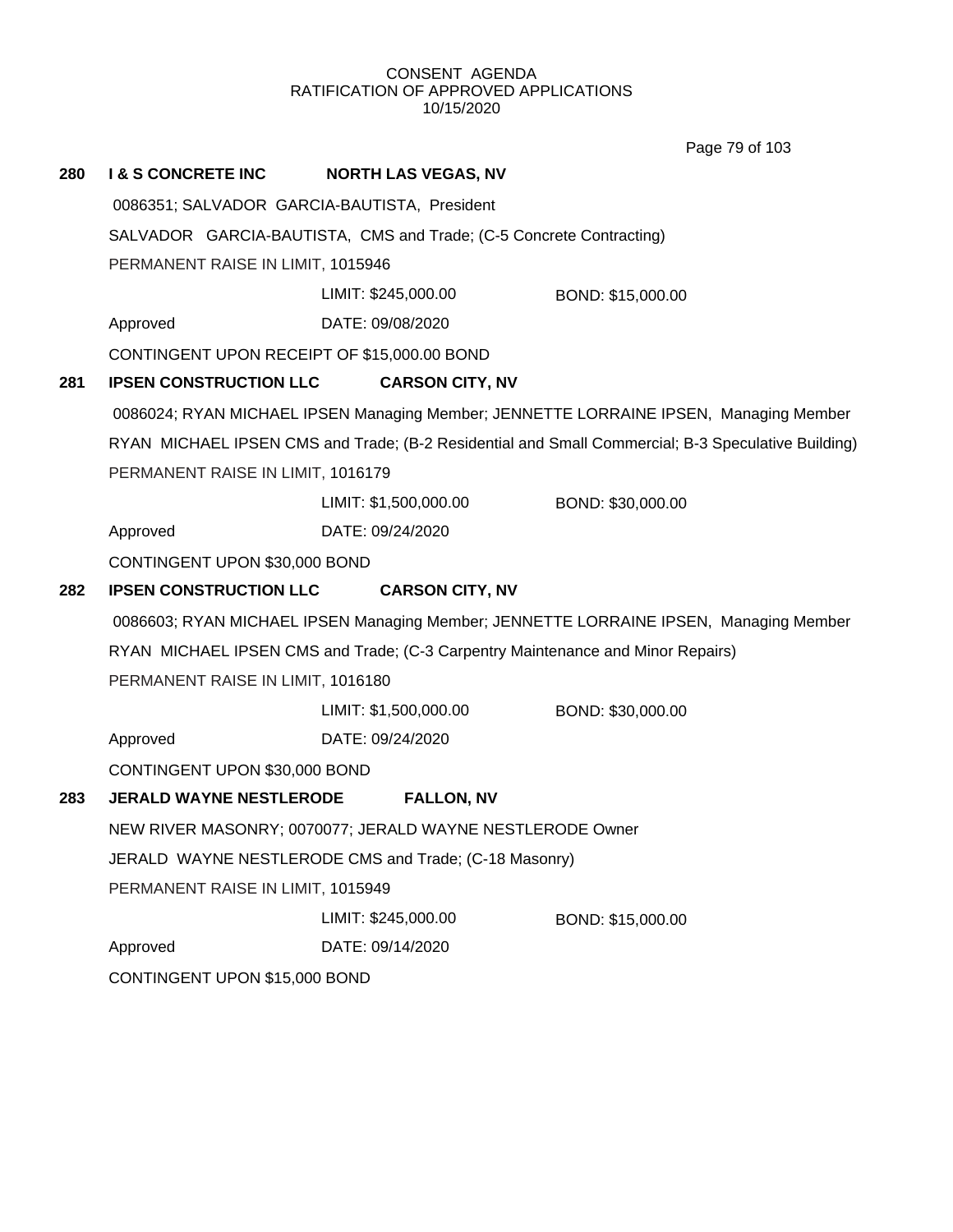Page 80 of 103

# **284 KEYSTONE CONTRACTORS INC LAS VEGAS, NV**

KEYSTONE ENTERPRISES; 0052810; THOR S STEWART President; JESSICA LYNN STEWART, **Treasurer** 

JESSICA LYNN STEWART, CMS; THOR S STEWART Trade; (C-18 Masonry)

PERMANENT RAISE IN LIMIT, 1016045

LIMIT: \$4,500,000.00 BOND: \$30,000.00

Approved DATE: 09/17/2020

CONTINGENT UPON RECEIPT OF \$ 30,000.00 BOND

## **285 LANDSCAPE & TREE COMPANY INC LOOMIS, CA**

L T C CONSTRUCTION; 0087062; CHRIS BRUCE HUPPE, President; JOEL VINCENT HUPPE, Treasurer

CHRIS BRUCE HUPPE, CMS and Trade; (B-2 Residential and Small Commercial)

PERMANENT RAISE IN LIMIT, 1016097

LIMIT: \$3,300,000.00 BOND: \$30,000.00

Approved DATE: 09/18/2020

CONTINGENT UPON \$30,000 BOND

#### **286 LARRY & CLIFF ENTERPRISES INC FRESNO, CA**

L C SERVICES; 0077063; LARRY RAY CARPENTER President; CLIFFTON LLOYD WOODS Secretary/Treasurer

CLIFFTON LLOYD WOODS CMS and Trade; (A General Engineering)

PERMANENT RAISE IN LIMIT, 1016253

LIMIT: BOND:

Denied DATE: 09/23/2020

PURSUANT TO NAC 624.670(3)

# **287 LAS VEGAS CONNECTS LAS VEGAS, NV**

0083574; MATTHEW JOHN LANE President; JESSICA ANDREA LANE Secretary

JESSICA ANDREA LANE CMS; WILLIAM DARIN LANDES Trade; (C-2 Electrical)

PERMANENT RAISE IN LIMIT, 1015120

LIMIT: \$50,000.00 BOND: \$5,000.00

Approved DATE: 09/14/2020

CONTINGENT UPON RECEIPT OF \$5,000.00 BOND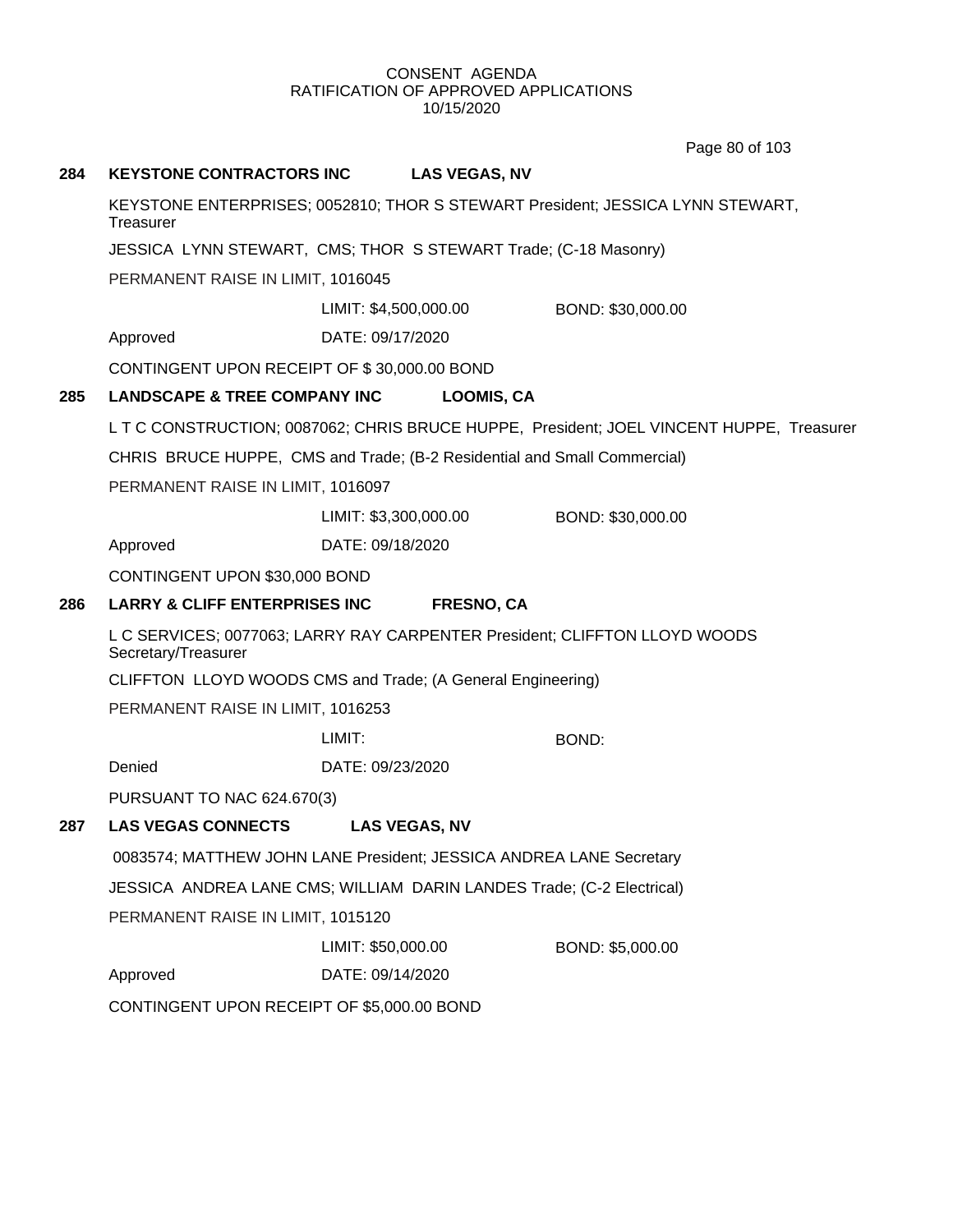Page 81 of 103

| 288 | <b>LAS VEGAS CONNECTS</b>                  | <b>LAS VEGAS, NV</b>                                                    |                                                                                |
|-----|--------------------------------------------|-------------------------------------------------------------------------|--------------------------------------------------------------------------------|
|     |                                            | 0083575; MATTHEW JOHN LANE President; JESSICA ANDREA LANE Secretary     |                                                                                |
|     |                                            |                                                                         | ALLEN GLADE ENGLAND Trade; JESSICA ANDREA LANE CMS; (C-1 Plumbing and Heating) |
|     | PERMANENT RAISE IN LIMIT, 1015121          |                                                                         |                                                                                |
|     |                                            | LIMIT: \$50,000.00                                                      | BOND: \$5,000.00                                                               |
|     | Approved                                   | DATE: 09/14/2020                                                        |                                                                                |
|     | CONTINGENT UPON RECEIPT OF \$5,000.00 BOND |                                                                         |                                                                                |
| 289 | <b>LEONARD ELECTRICAL INDUSTRIES LLC</b>   | <b>SPARKS, NV</b>                                                       |                                                                                |
|     | 0083349; CHARLES NICHOLAS LEONARD, Manager |                                                                         |                                                                                |
|     |                                            | CHARLES NICHOLAS LEONARD, CMS and Trade; (C-2 Electrical)               |                                                                                |
|     | PERMANENT RAISE IN LIMIT, 1016046          |                                                                         |                                                                                |
|     |                                            | LIMIT: \$2,000,000.00                                                   | BOND: \$30,000.00                                                              |
|     | Approved                                   | DATE: 09/18/2020                                                        |                                                                                |
|     | CONTINGENT UPON \$30,000 BOND              |                                                                         |                                                                                |
| 290 | <b>NATIONWIDE POOL DESIGN LLC</b>          | <b>LAS VEGAS, NV</b>                                                    |                                                                                |
|     |                                            | NATIONWIDE POOL LLC; 0069350; JON RUSSELL WINN Managing Member          |                                                                                |
|     |                                            | JON RUSSELL WINN CMS and Trade; (A-10 Commercial and Residential Pools) |                                                                                |
|     | PERMANENT RAISE IN LIMIT, 1014924          |                                                                         |                                                                                |
|     |                                            | LIMIT: \$200,000.00                                                     | BOND: \$15,000.00                                                              |
|     | Approved                                   | DATE: 09/10/2020                                                        |                                                                                |
|     |                                            | CONTINGENT UPON RECEIPT OF \$15,000.00 BOND AND CP BOND OF \$200,000.00 |                                                                                |
| 291 | NORTHERN NEVADA LOW VOLTAGE LLC            | Sparks, NV                                                              |                                                                                |
|     |                                            | 0081479; MICHAEL QUINN MEACHAM Manager; AUSTIN RANDALL HEUER Manager    |                                                                                |
|     |                                            | MICHAEL QUINN MEACHAM CMS and Trade; (C-2D Low Voltage)                 |                                                                                |
|     | PERMANENT RAISE IN LIMIT, 1015984          |                                                                         |                                                                                |
|     |                                            | LIMIT: \$245,000.00                                                     | BOND: \$15,000.00                                                              |
|     | Approved                                   | DATE: 09/15/2020                                                        |                                                                                |
|     | CONTINGENT UPON \$15,000 BOND              |                                                                         |                                                                                |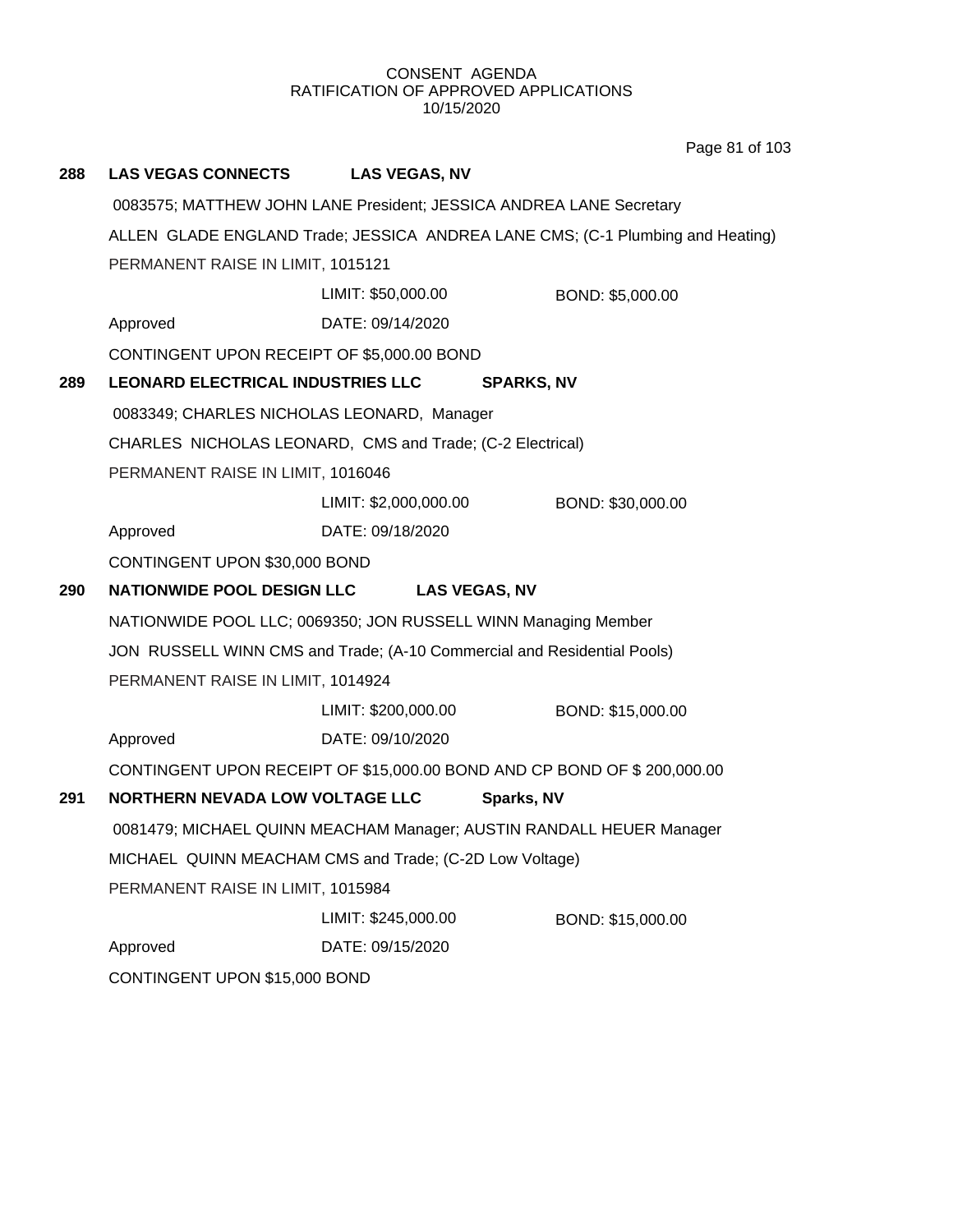Page 82 of 103

# **292 OMEGA ELECTRIC LLC LAS VEGAS, NV** 0085337; RASAM GHEIBI, Managing Member; MAHMOODREZA RADEH, Managing Member RASAM GHEIBI, Trade; MAHMOODREZA RADEH, CMS; (C-2 Electrical) PERMANENT RAISE IN LIMIT, 1016038 Approved DATE: 09/15/2020 LIMIT: \$245,000.00 BOND: \$15,000.00 CONTINGENT UPON RECEIPT OF \$15,000.00 BOND **293 PACIFIC STATES COMMUNICATIONS OF NEVADA INC RENO, NV** 0031442; PATRICIA ANN MADDEN President; MICHAEL WAYNE BUIS Director BRYAN WAYNE CAROTHERS CMS and Trade; (C-2D Low Voltage) PERMANENT RAISE IN LIMIT, 1015968 Approved DATE: 09/15/2020 LIMIT: \$3,000,000.00 BOND: \$30,000.00 CONTINGENT UPON \$30,000 BOND **294 PARC SPECIALTY CONTRACTORS SACRAMENTO, CA** 0047599; ANDREW SEAN GOFORTH, President; KIRK RUSSELL FERNANDEZ Secretary; LOUIS WILLIAM MARTINA Treasurer ANDREW SEAN GOFORTH, CMS and Trade; (A-22 Unclassified A22 IS DESIGNATED FOR LEAD ABATEMENT INCLUDING INSULATION ONLY; A-23 Removal of Asbestos A22 IS DESIGNATED FOR LEAD ABATEMENT INCLUDING INSULATION ONLY) PERMANENT RAISE IN LIMIT, 1015900 Approved DATE: 09/10/2020 LIMIT: \$3,500,000.00 BOND: \$30,000.00 CONTINGENT UPON RECEIPT OF \$30,000.00 BOND **295 PERFECT FLOORING INC LAS VEGAS, NV** 0054753; WIESLAW FYDA President; MALGORZATA FYDA Other WIESLAW FYDA CMS and Trade; (C-20 Tiling) PERMANENT RAISE IN LIMIT, 1016111 Approved DATE: 09/25/2020 LIMIT: \$200,000.00 BOND: \$10,000.00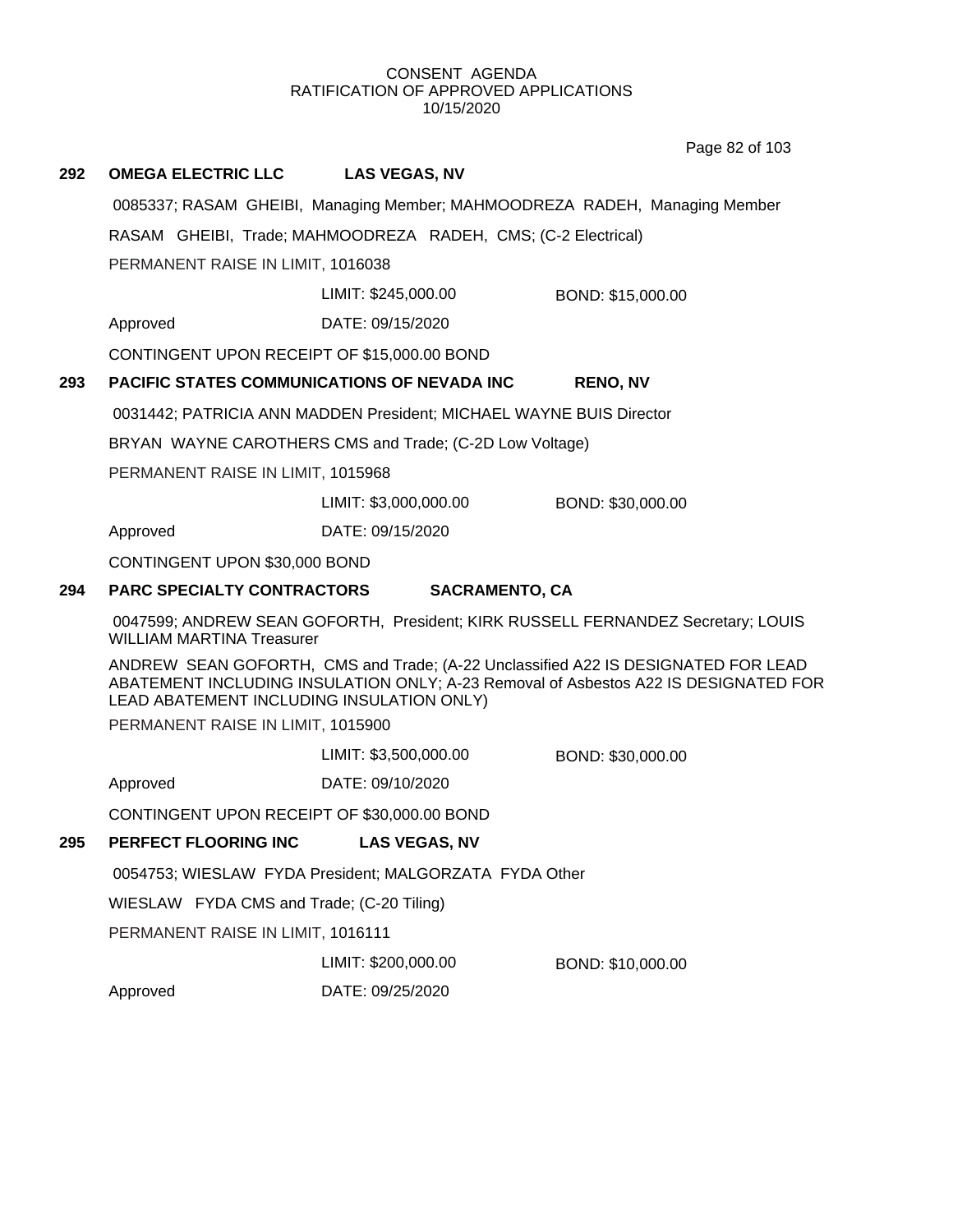Page 83 of 103

| 296 | <b>PREMO CONCRETE CONSTRUCTION LLC</b>                                                           |                           | <b>GARDNERVILLE, NV</b>                                                              |
|-----|--------------------------------------------------------------------------------------------------|---------------------------|--------------------------------------------------------------------------------------|
|     | 0086636; MATTHEW JOSEPH PREMO, Manager                                                           |                           |                                                                                      |
|     | MATTHEW JOSEPH PREMO, CMS and Trade; (C-5 Concrete Contracting)                                  |                           |                                                                                      |
|     | PERMANENT RAISE IN LIMIT, 1015970                                                                |                           |                                                                                      |
|     |                                                                                                  | LIMIT: \$245,000.00       | BOND: \$15,000.00                                                                    |
|     | Approved                                                                                         | DATE: 09/14/2020          |                                                                                      |
|     | CONTINGENT UPON \$15,000 BOND                                                                    |                           |                                                                                      |
| 297 | <b>PYROCOM INC</b>                                                                               | <b>LAS VEGAS, NV</b>      |                                                                                      |
|     |                                                                                                  |                           | 0045590; DANIELLE PAULA KEAR President; MATTHEW CARY MALCOMB Secretary/Treasurer     |
|     | MATTHEW CARY MALCOMB CMS and Trade; (C-2 Electrical)                                             |                           |                                                                                      |
|     | PERMANENT RAISE IN LIMIT, 1016022                                                                |                           |                                                                                      |
|     |                                                                                                  | LIMIT: \$7,000,000.00     | BOND: \$50,000.00                                                                    |
|     | Approved                                                                                         | DATE: 09/15/2020          |                                                                                      |
| 298 | <b>R K CONTRACTORS</b>                                                                           | <b>RENO, NV</b>           |                                                                                      |
|     | 0067733A; RYAN JOHN KAUTZ President                                                              |                           |                                                                                      |
|     | RYAN JOHN KAUTZ CMS and Trade; (A General Engineering)                                           |                           |                                                                                      |
|     | PERMANENT RAISE IN LIMIT, 1016243                                                                |                           |                                                                                      |
|     |                                                                                                  | LIMIT: \$6,800,000.00     | BOND: \$50,000.00                                                                    |
|     | Approved                                                                                         | DATE: 09/23/2020          |                                                                                      |
|     | CONTINGENT UPON \$50,000 BOND                                                                    |                           |                                                                                      |
| 299 | <b>REBEL POOL &amp; SPA LLC</b>                                                                  | <b>PLEASANT GROVE, UT</b> |                                                                                      |
|     | 0082198; JASON RICHARD CARDON Managing Member                                                    |                           |                                                                                      |
|     |                                                                                                  |                           | JASON RICHARD CARDON CMS and Trade; (A-10E Maintenance and Repair of Pools and Spas) |
|     | PERMANENT RAISE IN LIMIT, 1016176                                                                |                           |                                                                                      |
|     |                                                                                                  | LIMIT: \$200,000.00       | BOND: \$15,000.00                                                                    |
|     | Approved                                                                                         | DATE: 09/15/2020          |                                                                                      |
|     | CONTINGENT UPON RECEIPT OF \$15,000.00 BOND<br>CONSUMER PROTECTION BOND TO REMAIN AT \$15,000.00 |                           |                                                                                      |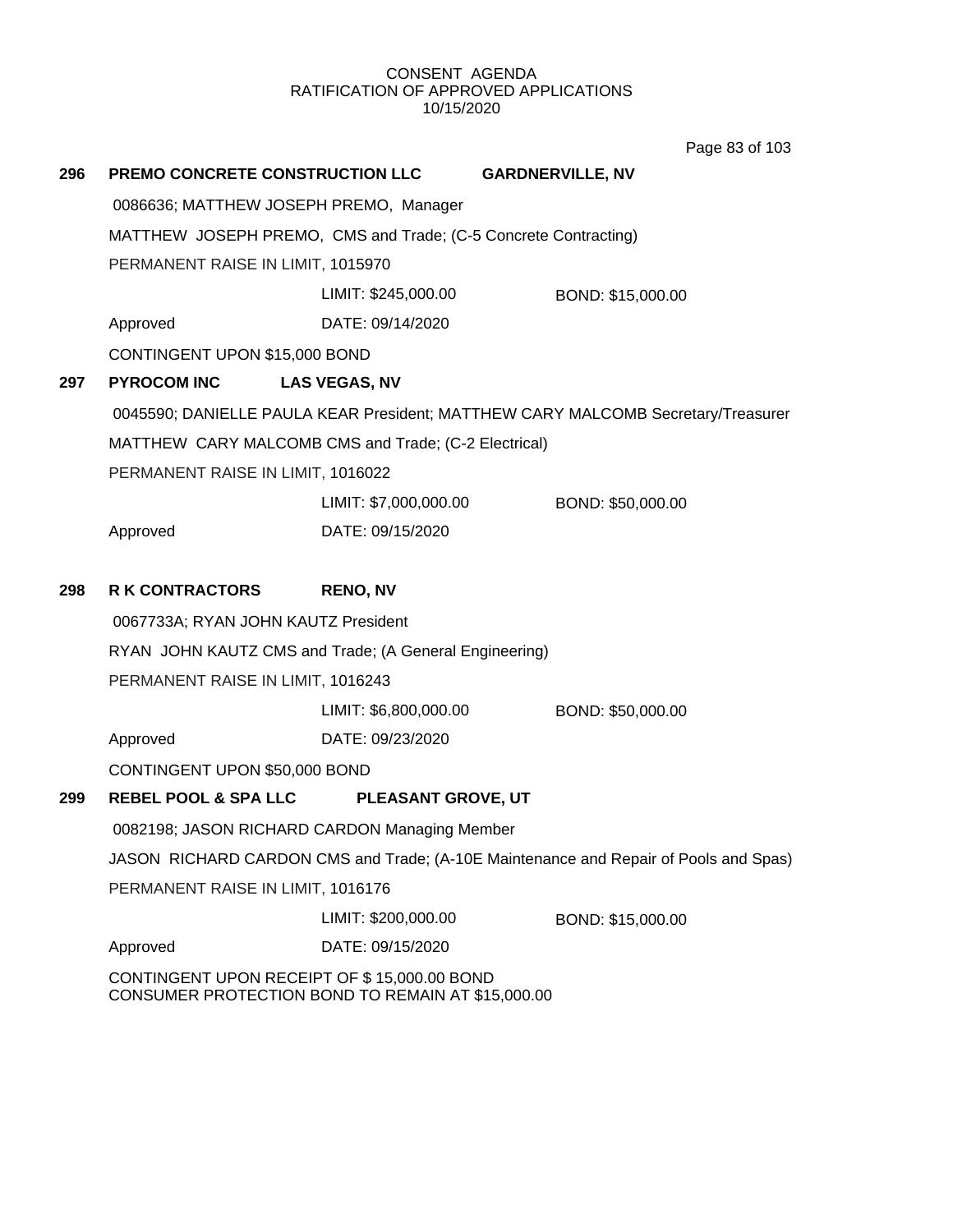Page 84 of 103

| 300 | <b>RISSE CONSTRUCTION INC</b>                     | <b>RIO LINDA, CA</b>                                      |                                                                                         |
|-----|---------------------------------------------------|-----------------------------------------------------------|-----------------------------------------------------------------------------------------|
|     |                                                   |                                                           | R C I PLUMBING; 0041537; DANA MICHAEL RISSE President; GREGORY LAWRENCE RISSE Secretary |
|     | DANA MICHAEL RISSE CMS and Trade; (C-1D Plumbing) |                                                           |                                                                                         |
|     | PERMANENT RAISE IN LIMIT, 1015748                 |                                                           |                                                                                         |
|     |                                                   | LIMIT: Unlimited                                          | BOND: \$50,000.00                                                                       |
|     | Approved                                          | DATE: 09/14/2020                                          |                                                                                         |
|     | CONTINGENT UPON \$50,000 BOND                     |                                                           |                                                                                         |
| 301 | <b>ROGUE ELECTRIC LLC</b>                         | <b>LAS VEGAS, NV</b>                                      |                                                                                         |
|     | 0082375; CHRISTOPHER ALBERT CIULLO Manager        |                                                           |                                                                                         |
|     |                                                   | CHRISTOPHER ALBERT CIULLO CMS and Trade; (C-2 Electrical) |                                                                                         |
|     | PERMANENT RAISE IN LIMIT, 1016112                 |                                                           |                                                                                         |
|     |                                                   | LIMIT: \$3,000,000.00                                     | BOND: \$30,000.00                                                                       |
|     | Approved                                          | DATE: 09/24/2020                                          |                                                                                         |
|     |                                                   |                                                           |                                                                                         |
| 302 | SIERRA SPECIALIZED INC                            | <b>GARDNERVILLE,</b>                                      |                                                                                         |
|     | BRANNAN, Director                                 |                                                           | SIERRA GATE & CONTROL; 0083439; BRENDON KYLE BRANNAN, Partner; KATHERINE MARIE          |
|     |                                                   | BRENDON KYLE BRANNAN, CMS and Trade; (C-2D Low Voltage)   |                                                                                         |
|     | PERMANENT RAISE IN LIMIT, 1016078                 |                                                           |                                                                                         |
|     |                                                   | LIMIT: \$245,000.00                                       | BOND: \$15,000.00                                                                       |
|     | Approved                                          | DATE: 09/18/2020                                          |                                                                                         |
|     | CONTINGENT UPON \$15,000 BOND                     |                                                           |                                                                                         |
| 303 | <b>SOLAR STAR LLC</b>                             | <b>LAS VEGAS, NV</b>                                      |                                                                                         |
|     | 0080616; STANLEY CARL POPEK Manager               |                                                           |                                                                                         |
|     |                                                   | STANLEY CARL POPEK CMS and Trade; (C-2G Photovoltaics)    |                                                                                         |
|     | PERMANENT RAISE IN LIMIT, 1015994                 |                                                           |                                                                                         |
|     |                                                   | LIMIT: \$750,000.00                                       | BOND: \$20,000.00                                                                       |
|     | Approved                                          | DATE: 09/18/2020                                          |                                                                                         |
|     | CONTINGENT UPON \$20,000 BOND                     |                                                           |                                                                                         |
|     |                                                   |                                                           |                                                                                         |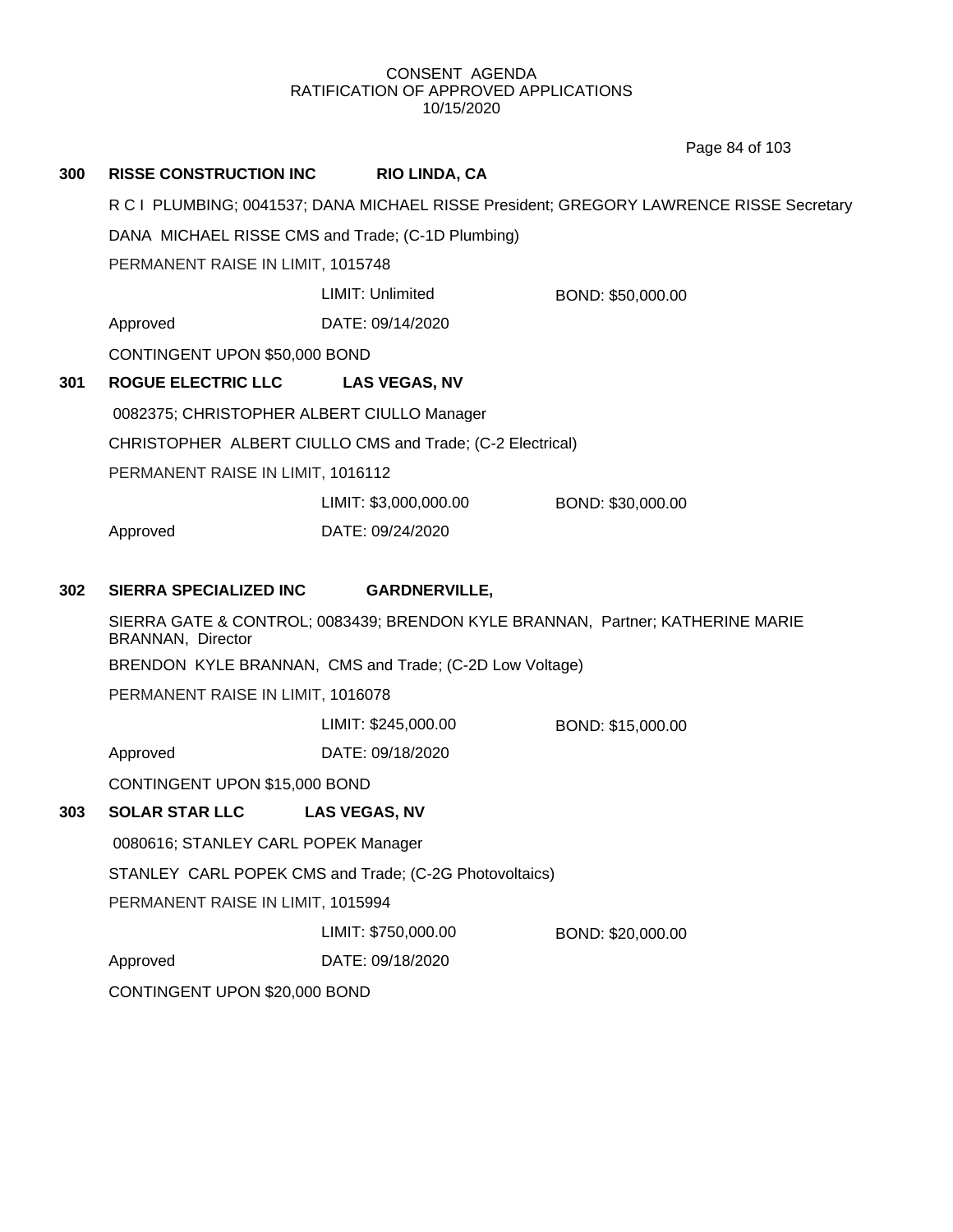Page 85 of 103

| 304                               | <b>SOLAR STAR LLC</b>                                                                                           | <b>LAS VEGAS, NV</b>                                                      |                   |  |  |
|-----------------------------------|-----------------------------------------------------------------------------------------------------------------|---------------------------------------------------------------------------|-------------------|--|--|
|                                   | 0084936; STANLEY CARL POPEK Manager                                                                             |                                                                           |                   |  |  |
|                                   | STANLEY CARL POPEK CMS and Trade; (C-2G Photovoltaics)                                                          |                                                                           |                   |  |  |
|                                   | PERMANENT RAISE IN LIMIT, 1015995                                                                               |                                                                           |                   |  |  |
|                                   |                                                                                                                 | LIMIT: \$750,000.00                                                       | BOND: \$20,000.00 |  |  |
|                                   | Approved                                                                                                        | DATE: 09/18/2020                                                          |                   |  |  |
|                                   | CONTINGENT UPON \$20,000 BOND                                                                                   |                                                                           |                   |  |  |
| 305                               | <b>SPECIALIZED SERVICES LLC</b>                                                                                 | N. LAS VEGAS, NV                                                          |                   |  |  |
|                                   | SPECIALIZED SERVICES AND MAINTENANCE; 0082364; JAIME RAMIREZ-TORRES Manager; BETH<br>ANN HEILMAN Manager        |                                                                           |                   |  |  |
|                                   |                                                                                                                 | JAIME RAMIREZ-TORRES Trade; BETH ANN HEILMAN CMS; (C-20 Tiling)           |                   |  |  |
|                                   |                                                                                                                 | PERMANENT RAISE IN LIMIT, 1016040                                         |                   |  |  |
|                                   |                                                                                                                 | LIMIT: \$100,000.00                                                       | BOND: \$10,000.00 |  |  |
|                                   | Approved                                                                                                        | DATE: 09/15/2020                                                          |                   |  |  |
|                                   |                                                                                                                 | CONTINGENT UPON RECEIPT OF \$10,000.00 BOND                               |                   |  |  |
| 306                               | <b>SPECIALIZED SERVICES LLC</b>                                                                                 | N. LAS VEGAS, NV                                                          |                   |  |  |
|                                   | SPECIALIZED SERVICES AND MAINTENANCE; 0083203; JAIME RAMIREZ-TORRES Manager; BETH<br><b>ANN HEILMAN Manager</b> |                                                                           |                   |  |  |
|                                   |                                                                                                                 | JAIME RAMIREZ-TORRES Trade; BETH ANN HEILMAN CMS; (C-16 Finishing Floors) |                   |  |  |
|                                   | PERMANENT RAISE IN LIMIT, 1016041                                                                               |                                                                           |                   |  |  |
|                                   |                                                                                                                 | LIMIT: \$100,000.00                                                       | BOND: \$10,000.00 |  |  |
|                                   | Approved                                                                                                        | DATE: 09/15/2020                                                          |                   |  |  |
|                                   |                                                                                                                 | CONTINGENT UPON RECEIPT OF \$10,000.00 BOND                               |                   |  |  |
| 307                               | <b>STEVEN M ROGERS</b>                                                                                          | <b>RENO, NV</b>                                                           |                   |  |  |
|                                   |                                                                                                                 | STEVES SPECIALTY WELDING; 0082157; STEVEN MICHAEL ROGERS Owner            |                   |  |  |
|                                   | STEVEN MICHAEL ROGERS CMS and Trade; (C-14 Steel Reinforcing and Erection)                                      |                                                                           |                   |  |  |
| PERMANENT RAISE IN LIMIT, 1015892 |                                                                                                                 |                                                                           |                   |  |  |
|                                   |                                                                                                                 | LIMIT: \$1,900,000.00                                                     | BOND: \$30,000.00 |  |  |
|                                   | Approved                                                                                                        | DATE: 09/18/2020                                                          |                   |  |  |
|                                   | CONTINGENT UPON \$30,000 BOND                                                                                   |                                                                           |                   |  |  |
|                                   |                                                                                                                 |                                                                           |                   |  |  |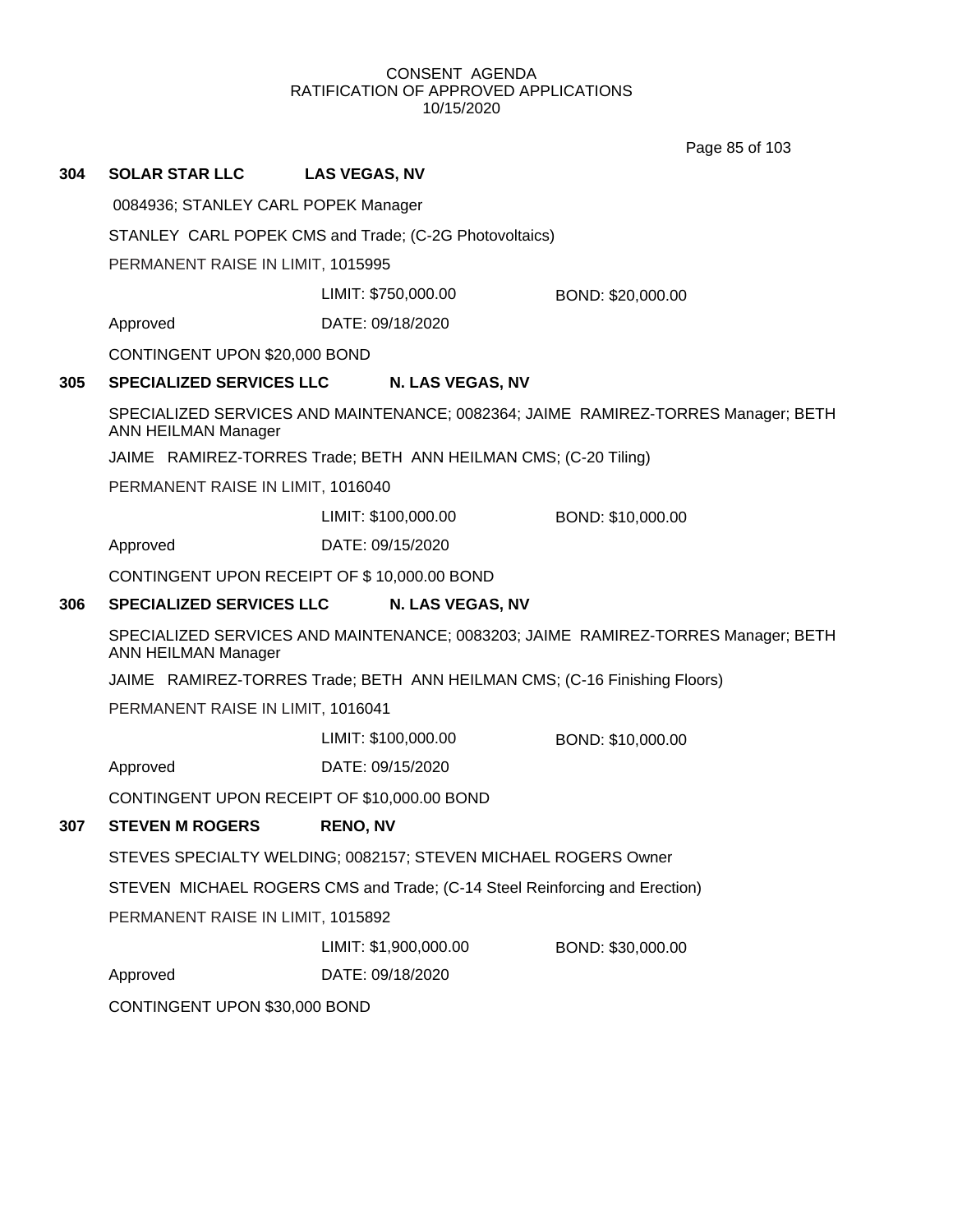Page 86 of 103

| 308 | <b>SUNRISE PAVING INC</b>                                                                                        | <b>LAS VEGAS, NV</b>                                                      |                                                                                      |  |
|-----|------------------------------------------------------------------------------------------------------------------|---------------------------------------------------------------------------|--------------------------------------------------------------------------------------|--|
|     | 0086620; GLENN ROBERT WARREN President                                                                           |                                                                           |                                                                                      |  |
|     | GLENN ROBERT WARREN CMS and Trade; (C-5 Concrete Contracting)                                                    |                                                                           |                                                                                      |  |
|     | PERMANENT RAISE IN LIMIT, 1014855                                                                                |                                                                           |                                                                                      |  |
|     |                                                                                                                  | LIMIT: Unlimited                                                          | BOND: \$50,000.00                                                                    |  |
|     | Approved                                                                                                         | DATE: 09/14/2020                                                          |                                                                                      |  |
|     |                                                                                                                  | CONTINGENT UPON RECEIPT OF \$50,000.00 BOND                               |                                                                                      |  |
| 309 | <b>TEKLUS CONSTRUCTION LLC</b>                                                                                   | <b>SPARKS, NV</b>                                                         |                                                                                      |  |
|     | 0083266; JASON EDWIN SCHULTZ Manager                                                                             |                                                                           |                                                                                      |  |
|     |                                                                                                                  | JASON EDWIN SCHULTZ CMS and Trade; (B-2 Residential and Small Commercial) |                                                                                      |  |
|     | PERMANENT RAISE IN LIMIT, 1016327                                                                                |                                                                           |                                                                                      |  |
|     |                                                                                                                  | LIMIT: \$1,600,000.00                                                     | BOND: \$30,000.00                                                                    |  |
|     | Approved                                                                                                         | DATE: 09/24/2020                                                          |                                                                                      |  |
|     | CONTINGENT UPON \$30,000 BOND                                                                                    |                                                                           |                                                                                      |  |
| 310 | TITAN CONSTRUCTION SERVICES LLC<br><b>LAS VEGAS, NV</b>                                                          |                                                                           |                                                                                      |  |
|     | T C S; 0081731; PETER JAMES CICCHETTI Managing Member                                                            |                                                                           |                                                                                      |  |
|     |                                                                                                                  |                                                                           | PETER JAMES CICCHETTI CMS; MICHAEL JOHN WICHMANN CMS and Trade; (B General Building) |  |
|     | PERMANENT RAISE IN LIMIT, 1016120                                                                                |                                                                           |                                                                                      |  |
|     |                                                                                                                  | LIMIT: \$1,500,000.00                                                     | BOND: \$30,000.00                                                                    |  |
|     | Approved                                                                                                         | DATE: 09/21/2020                                                          |                                                                                      |  |
|     | CONTINGENT UPON RECEIPT OF \$30,000 BOND                                                                         |                                                                           |                                                                                      |  |
| 311 | TITAN CONSTRUCTION SERVICES LLC                                                                                  |                                                                           | <b>LAS VEGAS, NV</b>                                                                 |  |
|     | T C S; 0081732; PETER JAMES CICCHETTI Managing Member                                                            |                                                                           |                                                                                      |  |
|     | MICHAEL JOHN WICHMANN CMS and Trade; PETER JAMES CICCHETTI CMS; (C-3 Carpentry<br>Maintenance and Minor Repairs) |                                                                           |                                                                                      |  |
|     | PERMANENT RAISE IN LIMIT, 1016121                                                                                |                                                                           |                                                                                      |  |
|     |                                                                                                                  | LIMIT: \$1,500,000.00                                                     | BOND: \$30,000.00                                                                    |  |
|     | Approved                                                                                                         | DATE: 09/21/2020                                                          |                                                                                      |  |
|     |                                                                                                                  | CONTINGENT UPON RECEIPT OF \$30,000.00 BOND                               |                                                                                      |  |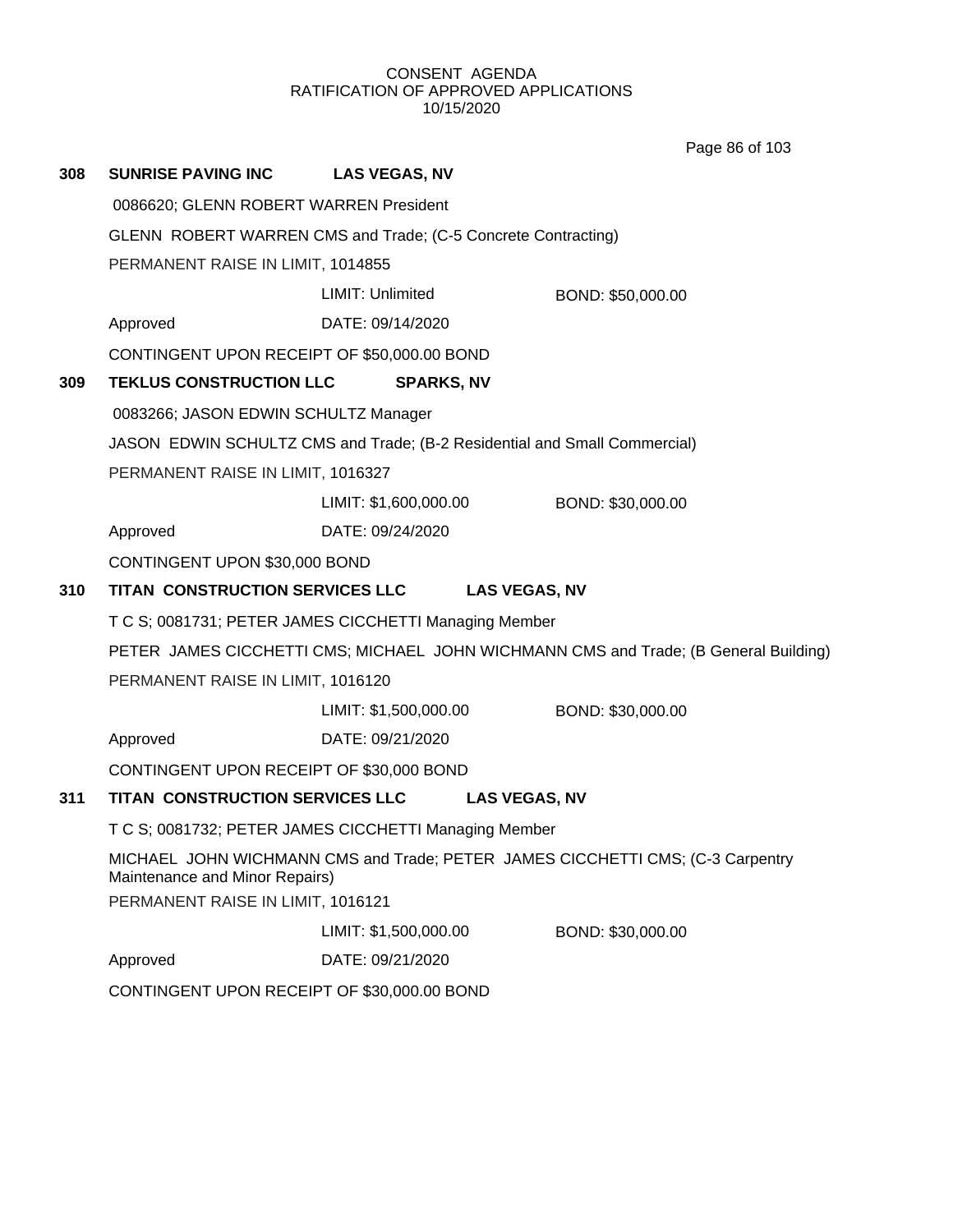Page 87 of 103

# **312 TITAN CONSTRUCTION SERVICES LLC LAS VEGAS, NV**

T C S; 0081733; PETER JAMES CICCHETTI Managing Member

PETER JAMES CICCHETTI CMS; MICHAEL JOHN WICHMANN CMS and Trade; (C-4 Painting and Decorating)

PERMANENT RAISE IN LIMIT, 1016122

LIMIT: \$1,500,000.00 BOND: \$30,000.00

Approved DATE: 09/21/2020

CONTINGENT UPON RECEIPT OF \$30,000.00 BOND

## **313 TITAN CONSTRUCTION SERVICES LLC LAS VEGAS, NV**

T C S; 0082833; PETER JAMES CICCHETTI Managing Member

PETER JAMES CICCHETTI CMS; MICHAEL JOHN WICHMANN Trade; (C-5 Concrete Contracting; C-5 Concrete Contracting)

PERMANENT RAISE IN LIMIT, 1016123

LIMIT: \$1,500,000.00 BOND: \$30,000.00

Approved DATE: 09/21/2020

CONTINGENT UPON RECEIPT OF \$30,000.00 BOND

# **314 TITAN CONSTRUCTION SERVICES LLC LAS VEGAS, NV**

T C S; 0082834; PETER JAMES CICCHETTI Managing Member

PETER JAMES CICCHETTI CMS; MICHAEL JOHN WICHMANN Trade; (C-18 Masonry)

PERMANENT RAISE IN LIMIT, 1016124

LIMIT: \$1,500,000.00 BOND: \$30,000.00

Approved DATE: 09/21/2020

CONTINGENT UPON RECEIPT OF \$30,000.00 BOND

# **315 TRIEX DEVELOPMENT LLC RENO, NV**

TRIEX DEVELOPMENT; 0083144; DANIEL ARTHUR LORENZ Managing Member

CRAIG STEVEN SHEPHERD Trade; DANIEL ARTHUR LORENZ CMS; (B-2 Residential and Small Commercial)

PERMANENT RAISE IN LIMIT, 1015985

LIMIT: \$2,600,000.00 BOND: \$30,000.00

Approved DATE: 09/14/2020

CONTINGENT UPON \$30,000 BOND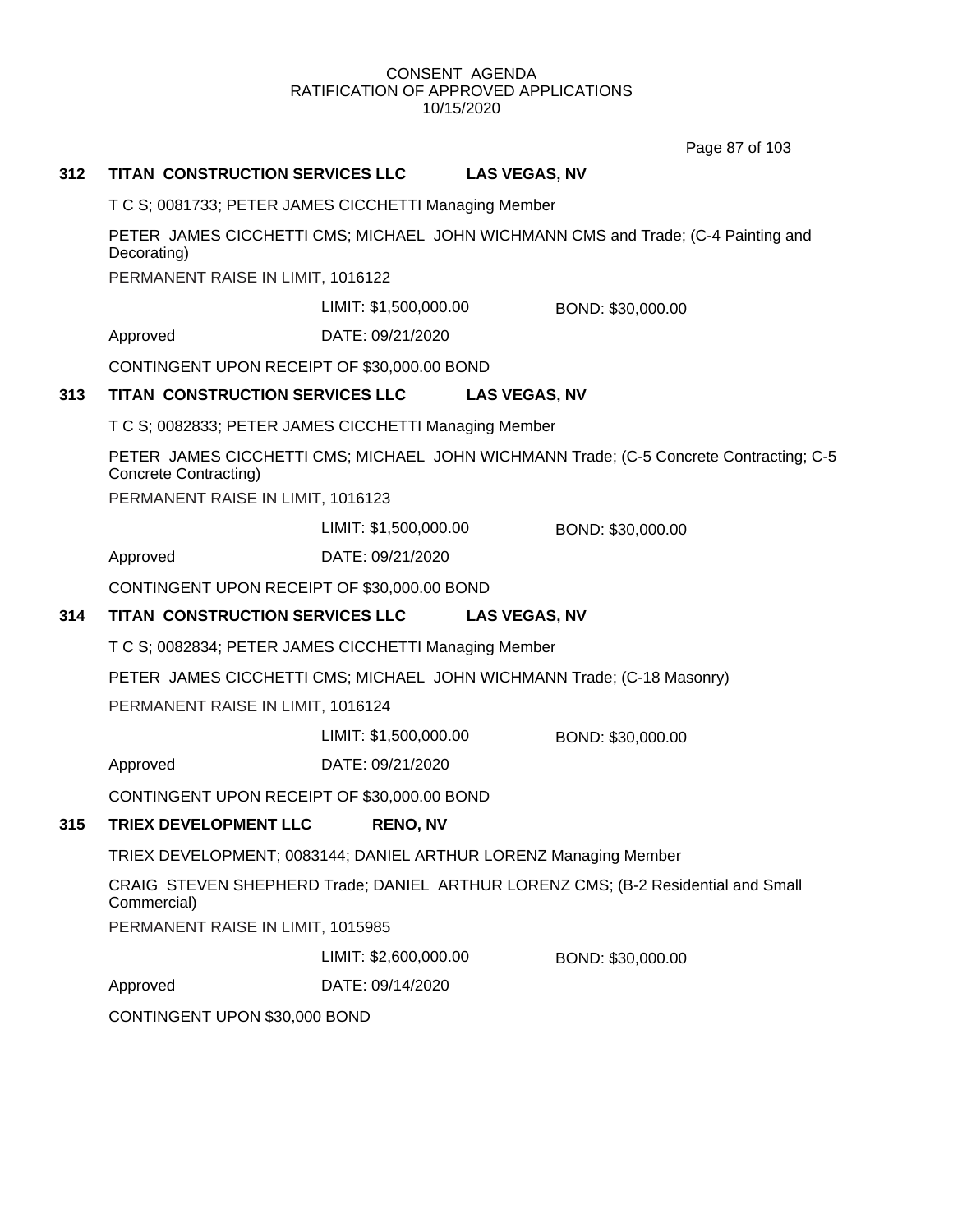Page 88 of 103

# **316 TRIEX DEVELOPMENT LLC RENO, NV**

TRIEX DEVELOPMENT; 0083612; DANIEL ARTHUR LORENZ Managing Member

CRAIG STEVEN SHEPHERD Trade; DANIEL ARTHUR LORENZ CMS; (C-3 Carpentry Maintenance and Minor Repairs)

PERMANENT RAISE IN LIMIT, 1015986

LIMIT: \$2,600,000.00 BOND: \$30,000.00

Approved DATE: 09/14/2020

CONTINGENT UPON \$30,000 BOND

# **317 ULTIMATE ELECTRIC LLC HENDERSON, NV**

0085648; MARK JAMES KYSOR Managing Member; ANDREA TRENEE KYSOR, Managing Member

MARK JAMES KYSOR CMS and Trade; (C-2 Electrical)

PERMANENT RAISE IN LIMIT, 1015861

LIMIT: \$500,000.00 BOND: \$15,000.00

Approved DATE: 09/17/2020

CONTINGENT UPON RECEIPT OF \$15,000.00 BOND

#### **318 WEST COAST DIRT WORKS LLC SPARKS, NV**

0084980; MICHAEL JOSEPH COURSEY, Managing Member; ANTHONY PARKER COURSEY Managing Member

MICHAEL JOSEPH COURSEY, CMS and Trade; (A-9 Piers and Foundations; A-12 Excavating, Grading, Trenching and Surfacing; A-13 Wrecking Buildings; A-15 Sewers, Drains and Pipes; A-19 Pipeline and Conduits)

PERMANENT RAISE IN LIMIT, 1016167

LIMIT: \$750,000.00 BOND: \$20,000.00

Approved DATE: 09/18/2020

CONTINGENT UPON \$20,000 BOND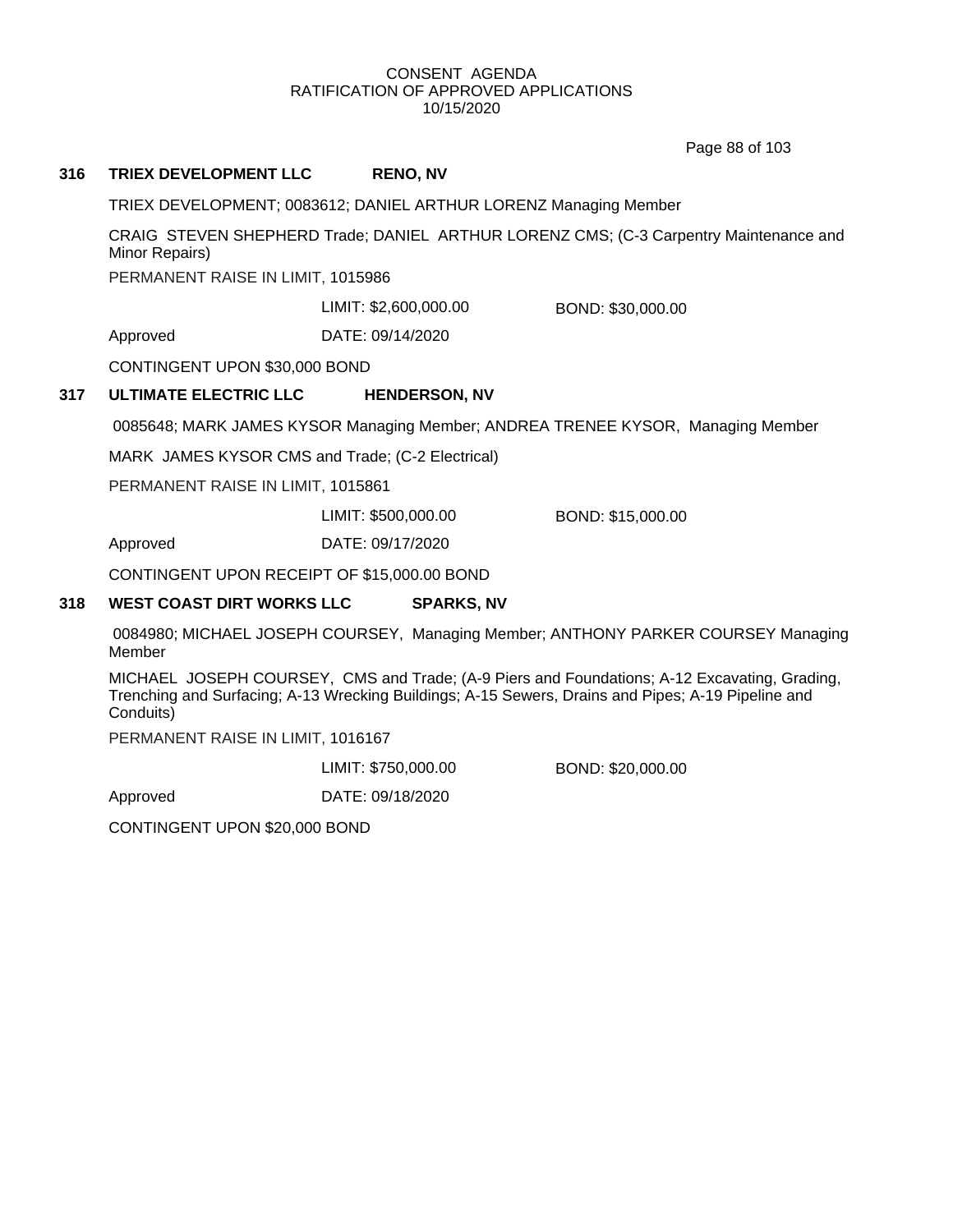Page 89 of 103

## **REMOVAL OF INDEMNIFICATION**

#### **319 C G & B ENTERPRISES INC HENDERSON, NV**

0039691; 0039692; 0039700; 0045897; 0074561; REED JAMES SEATON President; FRANK DAVID PETRINI Secretary

MICHAEL JAMES MCCOMB CMS and Trade; MICHAEL JAMES MCCOMB CMS and Trade; MICHAEL JAMES MCCOMB CMS and Trade; MICHAEL JAMES MCCOMB CMS and Trade; DENNIS LYNN MERRETT Trade; MICHAEL JAMES MCCOMB CMS and Trade

REMOVAL OF INDEMNIFICATION, 1016355

Approved DATE: 09/30/2020

WITHDRAW OF INDEMNIFICATION BY HENDERSON MASONRY LLC TO BE EFFECTIVE DECEMBER 17, 2020

## **320 C G & B ENTERPRISES INC HENDERSON, NV**

0039691; 0039692; 0039700; 0045897; 0074561; REED JAMES SEATON President; FRANK DAVID PETRINI Secretary

MICHAEL JAMES MCCOMB CMS and Trade; MICHAEL JAMES MCCOMB CMS and Trade; MICHAEL JAMES MCCOMB CMS and Trade; MICHAEL JAMES MCCOMB CMS and Trade; DENNIS LYNN MERRETT Trade; MICHAEL JAMES MCCOMB CMS and Trade

REMOVAL OF INDEMNIFICATION, 1016358

Approved DATE: 09/30/2020

WITHDRAW OF INDEMNIFICATION BY MM MCCOMB TO BE EFFECTIVE DECEMBER 17, 2020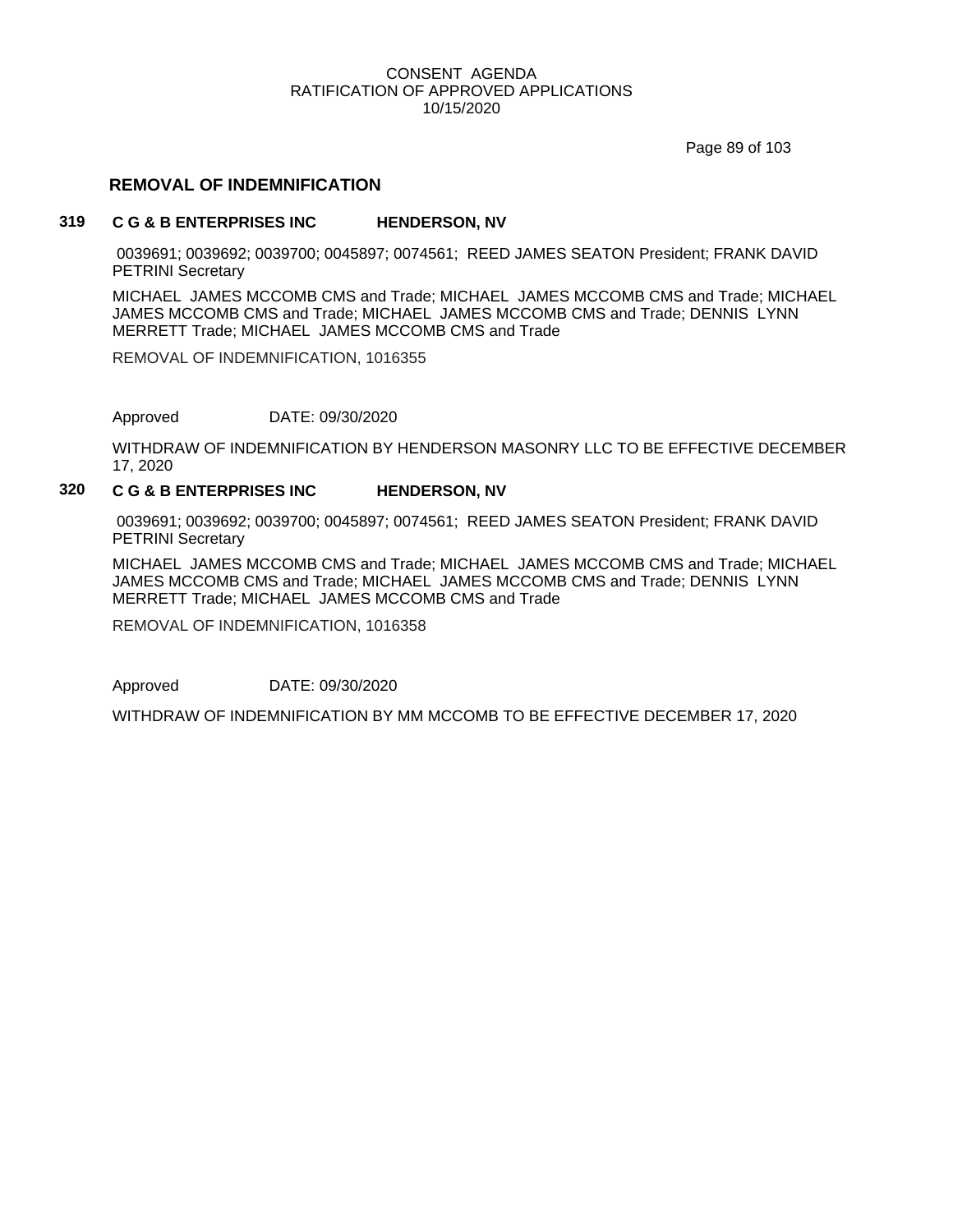Page 90 of 103

# **REQUEST TO INACTIVATE**

# **321 AIRE FORCE ONE A C & HEAT LLC LAS VEGAS, NV**

0079997; ERIC ALLAN ROSETH Managing Member; SHANE MICHAEL CORBIN Managing Member SHANE MICHAEL CORBIN CMS and Trade; (C-21 Refrigeration and Air Conditioning) REQUEST TO INACTIVATE, 1016268

Approved DATE: 09/28/2020

# **322 ARROW DRILLERS INC SACRAMENTO, CA**

ARROW CONSTRUCTION; 0063279; MICHAEL PATRICK WEGENER President; SALVADOR JOE RIVERA Vice President MICHAEL PATRICK WEGENER CMS; SALVADOR JOE RIVERA Trade; (A General Engineering) REQUEST TO INACTIVATE, 1016164

Approved DATE: 09/24/2020

# **323 BONNEVILLE BUILDERS LC SALT LAKE CITY, UT**

0062687; JOHN BRENT TEBBS Managing Member JOHN BRENT TEBBS CMS and Trade; (B General Building) REQUEST TO INACTIVATE, 1015901

Approved DATE: 09/14/2020

# **324 BUILDING CONSENSUS INC LAS VEGAS, NV**

0058551; WILLIAM JOHN RIGDON President; JOHN PETER DEVEREAUX CEO WILLIAM JOHN RIGDON CMS and Trade; (B General Building) REQUEST TO INACTIVATE, 1016312

Approved DATE: 09/28/2020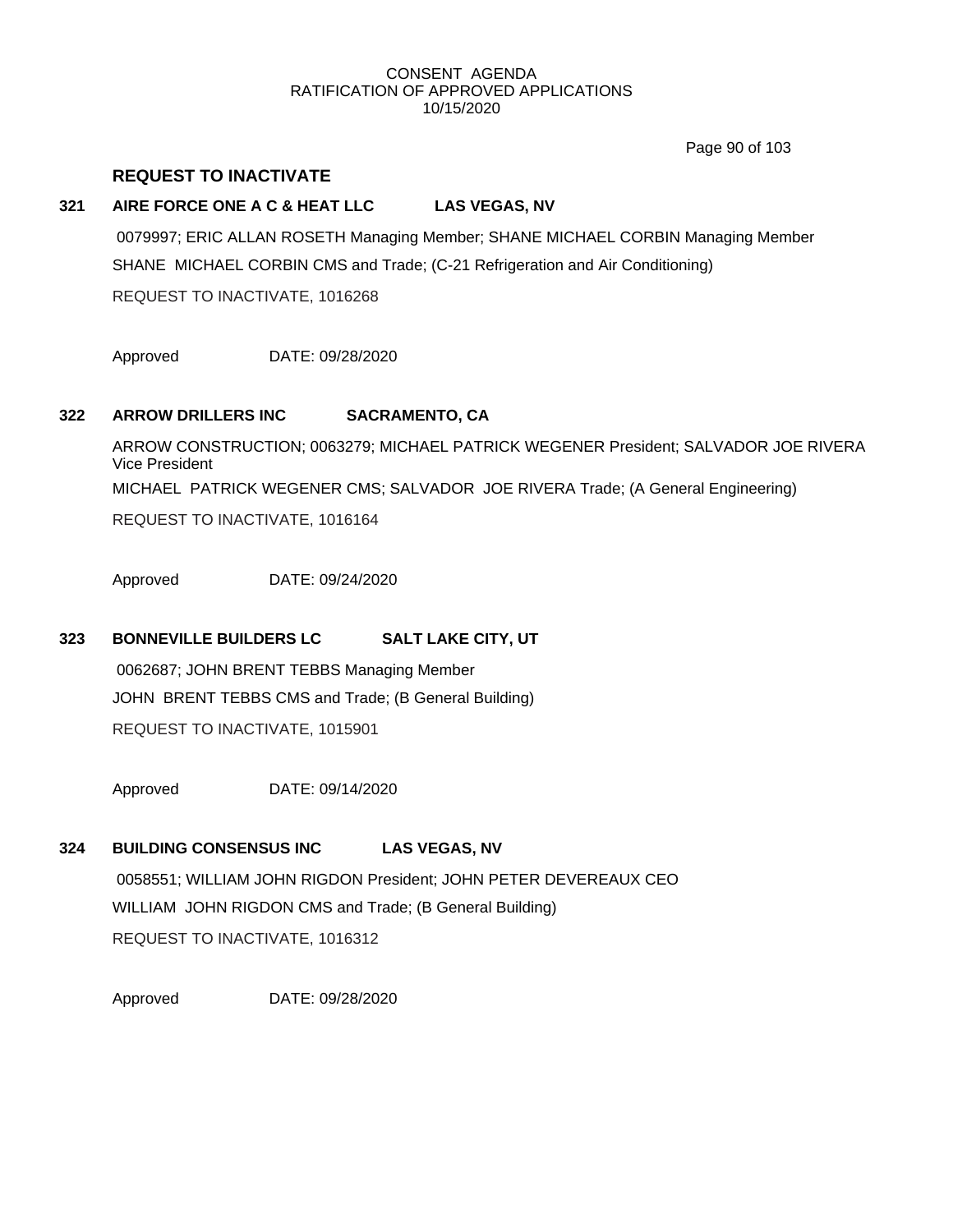Page 91 of 103

**325 CAPITOL CITY STUCCO INC SACRAMENTO, CA** 0086606; ROGER WAYNE LEASURE, III President MARC ELDON REYNOLDS, CMS and Trade; (C-18 Masonry) REQUEST TO INACTIVATE, 1015568

Approved DATE: 09/18/2020

# **326 CONSTRUCTION M D LLC LAS VEGAS, NV**

0078772; MARK ANTHONY BARAGA Manager MARK ANTHONY BARAGA CMS and Trade; (B-2 Residential and Small Commercial) REQUEST TO INACTIVATE, 1006885

Approved DATE: 09/18/2020

# **327 ICON PACIFIC INC TORRANCE, CA**

0085607; JOHN YOUSIF SAFAR, President JOHN YOUSIF SAFAR, CMS and Trade; (C-6 Erecting Signs) REQUEST TO INACTIVATE, 1016008

Approved DATE: 09/18/2020

**328 ICON PACIFIC INC TORRANCE, CA** 0085608; JOHN YOUSIF SAFAR, President JOHN YOUSIF SAFAR, CMS and Trade; (C-4A Painting) REQUEST TO INACTIVATE, 1016009

Approved DATE: 09/18/2020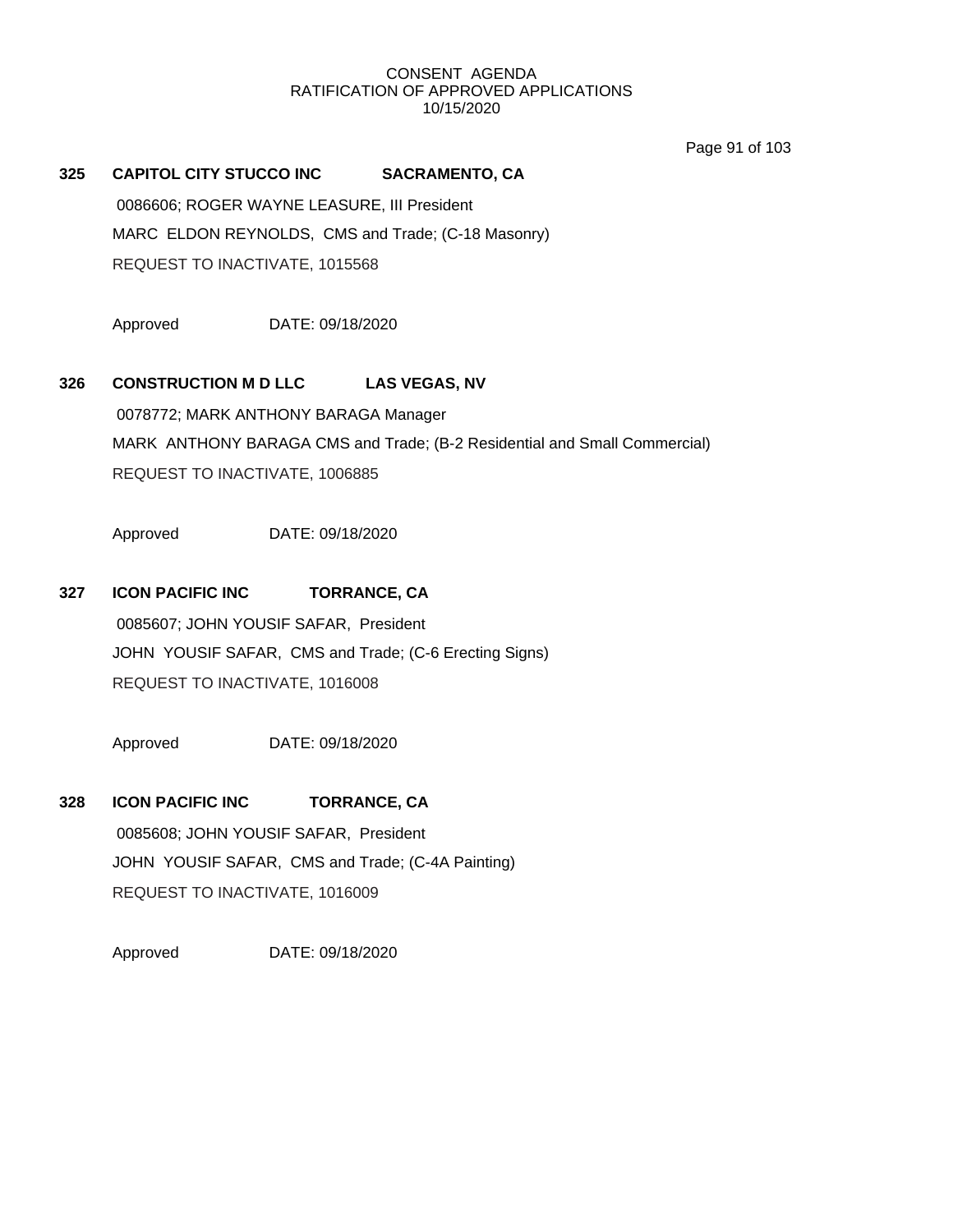Page 92 of 103

#### **329 INNOVATIVE SYSTEMS SERVICES LLC LAS VEGAS, NV**

0057682; H JOHN KREILING, III Manager; PERRY BRANDON GORE, Manager; JASON RANDALL WILLIAMSON, Manager; GERALD PETER BRAUN, Manager; CORTNEY RECE NEHLS, Manager RON FRANK SCHUMACHER CMS and Trade; (C-1 Plumbing and Heating)

REQUEST TO INACTIVATE, 1015532

Approved DATE: 09/04/2020

# **330 JOSEPH J ALBANESE INC SANTA CLARA, CA**

0083895; KEVIN JOSEPH ALBANESE President; DANIEL ALAN DRYDEN, Secretary KEVIN JOSEPH ALBANESE CMS and Trade; (AB General Engineering and General Building) REQUEST TO INACTIVATE, 1015958

Approved DATE: 09/24/2020

# **331 JOSEPH J ALBANESE INC SANTA CLARA, CA**

0083914; KEVIN JOSEPH ALBANESE President; DANIEL ALAN DRYDEN, Secretary KEVIN JOSEPH ALBANESE CMS and Trade; (C-5 Concrete Contracting) REQUEST TO INACTIVATE, 1015959

Approved DATE: 09/24/2020

# **332 MCPHERSON CONTRACTORS INC TOPEKA, KS** 0079097; MATTHEW C MCPHERSON President; JANE ANN GUNN Secretary/Treasurer WILLIAM WIGHT SIMS CMS and Trade; (B General Building) REQUEST TO INACTIVATE, 1016036

Approved DATE: 09/24/2020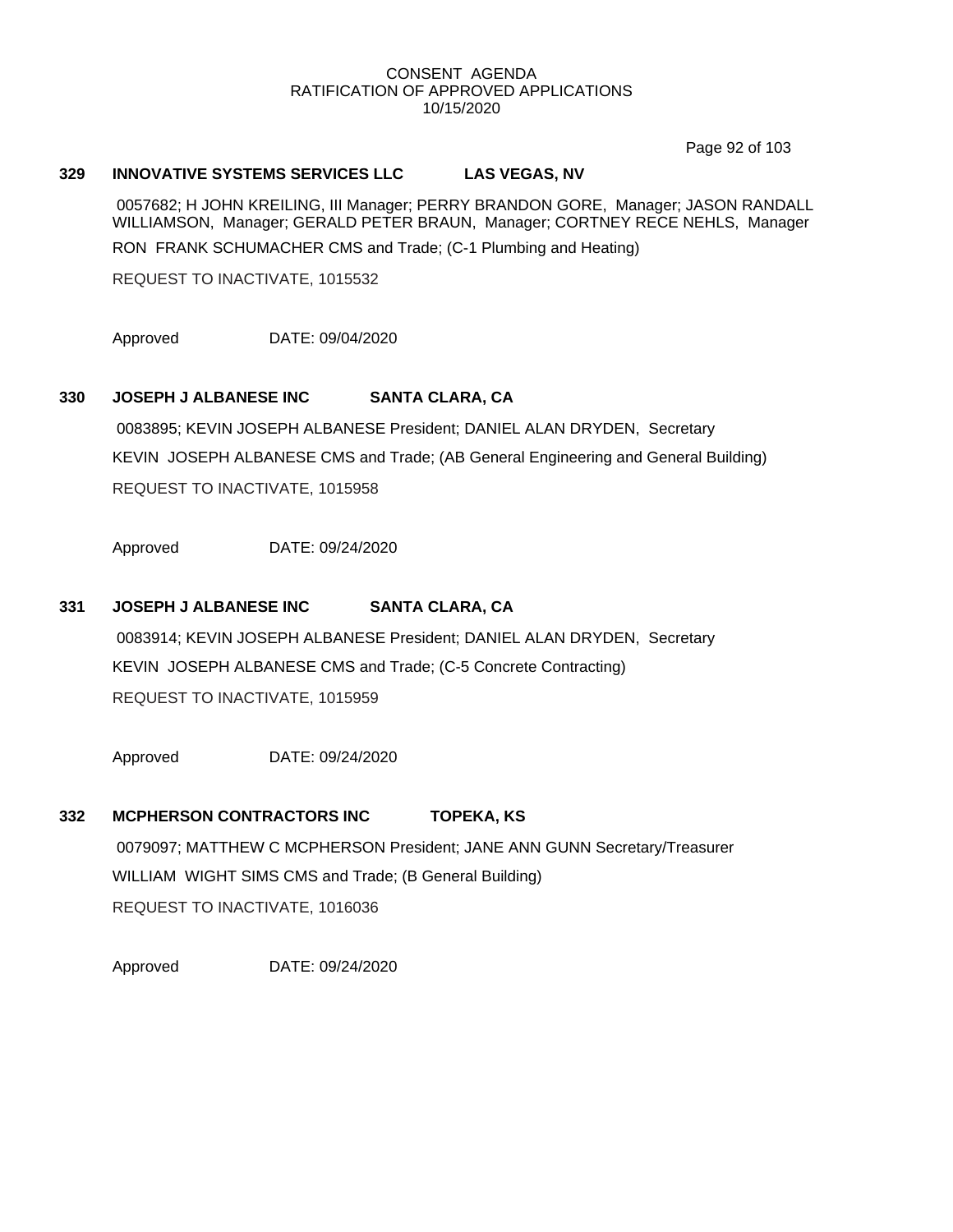Page 93 of 103

# **333 PETTUS PLUMBING & PIPING INC ROGERSVILLE, AL**

0067000; TONY MICHAEL ROBERTSON President; GROVER POAG JOHNSON Secretary TONY MICHAEL ROBERTSON CMS and Trade; (C-21 Refrigeration and Air Conditioning) REQUEST TO INACTIVATE, 1015960

Approved DATE: 09/18/2020

# **334 STERLING IRONWORKS INCORPORATED LOOMIS, CA** 0085345; MICHAEL JAMES MACK, President; CORA ANN MACK, Secretary MICHAEL JAMES MACK, CMS and Trade; (C-14C Ornamental Metal)

REQUEST TO INACTIVATE, 1015940

Approved DATE: 09/14/2020

## **335 TANNER CONSTRUCTION INC ST GEORGE, UT**

0079022; ROBBY TANNER NIELSON President; JESSICA NEILSON Secretary/Treasurer ROBBY TANNER NIELSON CMS and Trade; (C-5 Concrete Contracting) REQUEST TO INACTIVATE, 1016349

Approved DATE: 09/28/2020

#### **336 WALBRIDGE ALDINGER LLC DETROIT, MI**

0061204; THE WALBRIDGE GROUP INC Managing Member; WALBRIDGE CONSTRUCTION HOLDINGS LLC Managing Member; MICHAEL RUDOLPH HALLER President; THOMAS DYSZEWSKI DYZE Secretary; PETER JOSEPH DARGA Treasurer

DONALD EUGENE GREENWELL, JR CMS and Trade; (B General Building)

REQUEST TO INACTIVATE, 1015914

Approved DATE: 09/14/2020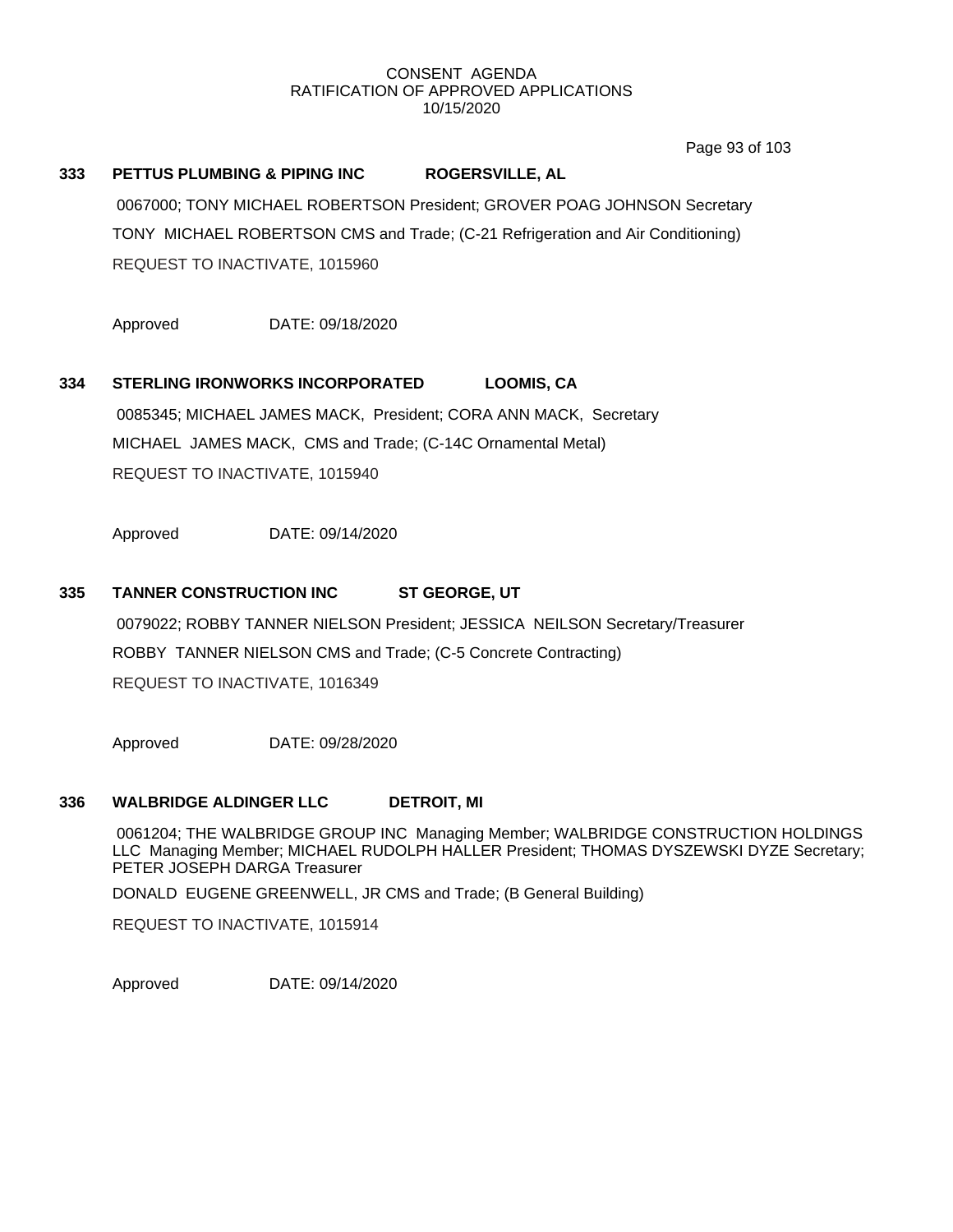Page 94 of 103

# **REQUEST TO REACTIVATE**

# **337 CALIFORNIA & NEVADA CONSTRUCTION INC SONORA, CA**

0058377; WILLIAM BRYAN CANNING President; DELBERT LEROY ROTELLI Treasurer WILLIAM BRYAN CANNING CMS and Trade; (B-2 Residential and Small Commercial) REQUEST TO REACTIVATE, 1014930

# Approved DATE: 09/23/2020

CONTINGENT UPON RECEIPT OF RECOVERY FUND INFORMATION AND ACTIVE RENEWAL FEES

# **338 MILLIAN AIRE ENTERPRISES CORP HUDSON, FL**

0083102; HOWARD CRAIG MILLIAN President; SUSAN MARY MILLIAN Vice President

ALAN MICHAEL WILSON CMS and Trade; (C-21 Refrigeration and Air Conditioning)

REQUEST TO REACTIVATE, 1015089

Approved DATE: 09/14/2020

MONETARY LIMIT LOWERED TO \$10,000 CONTINGENT UPON BOND OF \$2,000

# **339 SAGE MODERN INC SAN FRANCISCO, CA**

0082856; PAUL FREDERICK WARNER President; BLAIR DUNCAN PORTEOUS Secretary; JOSEPH LLOYD REMICK Director JONATHAN ROSS SOMICH CMS and Trade; (B-2 Residential and Small Commercial)

REQUEST TO REACTIVATE, 1016157

Approved DATE: 09/21/2020

CONTINGENT UPON RECEIPT OF RESIDENTIAL RECOVERY FUND FEE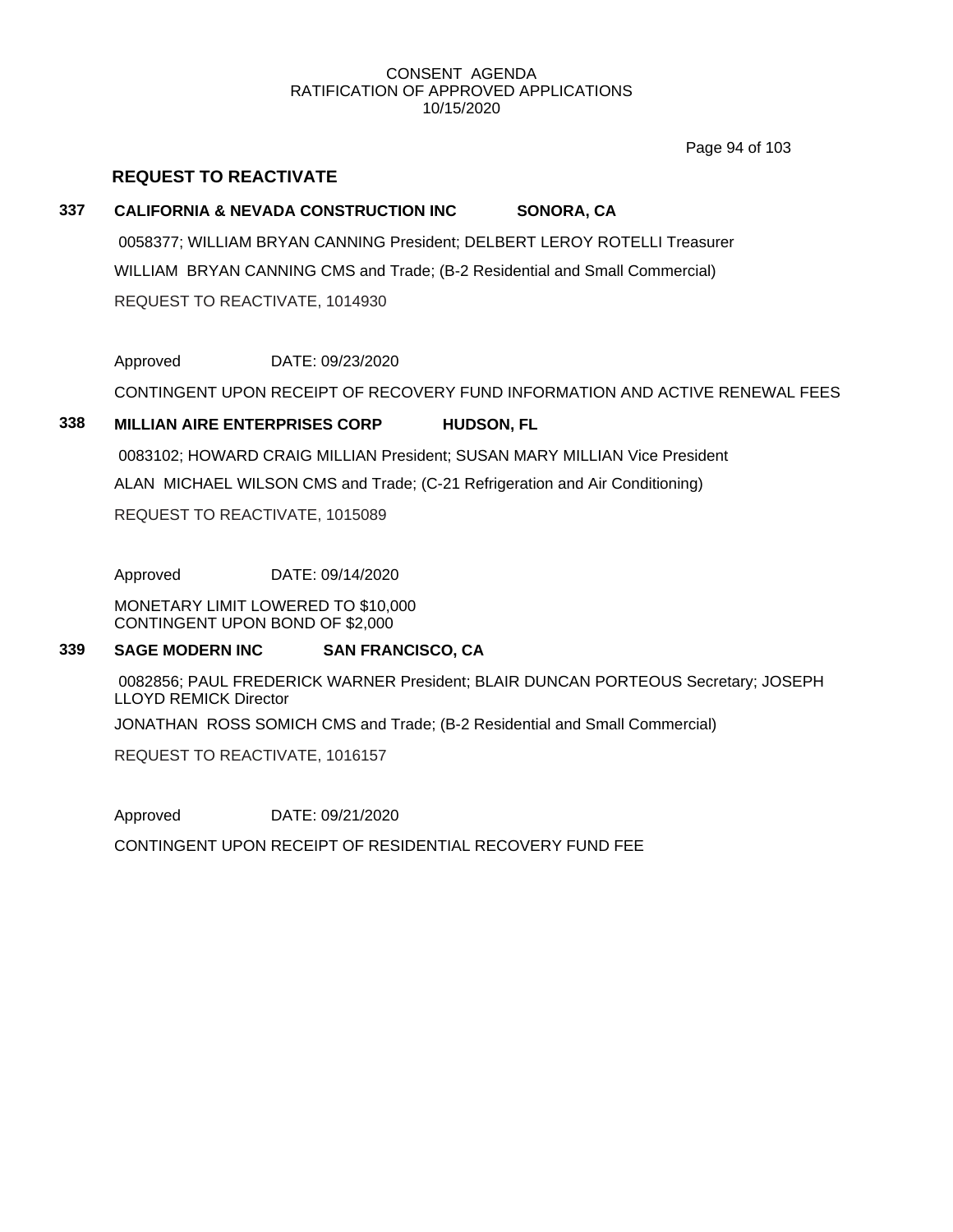Page 95 of 103

# **SINGLE PROJECT LIMIT INCREASE**

## **340 ALLEGIANT ELECTRIC LLC LAS VEGAS, NV**

0082100; ANTHONY RAY VIGIL Managing Member; DEBBIE ANDREA VIGIL Managing Member ANTHONY RAY VIGIL Trade; DEBBIE ANDREA VIGIL CMS; (C-2 Electrical) SINGLE RAISE IN LIMIT, 1016291

Approved DATE: 09/22/2020

PROJECT LIMIT: \$2,000,000.00 PROJECT NAME: QUEST DIAGNOSTICS

CONTINGENT UPON PROOF OF PAYMENT AND PERFORMANCE BOND UNLESS WAIVED BY OWNER

# **341 CANYON CREEK DEVELOPMENT LLC LAS VEGAS, NV**

CANYON CREEK CUSTOM HOMES & REMODELING; 0053448; KIM MARIE MCDONOUGH Member; JOHN MARK MCDONOUGH Manager

JOHN MARK MCDONOUGH CMS and Trade; (B-2 Residential and Small Commercial)

SINGLE RAISE IN LIMIT, 1015622

Approved DATE: 09/09/2020

PROJECT LIMIT: \$11,000,000.00 PROJECT NAME: ZUMA LAND TRUST

CONTINGENT ON PROOF OF PAYMENT AND PERFORMANCE BOND UNLESS WAIVED BY OWNER

# **342 GALVEZS L D P INC LAS VEGAS, NV**

0076983; MIGUEL GALVEZ President; ANGELICA GALVEZ Secretary; BRENDA SOREY MEDINA-ESPINO, Treasurer; TRINIDAD MEDINA-CRUZ, Vice President

VICTOR HUGO ZEPEDA-GALVEZ CMS; MIGUEL GALVEZ Trade; ANGELICA GALVEZ CMS; (C-4 Painting and Decorating)

SINGLE RAISE IN LIMIT, 1016342

Approved DATE: 09/21/2020

PROJECT LIMIT: \$8,500,000.00 PROJECT NAME: THE ARCH ( ARIVA)

CONTINGENT UPON PROOF OF PAYMENT AND PERFORMANCE BOND UNLESS WAIVED BY OWNER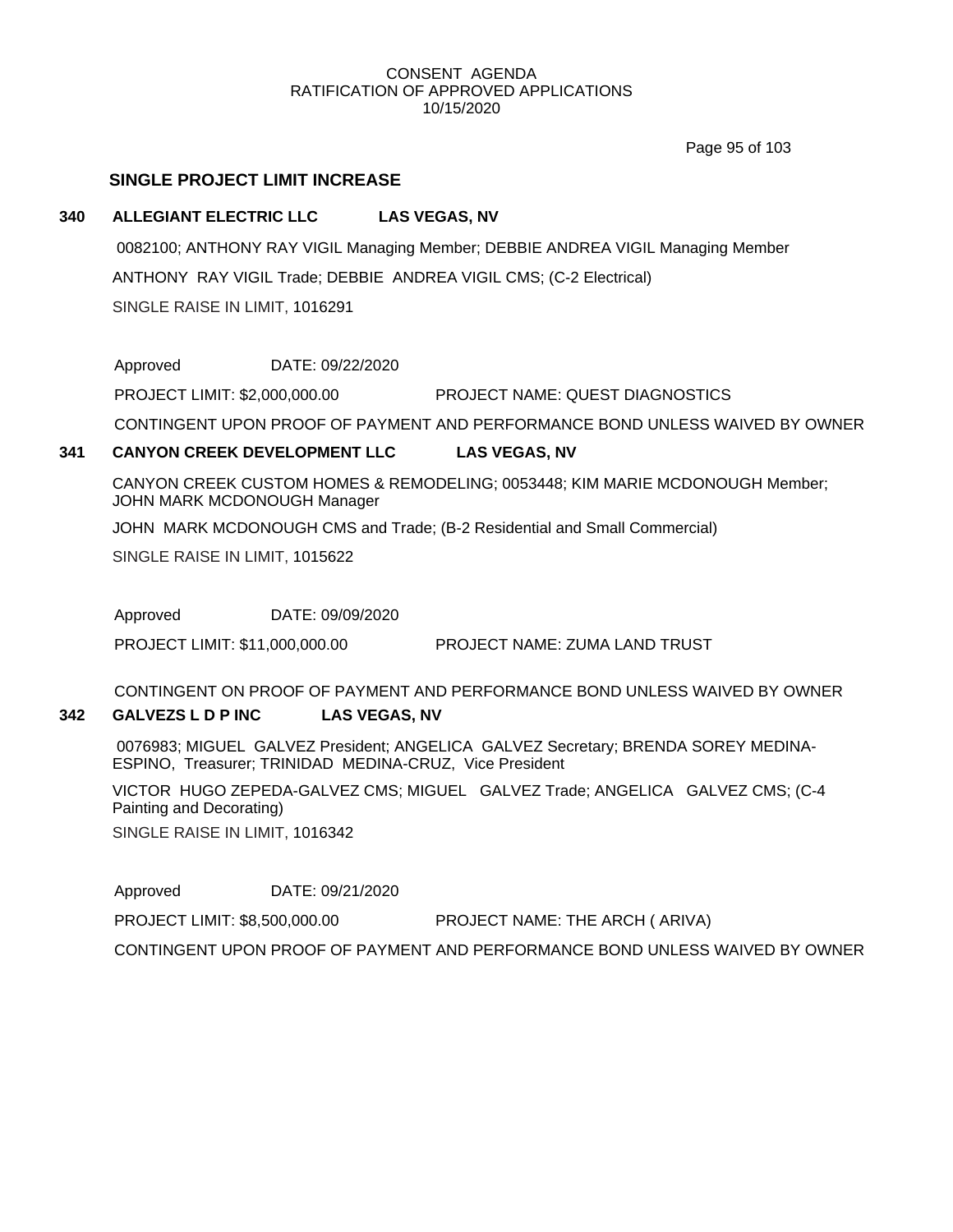Page 96 of 103

#### **343 LIME LIGHTER L E D LLC LAS VEGAS, NV**

TWILIGHT DESIGNS; 0081312; SARA ANN BILIK Managing Member; DAVID STEFAN BILIK Managing Member

DAVID STEFAN BILIK CMS and Trade; (C-2 Electrical)

SINGLE RAISE IN LIMIT, 1016320

Approved DATE: 09/21/2020

PROJECT LIMIT: \$450,000.00

PROJECT NAME: TULE SPRINGS NEIGHBORHOOD PARK NP 4.01

CONTINGENT UPON PROOF OF PAYMENT AND PERFORMANCE BOND UNLESS WAIVED BY OWNER

# **344 MORA UNDERGROUND LLC LAS VEGAS, NV**

NAYAR UNDERGROUND; 0081368; PORFIRIO MORA Managing Member

PORFIRIO MORA CMS and Trade; (A-15 Sewers, Drains and Pipes; A-19A Water; A-19C Electrical Conduits for Underground Transmission) SINGLE RAISE IN LIMIT, 1016160

Approved DATE: 09/09/2020

PROJECT LIMIT: \$4,000,000.00

PROJECT NAME: CONTRACT #C1555 MISCELLANEOUS SMALL BACKFLOW INST PHASE XVI

CONTINGENT UPON PROOF OF PAYMENT AND PERFORMANCE BOND UNLESS WAIVED BY OWNER

# **345 PERFECT FLOORING INC LAS VEGAS, NV**

0054753; WIESLAW FYDA President; MALGORZATA FYDA Other WIESLAW FYDA CMS and Trade; (C-20 Tiling) SINGLE RAISE IN LIMIT, 1016110

Approved DATE: 09/10/2020 PROJECT LIMIT: \$150,000.00 PROJECT NAME: GANTZ RESIDENCE CONTINGENT ON PROOF OF PAYMENT AND PERFORMANCE BOND UNLESS WAIVED BY OWNER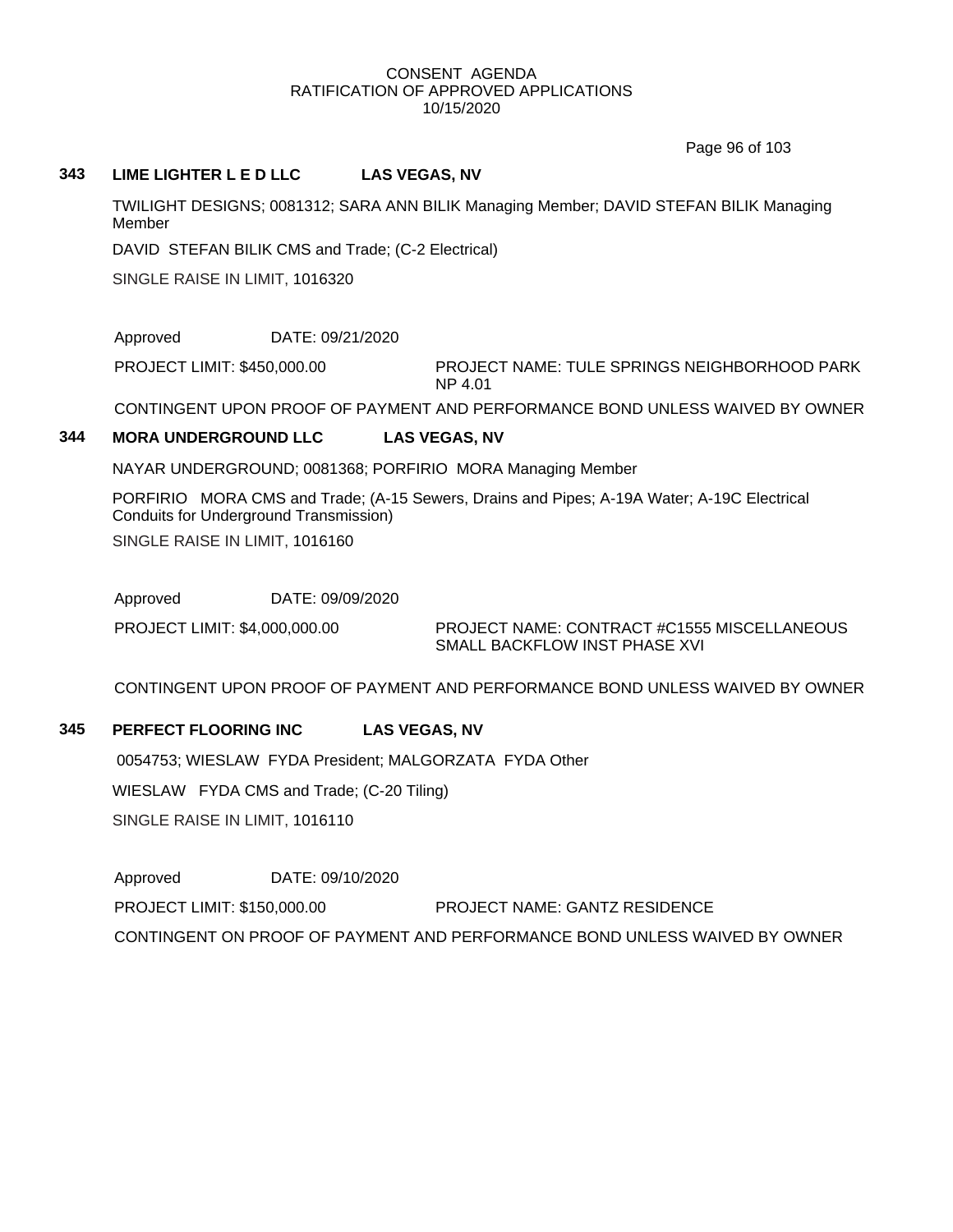Page 97 of 103

## **346 REBEL POOL & SPA LLC PLEASANT GROVE, UT**

0082198; JASON RICHARD CARDON Managing Member

JASON RICHARD CARDON CMS and Trade; (A-10E Maintenance and Repair of Pools and Spas) SINGLE RAISE IN LIMIT, 1016175

Approved DATE: 09/15/2020

PROJECT LIMIT: \$85,000.00 PROJECT NAME: TUSCANY POOL RENOVATIONS

CONTINGENT UPON PROOF OF PAYMENT AND PERFORMANCE BOND UNLESS WAIVED BY OWNER

# **347 SAGE MODERN INC SAN FRANCISCO, CA**

0082856; PAUL FREDERICK WARNER President; BLAIR DUNCAN PORTEOUS Secretary; JOSEPH LLOYD REMICK Director

JONATHAN ROSS SOMICH CMS and Trade; (B-2 Residential and Small Commercial)

SINGLE RAISE IN LIMIT, 1016158

Approved DATE: 09/09/2020

PROJECT LIMIT: \$3,800,000.00 PROJECT NAME: 197 REDDING WAY

CONTINGENT UPON PROOF OF PAYMENT AND PERFORMANCE BONDS, UNLESS WAIVED BY THE OWNERS.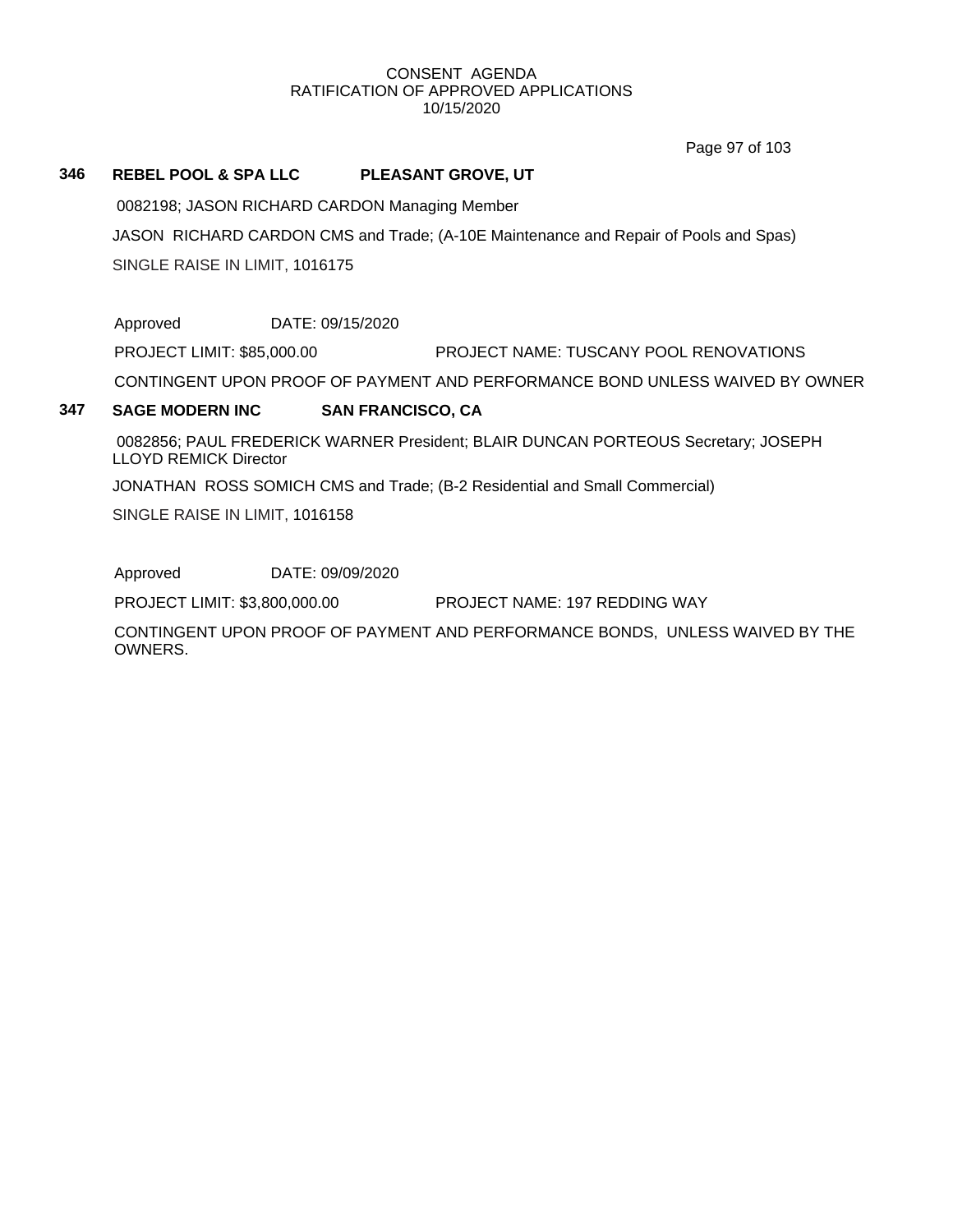Page 98 of 103

# **VOLUNTARY SURRENDER**

## **348 ARIZONA FALLS INC LAS VEGAS, NV**

0047531; MICHAEL BENDIX MEREDITH President; JANINE RAE MEREDITH Secretary

MICHAEL BENDIX MEREDITH CMS and Trade ; (A-22 Unclassified A22 IS DESIGNATED FOR ARTIFICIAL ROCK WATERFALLS ONLY)

VOLUNTARY SURRENDER, 1015930

Approved DATE: 09/14/2020

# **349 BILFINGER WESTCON INC THE WOODLANDS MONTGOMERY, TX**

0075016; MARK ALAN PARSONS, President; GUSTAF BJORN PATRIK HOLS, Chief Financial Officer SCOTT KENNETH KREBSBACH, CMS and Trade ; (A-20 Industrial Piping)

VOLUNTARY SURRENDER, 1015899

Approved DATE: 09/04/2020

CONTINGENT UPON ISSUANCE OF PENDING LICENSE APPLICATION

# **350 BUD MAHAS CONSTRUCTION INC SALT LAKE CITY, UT**

0030597; STEVEN M MAHAS President; TODD SHANE BARNEY Vice President; STEVEN KARL WISE Secretary/Treasurer

THEODORE G MAHAS CMS and Trade ; (A-12 Excavating, Grading, Trenching and Surfacing; A-15 Sewers, Drains and Pipes)

VOLUNTARY SURRENDER, 1016169

Approved DATE: 09/24/2020

#### **351 C C B ENTERPRISES INC LAS VEGAS, NV**

CRISCI BUILDERS; 0035038; BENJAMIN DOUGLAS CORNWALL President; JOSEPH DOUGLAS CORNWALL, Secretary; BRANDON J PARKINSON, Treasurer

; (C-3 Carpentry Maintenance and Minor Repairs)

VOLUNTARY SURRENDER, 1016052

Approved DATE: 09/18/2020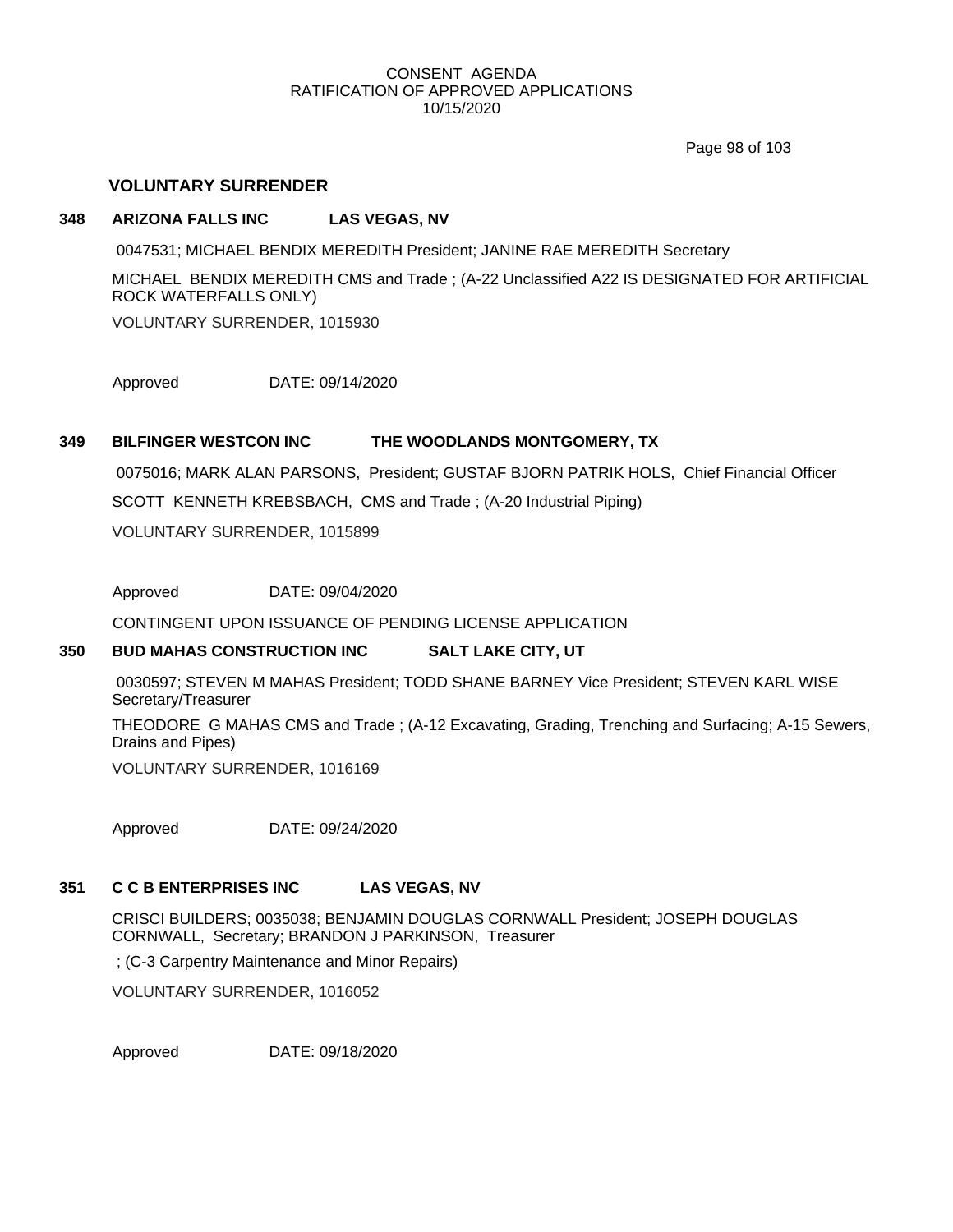Page 99 of 103

#### **352 DREWS QUALITY CABINETS INC ST GEORGE, UT**

0058370; RONALD M DREW President; KYLE R DREW Vice President; CHERI L DREW Secretary/Treasurer RONALD M DREW Trade; CHERI L DREW CMS ; (C-3B Finish Carpentry)

VOLUNTARY SURRENDER, 1016239

Approved DATE: 09/24/2020

# **353 DURHAM COMMUNICATIONS INC GILBERT, AZ**

0073687; JOHN CLIFFORD DURHAM President; BRIAN CLIFFORD DURHAM Vice President BRIAN CLIFFORD DURHAM CMS and Trade ; (C-2D Low Voltage) VOLUNTARY SURRENDER, 1016037

Approved DATE: 09/18/2020

# **354 ELECTRIC SERVICE COMPANY LLC (THE) LAS VEGAS, NV**

BLUE APPLE ELECTRIC; 0081868; DAVID MICHAEL SCHAFER Managing Member DAVID MICHAEL SCHAFER CMS and Trade ; (C-2 Electrical) VOLUNTARY SURRENDER, 1016188

Approved DATE: 09/24/2020

CONTINGENT UPON ISSUANCE OF PENDING LICENSE APPLICATION

# **355 EVANS DRYWALL INC FALLON, NV**

0069297; RANDY BRENT EVANS President

RANDY BRENT EVANS CMS and Trade ; (C-4A Painting; C-4E Drywall; C-4F Sheet Metal Studs; C-4G Acoustical Tile)

VOLUNTARY SURRENDER, 1015938

Approved DATE: 09/14/2020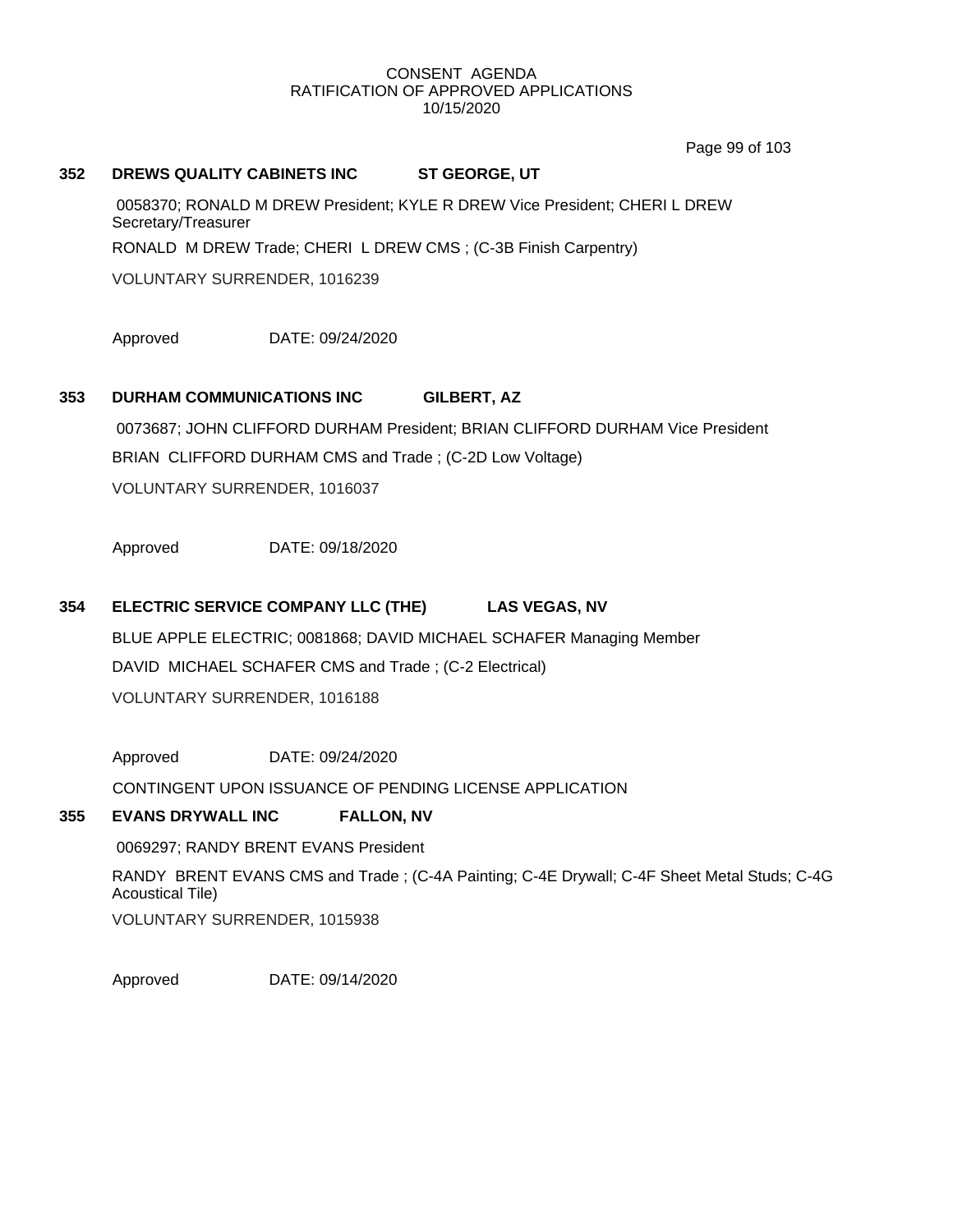Page 100 of 103

# **356 FRANK JOSEPH MUSCAT S LAKE TAHOE, CA**

RELIAPRO PAINTERS; 0074692; FRANK JOSEPH MUSCAT Owner FRANK JOSEPH MUSCAT CMS and Trade ; (C-4A Painting) VOLUNTARY SURRENDER, 1015964

Approved DATE: 09/14/2020

CONTINGENT UPON ISSUANCE OF PENDING LICENSE APPLICATION

**357 GEN TECH LAS VEGAS, NV** 0053121; DARWIN D MAO President; JENNIFER MAO Secretary; LINDA L WOODS Treasurer DARWIN D MAO CMS and Trade ; (B-2 Residential and Small Commercial) VOLUNTARY SURRENDER, 1016006

Approved DATE: 09/18/2020

## **358 GEN TECH LAS VEGAS, NV**

0051265; DARWIN D MAO President; JENNIFER MAO Secretary; LINDA L WOODS Treasurer DARWIN D MAO CMS and Trade ; (C-21 Refrigeration and Air Conditioning) VOLUNTARY SURRENDER, 1016007

Approved DATE: 09/18/2020

#### **359 GRASHUIS ENTERPRISES INC RENO, NV**

SERVPRO OF RENO EAST CENTRAL SPARKS; 0078529; MICHAEL TODD GRASHUIS President; KIMBERLY ANNE GRASHUIS Secretary/Treasurer; KIMBERLEY ANNE GRASHUIS Secretary/Treasurer MICHAEL TODD GRASHUIS CMS and Trade ; (B-2 Residential and Small Commercial) VOLUNTARY SURRENDER, 1016080

Approved DATE: 09/18/2020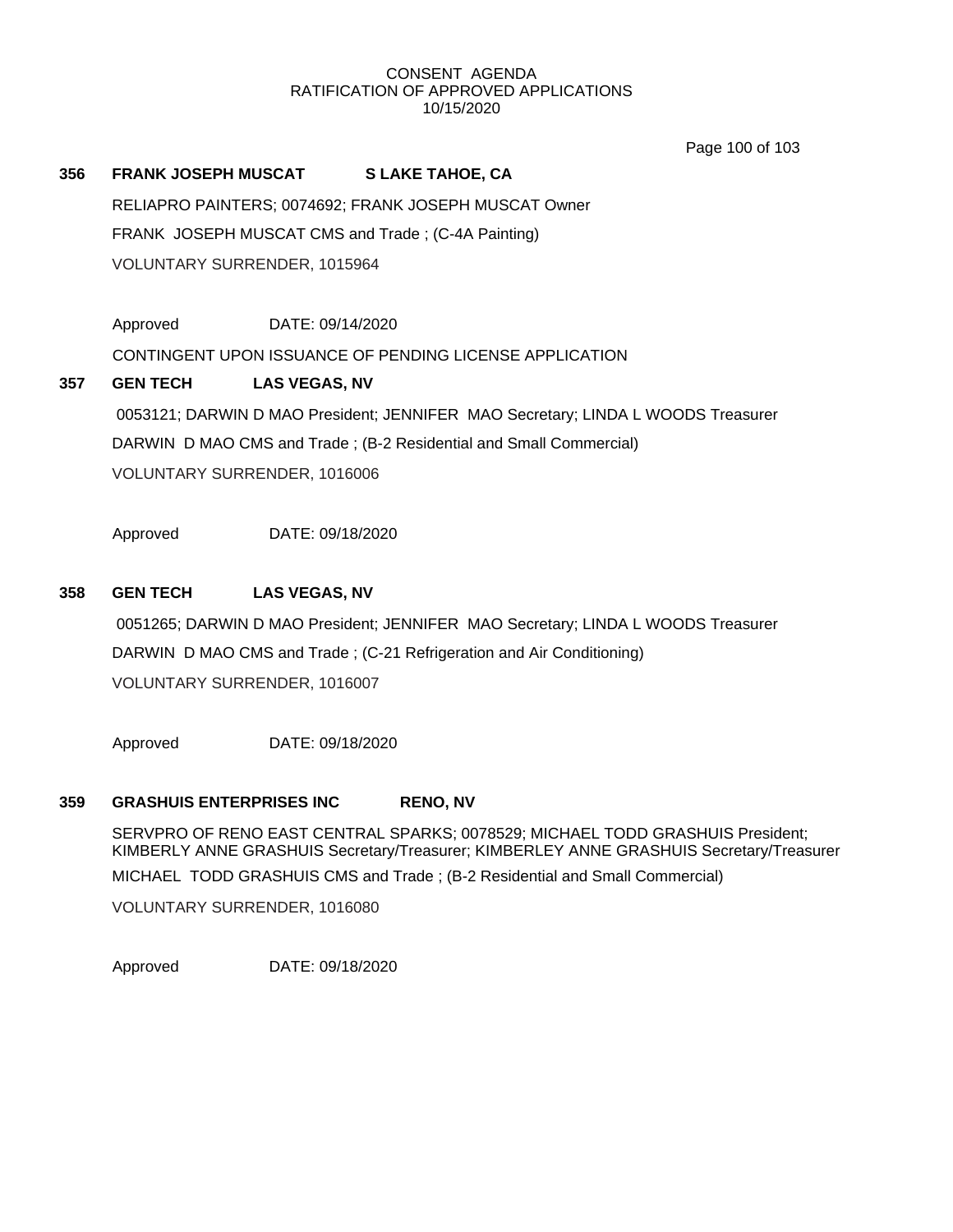Page 101 of 103

#### **360 GRASHUIS ENTERPRISES INC RENO, NV**

SERVPRO OF RENO EAST CENTRAL SPARKS RENO NW TRUCKEE TAHOE VISTA; 0081822; MICHAEL TODD GRASHUIS President; KIMBERLY ANNE GRASHUIS Secretary/Treasurer; KIMBERLEY ANNE GRASHUIS Secretary/Treasurer

MICHAEL TODD GRASHUIS CMS and Trade ; (A General Engineering)

VOLUNTARY SURRENDER, 1016081

Approved DATE: 09/18/2020

#### **361 JENSEN ELECTRIC COMPANY SPARKS, NV**

0010105B; JAMES ARTHUR ANDREWS President; GARY A JENSEN CEO; ELIZABETH DIANE ANDREWS Secretary/Treasurer; SCOTT JOSEPH HODGES Vice President

GARY A JENSEN CMS and Trade ; (A General Engineering)

VOLUNTARY SURRENDER, 1015916

Approved DATE: 09/14/2020

#### **362 MODERN DRY WALL INC SPOKANE, WA**

0058494; RONALD BRUCE MICKELSON President; JAMES LOWELL MICKELSON Vice President RONALD BRUCE MICKELSON CMS and Trade ; (C-17C Drywall; C-17D Acoustical Tile; C-17F Studs of Sheet Metal)

VOLUNTARY SURRENDER, 1016066

Approved DATE: 09/18/2020

#### **363 NEVADA FINISH LLC RENO, NV**

0079405; JESSE JAMES HAW Member; WILLIAM JOHN HAW Member WILLIAM JOHN HAW CMS and Trade ; (C-3 Carpentry Maintenance and Minor Repairs) VOLUNTARY SURRENDER, 1016278

Approved DATE: 09/28/2020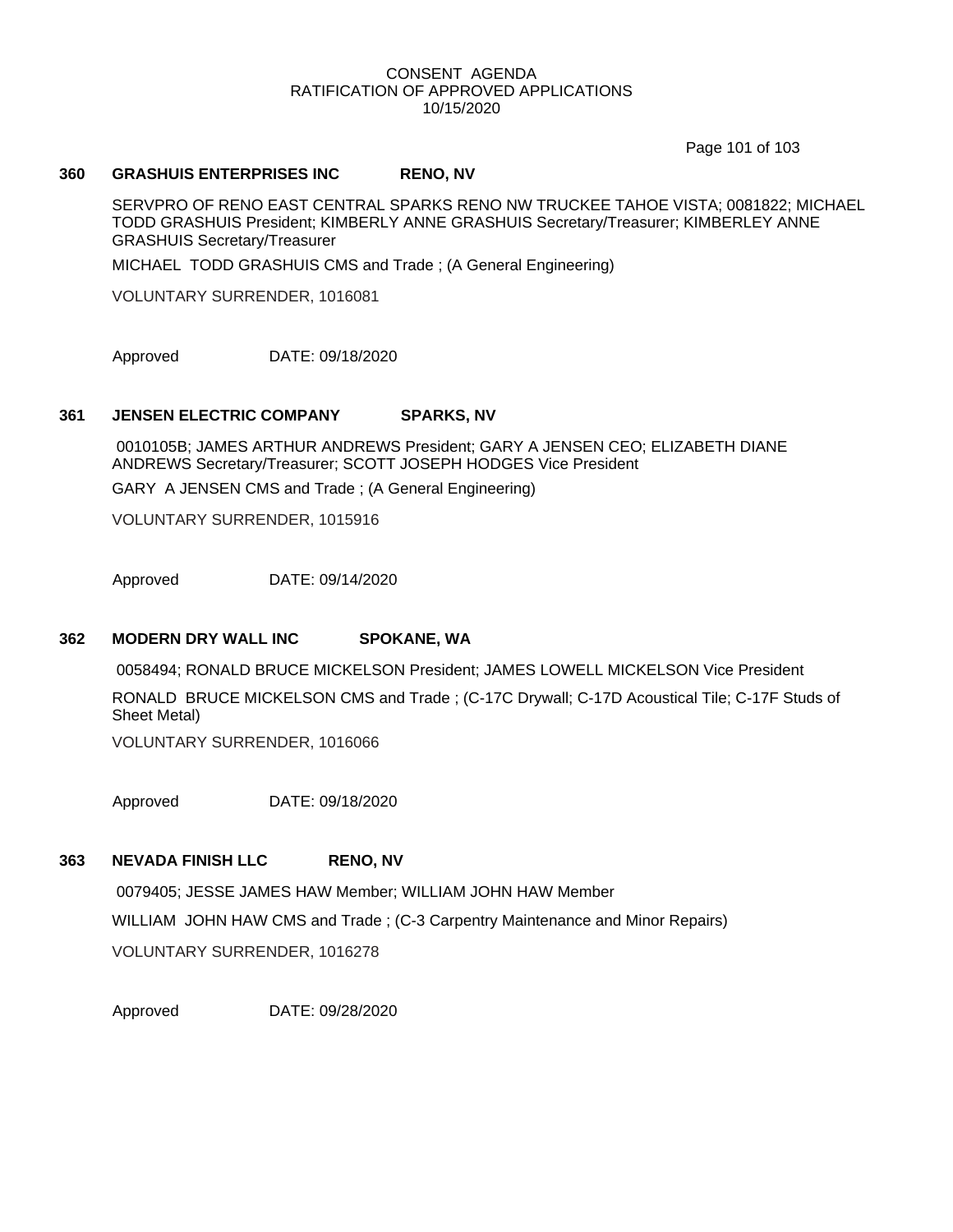Page 102 of 103

#### **364 OMAR ALEXANDER CORTES LAS VEGAS, NV**

DESIRE TEMPERATURE; 0074838; OMAR ALEXANDER CORTES Owner

OMAR ALEXANDER CORTES CMS and Trade ; (C-21 Refrigeration and Air Conditioning)

VOLUNTARY SURRENDER, 1016127

Approved DATE: 09/24/2020

CONTINGENT UPON ISSUANCE OF PENDING LICENSE APPLICATION

#### **365 P H D CONSTRUCTION RENO, NV**

0076950; MICHAEL JOHN FIORE President; DAVID VINCENT PALLADINO Secretary; DARRIN LAURENCE MADDOX Treasurer; DAVID ANDREW STIEB Director

MICHAEL JOHN FIORE CMS and Trade ; (B-2 Residential and Small Commercial)

VOLUNTARY SURRENDER, 1016093

Approved DATE: 09/18/2020

# **366 PRECISION SIDING & CONSTRUCTION CO DENVER, CO**

PRECISION HOME PRODUCTS; 0061136; JEFF ALAN WOODWARD President; JAMES FIELDON WOODWARD COB; PAMELA KAY BRINKMAN Secretary/Treasurer; PAMELA KAY BRINKMANN Secretary/Treasurer

DEAN CARLTON PETERSON CMS and Trade ; (C-3 Carpentry Maintenance and Minor Repairs)

VOLUNTARY SURRENDER, 1015936

Approved DATE: 09/14/2020

#### **367 PRECISION SIDING & CONSTRUCTION CO DENVER, CO**

PRECISION HOME PRODUCTS; 0059318; JEFF ALAN WOODWARD President; JAMES FIELDON WOODWARD COB; PAMELA KAY BRINKMAN Secretary/Treasurer; PAMELA KAY BRINKMANN Secretary/Treasurer

DEAN CARLTON PETERSON CMS and Trade ; (B-2 Residential and Small Commercial)

VOLUNTARY SURRENDER, 1015937

Approved DATE: 09/14/2020